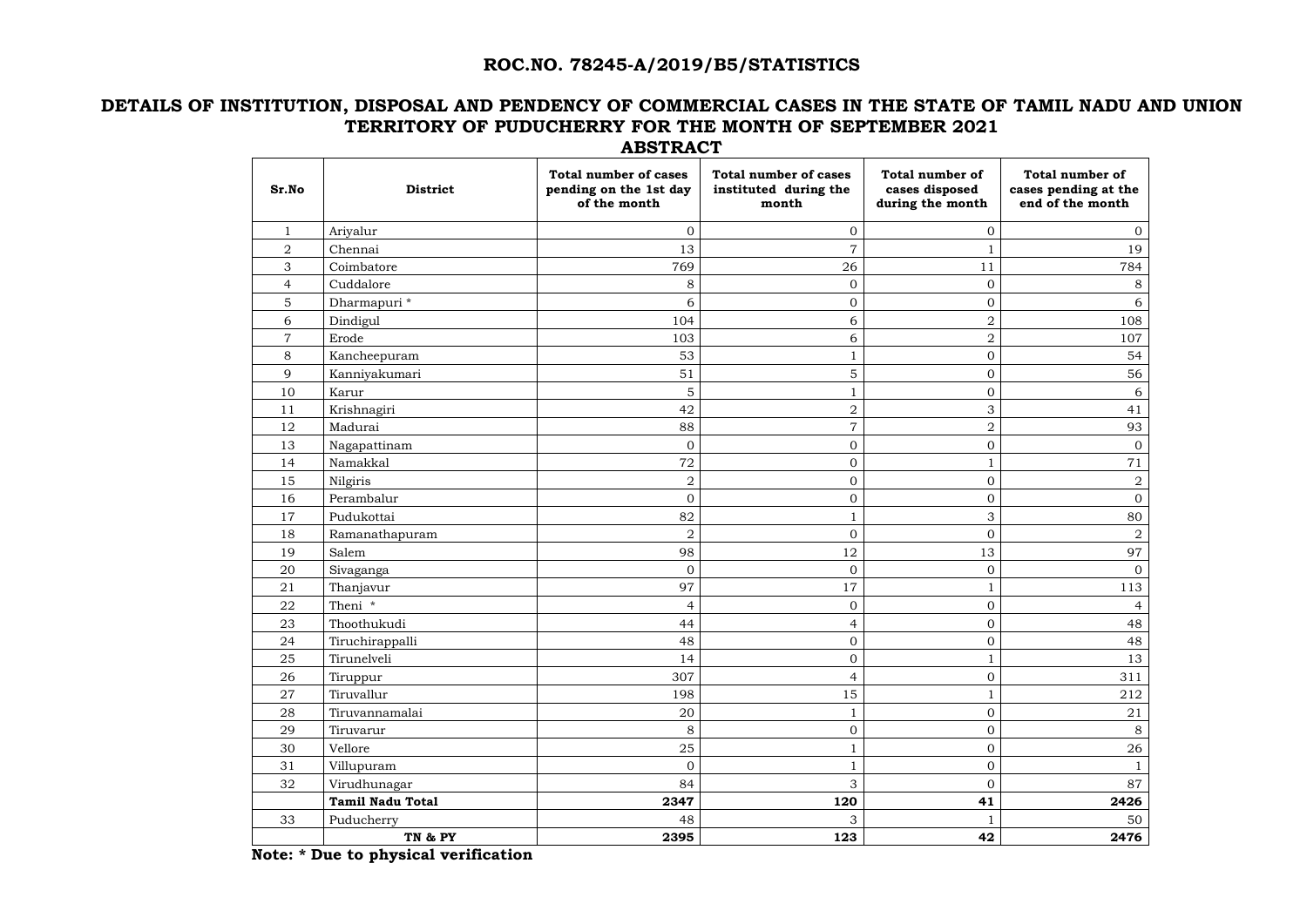|                      | Form 1                      |                 |                     |                                                                                                                                                                                                                                                                                                                                                                                                                                                                                                                                                                       |                 |                                            |                            |                             |                      |  |  |
|----------------------|-----------------------------|-----------------|---------------------|-----------------------------------------------------------------------------------------------------------------------------------------------------------------------------------------------------------------------------------------------------------------------------------------------------------------------------------------------------------------------------------------------------------------------------------------------------------------------------------------------------------------------------------------------------------------------|-----------------|--------------------------------------------|----------------------------|-----------------------------|----------------------|--|--|
|                      |                             |                 |                     | List of cases e-filed during the month of SEPTEMBER 2021                                                                                                                                                                                                                                                                                                                                                                                                                                                                                                              |                 |                                            |                            |                             |                      |  |  |
| Sr.N<br>$\mathbf{o}$ | Court                       | <b>District</b> | Case No.            | <b>Petitioner Name Vs. Respondent Name</b>                                                                                                                                                                                                                                                                                                                                                                                                                                                                                                                            | <b>Advocate</b> | <b>Advocate</b><br>Mobile<br><b>Number</b> | Advoca<br>te E-<br>mail Id | Date of<br>Registratio<br>n | Date of e-<br>filing |  |  |
|                      | Principal District<br>Court | Ariyalur        | <b>NIL</b>          | $\mbox{NIL}$                                                                                                                                                                                                                                                                                                                                                                                                                                                                                                                                                          | NIL             | NIL                                        | NIL                        | <b>NIL</b>                  | <b>NIL</b>           |  |  |
| $\overline{2}$       | Principal Judge's<br>Court  | Chennai         | <b>COS</b><br>13/21 | M/s Sun-X Concrete India Pvt. Ltd., Rep. by<br>its Authorised Signatory, Mr.M.Magesh,<br>Ramaniyam Ocean Isha, No.11, Old<br>Mahabalipuram Road, Okkiyam,<br>Revathi<br>Thoraipakkam, Chennai - 600 096.<br>Manivannan, Joseph<br>7448350555<br>Plaintiff - Vs- M/s Noah Infrastructures,<br>Nihal Ravel,<br>Rep.by its Partner, Mr.Cibi Jacob, Having<br>P.V.Bajaji<br>office at No.20, Perinbaraj Complex, Natesan<br>street, T.Nagar, Chennai - $600$ 017. And $2$<br>others  Defendants                                                                           |                 | 06.09.2021                                 | 23.08.2021                 |                             |                      |  |  |
|                      | Principal Judge's<br>Court  | Chennai         | <b>COS</b><br>14/21 | M/s Sun-X Concrete India Pvt. Ltd., Rep. by<br>its Authorised Signatory, Mr.M.Magesh,<br>Ramaniyam Ocean Isha, No.11, Old<br>Mahabalipuram Road, Okkiyam,<br>Revathi<br>Thoraipakkam, Chennai - 600 096.<br>Manivannan, Joseph<br>7448350555<br>Plaintiff -vs -M/s Sameera Estates Private<br>$\sim$ $-$<br>Nihal Ravel,<br>Limited, Rep. by its Managing Director,<br>P.V.Bajaji<br>Mr.Murugesan, Having Office at,<br>H28C/1988, 1st Floor, 12th Main road, H<br>Block, Anna Nagar, Chennai, TamilNadu -<br>600 040.  Defendant                                     |                 | 06.09.2021                                 | 23.08.2021                 |                             |                      |  |  |
|                      | Principal Judge's<br>Court  | Chennai         | <b>COS</b><br>15/21 | Shifa-Khan-E-Saiyedna Yusuf, A Charitable<br>Trust having address at Zamplipole,<br>Najampuram, Sidhpur, Gujarat - 384151.<br>Rep. by its Authorised Signatory,<br>Mr.Mohammed Yusuf Madraswala, 12/13,<br>M/s T.Sai Krishnan,<br>Perianna Maistry Street, 2nd floor, Parry;s<br>R.Saravanan, K.Kuma<br>$ 7448350555  -$<br>Corner, George Town.  Plaintiff -vs- M/s<br>raguru, S. Janani.<br>Palace Lodge, Rep. by its Partners, Mr. George<br>Kuriakose & Mr.Joseph Kuriakose, No.69,<br>Egmore High Road, Near F-2 Police station,<br>Chennai - 600008.  Defendant |                 | 07.09.2021                                 | 22.07.2021                 |                             |                      |  |  |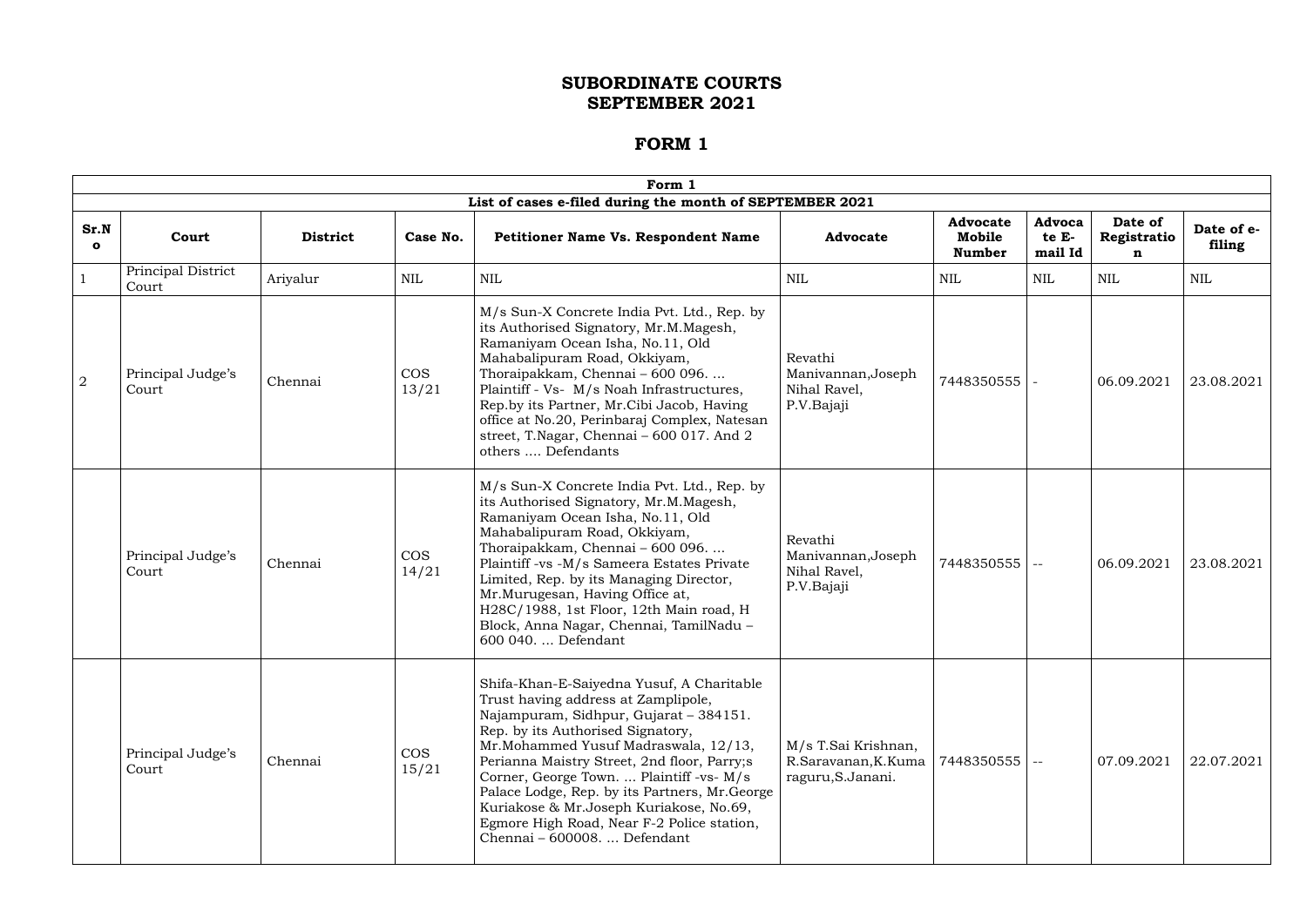|                  |                               |                 |                     | Form 1                                                                                                                                                                                                                                                                                                                                                                                                                                                                              |                                                                              |                                            |                            |                             |                      |  |  |  |  |  |  |  |  |  |  |  |
|------------------|-------------------------------|-----------------|---------------------|-------------------------------------------------------------------------------------------------------------------------------------------------------------------------------------------------------------------------------------------------------------------------------------------------------------------------------------------------------------------------------------------------------------------------------------------------------------------------------------|------------------------------------------------------------------------------|--------------------------------------------|----------------------------|-----------------------------|----------------------|--|--|--|--|--|--|--|--|--|--|--|
|                  |                               |                 |                     | List of cases e-filed during the month of SEPTEMBER 2021                                                                                                                                                                                                                                                                                                                                                                                                                            |                                                                              |                                            |                            |                             |                      |  |  |  |  |  |  |  |  |  |  |  |
| Sr.N<br>$\Omega$ | Court                         | <b>District</b> | Case No.            | <b>Petitioner Name Vs. Respondent Name</b>                                                                                                                                                                                                                                                                                                                                                                                                                                          | <b>Advocate</b>                                                              | <b>Advocate</b><br>Mobile<br><b>Number</b> | Advoca<br>te E-<br>mail Id | Date of<br>Registratio<br>n | Date of e-<br>filing |  |  |  |  |  |  |  |  |  |  |  |
|                  | Principal Judge's<br>Court    | Chennai         | <b>COS</b><br>16/21 | Southern Health Foods Private Ltd., Rep. by<br>its Chief Financial Officer, Mr.Suresh<br>Ramamoorthy, No.129, Z Block (Plot<br>No.1160), 6th Avenue, Anna Nagar, Chennai<br>-40.  Plaintiff -vs- M/s M.I. Enterpricses,<br>Rep. by its Managing Partner Mr.Shajakan,<br>AP 52, L Block, 5th Street, 12th Main Road,<br>Anna Nagar (West), Chennai - 40. Presently<br>at: No.2/3, Masilamani Nagar, 2nd street,<br>Kanniamman Nagar Main Road, Vanagaram,<br>Chennai - 95  Defendant | M/s K.Ashok<br>Kumar, K. Ganesan, N.<br>Viswanathan                          | 9444958093<br>9551178990                   |                            | 20.09.2021                  | 26.04.2021           |  |  |  |  |  |  |  |  |  |  |  |
|                  | Principal Judge's<br>Court    | Chennai         | <b>COS</b><br>17/21 | M/s Thangam Traders, Represented by its<br>Prop. Kannan, No.1, Sudharsan Nagar,<br>Thirumullaivoyal, Chennai - 600052.<br>Plaintiff -vs- Mrs.S.Dhivya, Proprietor, M/s<br>S.D.Homes, Old No.60, New No.16, Senthil<br>Andavar street, Dhanalakshmi Colony,<br>Saligramam, Chennai-600093  Defendant                                                                                                                                                                                 | K.Venkatesan, P.Vijay                                                        | 8072120080                                 |                            | 22.09.2021                  | 04.09.2021           |  |  |  |  |  |  |  |  |  |  |  |
|                  | Principal Judge's<br>Court    | Chennai         | <b>COS</b><br>18/21 | Fibox India Private Limited, Gat No.147, All<br>& III, Chakan Telegaon Road, Near Rinder<br>Automation, A/P Mahalunge Taluka - Khed,<br>Dist - Pune, Maharashtra, Rep. by its<br>Authorized Signatory, Mr.Viren Shah<br>Plaintiff -vs- Geesys Technologies (India)<br>Private Limited, Old No.33A, New No.19/12,<br>Alandur Road, Near Gas Godown, Saidapet,<br>Chennai - 600015. TamilNadu, India And 2<br>others  Defendant                                                       | M/s Deepika<br>Murali, Karthik<br>Sundaram, Anusha<br>Peri, Pavan K. Gandhi. | 9962030100                                 |                            | 27.09.2021                  | 04.08.2021           |  |  |  |  |  |  |  |  |  |  |  |
|                  | Principal Judge's<br>Court    | Chennai         | <b>COS</b><br>19/21 | M/s Radha Industries Private Limited,<br>Rep.by its Authorised signatory, Mr.Yashpal<br>Sharma, No.18/39, Sembudoss street,<br>Chennai – 600 001.  Plaintiff -vs- $M/s$<br>Varun Eximp Pvt. Ltd., Rep. by its Director,<br>Mr.Ritesh Rai, No.6/13, North Avenue,<br>Kesava Perumal puram, Chennai - 600028.<br>And 7 others  Defendant                                                                                                                                              | M/s AAV Partners                                                             | 9841289285                                 |                            | 28.09.2021                  | 13.08.2021           |  |  |  |  |  |  |  |  |  |  |  |
| $\mathfrak{Z}$   | Prl. District Court,<br>CBE.  | Coimbatore      | <b>NIL</b>          | $\mbox{NIL}$                                                                                                                                                                                                                                                                                                                                                                                                                                                                        | $\mbox{NIL}$                                                                 | NIL                                        | NIL                        | <b>NIL</b>                  | NIL                  |  |  |  |  |  |  |  |  |  |  |  |
|                  | I Addl.District<br>Court, CBE | Coimbatore      | <b>NIL</b>          | NIL                                                                                                                                                                                                                                                                                                                                                                                                                                                                                 | $\mbox{NIL}$                                                                 | <b>NIL</b>                                 | NIL                        | <b>NIL</b>                  | <b>NIL</b>           |  |  |  |  |  |  |  |  |  |  |  |
|                  | III Addl. Dist.<br>Court, CBE | Coimbatore      | <b>NIL</b>          | NIL                                                                                                                                                                                                                                                                                                                                                                                                                                                                                 | $\mbox{NIL}$                                                                 | NIL                                        | NIL                        | <b>NIL</b>                  | NIL                  |  |  |  |  |  |  |  |  |  |  |  |
|                  | IV Addl. Dist.<br>Court, CBE  | Coimbatore      | <b>NIL</b>          | $\mbox{NIL}$                                                                                                                                                                                                                                                                                                                                                                                                                                                                        | <b>NIL</b>                                                                   | <b>NIL</b>                                 | NIL                        | <b>NIL</b>                  | <b>NIL</b>           |  |  |  |  |  |  |  |  |  |  |  |
|                  | V Addl. Dist. Court,<br>CBE   | Coimbatore      | <b>NIL</b>          | NIL                                                                                                                                                                                                                                                                                                                                                                                                                                                                                 | NIL                                                                          | NIL                                        | NIL                        | NIL                         | NIL                  |  |  |  |  |  |  |  |  |  |  |  |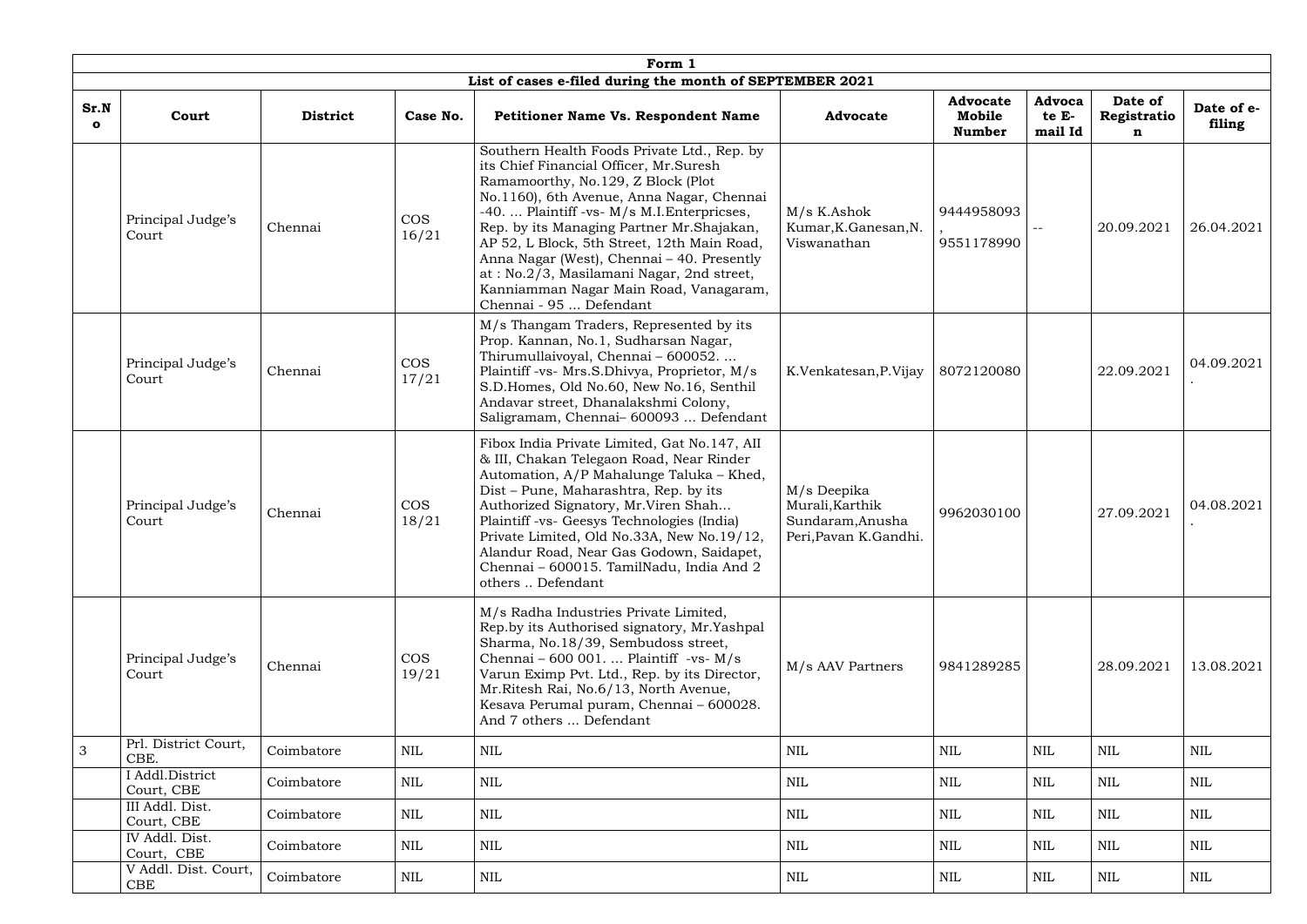|                      | Form 1                                                  |                 |              |                                                          |                 |                                            |                            |                                       |                      |  |  |
|----------------------|---------------------------------------------------------|-----------------|--------------|----------------------------------------------------------|-----------------|--------------------------------------------|----------------------------|---------------------------------------|----------------------|--|--|
|                      |                                                         |                 |              | List of cases e-filed during the month of SEPTEMBER 2021 |                 |                                            |                            |                                       |                      |  |  |
| Sr.N<br>$\mathbf{o}$ | Court                                                   | <b>District</b> | Case No.     | Petitioner Name Vs. Respondent Name                      | <b>Advocate</b> | <b>Advocate</b><br>Mobile<br><b>Number</b> | Advoca<br>te E-<br>mail Id | Date of<br>Registratio<br>$\mathbf n$ | Date of e-<br>filing |  |  |
|                      | PSJ Court, CBE                                          | Coimbatore      | <b>NIL</b>   | $\text{NIL}$                                             | <b>NIL</b>      | <b>NIL</b>                                 | <b>NIL</b>                 | <b>NIL</b>                            | <b>NIL</b>           |  |  |
|                      | I ASJ Court, CBE                                        | Coimbatore      | <b>NIL</b>   | $\mbox{NIL}$                                             | $\mbox{NIL}$    | $\mbox{NIL}$                               | <b>NIL</b>                 | $\mbox{NIL}$                          | <b>NIL</b>           |  |  |
|                      | II ASJ Court, CBE                                       | Coimbatore      | <b>NIL</b>   | $\mbox{NIL}$                                             | <b>NIL</b>      | <b>NIL</b>                                 | <b>NIL</b>                 | <b>NIL</b>                            | <b>NIL</b>           |  |  |
|                      | III ASJ Court, CBE                                      | Coimbatore      | <b>NIL</b>   | $\text{NIL}$                                             | <b>NIL</b>      | <b>NIL</b>                                 | <b>NIL</b>                 | <b>NIL</b>                            | <b>NIL</b>           |  |  |
|                      | Sub Court, Pollachi                                     | Coimbatore      | <b>NIL</b>   | $\mbox{NIL}$                                             | $\mbox{NIL}$    | <b>NIL</b>                                 | NIL                        | <b>NIL</b>                            | <b>NIL</b>           |  |  |
| $\overline{4}$       | Principal District<br>and Sessions<br>Court, Cuddalore  | Cuddalore       | NIL          | $\mbox{NIL}$                                             | $\mbox{NIL}$    | <b>NIL</b>                                 | <b>NIL</b>                 | <b>NIL</b>                            | <b>NIL</b>           |  |  |
|                      | All other Courts                                        | Cuddalore       | <b>NIL</b>   | $\mbox{NIL}$                                             | <b>NIL</b>      | $\mbox{NIL}$                               | <b>NIL</b>                 | $\mbox{NIL}$                          | <b>NIL</b>           |  |  |
| $5\phantom{.0}$      | Principal District<br>Court,<br>Dharmapuri.             | Dharmapuri      | NIL          | $\mbox{NIL}$                                             | <b>NIL</b>      | <b>NIL</b>                                 | <b>NIL</b>                 | <b>NIL</b>                            | <b>NIL</b>           |  |  |
| 6                    | Principal District<br>Court, Dindigul.                  | Dindigul.       | $\mbox{NIL}$ | $\mbox{NIL}$                                             | $\mbox{NIL}$    | <b>NIL</b>                                 | <b>NIL</b>                 | <b>NIL</b>                            | <b>NIL</b>           |  |  |
| $\overline{7}$       | Principal District<br>Court, Erode                      | Erode           | $\mbox{NIL}$ | $\mbox{NIL}$                                             | $\mbox{NIL}$    | NIL                                        | <b>NIL</b>                 | $\mbox{NIL}$                          | <b>NIL</b>           |  |  |
| 8                    | Principal District<br>Court, Chengalpattu               | Kancheepuram    | $\text{NIL}$ | $\mbox{NIL}$                                             | $\textsc{nil}$  | NIL                                        | <b>NIL</b>                 | <b>NIL</b>                            | <b>NIL</b>           |  |  |
| 9                    | Principal District<br>Court, Nagercoil                  | Kanniyakumari   | $\text{NIL}$ | $\mbox{NIL}$                                             | $\mbox{NIL}$    | NIL                                        | NIL                        | $\mbox{NIL}$                          | <b>NIL</b>           |  |  |
| 10                   | Principal District<br>Court, Karur                      | Karur           | NIL          | $\mbox{NIL}$                                             | $\mbox{NIL}$    | $\mbox{NIL}$                               | <b>NIL</b>                 | <b>NIL</b>                            | <b>NIL</b>           |  |  |
| 11                   | Principal District<br>Court, Krishnagiri                | Krishnagiri     | $\mbox{NIL}$ | $\mbox{NIL}$                                             | $\mbox{NIL}$    | $\mbox{NIL}$                               | <b>NIL</b>                 | $\mbox{NIL}$                          | <b>NIL</b>           |  |  |
|                      | <b>Additional District</b><br>Court, Krishnagiri        | Krishnagiri     | $\mbox{NIL}$ | $\mbox{NIL}$                                             | $\mbox{NIL}$    | $\mbox{NIL}$                               | <b>NIL</b>                 | $\mbox{NIL}$                          | $\mbox{NIL}$         |  |  |
|                      | <b>Additional District</b><br>Court, Hosur.             | Krishnagiri     | <b>NIL</b>   | <b>NIL</b>                                               | NIL             | NIL                                        | NIL                        | NIL                                   | <b>NIL</b>           |  |  |
| 12                   | Prl. Dist. &<br>Sessions Court                          | Madurai         | $\mbox{NIL}$ | $\mbox{NIL}$                                             | $\mbox{NIL}$    | NIL                                        | <b>NIL</b>                 | $\mbox{NIL}$                          | NIL                  |  |  |
|                      | I Addl. Dist. &<br>Sessions Court                       | Madurai         | $\mbox{NIL}$ | $\mbox{NIL}$                                             | $\mbox{NIL}$    | NIL                                        | NIL                        | <b>NIL</b>                            | <b>NIL</b>           |  |  |
|                      | I Addl. Sub Court                                       | Madurai         | <b>NIL</b>   | $\mbox{NIL}$                                             | $\mbox{NIL}$    | $\mbox{NIL}$                               | <b>NIL</b>                 | <b>NIL</b>                            | $\mbox{NIL}$         |  |  |
|                      | II Addl. Sub Court                                      | Madurai         | NIL          | $\mbox{NIL}$                                             | $\mbox{NIL}$    | <b>NIL</b>                                 | <b>NIL</b>                 | <b>NIL</b>                            | <b>NIL</b>           |  |  |
| 13                   | District Court,<br>Nagapattinam                         | Nagapattinam    | $\mbox{NIL}$ | $\mbox{NIL}$                                             | NIL             | NIL                                        | NIL                        | <b>NIL</b>                            | NIL                  |  |  |
|                      | Fast Track Mahila<br>Court,<br>Nagapattinam.            | Nagapattinam    | NIL          | $\mbox{NIL}$                                             | NIL             | <b>NIL</b>                                 | <b>NIL</b>                 | <b>NIL</b>                            | <b>NIL</b>           |  |  |
|                      | <b>Additional District</b><br>Court,<br>Mayiladuthurai. | Nagapattinam    | $\mbox{NIL}$ | $\mbox{NIL}$                                             | NIL             | NIL                                        | <b>NIL</b>                 | $\mbox{NIL}$                          | <b>NIL</b>           |  |  |
|                      | Sub<br>Court, Nagapattina<br>m.                         | Nagapattinam    | <b>NIL</b>   | $\mbox{NIL}$                                             | <b>NIL</b>      | NIL                                        | <b>NIL</b>                 | $\mbox{NIL}$                          | NIL                  |  |  |
|                      | Principal Sub<br>Court,                                 | Nagapattinam    | NIL          | NIL                                                      | $\mbox{NIL}$    | NIL                                        | NIL                        | NIL                                   | NIL                  |  |  |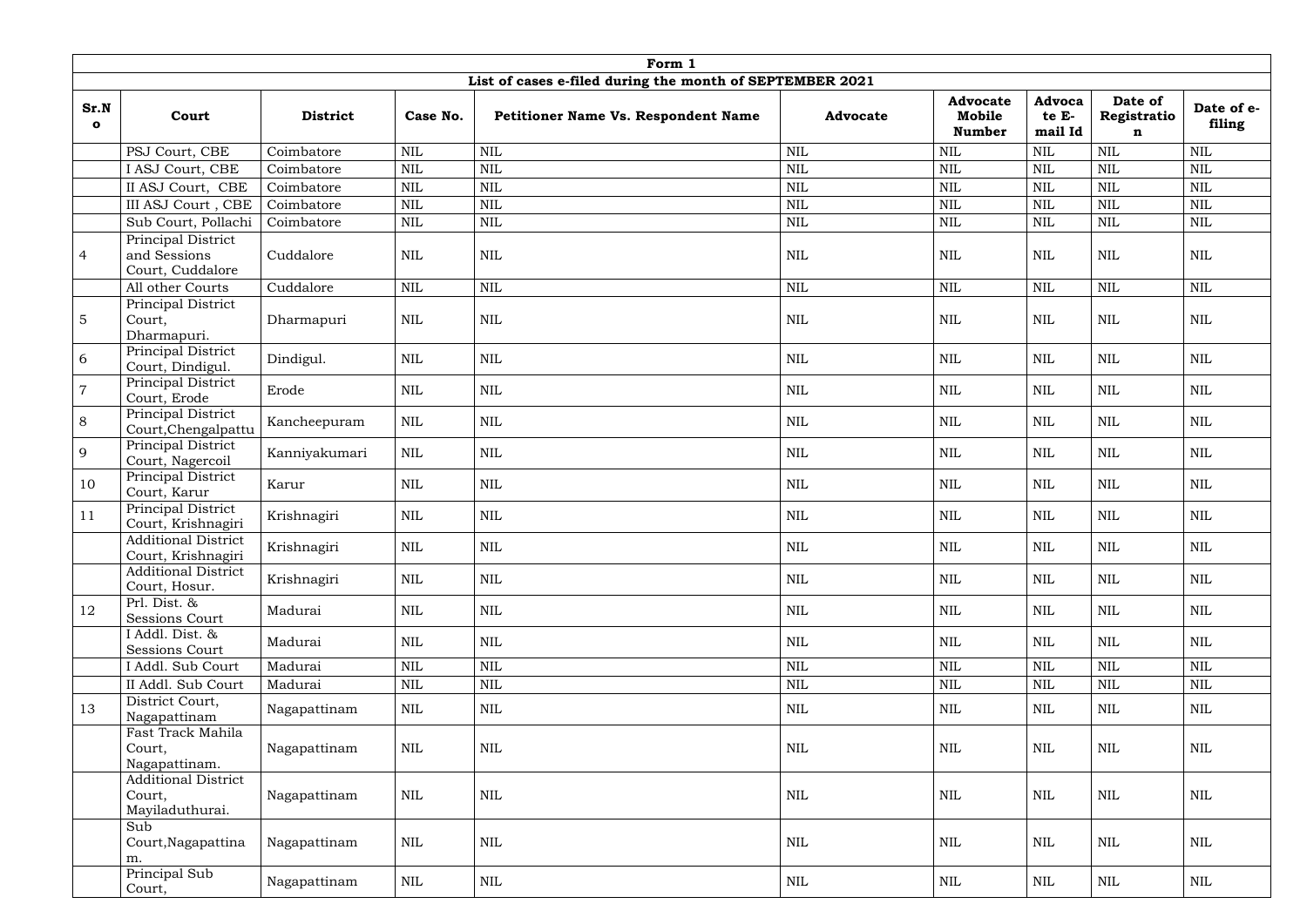|                      | Form 1                                             |                 |                       |                                                                                      |                 |                                            |                                              |                             |                      |  |
|----------------------|----------------------------------------------------|-----------------|-----------------------|--------------------------------------------------------------------------------------|-----------------|--------------------------------------------|----------------------------------------------|-----------------------------|----------------------|--|
|                      |                                                    |                 |                       | List of cases e-filed during the month of SEPTEMBER 2021                             |                 |                                            |                                              |                             |                      |  |
| Sr.N<br>$\mathbf{o}$ | Court                                              | <b>District</b> | Case No.              | <b>Petitioner Name Vs. Respondent Name</b>                                           | <b>Advocate</b> | <b>Advocate</b><br>Mobile<br><b>Number</b> | <b>Advoca</b><br>te E-<br>mail Id            | Date of<br>Registratio<br>n | Date of e-<br>filing |  |
|                      | Mayiladuthurai.                                    |                 |                       |                                                                                      |                 |                                            |                                              |                             |                      |  |
|                      | <b>Additional Sub</b><br>Court,<br>Mayiladuthurai. | Nagapattinam    | <b>NIL</b>            | <b>NIL</b>                                                                           | <b>NIL</b>      | <b>NIL</b>                                 | <b>NIL</b>                                   | NIL                         | $\mbox{NIL}$         |  |
|                      | The Principal<br>District Judge                    | Nagapattinam    | <b>NIL</b>            | <b>NIL</b>                                                                           | $\mbox{NIL}$    | <b>NIL</b>                                 | <b>NIL</b>                                   | $\mbox{NIL}$                | <b>NIL</b>           |  |
| 14                   | The Principal<br>District Judge                    | Namakkal        | <b>NIL</b>            | $\mbox{NIL}$<br>$\mbox{NIL}$                                                         |                 | <b>NIL</b>                                 | <b>NIL</b>                                   | $\mbox{NIL}$                | <b>NIL</b>           |  |
| 15                   | District Court<br>Udhagamandalam,<br>Nilgiris      | Nilgiris        | <b>NIL</b>            | <b>NIL</b>                                                                           | $\mbox{NIL}$    | <b>NIL</b>                                 | <b>NIL</b>                                   | $\mbox{NIL}$                | <b>NIL</b>           |  |
| 16                   | Principal District<br>Court                        | Perambalur      | <b>NIL</b>            | $\mbox{NIL}$                                                                         | $\mbox{NIL}$    | <b>NIL</b>                                 | <b>NIL</b>                                   | $\mbox{NIL}$                | <b>NIL</b>           |  |
|                      | Mahila Court                                       | Perambalur      | NIL                   | <b>NIL</b>                                                                           | <b>NIL</b>      | $\mbox{NIL}$                               | <b>NIL</b>                                   | <b>NIL</b>                  | $\text{NIL}$         |  |
|                      | Sub Court                                          | Perambalur      | <b>NIL</b>            | $\mbox{NIL}$                                                                         | $\mbox{NIL}$    | $\mbox{NIL}$                               | NIL                                          | $\mbox{NIL}$                | <b>NIL</b>           |  |
| 17                   | The Principal<br>District Court                    | Pudukkottai     | <b>NIL</b>            | $\mbox{NIL}$                                                                         | <b>NIL</b>      | <b>NIL</b>                                 | <b>NIL</b>                                   | $\mbox{NIL}$                | <b>NIL</b>           |  |
| 18                   | Principal District<br>Court                        | Ramanathapuram  | <b>NIL</b>            | $\mbox{NIL}$<br><b>NIL</b><br>$\mbox{NIL}$<br>NIL<br><b>NIL</b>                      |                 |                                            | $\mbox{NIL}$                                 |                             |                      |  |
| 19                   | Principal District<br>Court, Salem                 | Salem           | <b>NIL</b>            | $\mbox{NIL}$                                                                         | $\mbox{NIL}$    | <b>NIL</b>                                 | <b>NIL</b>                                   | $\mbox{NIL}$                | <b>NIL</b>           |  |
| 20                   | Principal District<br>and Sessions Court           | Sivaganga       | NIL                   | NIL                                                                                  | <b>NIL</b>      | NIL                                        | <b>NIL</b>                                   | <b>NIL</b>                  | NIL                  |  |
| 21                   | Prl. District<br>Court, Thanjavur                  | Thanjavur       | <b>OS</b><br>151/2021 | Canara Bank, Thanjavur Main Branch Vs<br>R.Palanivel                                 | N.Rajendran     | 9842933144   r                             | rajendr<br>anlawye<br>$\omega$ gmail.<br>com | 02.09.2021                  | 01.09.2021           |  |
|                      | Prl. District<br>Court, Thanjavur                  | Thanjavur       | $\rm Os$<br>157/2021  | State Bank of India, Kumbakonam Vs<br>Ayyappan                                       | G.Radhakrishnan | 9787005000                                 |                                              | 06.09.2021                  | 24.08.2021           |  |
|                      | Prl. District<br>Court, Thanjavur                  | Thanjavur       | <b>OS</b><br>158/2021 | State Bank of India, Kumbakonam Vs<br>C.Senthilkumar                                 | G.Radhakrishnan | 9787005000                                 |                                              | 08.09.2021                  | 24.08.2021           |  |
|                      | Prl. District<br>Court, Thanjavur                  | Thanjavur       | <b>OS</b><br>159/2021 | State Bank of India, Kumbakonam Vs<br>C.Nadanam                                      | G.Radhakrishnan | 9787005000                                 |                                              | 08.09.2021                  | 24.08.2021           |  |
|                      | Prl. District<br>Court, Thanjavur                  | Thanjavur       | <b>OS</b><br>160/2021 | State Bank of India, Kumbakonam Vs<br>K.Thatchinamoorthy                             | G.Radhakrishnan | 9787005000                                 |                                              | 08.09.2021                  | 24.08.2021           |  |
|                      | Prl. District<br>Court, Thanjavur                  | Thanjavur       | <b>OS</b><br>161/2021 | State Bank of India, Kumbakonam Vs<br>G.Radhakrishnan<br>9787005000<br>S.Visvalingam |                 | 08.09.2021                                 | 24.08.2021                                   |                             |                      |  |
|                      | Prl. District<br>Court, Thanjavur                  | Thanjavur       | <b>OS</b><br>162/2021 | State Bank of India, Kumbakonam Vs<br>S.Magudamudi                                   | G.Radhakrishnan | 9787005000                                 |                                              | 08.09.2021                  | 24.08.2021           |  |
|                      | Prl. District<br>Court, Thanjavur                  | Thanjavur       | <b>OS</b><br>163/2021 | State Bank of India, Kumbakonam Vs<br>G.Radhakrishnan<br>9787005000<br>T.Latha       |                 |                                            | 08.09.2021                                   | 24.08.2021                  |                      |  |
|                      | Prl. District<br>Court, Thanjavur                  | Thanjavur       | <b>OS</b><br>164/2021 | State Bank of India, Kumbakonam Vs<br>K.Periyasamy                                   | G.Radhakrishnan | 9787005000                                 |                                              | 08.09.2021                  | 24.08.2021           |  |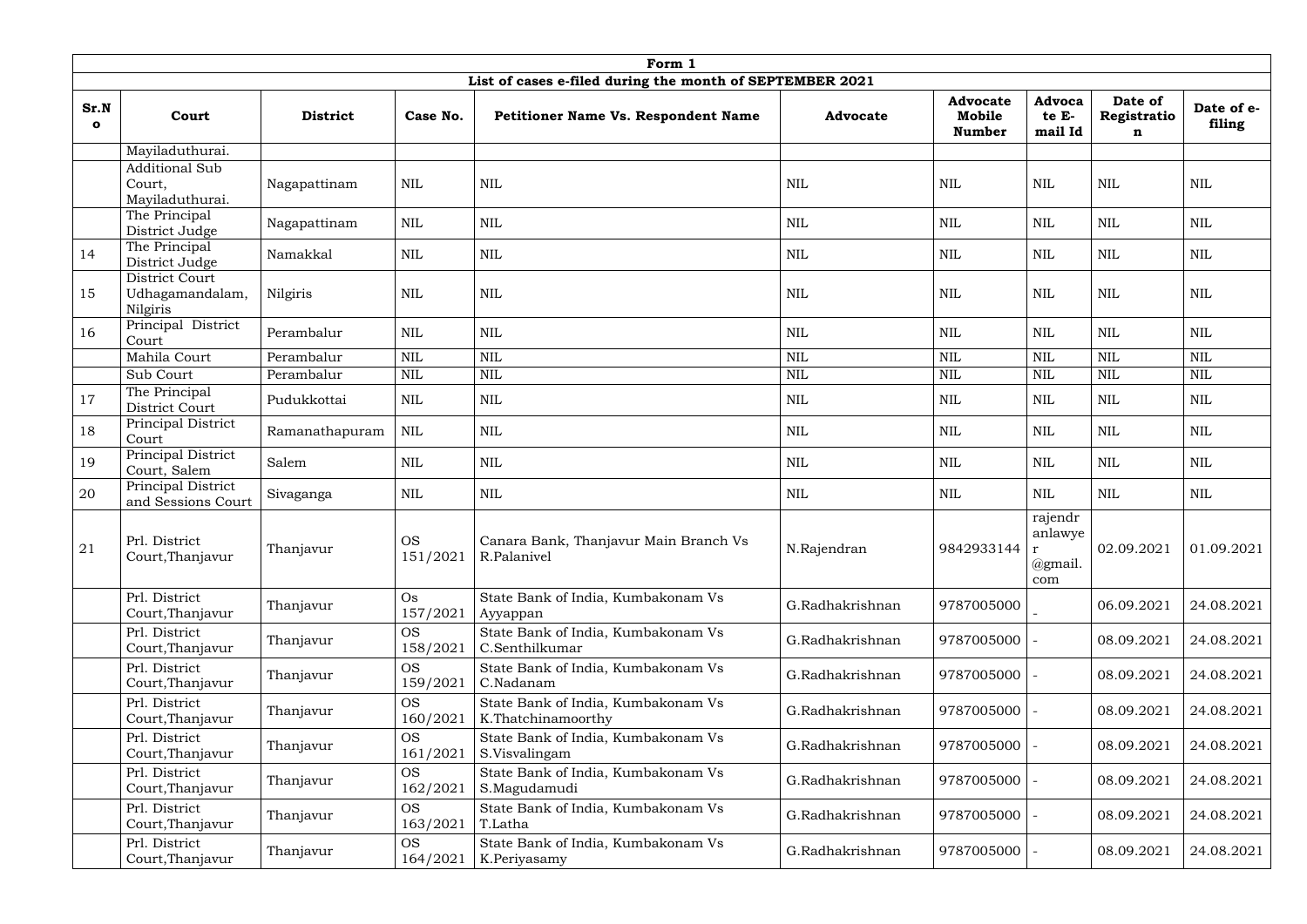|                     |                                                           |                 |                       | Form 1                                                                  |                                            |                                            |                                                      |                             |                      |
|---------------------|-----------------------------------------------------------|-----------------|-----------------------|-------------------------------------------------------------------------|--------------------------------------------|--------------------------------------------|------------------------------------------------------|-----------------------------|----------------------|
|                     |                                                           |                 |                       | List of cases e-filed during the month of SEPTEMBER 2021                |                                            |                                            |                                                      |                             |                      |
| Sr.N<br>$\mathbf o$ | Court                                                     | <b>District</b> | Case No.              | <b>Petitioner Name Vs. Respondent Name</b>                              | <b>Advocate</b>                            | <b>Advocate</b><br>Mobile<br><b>Number</b> | <b>Advoca</b><br>te E-<br>mail Id                    | Date of<br>Registratio<br>n | Date of e-<br>filing |
|                     | Prl. District<br>Court, Thanjavur                         | Thanjavur       | <b>OS</b><br>168/2021 | Canara Bank, Thanjavur Main Branch Vs<br>P.Panneerselvam                | N.Rajendran                                | 9842933144                                 | rajendr<br>anlawye<br>$\mathbf{r}$<br>@gmail.<br>com | 14.09.2021                  | 13.09.2021           |
|                     | Prl. District<br>Court, Thanjavur                         | Thanjavur       | <b>OS</b><br>173/2021 | Bank of India Pappanadu Branch Vs<br>M.Manimaran                        | S.Saranya                                  | 7667656664                                 | Ssarany<br>abab11<br>@gmail.<br>com                  | 17.09.2021                  | 14.09.2021           |
|                     | Prl. District<br>Court, Thanjavur                         | Thanjavur       | <b>OS</b><br>174/2021 | Bank of India Pappanadu Branch Vs<br>R.Adhinarayanan                    | S.Saranya                                  | 7667656664                                 | Ssarany<br>abab11<br>@gmail.<br>com                  | 17.09.2021                  | 14.09.2021           |
|                     | Prl. District<br>Court, Thanjavur                         | Thanjavur       | <b>OS</b><br>175/2021 | Bank of India Pappanadu Branch Vs<br>Baladhandayuthan                   | S.Saranya                                  | 7667656664                                 | Ssarany<br>abab11<br>@gmail.<br>com                  | 17.09.2021                  | 14.09.2021           |
|                     | Prl. District<br>Court, Thanjavur                         | Thanjavur       | <b>OS</b><br>176/2021 | Bank of India Pappanadu Branch Vs<br>A.Govindarasu                      | S.Saranya                                  | 7667656664                                 | Ssarany<br>abab11<br>@gmail.<br>com                  | 17.09.2021                  | 14.09.2021           |
|                     | Prl. District<br>Court, Thanjavur                         | Thanjavur       | <b>OS</b><br>180/2021 | Bank of India Pappanadu Branch Vs<br>K.Ganesan                          | S.Saranya                                  | 7667656664                                 | Ssarany<br>abab11<br>@gmail.<br>com                  | 21.09.21                    | 14.09.21             |
|                     | Prl. District<br>Court, Thanjavur                         | Thanjavur       | <b>OS</b><br>181/2021 | Bank of India Pappanadu Branch Vs<br>K.Ganesan                          | S.Saranya                                  | 7667656664                                 | Ssarany<br>abab11<br>@gmail.<br>com                  | 21.09.21                    | 14.09.21             |
|                     | Prl. District<br>Court, Thanjavur                         | Thanjavur       | <b>OS</b><br>184/2021 | Indian Overseas Bank, Mela Ulur Vs<br>Thirugnanam Branch                | R.Ganesan                                  | 9443161454                                 | ramana<br>than<br>@gmail.<br>com                     | 21.09.21                    | 14.09.21             |
|                     | <b>III</b> Additional<br>District Judge,<br>Pattukkottai. | Thanjavur       | $\mbox{NIL}$          | <b>NIL</b>                                                              | <b>NIL</b>                                 | $\text{NIL}$                               | <b>NIL</b>                                           | <b>NIL</b>                  | <b>NIL</b>           |
| 22                  | Principal District<br>Court, Theni                        | Theni           | $\mbox{NIL}$          | $\mbox{NIL}$                                                            | $\mbox{NIL}$                               | $\mbox{NIL}$                               | <b>NIL</b>                                           | <b>NIL</b>                  | $\mbox{NIL}$         |
| 23                  | Principal District<br>Court, Thoothukudi                  | Thoothukudi     | <b>NIL</b>            | NIL                                                                     | <b>NIL</b>                                 | <b>NIL</b>                                 | NIL                                                  | NIL                         | NIL                  |
| 24                  | Principal District<br>Court                               | Tiruchirappalli | NIL                   | $\mbox{NIL}$                                                            | $\mbox{NIL}$<br>$\mbox{NIL}$<br><b>NIL</b> |                                            | $\mbox{NIL}$                                         | <b>NIL</b>                  |                      |
| 25                  | Principal District<br>Court                               | Tirunelveli     | <b>NIL</b>            | $\mbox{NIL}$<br>$\mbox{NIL}$<br>$\mbox{NIL}$<br><b>NIL</b>              |                                            | NIL                                        | <b>NIL</b>                                           |                             |                      |
| 26                  | Principal District<br>Court, Tiruppur                     | Tiruppur        | <b>COS</b><br>25/2021 | M/s. Liberty Texchem Co,<br>V.Ganesh<br>Karuvampampalyam, Tiruppur      |                                            |                                            | 26.08.2021                                           | 08.09.2021                  |                      |
|                     | Principal District<br>Court, Tiruppur                     | Tiruppur        | <b>COS</b><br>26/2021 | M/s. Sri Hari Chemical, NVB Layout Back<br>Side, Andipalayam, Tiruppur. | N.Sathishkumar                             | 9894222336                                 |                                                      | 13.09.2021                  | 13.09.2021           |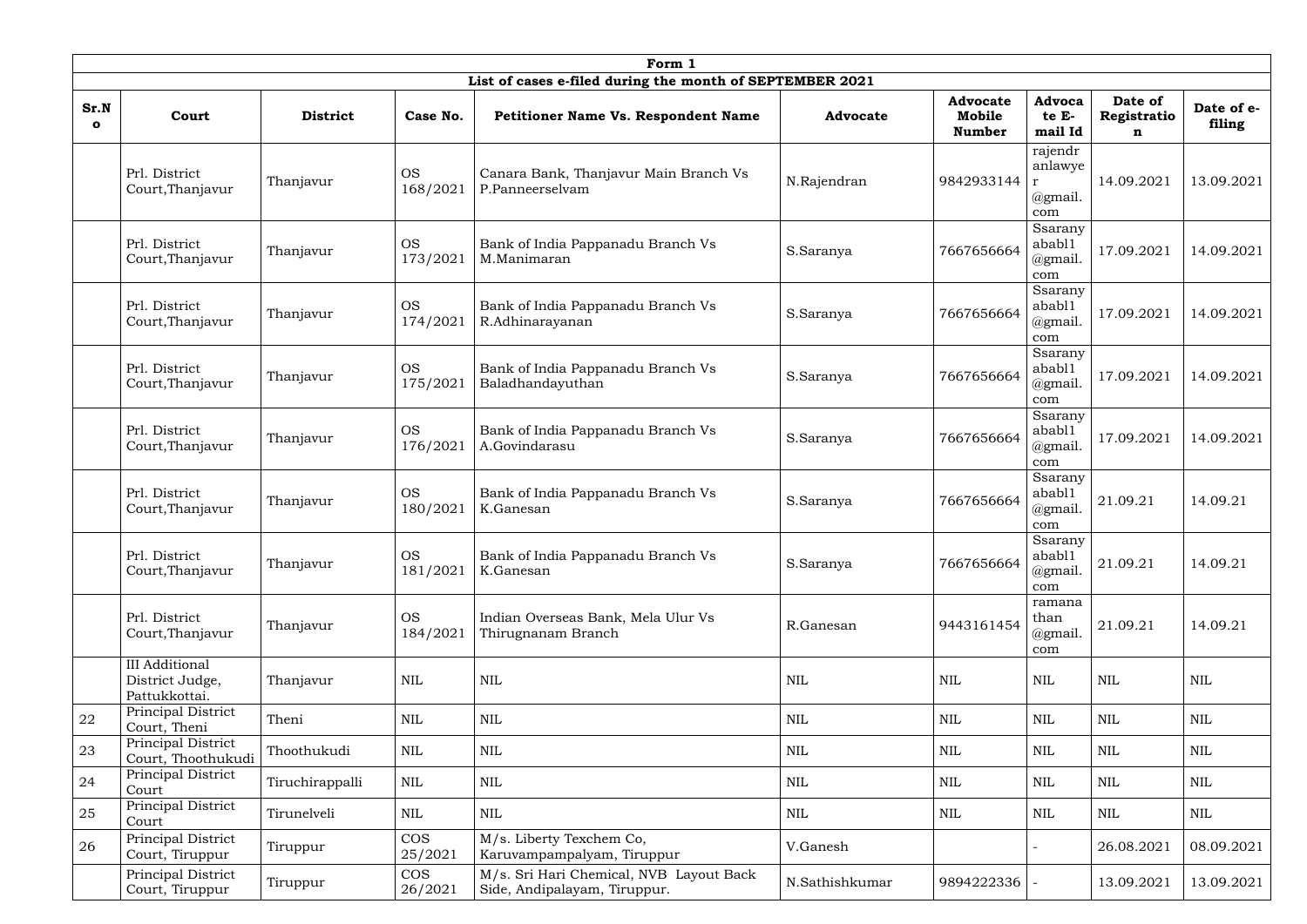|                      |                                                                       |                 |                       | Form 1                                                         |                            |                                            |                            |                             |                      |
|----------------------|-----------------------------------------------------------------------|-----------------|-----------------------|----------------------------------------------------------------|----------------------------|--------------------------------------------|----------------------------|-----------------------------|----------------------|
|                      |                                                                       |                 |                       | List of cases e-filed during the month of SEPTEMBER 2021       |                            |                                            |                            |                             |                      |
| Sr.N<br>$\mathbf{o}$ | Court                                                                 | <b>District</b> | Case No.              | Petitioner Name Vs. Respondent Name                            | <b>Advocate</b>            | <b>Advocate</b><br>Mobile<br><b>Number</b> | Advoca<br>te E-<br>mail Id | Date of<br>Registratio<br>n | Date of e-<br>filing |
|                      | Principal District<br>Court, Tiruppur                                 | Tiruppur        | <b>COS</b><br>27/2021 | M/s. Emperor Textiles Processors,<br>Veerapandi Post, Tiruppur | S.Prasanna                 | 9894770237                                 |                            | 23.08.2021                  | 08.09.2021           |
|                      | Principal District<br>Court, Tiruppur                                 | Tiruppur        | $\cos$<br>28/2021     | M/s. Jay Aanjaneya Textiles,<br>Padmavathipuram, Tiruppur      | S.Prasanna                 | 9894770237                                 |                            | 04.09.2021                  | 16.09.2021           |
|                      | <b>I</b> Additional District<br>Court, Tiruppur                       | Tiruppur        | NIL                   | $\mbox{NIL}$                                                   | $\mbox{NIL}$               | $\mbox{NIL}$                               | <b>NIL</b>                 | <b>NIL</b>                  | <b>NIL</b>           |
|                      | II Additional<br>District Court,<br>Tiruppur                          | Tiruppur        | <b>NIL</b>            | $\text{NIL}$                                                   | <b>NIL</b>                 | $\mbox{NIL}$                               | <b>NIL</b>                 | $\mbox{NIL}$                | <b>NIL</b>           |
|                      | Principal Sub<br>Court, Tiruppur                                      | Tiruppur        | $\mbox{NIL}$          | $\text{NIL}$                                                   | $\mbox{NIL}$               | $\mbox{NIL}$                               | <b>NIL</b>                 | $\mbox{NIL}$                | <b>NIL</b>           |
|                      | <b>Additional Sub</b><br>Court, Tiruppur                              | Tiruppur        | <b>NIL</b>            | $\mbox{NIL}$                                                   | $\mbox{NIL}$<br><b>NIL</b> |                                            | <b>NIL</b>                 | <b>NIL</b>                  | $\mbox{NIL}$         |
|                      | Sub Court,<br>Udumalpet                                               | Tiruppur        | $\mbox{NIL}$          | $\mbox{NIL}$                                                   | $\mbox{NIL}$               | <b>NIL</b>                                 | <b>NIL</b>                 | $\mbox{NIL}$                | <b>NIL</b>           |
|                      | Sub Court,<br>Avinashi                                                | Tiruppur        | $\mbox{NIL}$          | $\mbox{NIL}$                                                   | $\mbox{NIL}$               | $\mbox{NIL}$                               | <b>NIL</b>                 | $\mbox{NIL}$                | <b>NIL</b>           |
| 27                   | Principal District<br>Court, Tiruvallur                               | Tiruvallur      | $\mbox{NIL}$          | $\mbox{NIL}$                                                   | $\mbox{NIL}$               | $\mbox{NIL}$                               | <b>NIL</b>                 | <b>NIL</b>                  | <b>NIL</b>           |
|                      | The I Additional<br>District and<br>Sessions Court,<br>Tiruvallur.    | Tiruvallur      | $\mbox{NIL}$          | <b>NIL</b>                                                     | <b>NIL</b>                 | <b>NIL</b>                                 | <b>NIL</b>                 | <b>NIL</b>                  | <b>NIL</b>           |
|                      | The II Additional<br>District and<br>Sessions Court,<br>Poonamallee.  | Tiruvallur      | $\mbox{NIL}$          | $\mbox{NIL}$                                                   | $\mbox{NIL}$               | $\mbox{NIL}$                               | <b>NIL</b>                 | $\mbox{NIL}$                | <b>NIL</b>           |
|                      | The III Additional<br>District and<br>Sessions Court,<br>Poonamallee. | Tiruvallur      | $\mbox{NIL}$          | $\mbox{NIL}$                                                   | $\mbox{NIL}$               | $\mbox{NIL}$                               | <b>NIL</b>                 | $\mbox{NIL}$                | <b>NIL</b>           |
|                      | The IV Additional<br>District and<br>Sessions Court,<br>Ponneri.      | Tiruvallur      | $\mbox{NIL}$          | $\mbox{NIL}$                                                   | <b>NIL</b>                 | $\mbox{NIL}$                               | <b>NIL</b>                 | NIL                         | $\mbox{NIL}$         |
|                      | The Sub Court,<br>Tiruvallur.                                         | Tiruvallur      | <b>NIL</b>            | <b>NIL</b>                                                     | <b>NIL</b>                 | $\mbox{NIL}$                               | <b>NIL</b>                 | <b>NIL</b>                  | <b>NIL</b>           |
|                      | The Sub Court,<br>Poonamallee.                                        | Tiruvallur      | <b>NIL</b>            | $\mbox{NIL}$                                                   | <b>NIL</b>                 | <b>NIL</b>                                 | NIL                        | NIL                         | NIL                  |
|                      | The Sub Court,<br>Tiruttani.                                          | Tiruvallur      | <b>NIL</b>            | $\mbox{NIL}$<br><b>NIL</b>                                     |                            | $\mbox{NIL}$                               | <b>NIL</b>                 | NIL                         | <b>NIL</b>           |
| 28                   | Principal District<br>Court,<br>Tiruvannamalai                        | Tiruvannamalai  | <b>NIL</b>            | $\text{NIL}$                                                   | $\mbox{NIL}$               | $\mbox{NIL}$                               | <b>NIL</b>                 | <b>NIL</b>                  | <b>NIL</b>           |
| 29                   | Principal District<br>Court                                           | Tiruvarur       | NIL                   | $\mbox{NIL}$                                                   | $\mbox{NIL}$               | $\mbox{NIL}$                               | <b>NIL</b>                 | NIL                         | NIL                  |
| 30                   | Principal District<br>Court, Vellore                                  | Vellore         | NIL                   | NIL                                                            | $\mbox{NIL}$               | <b>NIL</b>                                 | NIL                        | NIL                         | NIL                  |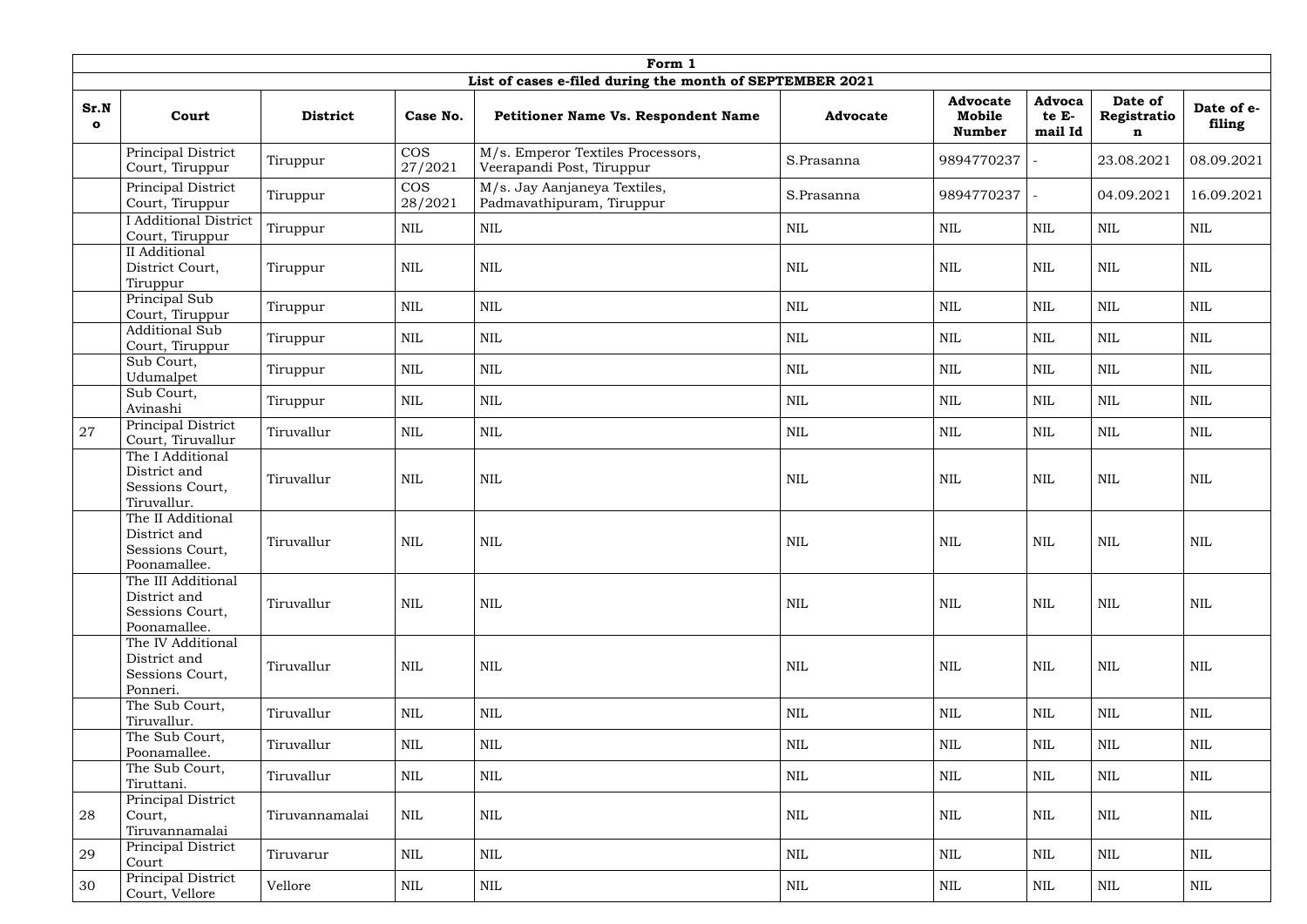|                      |                                                   |                 |                   | Form 1                                                            |                 |                                            |                                   |                             |                      |
|----------------------|---------------------------------------------------|-----------------|-------------------|-------------------------------------------------------------------|-----------------|--------------------------------------------|-----------------------------------|-----------------------------|----------------------|
|                      |                                                   |                 |                   | List of cases e-filed during the month of SEPTEMBER 2021          |                 |                                            |                                   |                             |                      |
| Sr.N<br>$\mathbf{o}$ | Court                                             | <b>District</b> | Case No.          | <b>Petitioner Name Vs. Respondent Name</b>                        | <b>Advocate</b> | <b>Advocate</b><br>Mobile<br><b>Number</b> | <b>Advoca</b><br>te E-<br>mail Id | Date of<br>Registratio<br>n | Date of e-<br>filing |
|                      | II Additional<br>District Court,<br>Ranipet       | Vellore         | NIL               | <b>NIL</b>                                                        | <b>NIL</b>      | <b>NIL</b>                                 | <b>NIL</b>                        | <b>NIL</b>                  | <b>NIL</b>           |
| 31                   | Principal District<br>Court, Villupuram           | Villupuram      | $\cos 1/20$<br>21 | Branch Manager,<br>Union Bank of India<br>Vs.<br>R.P. Paramasivam | M. Jegan        | 9894509496                                 | jeganml<br>@gmail.<br>com         | 23.09.2021                  | 23.09.2021           |
| 32                   | Principal District<br>Court,<br>Srivillliputtur   | Virudhunagar    | <b>NIL</b>        | <b>NIL</b>                                                        | <b>NIL</b>      | <b>NIL</b>                                 | <b>NIL</b>                        | <b>NIL</b>                  | <b>NIL</b>           |
|                      | Sub Court,<br>Sivakasi                            | Virudhunagar    | <b>NIL</b>        | <b>NIL</b>                                                        | $\mbox{NIL}$    | <b>NIL</b>                                 | <b>NIL</b>                        | <b>NIL</b>                  | <b>NIL</b>           |
| 33                   | PRINCIPAL<br>DISTRICT JUDGE,<br><b>PUDUCHERRY</b> | Puducherry      | <b>NIL</b>        | <b>NIL</b>                                                        | <b>NIL</b>      | $\mbox{NIL}$                               | <b>NIL</b>                        | <b>NIL</b>                  | <b>NIL</b>           |
|                      | DISTRICT JUDGE,<br><b>KARAIKAL</b>                | Puducherry      | $\text{NIL}$      | <b>NIL</b>                                                        | <b>NIL</b>      | <b>NIL</b>                                 | <b>NIL</b>                        | <b>NIL</b>                  | $\mbox{NIL}$         |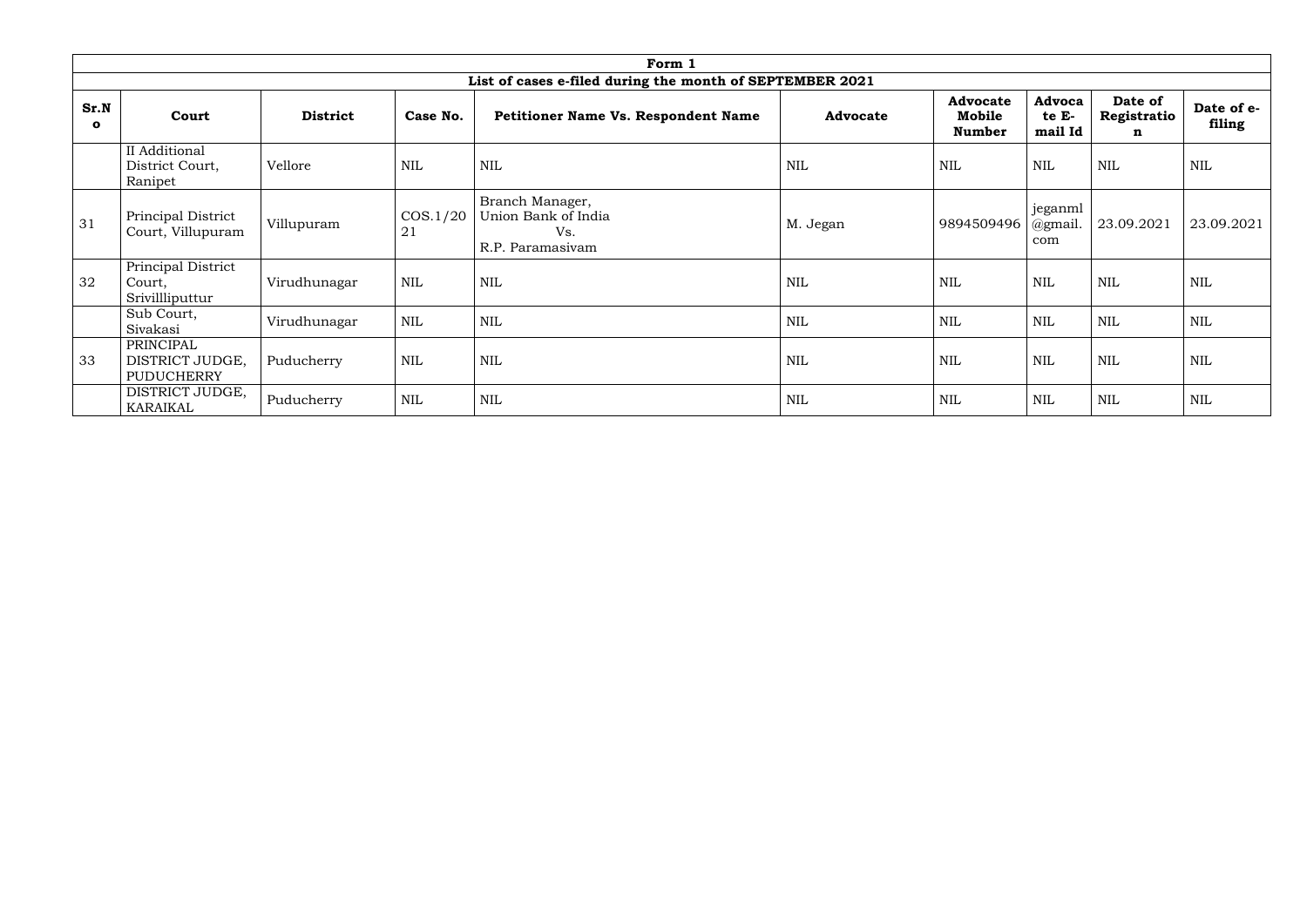|                | Form 2                   |                 |              |                                                                                                                                                                                                                                                                                                                                                                                                                                                                                     |                                                                |                             |                                                  |  |  |  |  |
|----------------|--------------------------|-----------------|--------------|-------------------------------------------------------------------------------------------------------------------------------------------------------------------------------------------------------------------------------------------------------------------------------------------------------------------------------------------------------------------------------------------------------------------------------------------------------------------------------------|----------------------------------------------------------------|-----------------------------|--------------------------------------------------|--|--|--|--|
|                |                          |                 |              | List of cases in which e-payment of Court fees was made during the month of SEPTEMBER 2021                                                                                                                                                                                                                                                                                                                                                                                          |                                                                |                             |                                                  |  |  |  |  |
| Sr.No          | Court                    | <b>District</b> | Case No.     | <b>Petitioner Name Vs. Respondent Name</b>                                                                                                                                                                                                                                                                                                                                                                                                                                          | <b>Advocate</b>                                                | Date of<br>Registratio<br>n | Date of e-<br>payment<br>of Court<br><b>Fees</b> |  |  |  |  |
|                | Principal District Court | Ariyalur        | <b>NIL</b>   | <b>NIL</b>                                                                                                                                                                                                                                                                                                                                                                                                                                                                          | <b>NIL</b>                                                     | <b>NIL</b>                  | $\mbox{NIL}$                                     |  |  |  |  |
| $\overline{2}$ | Principal Judge's Court  | Chennai         | COS 15/21    | Shifa-Khan-E-Saiyedna Yusuf, A Charitable<br>Trust having address at Zamplipole,<br>Najampuram, Sidhpur, Gujarat - 384151.<br>Rep. by its Authorised Signatory,<br>Mr. Mohammed Yusuf Madraswala, 12/13,<br>Perianna Maistry Street, 2nd floor, Parry;s<br>Corner, George Town.  Plaintiff -vs- M/s<br>Palace Lodge, Rep. by its Partners, Mr. George<br>Kuriakose & Mr.Joseph Kuriakose, No.69,<br>Egmore High Road, Near F-2 Police station,<br>Chennai - 600008.  Defendant      | M/s T.Sai Krishnan,<br>R.Saravanan, K.Kumaragur<br>u,S.Janani. | 07.09.2021                  | 22.07.2021                                       |  |  |  |  |
|                | Principal Judge's Court  | Chennai         | $\cos 16/21$ | Southern Health Foods Private Ltd., Rep. by<br>its Chief Financial Officer, Mr.Suresh<br>Ramamoorthy, No.129, Z Block (Plot<br>No.1160), 6th Avenue, Anna Nagar, Chennai<br>-40.  Plaintiff -vs- M/s M.I. Enterpricses,<br>Rep. by its Managing Partner Mr.Shajakan,<br>AP 52, L Block, 5th Street, 12th Main Road,<br>Anna Nagar (West), Chennai – 40. Presently<br>at: No.2/3, Masilamani Nagar, 2nd street,<br>Kanniamman Nagar Main Road, Vanagaram,<br>Chennai - 95  Defendant | M/s K.Ashok<br>Kumar, K. Ganesan, N. Viswa<br>nathan           | 20.09.2021                  | 03.08.2021                                       |  |  |  |  |
|                | Principal Judge's Court  | Chennai         | COS 17/21    | M/s Thangam Traders, Represented by its<br>Prop. Kannan, No.1, Sudharsan Nagar,<br>Thirumullaivoyal, Chennai - 600052<br>Plaintiff -vs- Mrs.S.Dhivya, Proprietor, M/s<br>S.D.Homes, Old No.60, New No.16, Senthil<br>Andavar street, Dhanalakshmi Colony,<br>Saligramam, Chennai-600093  Defendant                                                                                                                                                                                  | K.Venkatesan, P.Vijay                                          | 22.09.2021                  | 25.03.2021<br>16.09.2021                         |  |  |  |  |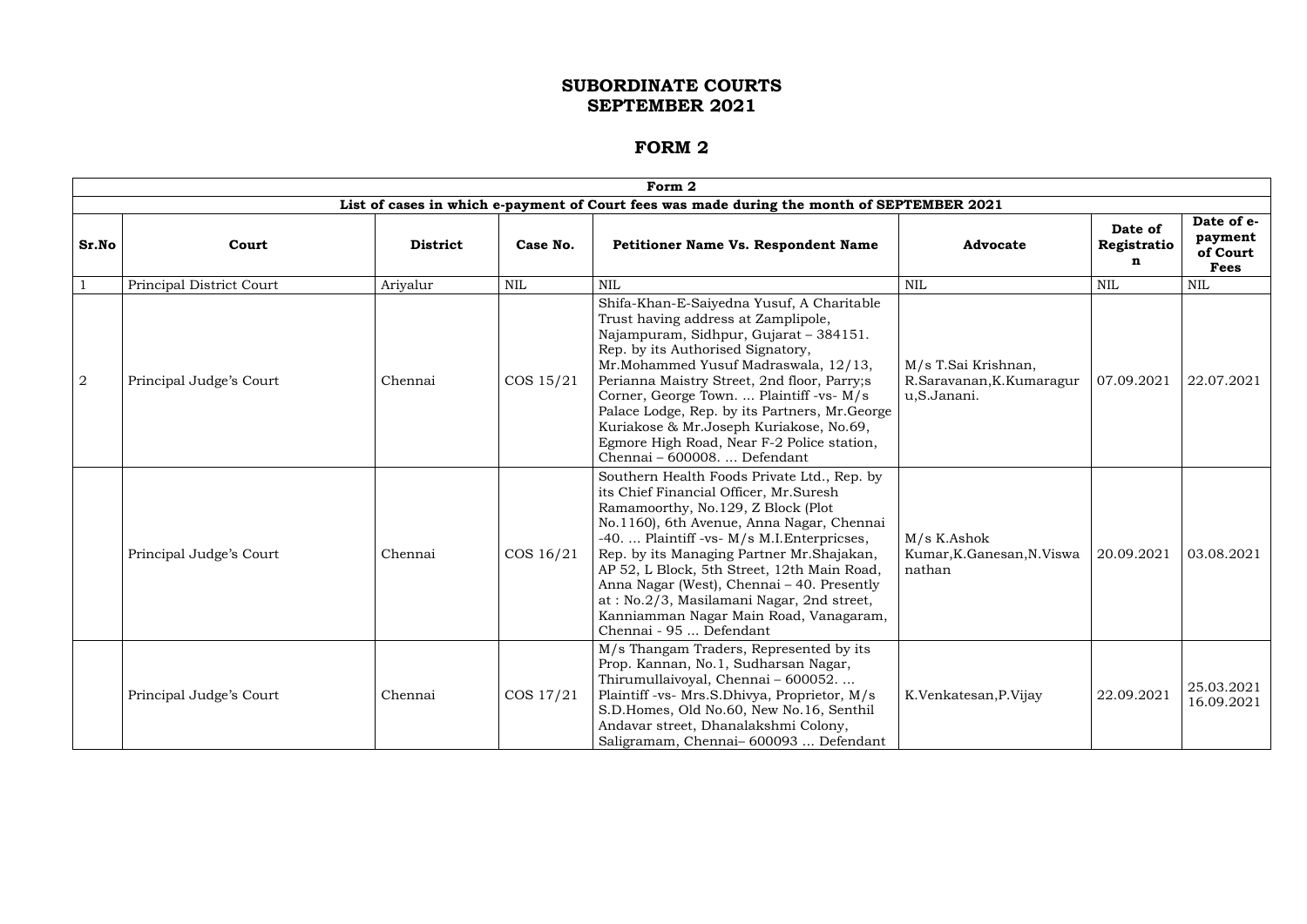|                | Form 2                                              |                 |              |                                                                                                                                                                                                                                                                                                                                                                                                                               |                                                                              |                             |                                                  |  |  |  |  |
|----------------|-----------------------------------------------------|-----------------|--------------|-------------------------------------------------------------------------------------------------------------------------------------------------------------------------------------------------------------------------------------------------------------------------------------------------------------------------------------------------------------------------------------------------------------------------------|------------------------------------------------------------------------------|-----------------------------|--------------------------------------------------|--|--|--|--|
|                |                                                     |                 |              | List of cases in which e-payment of Court fees was made during the month of SEPTEMBER 2021                                                                                                                                                                                                                                                                                                                                    |                                                                              |                             |                                                  |  |  |  |  |
| Sr.No          | Court                                               | <b>District</b> | Case No.     | <b>Petitioner Name Vs. Respondent Name</b>                                                                                                                                                                                                                                                                                                                                                                                    | <b>Advocate</b>                                                              | Date of<br>Registratio<br>n | Date of e-<br>payment<br>of Court<br><b>Fees</b> |  |  |  |  |
|                | Principal Judge's Court                             | Chennai         | COS 18/21    | Fibox India Private Limited, Gat No.147, AII<br>& III, Chakan Telegaon Road, Near Rinder<br>Automation, A/P Mahalunge Taluka - Khed,<br>Dist – Pune, Maharashtra, Rep. by its<br>Authorized Signatory, Mr.Viren Shah<br>Plaintiff -vs- Geesys Technologies (India)<br>Private Limited, Old No.33A, New No.19/12,<br>Alandur Road, Near Gas Godown, Saidapet,<br>Chennai - 600015. TamilNadu, India And 2<br>others  Defendant | M/s Deepika<br>Murali, Karthik<br>Sundaram, Anusha<br>Peri, Pavan K. Gandhi. | 27.09.2021                  | 23.08.2021                                       |  |  |  |  |
| 3              | Prl. District Court, CBE.                           | Coimbatore      | <b>NIL</b>   | <b>NIL</b>                                                                                                                                                                                                                                                                                                                                                                                                                    | <b>NIL</b>                                                                   | $\mbox{NIL}$                | <b>NIL</b>                                       |  |  |  |  |
|                | I Addl.District Court, CBE                          | Coimbatore      | <b>NIL</b>   | $\mbox{NIL}$                                                                                                                                                                                                                                                                                                                                                                                                                  | $\mbox{NIL}$                                                                 | $\mbox{NIL}$                | <b>NIL</b>                                       |  |  |  |  |
|                | III Addl. Dist. Court, CBE                          | Coimbatore      | <b>NIL</b>   | $\mbox{NIL}$                                                                                                                                                                                                                                                                                                                                                                                                                  | $\mbox{NIL}$                                                                 | $\mbox{NIL}$                | <b>NIL</b>                                       |  |  |  |  |
|                | IV Addl. Dist. Court, CBE                           | Coimbatore      | <b>NIL</b>   | $\mbox{NIL}$                                                                                                                                                                                                                                                                                                                                                                                                                  | $\mbox{NIL}$                                                                 | <b>NIL</b>                  | <b>NIL</b>                                       |  |  |  |  |
|                | V Addl. Dist. Court, CBE                            | Coimbatore      | <b>NIL</b>   | $\mbox{NIL}$                                                                                                                                                                                                                                                                                                                                                                                                                  | $\mbox{NIL}$                                                                 | $\mbox{NIL}$                | <b>NIL</b>                                       |  |  |  |  |
|                | PSJ Court, CBE                                      | Coimbatore      | <b>NIL</b>   | <b>NIL</b>                                                                                                                                                                                                                                                                                                                                                                                                                    | NIL                                                                          | <b>NIL</b>                  | <b>NIL</b>                                       |  |  |  |  |
|                | I ASJ Court, CBE                                    | Coimbatore      | <b>NIL</b>   | $\mbox{NIL}$                                                                                                                                                                                                                                                                                                                                                                                                                  | $\mbox{NIL}$                                                                 | <b>NIL</b>                  | <b>NIL</b>                                       |  |  |  |  |
|                | II ASJ Court, CBE                                   | Coimbatore      | <b>NIL</b>   | <b>NIL</b>                                                                                                                                                                                                                                                                                                                                                                                                                    | $\mbox{NIL}$                                                                 | <b>NIL</b>                  | <b>NIL</b>                                       |  |  |  |  |
|                | III ASJ Court , CBE                                 | Coimbatore      | <b>NIL</b>   | $\mbox{NIL}$                                                                                                                                                                                                                                                                                                                                                                                                                  | $\mbox{NIL}$                                                                 | $\mbox{NIL}$                | $\mbox{NIL}$                                     |  |  |  |  |
|                | Sub Court, Pollachi                                 | Coimbatore      | <b>NIL</b>   | <b>NIL</b>                                                                                                                                                                                                                                                                                                                                                                                                                    | $\mbox{NIL}$                                                                 | <b>NIL</b>                  | <b>NIL</b>                                       |  |  |  |  |
| $\overline{4}$ | Principal District and Sessions<br>Court, Cuddalore | Cuddalore       | <b>NIL</b>   | NIL                                                                                                                                                                                                                                                                                                                                                                                                                           | $\mbox{NIL}$                                                                 | NIL                         | <b>NIL</b>                                       |  |  |  |  |
|                | All other Courts                                    | Cuddalore       | <b>NIL</b>   | $\mbox{NIL}$                                                                                                                                                                                                                                                                                                                                                                                                                  | $\mbox{NIL}$                                                                 | <b>NIL</b>                  | <b>NIL</b>                                       |  |  |  |  |
| 5              | Principal District Court,<br>Dharmapuri.            | Dharmapuri      | $\text{NIL}$ | $\mbox{NIL}$                                                                                                                                                                                                                                                                                                                                                                                                                  | $\mbox{NIL}$                                                                 | $\mbox{NIL}$                | $\mbox{NIL}$                                     |  |  |  |  |
| 6              | Principal District Court, Dindigul.                 | Dindigul.       | $\text{NIL}$ | $\mbox{NIL}$                                                                                                                                                                                                                                                                                                                                                                                                                  | $\mbox{NIL}$                                                                 | $\mbox{NIL}$                | <b>NIL</b>                                       |  |  |  |  |
| $\overline{7}$ | Principal District Court, Erode                     | Erode           | <b>NIL</b>   | $\mbox{NIL}$                                                                                                                                                                                                                                                                                                                                                                                                                  | $\mbox{NIL}$                                                                 | <b>NIL</b>                  | $\mbox{NIL}$                                     |  |  |  |  |
| 8              | Principal District<br>Court, Chengalpattu           | Kancheepuram    | <b>NIL</b>   | NIL                                                                                                                                                                                                                                                                                                                                                                                                                           | <b>NIL</b>                                                                   | NIL                         | NIL                                              |  |  |  |  |
| 9              | Principal District Court, Nagercoil                 | Kanniyakumari   | <b>NIL</b>   | <b>NIL</b>                                                                                                                                                                                                                                                                                                                                                                                                                    | $\mbox{NIL}$                                                                 | $\mbox{NIL}$                | $\text{NIL}$                                     |  |  |  |  |
| 10             | Principal District Court, Karur                     | Karur           | NIL          | $\mbox{NIL}$                                                                                                                                                                                                                                                                                                                                                                                                                  | $\mbox{NIL}$                                                                 | NIL                         | <b>NIL</b>                                       |  |  |  |  |
| 11             | Principal District Court, Krishnagiri               | Krishnagiri     | <b>NIL</b>   | $\mbox{NIL}$                                                                                                                                                                                                                                                                                                                                                                                                                  | $\mbox{NIL}$                                                                 | <b>NIL</b>                  | $\mbox{NIL}$                                     |  |  |  |  |
|                | Additional District Court, Krishnagiri              | Krishnagiri     | <b>NIL</b>   | $\mbox{NIL}$                                                                                                                                                                                                                                                                                                                                                                                                                  | $\mbox{NIL}$                                                                 | <b>NIL</b>                  | <b>NIL</b>                                       |  |  |  |  |
|                | Additional District Court, Hosur.                   | Krishnagiri     | <b>NIL</b>   | $\mbox{NIL}$                                                                                                                                                                                                                                                                                                                                                                                                                  | $\mbox{NIL}$                                                                 | $\mbox{NIL}$                | <b>NIL</b>                                       |  |  |  |  |
| 12             | Prl. Dist. & Sessions Court                         | Madurai         | <b>NIL</b>   | $\mbox{NIL}$                                                                                                                                                                                                                                                                                                                                                                                                                  | $\mbox{NIL}$                                                                 | $\mbox{NIL}$                | $\text{NIL}$                                     |  |  |  |  |
|                | I Addl. Dist. & Sessions Court                      | Madurai         | NIL          | $\mbox{NIL}$                                                                                                                                                                                                                                                                                                                                                                                                                  | $\mbox{NIL}$                                                                 | <b>NIL</b>                  | $\mbox{NIL}$                                     |  |  |  |  |
|                | I Addl. Sub Court                                   | Madurai         | <b>NIL</b>   | $\mbox{NIL}$                                                                                                                                                                                                                                                                                                                                                                                                                  | $\mbox{NIL}$                                                                 | $\mbox{NIL}$                | $\text{NIL}$                                     |  |  |  |  |
|                | II Addl. Sub Court                                  | Madurai         | <b>NIL</b>   | $\mbox{NIL}$                                                                                                                                                                                                                                                                                                                                                                                                                  | $\mbox{NIL}$                                                                 | $\mbox{NIL}$                | $\text{NIL}$                                     |  |  |  |  |
| 13             | District Court, Nagapattinam                        | Nagapattinam    | <b>NIL</b>   | $\mbox{NIL}$                                                                                                                                                                                                                                                                                                                                                                                                                  | $\mbox{NIL}$                                                                 | <b>NIL</b>                  | <b>NIL</b>                                       |  |  |  |  |
|                | Fast Track Mahila Court,<br>Nagapattinam.           | Nagapattinam    | NIL          | <b>NIL</b>                                                                                                                                                                                                                                                                                                                                                                                                                    | $\mbox{NIL}$                                                                 | NIL                         | NIL                                              |  |  |  |  |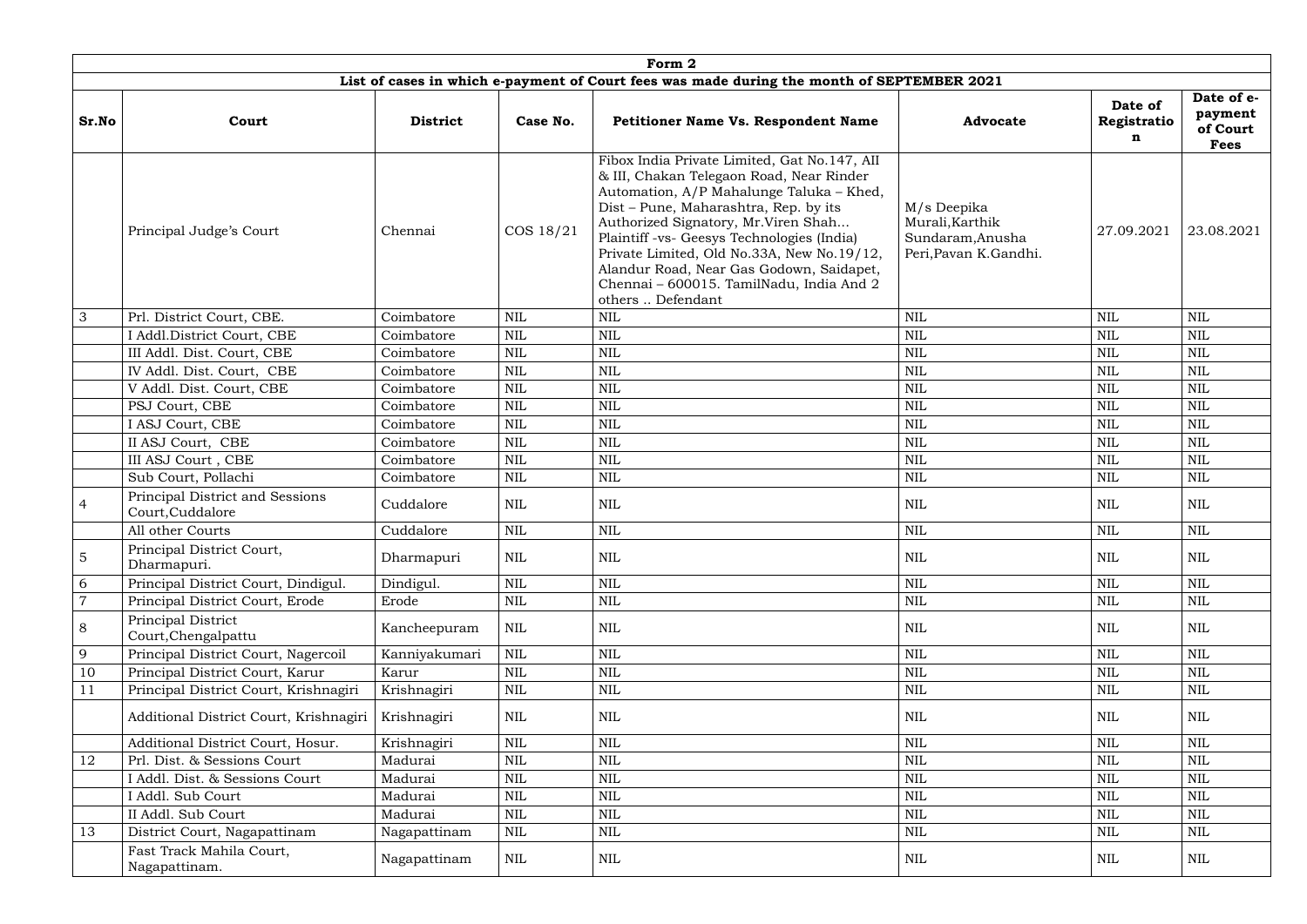|       | Form 2                                                         |                    |              |                                                                                            |                 |                             |                                                  |  |  |  |  |
|-------|----------------------------------------------------------------|--------------------|--------------|--------------------------------------------------------------------------------------------|-----------------|-----------------------------|--------------------------------------------------|--|--|--|--|
|       |                                                                |                    |              | List of cases in which e-payment of Court fees was made during the month of SEPTEMBER 2021 |                 |                             |                                                  |  |  |  |  |
| Sr.No | Court                                                          | <b>District</b>    | Case No.     | <b>Petitioner Name Vs. Respondent Name</b>                                                 | <b>Advocate</b> | Date of<br>Registratio<br>n | Date of e-<br>payment<br>of Court<br><b>Fees</b> |  |  |  |  |
|       | <b>Additional District Court,</b><br>Mayiladuthurai.           | Nagapattinam       | $\mbox{NIL}$ | <b>NIL</b>                                                                                 | <b>NIL</b>      | <b>NIL</b>                  | <b>NIL</b>                                       |  |  |  |  |
|       | Sub Court, Nagapattinam.                                       | Nagapattinam       | $\text{NIL}$ | $\mbox{NIL}$                                                                               | <b>NIL</b>      | <b>NIL</b>                  | NIL                                              |  |  |  |  |
|       | Principal Sub Court, Mayiladuthurai.                           | Nagapattinam       | <b>NIL</b>   | <b>NIL</b>                                                                                 | <b>NIL</b>      | <b>NIL</b>                  | <b>NIL</b>                                       |  |  |  |  |
|       | <b>Additional Sub Court,</b><br>Mayiladuthurai.                | Nagapattinam       | <b>NIL</b>   | <b>NIL</b>                                                                                 | <b>NIL</b>      | <b>NIL</b>                  | <b>NIL</b>                                       |  |  |  |  |
|       | The Principal District Judge                                   | Nagapattinam       | <b>NIL</b>   | $\mbox{NIL}$                                                                               | <b>NIL</b>      | <b>NIL</b>                  | <b>NIL</b>                                       |  |  |  |  |
| 14    | The Principal District Judge                                   | Namakkal           | <b>NIL</b>   | $\mbox{NIL}$                                                                               | <b>NIL</b>      | <b>NIL</b>                  | $\mbox{NIL}$                                     |  |  |  |  |
| 15    | District Court Udhagamandalam,<br>Nilgiris                     | Nilgiris           | <b>NIL</b>   | <b>NIL</b>                                                                                 | <b>NIL</b>      | <b>NIL</b>                  | NIL                                              |  |  |  |  |
| 16    | Principal District Court                                       | Perambalur         | <b>NIL</b>   | $\mbox{NIL}$                                                                               | <b>NIL</b>      | <b>NIL</b>                  | <b>NIL</b>                                       |  |  |  |  |
|       | Mahila Court                                                   | Perambalur         | <b>NIL</b>   | <b>NIL</b>                                                                                 | <b>NIL</b>      | <b>NIL</b>                  | <b>NIL</b>                                       |  |  |  |  |
|       | Sub Court                                                      | Perambalur         | <b>NIL</b>   | <b>NIL</b>                                                                                 | <b>NIL</b>      | <b>NIL</b>                  | <b>NIL</b>                                       |  |  |  |  |
| 17    | The Principal District Court                                   | Pudukkottai        | <b>NIL</b>   | $\mbox{NIL}$                                                                               | <b>NIL</b>      | <b>NIL</b>                  | <b>NIL</b>                                       |  |  |  |  |
| 18    | Principal District Court                                       | Ramanathapura<br>m | $\mbox{NIL}$ | $\mbox{NIL}$                                                                               | <b>NIL</b>      | <b>NIL</b>                  | <b>NIL</b>                                       |  |  |  |  |
| 19    | Principal District Court, Salem                                | Salem              | <b>NIL</b>   | <b>NIL</b>                                                                                 | <b>NIL</b>      | <b>NIL</b>                  | <b>NIL</b>                                       |  |  |  |  |
| 20    | Principal District and Sessions Court                          | Sivaganga          | $\text{NIL}$ | $\mbox{NIL}$                                                                               | <b>NIL</b>      | <b>NIL</b>                  | NIL                                              |  |  |  |  |
| 21    | Prl. District Court, Thanjavur                                 | Thanjavur          | $\text{NIL}$ | $\mbox{NIL}$                                                                               | <b>NIL</b>      | <b>NIL</b>                  | <b>NIL</b>                                       |  |  |  |  |
|       | III Additional District Judge,<br>Pattukkottai.                | Thanjavur          | <b>NIL</b>   | <b>NIL</b>                                                                                 | <b>NIL</b>      | $\mbox{NIL}$                | <b>NIL</b>                                       |  |  |  |  |
| 22    | Principal District Court, Theni                                | Theni              | <b>NIL</b>   | $\mbox{NIL}$                                                                               | <b>NIL</b>      | <b>NIL</b>                  | <b>NIL</b>                                       |  |  |  |  |
| 23    | Principal District Court,<br>Thoothukudi                       | Thoothukudi        | <b>NIL</b>   | <b>NIL</b>                                                                                 | <b>NIL</b>      | <b>NIL</b>                  | NIL                                              |  |  |  |  |
| 24    | Principal District Court                                       | Tiruchirappalli    | <b>NIL</b>   | $\mbox{NIL}$                                                                               | <b>NIL</b>      | <b>NIL</b>                  | <b>NIL</b>                                       |  |  |  |  |
| 25    | Principal District Court                                       | Tirunelveli        | <b>NIL</b>   | $\mbox{NIL}$                                                                               | <b>NIL</b>      | <b>NIL</b>                  | <b>NIL</b>                                       |  |  |  |  |
| 26    | Principal District Court, Tiruppur                             | Tiruppur           | NIL          | $\mbox{NIL}$                                                                               | <b>NIL</b>      | <b>NIL</b>                  | <b>NIL</b>                                       |  |  |  |  |
|       | Additional District Court, Tiruppur                            | Tiruppur           | $\mbox{NIL}$ | $\mbox{NIL}$                                                                               | <b>NIL</b>      | NIL                         | <b>NIL</b>                                       |  |  |  |  |
|       | II Additional District Court, Tiruppur                         | Tiruppur           | <b>NIL</b>   | NIL                                                                                        | <b>NIL</b>      | <b>NIL</b>                  | NIL                                              |  |  |  |  |
|       | Principal Sub Court, Tiruppur                                  | Tiruppur           | $\mbox{NIL}$ | $\mbox{NIL}$                                                                               | <b>NIL</b>      | <b>NIL</b>                  | <b>NIL</b>                                       |  |  |  |  |
|       | Additional Sub Court, Tiruppur                                 | Tiruppur           | <b>NIL</b>   | $\mbox{NIL}$                                                                               | <b>NIL</b>      | <b>NIL</b>                  | <b>NIL</b>                                       |  |  |  |  |
|       | Sub Court, Udumalpet                                           | Tiruppur           | NIL          | NIL                                                                                        | <b>NIL</b>      | <b>NIL</b>                  | <b>NIL</b>                                       |  |  |  |  |
|       | Sub Court, Avinashi                                            | Tiruppur           | NIL          | $\mbox{NIL}$                                                                               | NIL             | NIL                         | <b>NIL</b>                                       |  |  |  |  |
| 27    | Principal District Court, Tiruvallur                           | Tiruvallur         | $\mbox{NIL}$ | $\mbox{NIL}$                                                                               | <b>NIL</b>      | <b>NIL</b>                  | <b>NIL</b>                                       |  |  |  |  |
|       | The I Additional District and<br>Sessions Court, Tiruvallur.   | Tiruvallur         | NIL          | $\mbox{NIL}$                                                                               | <b>NIL</b>      | <b>NIL</b>                  | NIL                                              |  |  |  |  |
|       | The II Additional District and<br>Sessions Court, Poonamallee. | Tiruvallur         | $\rm NIL$    | NIL                                                                                        | <b>NIL</b>      | <b>NIL</b>                  | NIL                                              |  |  |  |  |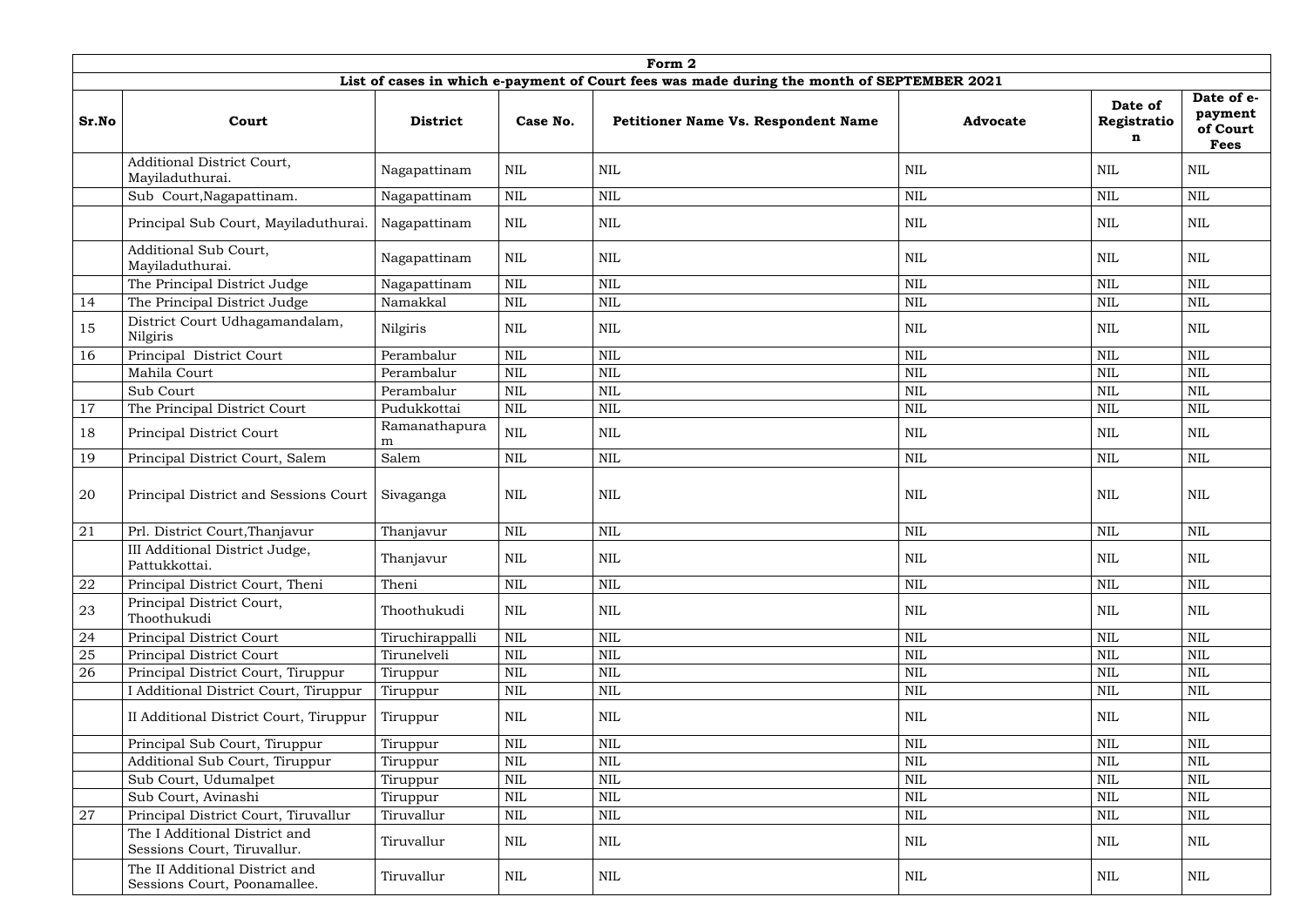|       |                                                                 |                 |            | Form 2                                                                                     |                 |                             |                                                  |
|-------|-----------------------------------------------------------------|-----------------|------------|--------------------------------------------------------------------------------------------|-----------------|-----------------------------|--------------------------------------------------|
|       |                                                                 |                 |            | List of cases in which e-payment of Court fees was made during the month of SEPTEMBER 2021 |                 |                             |                                                  |
| Sr.No | Court                                                           | <b>District</b> | Case No.   | Petitioner Name Vs. Respondent Name                                                        | <b>Advocate</b> | Date of<br>Registratio<br>n | Date of e-<br>payment<br>of Court<br><b>Fees</b> |
|       | The III Additional District and<br>Sessions Court, Poonamallee. | Tiruvallur      | <b>NIL</b> | $\mbox{NIL}$                                                                               | <b>NIL</b>      | <b>NIL</b>                  | <b>NIL</b>                                       |
|       | The IV Additional District and<br>Sessions Court, Ponneri.      | Tiruvallur      | <b>NIL</b> | $\mbox{NIL}$                                                                               | <b>NIL</b>      | <b>NIL</b>                  | <b>NIL</b>                                       |
|       | The Sub Court, Tiruvallur.                                      | Tiruvallur      | <b>NIL</b> | <b>NIL</b>                                                                                 | NIL             | <b>NIL</b>                  | <b>NIL</b>                                       |
|       | The Sub Court, Poonamallee.                                     | Tiruvallur      | <b>NIL</b> | <b>NIL</b>                                                                                 | <b>NIL</b>      | <b>NIL</b>                  | <b>NIL</b>                                       |
|       | The Sub Court, Tiruttani.                                       | Tiruvallur      | <b>NIL</b> | $\mbox{NIL}$                                                                               | NIL             | <b>NIL</b>                  | <b>NIL</b>                                       |
| 28    | Principal District Court,<br>Tiruvannamalai                     | Tiruvannamalai  | <b>NIL</b> | <b>NIL</b>                                                                                 | <b>NIL</b>      | <b>NIL</b>                  | NIL                                              |
| 29    | Principal District Court                                        | Tiruvarur       | <b>NIL</b> | <b>NIL</b>                                                                                 | <b>NIL</b>      | <b>NIL</b>                  | <b>NIL</b>                                       |
| 30    | Principal District Court, Vellore                               | Vellore         | <b>NIL</b> | <b>NIL</b>                                                                                 | NIL             | <b>NIL</b>                  | <b>NIL</b>                                       |
|       | II Additional District Court, Ranipet                           | Vellore         | <b>NIL</b> | <b>NIL</b>                                                                                 | <b>NIL</b>      | <b>NIL</b>                  | <b>NIL</b>                                       |
| 31    | Principal District Court, Villupuram                            | Villupuram      | <b>NIL</b> | <b>NIL</b>                                                                                 | <b>NIL</b>      | <b>NIL</b>                  | <b>NIL</b>                                       |
| 32    | Principal District Court,<br>Srivillliputtur                    | Virudhunagar    | NIL        | <b>NIL</b>                                                                                 | <b>NIL</b>      | <b>NIL</b>                  | <b>NIL</b>                                       |
|       | Sub Court, Sivakasi                                             | Virudhunagar    | <b>NIL</b> | $\mbox{NIL}$                                                                               | NIL             | <b>NIL</b>                  | <b>NIL</b>                                       |
| 33    | PRINCIPAL DISTRICT JUDGE,<br>PUDUCHERRY                         | Puducherry      | <b>NIL</b> | <b>NIL</b>                                                                                 | <b>NIL</b>      | <b>NIL</b>                  | <b>NIL</b>                                       |
|       | DISTRICT JUDGE, KARAIKAL                                        | Puducherry      | <b>NIL</b> | $\mbox{NIL}$                                                                               | <b>NIL</b>      | <b>NIL</b>                  | <b>NIL</b>                                       |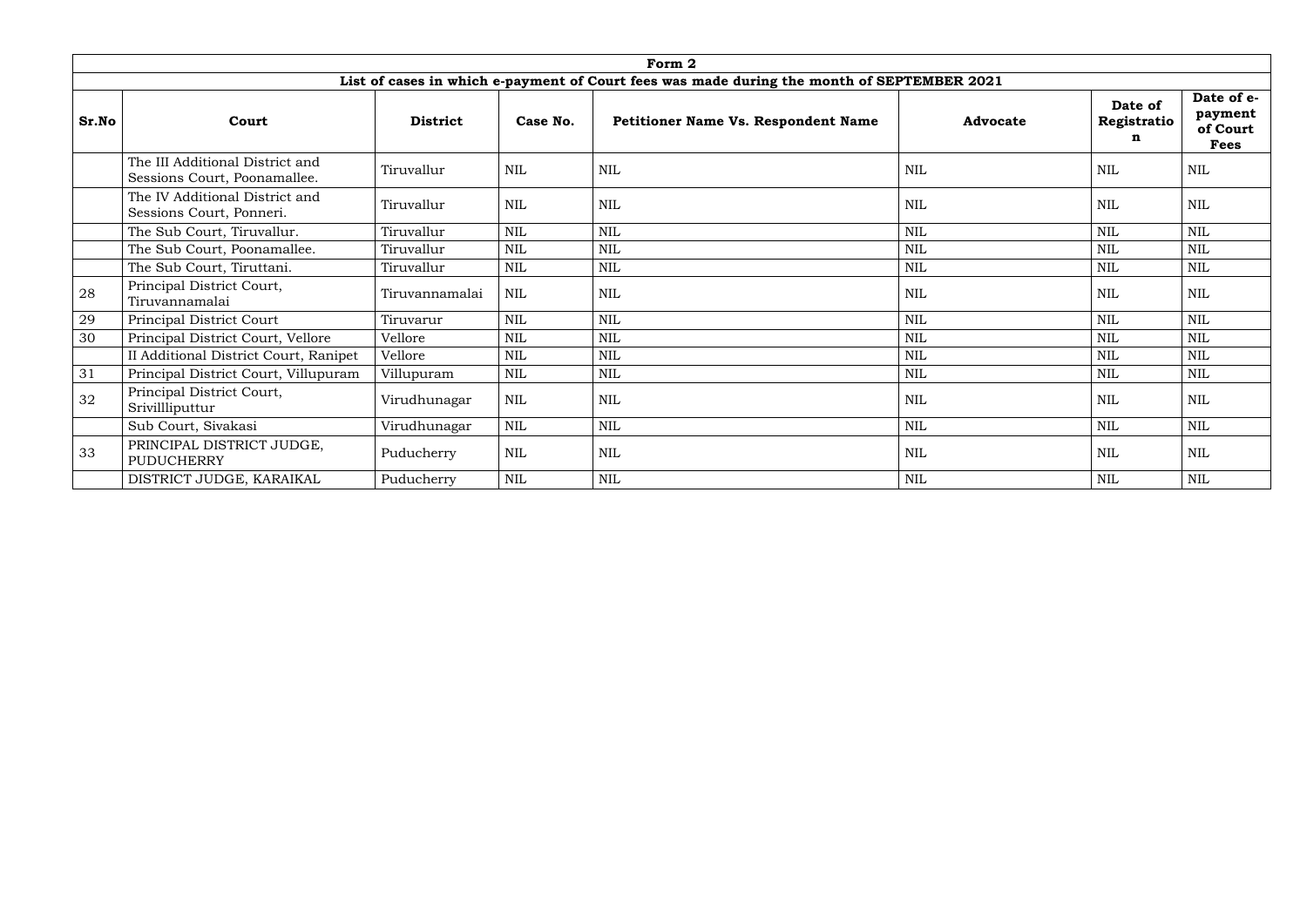|                |                                                                                                         |                 | Form 3       |                                                      |                 |                         |                                                         |
|----------------|---------------------------------------------------------------------------------------------------------|-----------------|--------------|------------------------------------------------------|-----------------|-------------------------|---------------------------------------------------------|
|                | List of cases in which Electronic Service of Process has taken place during the month of SEPTEMBER 2021 |                 |              |                                                      |                 |                         |                                                         |
| Sr.No          | Court                                                                                                   | <b>District</b> | Case No.     | <b>Petitioner Name Vs.</b><br><b>Respondent Name</b> | <b>Advocate</b> | Date of<br>Registration | Date of<br>Electronic  <br>Service of<br><b>Process</b> |
|                | Principal District Court                                                                                | Ariyalur        | $\mbox{NIL}$ | <b>NIL</b>                                           | <b>NIL</b>      | $\mbox{NIL}$            | <b>NIL</b>                                              |
| $\overline{2}$ | Principal Judge's Court                                                                                 | Chennai         | <b>NIL</b>   | $\mbox{NIL}$                                         | <b>NIL</b>      | <b>NIL</b>              | <b>NIL</b>                                              |
| 3              | Prl. District Court, CBE.                                                                               | Coimbatore      | $\mbox{NIL}$ | <b>NIL</b>                                           | <b>NIL</b>      | <b>NIL</b>              | <b>NIL</b>                                              |
|                | I Addl.District Court, CBE                                                                              | Coimbatore      | <b>NIL</b>   | <b>NIL</b>                                           | <b>NIL</b>      | <b>NIL</b>              | <b>NIL</b>                                              |
|                | III Addl. Dist. Court, CBE                                                                              | Coimbatore      | $\mbox{NIL}$ | <b>NIL</b>                                           | <b>NIL</b>      | <b>NIL</b>              | <b>NIL</b>                                              |
|                | IV Addl. Dist. Court, CBE                                                                               | Coimbatore      | $\mbox{NIL}$ | <b>NIL</b>                                           | <b>NIL</b>      | $\mbox{NIL}$            | <b>NIL</b>                                              |
|                | V Addl. Dist. Court, CBE                                                                                | Coimbatore      | $\mbox{NIL}$ | <b>NIL</b>                                           | <b>NIL</b>      | $\mbox{NIL}$            | <b>NIL</b>                                              |
|                | PSJ Court, CBE                                                                                          | Coimbatore      | <b>NIL</b>   | <b>NIL</b>                                           | <b>NIL</b>      | <b>NIL</b>              | <b>NIL</b>                                              |
|                | I ASJ Court, CBE                                                                                        | Coimbatore      | $\mbox{NIL}$ | <b>NIL</b>                                           | <b>NIL</b>      | $\mbox{NIL}$            | <b>NIL</b>                                              |
|                | II ASJ Court, CBE                                                                                       | Coimbatore      | <b>NIL</b>   | <b>NIL</b>                                           | <b>NIL</b>      | <b>NIL</b>              | <b>NIL</b>                                              |
|                | III ASJ Court, CBE                                                                                      | Coimbatore      | $\mbox{NIL}$ | <b>NIL</b>                                           | <b>NIL</b>      | <b>NIL</b>              | <b>NIL</b>                                              |
|                | Sub Court, Pollachi                                                                                     | Coimbatore      | $\mbox{NIL}$ | <b>NIL</b>                                           | <b>NIL</b>      | <b>NIL</b>              | <b>NIL</b>                                              |
| $\overline{4}$ | Principal District and Sessions Court, Cuddalore                                                        | Cuddalore       | $\mbox{NIL}$ | <b>NIL</b>                                           | <b>NIL</b>      | $\mbox{NIL}$            | <b>NIL</b>                                              |
|                | All other Courts                                                                                        | Cuddalore       | <b>NIL</b>   | <b>NIL</b>                                           | <b>NIL</b>      | <b>NIL</b>              | <b>NIL</b>                                              |
| 5              | Principal District Court, Dharmapuri.                                                                   | Dharmapuri      | $\mbox{NIL}$ | <b>NIL</b>                                           | <b>NIL</b>      | $\mbox{NIL}$            | <b>NIL</b>                                              |
| 6              | Principal District Court, Dindigul.                                                                     | Dindigul.       | $\mbox{NIL}$ | <b>NIL</b>                                           | <b>NIL</b>      | <b>NIL</b>              | <b>NIL</b>                                              |
| $\overline{7}$ | Principal District Court, Erode                                                                         | Erode           | <b>NIL</b>   | <b>NIL</b>                                           | <b>NIL</b>      | <b>NIL</b>              | <b>NIL</b>                                              |
| 8              | Principal District Court, Chengalpattu                                                                  | Kancheepuram    | $\mbox{NIL}$ | <b>NIL</b>                                           | <b>NIL</b>      | <b>NIL</b>              | <b>NIL</b>                                              |
| 9              | Principal District Court, Nagercoil                                                                     | Kanniyakumari   | $\mbox{NIL}$ | <b>NIL</b>                                           | <b>NIL</b>      | <b>NIL</b>              | <b>NIL</b>                                              |
| 10             | Principal District Court, Karur                                                                         | Karur           | <b>NIL</b>   | <b>NIL</b>                                           | <b>NIL</b>      | <b>NIL</b>              | <b>NIL</b>                                              |
| 11             | Principal District Court, Krishnagiri                                                                   | Krishnagiri     | NIL          | $\mbox{NIL}$                                         | $\mbox{NIL}$    | $\mbox{NIL}$            | $\mbox{NIL}$                                            |
|                | Additional District Court, Krishnagiri                                                                  | Krishnagiri     | NIL          | <b>NIL</b>                                           | <b>NIL</b>      | <b>NIL</b>              | <b>NIL</b>                                              |
|                | Additional District Court, Hosur.                                                                       | Krishnagiri     | $\mbox{NIL}$ | $\mbox{NIL}$                                         | <b>NIL</b>      | $\mbox{NIL}$            | <b>NIL</b>                                              |
| 12             | Prl. Dist. & Sessions Court                                                                             | Madurai         | $\mbox{NIL}$ | <b>NIL</b>                                           | NIL             | NIL                     | NIL                                                     |
|                | I Addl. Dist. & Sessions Court                                                                          | Madurai         | $\mbox{NIL}$ | $\mbox{NIL}$                                         | <b>NIL</b>      | $\mbox{NIL}$            | <b>NIL</b>                                              |
|                | I Addl. Sub Court                                                                                       | Madurai         | $\mbox{NIL}$ | $\mbox{NIL}$                                         | <b>NIL</b>      | $\mbox{NIL}$            | <b>NIL</b>                                              |
|                | II Addl. Sub Court                                                                                      | Madurai         | <b>NIL</b>   | $\mbox{NIL}$                                         | <b>NIL</b>      | $\mbox{NIL}$            | <b>NIL</b>                                              |
| 13             | District Court, Nagapattinam                                                                            | Nagapattinam    | <b>NIL</b>   | <b>NIL</b>                                           | NIL             | <b>NIL</b>              | NIL                                                     |
|                | Fast Track Mahila Court, Nagapattinam.                                                                  | Nagapattinam    | NIL          | $\mbox{NIL}$                                         | <b>NIL</b>      | <b>NIL</b>              | NIL                                                     |
|                | Additional District Court, Mayiladuthurai.                                                              | Nagapattinam    | <b>NIL</b>   | $\mbox{NIL}$                                         | <b>NIL</b>      | <b>NIL</b>              | <b>NIL</b>                                              |
|                | Sub Court, Nagapattinam.                                                                                | Nagapattinam    | $\mbox{NIL}$ | $\mbox{NIL}$                                         | $\mbox{NIL}$    | <b>NIL</b>              | <b>NIL</b>                                              |
|                | Principal Sub Court, Mayiladuthurai.                                                                    | Nagapattinam    | $\mbox{NIL}$ | $\mbox{NIL}$                                         | $\mbox{NIL}$    | NIL                     | NIL                                                     |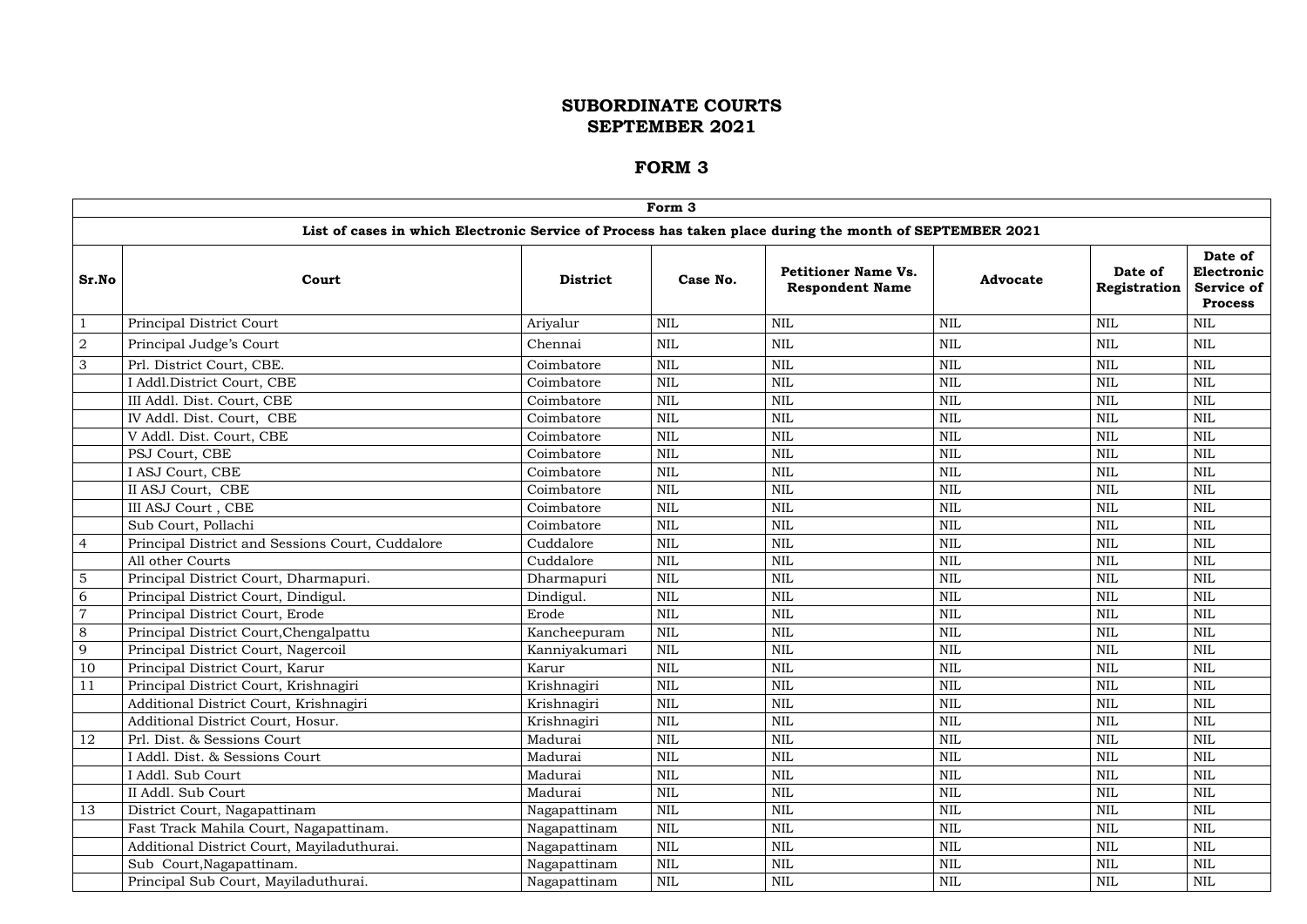|       |                                                                                                         |                 | Form 3     |                                                      |                 |                         |                                                              |
|-------|---------------------------------------------------------------------------------------------------------|-----------------|------------|------------------------------------------------------|-----------------|-------------------------|--------------------------------------------------------------|
|       | List of cases in which Electronic Service of Process has taken place during the month of SEPTEMBER 2021 |                 |            |                                                      |                 |                         |                                                              |
| Sr.No | Court                                                                                                   | <b>District</b> | Case No.   | <b>Petitioner Name Vs.</b><br><b>Respondent Name</b> | <b>Advocate</b> | Date of<br>Registration | Date of<br>Electronic<br><b>Service of</b><br><b>Process</b> |
|       | Additional Sub Court, Mayiladuthurai.                                                                   | Nagapattinam    | <b>NIL</b> | $\mbox{NIL}$                                         | <b>NIL</b>      | <b>NIL</b>              | $\mbox{NIL}$                                                 |
|       | The Principal District Judge                                                                            | Nagapattinam    | <b>NIL</b> | $\mbox{NIL}$                                         | <b>NIL</b>      | NIL                     | <b>NIL</b>                                                   |
| 14    | The Principal District Judge                                                                            | Namakkal        | <b>NIL</b> | $\mbox{NIL}$                                         | <b>NIL</b>      | NIL                     | <b>NIL</b>                                                   |
| 15    | District Court Udhagamandalam, Nilgiris                                                                 | Nilgiris        | <b>NIL</b> | <b>NIL</b>                                           | <b>NIL</b>      | <b>NIL</b>              | <b>NIL</b>                                                   |
| 16    | Principal District Court                                                                                | Perambalur      | <b>NIL</b> | $\mbox{NIL}$                                         | $\mbox{NIL}$    | NIL                     | <b>NIL</b>                                                   |
|       | Mahila Court                                                                                            | Perambalur      | <b>NIL</b> | $\mbox{NIL}$                                         | <b>NIL</b>      | NIL                     | <b>NIL</b>                                                   |
|       | Sub Court                                                                                               | Perambalur      | <b>NIL</b> | <b>NIL</b>                                           | $\mbox{NIL}$    | NIL                     | <b>NIL</b>                                                   |
| 17    | The Principal District Court                                                                            | Pudukkottai     | <b>NIL</b> | $\mbox{NIL}$                                         | $\mbox{NIL}$    | NIL                     | <b>NIL</b>                                                   |
| 18    | Principal District Court                                                                                | Ramanathapuram  | <b>NIL</b> | $\mbox{NIL}$                                         | $\text{NIL}$    | NIL                     | <b>NIL</b>                                                   |
| 19    | Principal District Court, Salem                                                                         | Salem           | <b>NIL</b> | $\mbox{NIL}$                                         | <b>NIL</b>      | NIL                     | <b>NIL</b>                                                   |
| 20    | Principal District and Sessions Court                                                                   | Sivaganga       | <b>NIL</b> | $\mbox{NIL}$                                         | $\mbox{NIL}$    | <b>NIL</b>              | <b>NIL</b>                                                   |
| 21    | Prl. District Court, Thanjavur                                                                          | Thanjavur       | <b>NIL</b> | <b>NIL</b>                                           | $\mbox{NIL}$    | NIL                     | <b>NIL</b>                                                   |
|       | III Additional District Judge, Pattukkottai.                                                            | Thanjavur       | <b>NIL</b> | $\mbox{NIL}$                                         | <b>NIL</b>      | NIL                     | <b>NIL</b>                                                   |
| 22    | Principal District Court, Theni                                                                         | Theni           | <b>NIL</b> | <b>NIL</b>                                           | $\mbox{NIL}$    | NIL                     | <b>NIL</b>                                                   |
| 23    | Principal District Court, Thoothukudi                                                                   | Thoothukudi     | <b>NIL</b> | $\mbox{NIL}$                                         | $\mbox{NIL}$    | NIL                     | <b>NIL</b>                                                   |
| 24    | Principal District Court                                                                                | Tiruchirappalli | <b>NIL</b> | $\mbox{NIL}$                                         | <b>NIL</b>      | NIL                     | <b>NIL</b>                                                   |
| 25    | Principal District Court                                                                                | Tirunelveli     | <b>NIL</b> | $\mbox{NIL}$                                         | <b>NIL</b>      | NIL                     | <b>NIL</b>                                                   |
| 26    | Principal District Court, Tiruppur                                                                      | Tiruppur        | <b>NIL</b> | <b>NIL</b>                                           | $\mbox{NIL}$    | <b>NIL</b>              | <b>NIL</b>                                                   |
|       | I Additional District Court, Tiruppur                                                                   | Tiruppur        | <b>NIL</b> | $\mbox{NIL}$                                         | $\mbox{NIL}$    | NIL                     | <b>NIL</b>                                                   |
|       | II Additional District Court, Tiruppur                                                                  | Tiruppur        | <b>NIL</b> | $\mbox{NIL}$                                         | <b>NIL</b>      | NIL                     | <b>NIL</b>                                                   |
|       | Principal Sub Court, Tiruppur                                                                           | Tiruppur        | <b>NIL</b> | <b>NIL</b>                                           | $\mbox{NIL}$    | NIL                     | <b>NIL</b>                                                   |
|       | Additional Sub Court, Tiruppur                                                                          | Tiruppur        | <b>NIL</b> | $\mbox{NIL}$                                         | <b>NIL</b>      | <b>NIL</b>              | <b>NIL</b>                                                   |
|       | Sub Court, Udumalpet                                                                                    | Tiruppur        | <b>NIL</b> | <b>NIL</b>                                           | <b>NIL</b>      | <b>NIL</b>              | <b>NIL</b>                                                   |
|       | Sub Court, Avinashi                                                                                     | Tiruppur        | <b>NIL</b> | <b>NIL</b>                                           | $\mbox{NIL}$    | NIL                     | <b>NIL</b>                                                   |
| 27    | Principal District Court, Tiruvallur                                                                    | Tiruvallur      | <b>NIL</b> | $\mbox{NIL}$                                         | $\mbox{NIL}$    | <b>NIL</b>              | <b>NIL</b>                                                   |
|       | The I Additional District and Sessions Court, Tiruvallur.                                               | Tiruvallur      | <b>NIL</b> | $\mbox{NIL}$                                         | $\mbox{NIL}$    | NIL                     | <b>NIL</b>                                                   |
|       | The II Additional District and Sessions Court, Poonamallee.                                             | Tiruvallur      | <b>NIL</b> | $\mbox{NIL}$                                         | $\mbox{NIL}$    | NIL                     | <b>NIL</b>                                                   |
|       | The III Additional District and Sessions Court, Poonamallee.                                            | Tiruvallur      | <b>NIL</b> | $\mbox{NIL}$                                         | <b>NIL</b>      | <b>NIL</b>              | <b>NIL</b>                                                   |
|       | The IV Additional District and Sessions Court, Ponneri.                                                 | Tiruvallur      | <b>NIL</b> | $\mbox{NIL}$                                         | $\mbox{NIL}$    | NIL                     | <b>NIL</b>                                                   |
|       | The Sub Court, Tiruvallur.                                                                              | Tiruvallur      | <b>NIL</b> | $\mbox{NIL}$                                         | $\mbox{NIL}$    | NIL                     | <b>NIL</b>                                                   |
|       | The Sub Court, Poonamallee.                                                                             | Tiruvallur      | <b>NIL</b> | <b>NIL</b>                                           | $\mbox{NIL}$    | NIL                     | <b>NIL</b>                                                   |
|       | The Sub Court, Tiruttani.                                                                               | Tiruvallur      | NIL        | <b>NIL</b>                                           | $\mbox{NIL}$    | NIL                     | <b>NIL</b>                                                   |
| 28    | Principal District Court, Tiruvannamalai                                                                | Tiruvannamalai  | <b>NIL</b> | $\mbox{NIL}$                                         | $\text{NIL}$    | NIL                     | <b>NIL</b>                                                   |
| 29    | Principal District Court                                                                                | Tiruvarur       | <b>NIL</b> | $\mbox{NIL}$                                         | $\mbox{NIL}$    | NIL                     | <b>NIL</b>                                                   |
| 30    | Principal District Court, Vellore                                                                       | Vellore         | <b>NIL</b> | $\mbox{NIL}$                                         | $\mbox{NIL}$    | <b>NIL</b>              | $\mbox{NIL}$                                                 |
|       | II Additional District Court, Ranipet                                                                   | Vellore         | NIL        | $\mbox{NIL}$                                         | $\mbox{NIL}$    | NIL                     | <b>NIL</b>                                                   |
| 31    | Principal District Court, Villupuram                                                                    | Villupuram      | <b>NIL</b> | $\mbox{NIL}$                                         | $\mbox{NIL}$    | NIL                     | <b>NIL</b>                                                   |
| 32    | Principal District Court, Srivillliputtur                                                               | Virudhunagar    | NIL        | <b>NIL</b>                                           | <b>NIL</b>      | NIL                     | NIL                                                          |
|       | Sub Court, Sivakasi                                                                                     | Virudhunagar    | <b>NIL</b> | $\mbox{NIL}$                                         | $\mbox{NIL}$    | NIL                     | <b>NIL</b>                                                   |
| 33    | PRINCIPAL DISTRICT JUDGE, PUDUCHERRY                                                                    | Puducherry      | <b>NIL</b> | $\mbox{NIL}$                                         | $\mbox{NIL}$    | NIL                     | $\mbox{NIL}$                                                 |
|       | DISTRICT JUDGE, KARAIKAL                                                                                | Puducherry      | <b>NIL</b> | $\mbox{NIL}$                                         | $\mbox{NIL}$    | <b>NIL</b>              | NIL                                                          |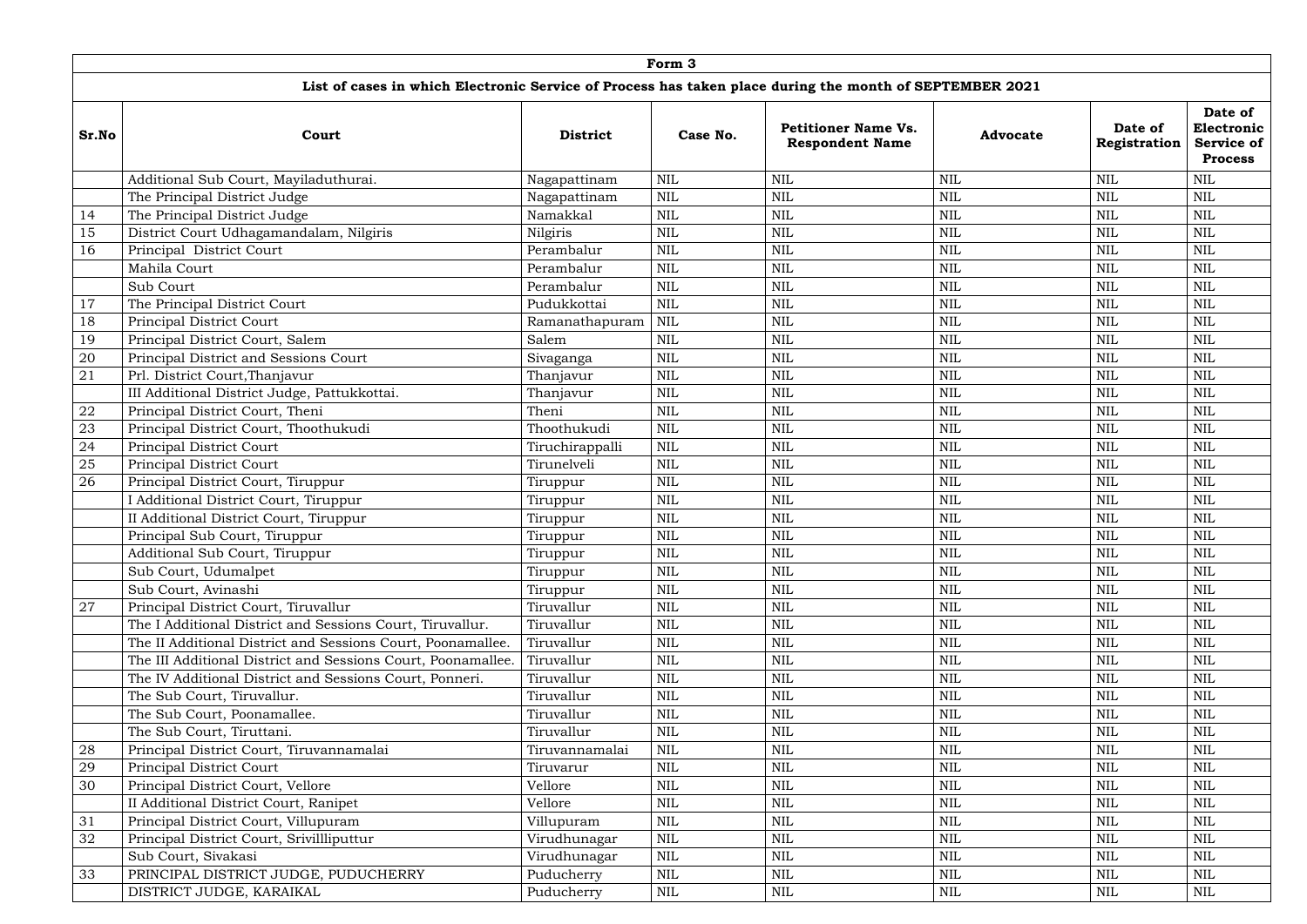|                |                                                     | Form 4          |                                                                                  |              |                  |                                                              |
|----------------|-----------------------------------------------------|-----------------|----------------------------------------------------------------------------------|--------------|------------------|--------------------------------------------------------------|
|                |                                                     |                 | List of total no. of cases randomly allocated during the month of SEPTEMBER 2021 |              |                  |                                                              |
| Sr.No          | Court                                               | <b>District</b> | <b>Court Name</b>                                                                | Court No.    | <b>Case Type</b> | <b>Case Count</b><br>(No. of cases<br>randomly<br>allocated) |
|                | Principal District Court                            | Ariyalur        | <b>NIL</b>                                                                       | <b>NIL</b>   | <b>NIL</b>       | $\text{NIL}$                                                 |
| $\overline{a}$ | Principal Judge's Court                             | Chennai         | <b>NIL</b>                                                                       | <b>NIL</b>   | <b>NIL</b>       | <b>NIL</b>                                                   |
| 3              | Prl. District Court, CBE.                           | Coimbatore      | Principal District & Sessions<br>Court, Coimbatore                               | <b>NIL</b>   | Original Suit    | 12                                                           |
|                | I Addl.District Court, CBE                          | Coimbatore      | <b>NIL</b>                                                                       | <b>NIL</b>   | <b>NIL</b>       | <b>NIL</b>                                                   |
|                | III Addl. Dist. Court, CBE                          | Coimbatore      | <b>NIL</b>                                                                       | <b>NIL</b>   | <b>NIL</b>       | <b>NIL</b>                                                   |
|                | IV Addl. Dist. Court, CBE                           | Coimbatore      | <b>NIL</b>                                                                       | <b>NIL</b>   | <b>NIL</b>       | <b>NIL</b>                                                   |
|                | V Addl. Dist. Court, CBE                            | Coimbatore      | <b>NIL</b>                                                                       | <b>NIL</b>   | <b>NIL</b>       | <b>NIL</b>                                                   |
|                | PSJ Court, CBE                                      | Coimbatore      | Principal Subordinate Court,<br>Coimbatore                                       | <b>NIL</b>   | Original Suit    | 9                                                            |
|                | I ASJ Court, CBE                                    | Coimbatore      | I Additional Subordinate<br>Court, Coimbatore                                    | <b>NIL</b>   | Original Suit    | 5                                                            |
|                | II ASJ Court, CBE                                   | Coimbatore      | <b>NIL</b>                                                                       | <b>NIL</b>   | <b>NIL</b>       | <b>NIL</b>                                                   |
|                | III ASJ Court , CBE                                 | Coimbatore      | <b>NIL</b>                                                                       | <b>NIL</b>   | <b>NIL</b>       | <b>NIL</b>                                                   |
|                | Sub Court, Pollachi                                 | Coimbatore      | <b>NIL</b>                                                                       | <b>NIL</b>   | <b>NIL</b>       | <b>NIL</b>                                                   |
| $\overline{4}$ | Principal District and Sessions Court,<br>Cuddalore | Cuddalore       | Principal District and<br>Sessions Court, Cuddalore                              | <b>NIL</b>   | <b>COS</b>       | 8                                                            |
|                | All other Courts                                    | Cuddalore       | <b>NIL</b>                                                                       | <b>NIL</b>   | <b>NIL</b>       | <b>NIL</b>                                                   |
| $5\phantom{.}$ | Principal District Court, Dharmapuri.               | Dharmapuri      | <b>NIL</b>                                                                       | <b>NIL</b>   | <b>NIL</b>       | $\mbox{NIL}$                                                 |
| 6              | Principal District Court, Dindigul.                 | Dindigul.       | Principal District Court,<br>Dindigul.                                           | <b>NIL</b>   | <b>NIL</b>       | 50                                                           |
| $\overline{7}$ | Principal District Court, Erode                     | Erode           | <b>NIL</b>                                                                       | <b>NIL</b>   | <b>NIL</b>       | <b>NIL</b>                                                   |
| $8\phantom{1}$ | Principal District Court, Chengalpattu              | Kancheepuram    | <b>NIL</b>                                                                       | $\mbox{NIL}$ | $\mbox{NIL}$     | $\mbox{NIL}$                                                 |
| 9              | Principal District Court, Nagercoil                 | Kanniyakumari   | Principal District Court,<br>Nagercoil                                           |              | <b>OS</b>        | 45                                                           |
| 10             | Principal District Court, Karur                     | Karur           | <b>NIL</b>                                                                       | <b>NIL</b>   | <b>NIL</b>       | NIL                                                          |
| 11             | Principal District Court, Krishnagiri               | Krishnagiri     | <b>NIL</b>                                                                       | <b>NIL</b>   | NIL              | $\overline{2}$                                               |
|                | Additional District Court, Krishnagiri              | Krishnagiri     | <b>NIL</b>                                                                       | <b>NIL</b>   | <b>NIL</b>       | NIL                                                          |
|                | Additional District Court, Hosur.                   | Krishnagiri     | <b>NIL</b>                                                                       | $\mbox{NIL}$ | <b>NIL</b>       | $\mbox{NIL}$                                                 |
| 12             | Prl. Dist. & Sessions Court                         | Madurai         | <b>NIL</b>                                                                       | <b>NIL</b>   | <b>NIL</b>       | $\mbox{NIL}$                                                 |
|                | I Addl. Dist. & Sessions Court                      | Madurai         | <b>NIL</b>                                                                       | <b>NIL</b>   | <b>NIL</b>       | NIL                                                          |
|                | I Addl. Sub Court                                   | Madurai         | <b>NIL</b>                                                                       | <b>NIL</b>   | NIL              | <b>NIL</b>                                                   |
|                | II Addl. Sub Court                                  | Madurai         | <b>NIL</b>                                                                       | <b>NIL</b>   | <b>NIL</b>       | NIL                                                          |
| 13             | District Court, Nagapattinam                        | Nagapattinam    | <b>NIL</b>                                                                       | <b>NIL</b>   | <b>NIL</b>       | NIL                                                          |
|                | Fast Track Mahila Court, Nagapattinam.              | Nagapattinam    | <b>NIL</b>                                                                       | <b>NIL</b>   | <b>NIL</b>       | NIL                                                          |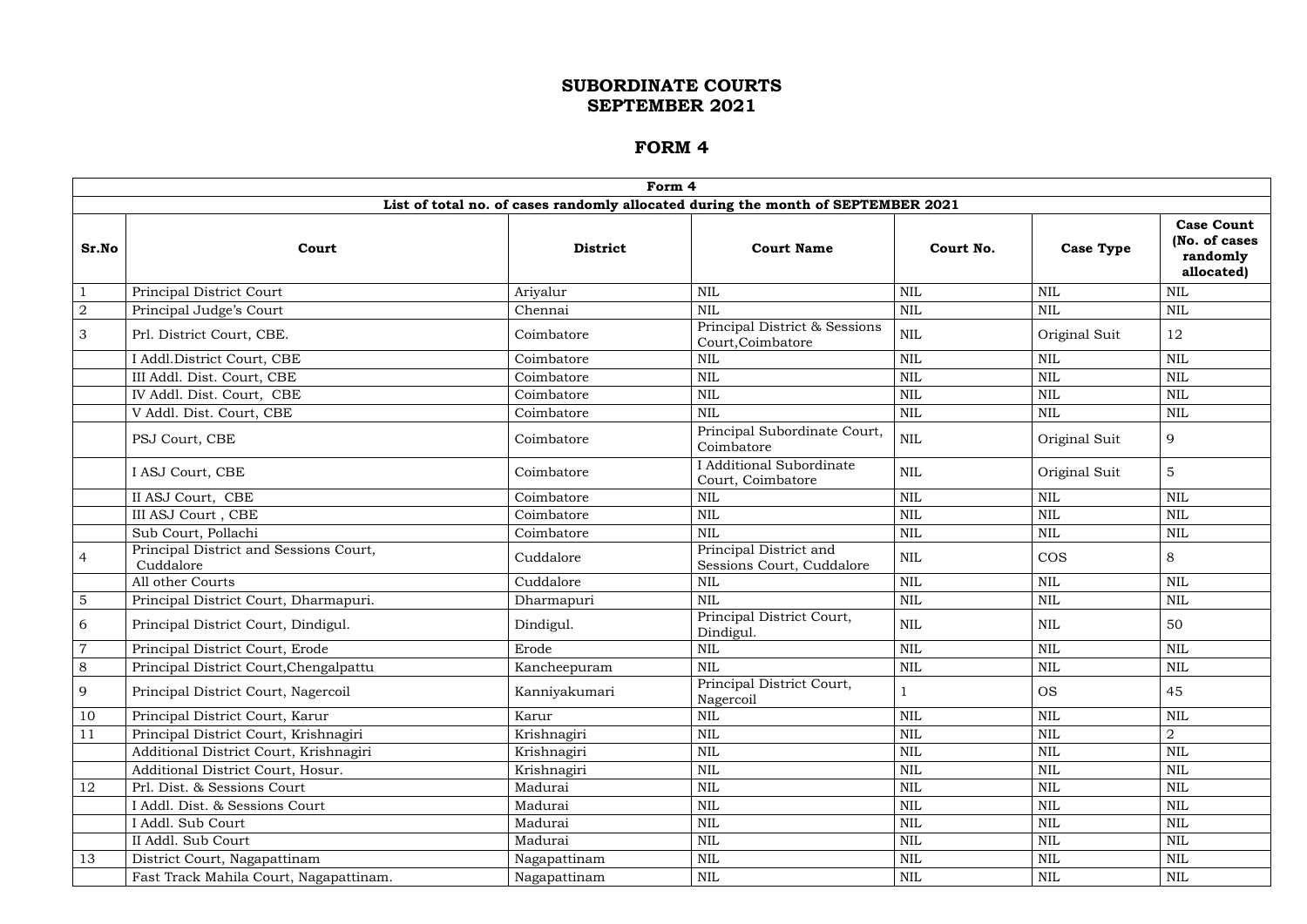|            | Form 4                                                          |                 |                                                                                  |              |                  |                                                              |  |  |  |  |  |  |  |
|------------|-----------------------------------------------------------------|-----------------|----------------------------------------------------------------------------------|--------------|------------------|--------------------------------------------------------------|--|--|--|--|--|--|--|
|            |                                                                 |                 | List of total no. of cases randomly allocated during the month of SEPTEMBER 2021 |              |                  |                                                              |  |  |  |  |  |  |  |
| Sr.No      | Court                                                           | <b>District</b> | <b>Court Name</b>                                                                | Court No.    | <b>Case Type</b> | <b>Case Count</b><br>(No. of cases<br>randomly<br>allocated) |  |  |  |  |  |  |  |
|            | Additional District Court, Mayiladuthurai.                      | Nagapattinam    | $\mbox{NIL}$                                                                     | <b>NIL</b>   | <b>NIL</b>       | <b>NIL</b>                                                   |  |  |  |  |  |  |  |
|            | Sub Court, Nagapattinam.                                        | Nagapattinam    | <b>NIL</b>                                                                       | <b>NIL</b>   | <b>NIL</b>       | $\mbox{NIL}$                                                 |  |  |  |  |  |  |  |
|            | Principal Sub Court, Mayiladuthurai.                            | Nagapattinam    | <b>NIL</b>                                                                       | <b>NIL</b>   | <b>NIL</b>       | <b>NIL</b>                                                   |  |  |  |  |  |  |  |
|            | Additional Sub Court, Mayiladuthurai.                           | Nagapattinam    | <b>NIL</b>                                                                       | <b>NIL</b>   | <b>NIL</b>       | <b>NIL</b>                                                   |  |  |  |  |  |  |  |
|            | The Principal District Judge                                    | Nagapattinam    | <b>NIL</b>                                                                       | <b>NIL</b>   | <b>NIL</b>       | $\mbox{NIL}$                                                 |  |  |  |  |  |  |  |
| 14         | The Principal District Judge                                    | Namakkal        | $\mbox{NIL}$                                                                     | <b>NIL</b>   | <b>NIL</b>       | <b>NIL</b>                                                   |  |  |  |  |  |  |  |
| 15         | District Court Udhagamandalam, Nilgiris                         | Nilgiris        | <b>NIL</b>                                                                       | <b>NIL</b>   | <b>NIL</b>       | <b>NIL</b>                                                   |  |  |  |  |  |  |  |
| 16         | Principal District Court                                        | Perambalur      | <b>NIL</b>                                                                       | <b>NIL</b>   | <b>NIL</b>       | <b>NIL</b>                                                   |  |  |  |  |  |  |  |
|            | Mahila Court                                                    | Perambalur      | <b>NIL</b>                                                                       | <b>NIL</b>   | <b>NIL</b>       | <b>NIL</b>                                                   |  |  |  |  |  |  |  |
|            | Sub Court                                                       | Perambalur      | $\mbox{NIL}$                                                                     | <b>NIL</b>   | $\mbox{NIL}$     | $\mbox{NIL}$                                                 |  |  |  |  |  |  |  |
| 17         | The Principal District Court                                    | Pudukkottai     | <b>NIL</b>                                                                       | <b>NIL</b>   | <b>NIL</b>       | <b>NIL</b>                                                   |  |  |  |  |  |  |  |
| 18         | Principal District Court                                        | Ramanathapuram  | <b>NIL</b>                                                                       | $\mbox{NIL}$ | $\mbox{NIL}$     | $\mbox{NIL}$                                                 |  |  |  |  |  |  |  |
| 19         | Principal District Court, Salem                                 | Salem           | Principal District Court,<br>Salem                                               | <b>NIL</b>   | <b>COS</b>       | 12                                                           |  |  |  |  |  |  |  |
| 20         | Principal District and Sessions Court                           | Sivaganga       | $\mbox{NIL}$                                                                     | $\mbox{NIL}$ | <b>NIL</b>       | <b>NIL</b>                                                   |  |  |  |  |  |  |  |
| 21         | Prl. District Court, Thanjavur                                  | Thanjavur       | <b>NIL</b>                                                                       | <b>NIL</b>   | <b>NIL</b>       | $\mbox{NIL}$                                                 |  |  |  |  |  |  |  |
|            | III Additional District Judge, Pattukkottai.                    | Thanjavur       | <b>NIL</b>                                                                       | <b>NIL</b>   | <b>NIL</b>       | $\mbox{NIL}$                                                 |  |  |  |  |  |  |  |
| ${\bf 22}$ | Principal District Court, Theni                                 | Theni           | $\mbox{NIL}$                                                                     | <b>NIL</b>   | <b>NIL</b>       | <b>NIL</b>                                                   |  |  |  |  |  |  |  |
| 23         | Principal District Court, Thoothukudi                           | Thoothukudi     | <b>NIL</b>                                                                       | <b>NIL</b>   | <b>NIL</b>       | <b>NIL</b>                                                   |  |  |  |  |  |  |  |
| 24         | Principal District Court                                        | Tiruchirappalli | <b>NIL</b>                                                                       | <b>NIL</b>   | <b>NIL</b>       | $\mbox{NIL}$                                                 |  |  |  |  |  |  |  |
| $25\,$     | Principal District Court                                        | Tirunelveli     | <b>NIL</b>                                                                       | <b>NIL</b>   | <b>OS</b>        | 13                                                           |  |  |  |  |  |  |  |
| 26         | Principal District Court, Tiruppur                              | Tiruppur        | <b>NIL</b>                                                                       | $\mbox{NIL}$ | $\mbox{NIL}$     | $\mbox{NIL}$                                                 |  |  |  |  |  |  |  |
|            | I Additional District Court, Tiruppur                           | Tiruppur        | $\mbox{NIL}$                                                                     | <b>NIL</b>   | $\mbox{NIL}$     | $\mbox{NIL}$                                                 |  |  |  |  |  |  |  |
|            | II Additional District Court, Tiruppur                          | Tiruppur        | <b>NIL</b>                                                                       | <b>NIL</b>   | <b>NIL</b>       | <b>NIL</b>                                                   |  |  |  |  |  |  |  |
|            | Principal Sub Court, Tiruppur                                   | Tiruppur        | <b>NIL</b>                                                                       | <b>NIL</b>   | $\mbox{NIL}$     | <b>NIL</b>                                                   |  |  |  |  |  |  |  |
|            | Additional Sub Court, Tiruppur                                  | Tiruppur        | $\mbox{NIL}$                                                                     | $\mbox{NIL}$ | <b>NIL</b>       | <b>NIL</b>                                                   |  |  |  |  |  |  |  |
|            | Sub Court, Udumalpet                                            | Tiruppur        | $\mbox{NIL}$                                                                     | <b>NIL</b>   | <b>NIL</b>       | <b>NIL</b>                                                   |  |  |  |  |  |  |  |
|            | Sub Court, Avinashi                                             | Tiruppur        | <b>NIL</b>                                                                       | <b>NIL</b>   | NIL              | NIL                                                          |  |  |  |  |  |  |  |
| 27         | Principal District Court, Tiruvallur                            | Tiruvallur      | <b>NIL</b>                                                                       | <b>NIL</b>   | <b>NIL</b>       | <b>NIL</b>                                                   |  |  |  |  |  |  |  |
|            | The I Additional District and Sessions Court, Tiruvallur.       | Tiruvallur      | $\mbox{NIL}$                                                                     | <b>NIL</b>   | <b>NIL</b>       | <b>NIL</b>                                                   |  |  |  |  |  |  |  |
|            | The II Additional District and Sessions Court,<br>Poonamallee.  | Tiruvallur      | NIL                                                                              | NIL          | NIL              | NIL                                                          |  |  |  |  |  |  |  |
|            | The III Additional District and Sessions Court,<br>Poonamallee. | Tiruvallur      | $\mbox{NIL}$                                                                     | <b>NIL</b>   | <b>NIL</b>       | <b>NIL</b>                                                   |  |  |  |  |  |  |  |
|            | The IV Additional District and Sessions Court, Ponneri.         | Tiruvallur      | $\mbox{NIL}$                                                                     | <b>NIL</b>   | <b>NIL</b>       | <b>NIL</b>                                                   |  |  |  |  |  |  |  |
|            | The Sub Court, Tiruvallur.                                      | Tiruvallur      | <b>NIL</b>                                                                       | <b>NIL</b>   | <b>NIL</b>       | <b>NIL</b>                                                   |  |  |  |  |  |  |  |
|            | The Sub Court, Poonamallee.                                     | Tiruvallur      | NIL                                                                              | <b>NIL</b>   | NIL              | <b>NIL</b>                                                   |  |  |  |  |  |  |  |
|            | The Sub Court, Tiruttani.                                       | Tiruvallur      | $\mbox{NIL}$                                                                     | $\mbox{NIL}$ | NIL              | $\mbox{NIL}$                                                 |  |  |  |  |  |  |  |
| 28         | Principal District Court, Tiruvannamalai                        | Tiruvannamalai  | $\mbox{NIL}$                                                                     | $\mbox{NIL}$ | <b>NIL</b>       | <b>NIL</b>                                                   |  |  |  |  |  |  |  |
| 29         | Principal District Court                                        | Tiruvarur       | $\mbox{NIL}$                                                                     | <b>NIL</b>   | <b>NIL</b>       | <b>NIL</b>                                                   |  |  |  |  |  |  |  |
| 30         | Principal District Court, Vellore                               | Vellore         | NIL                                                                              | NIL          | NIL              | NIL                                                          |  |  |  |  |  |  |  |
|            | II Additional District Court, Ranipet                           | Vellore         | $\rm NIL$                                                                        | NIL          | NIL              | NIL                                                          |  |  |  |  |  |  |  |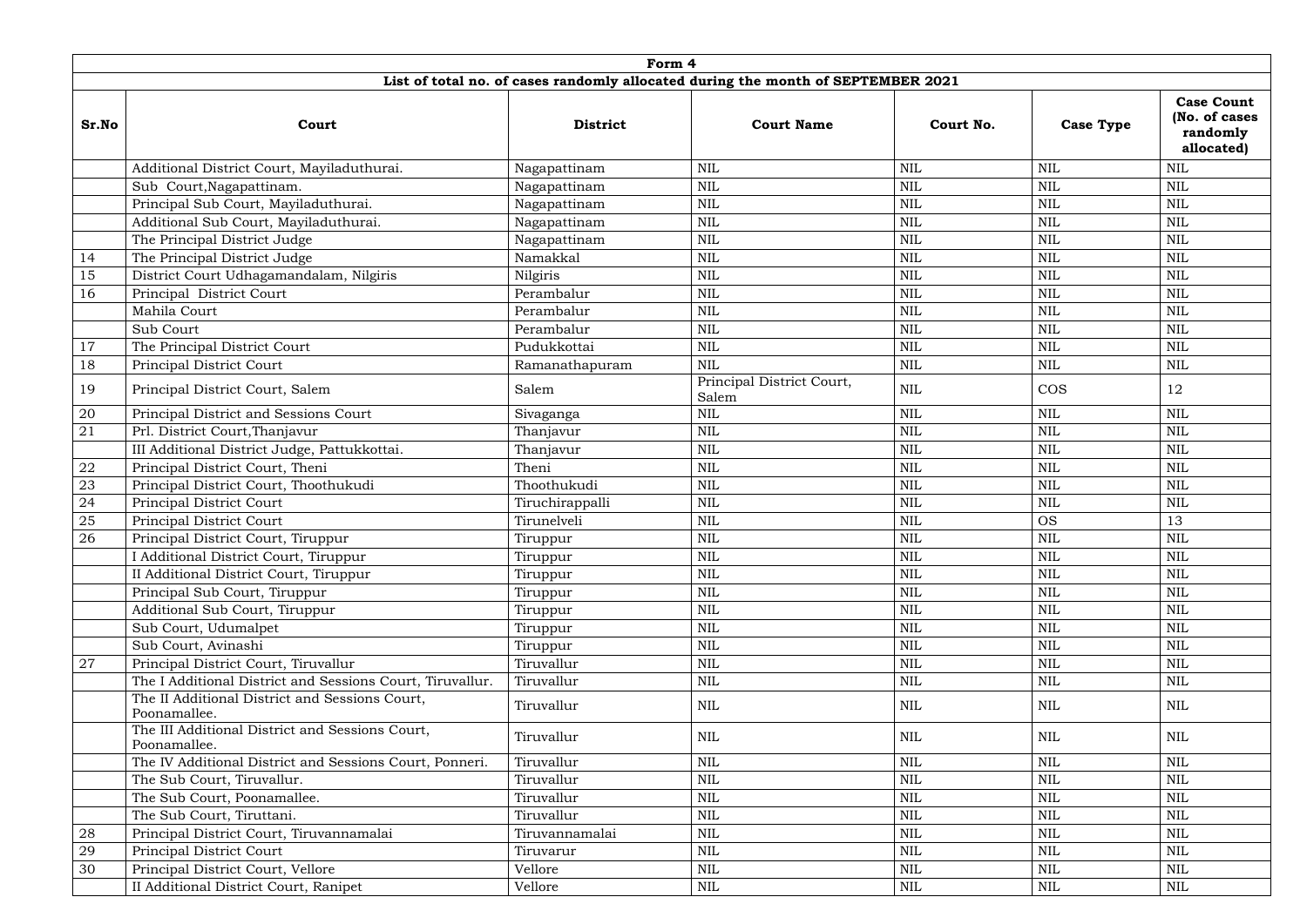|       |                                                                                  | Form 4          |                          |            |                  |                                                              |  |  |  |  |  |  |  |
|-------|----------------------------------------------------------------------------------|-----------------|--------------------------|------------|------------------|--------------------------------------------------------------|--|--|--|--|--|--|--|
|       | List of total no. of cases randomly allocated during the month of SEPTEMBER 2021 |                 |                          |            |                  |                                                              |  |  |  |  |  |  |  |
| Sr.No | Court                                                                            | <b>District</b> | <b>Court Name</b>        | Court No.  | <b>Case Type</b> | <b>Case Count</b><br>(No. of cases<br>randomly<br>allocated) |  |  |  |  |  |  |  |
| 31    | Principal District Court, Villupuram                                             | Villupuram      | Principal District Court |            | <b>COS</b>       |                                                              |  |  |  |  |  |  |  |
| 32    | Principal District Court, Srivillliputtur                                        | Virudhunagar    | NIL                      | <b>NIL</b> | <b>NIL</b>       | NIL                                                          |  |  |  |  |  |  |  |
|       | Sub Court, Sivakasi                                                              | Virudhunagar    | NIL                      | <b>NIL</b> | <b>NIL</b>       | NIL                                                          |  |  |  |  |  |  |  |
| 33    | PRINCIPAL DISTRICT JUDGE, PUDUCHERRY                                             | Puducherry      | <b>NIL</b>               | <b>NIL</b> | <b>NIL</b>       | NIL                                                          |  |  |  |  |  |  |  |
|       | DISTRICT JUDGE, KARAIKAL                                                         | Puducherry      | <b>NIL</b>               | <b>NIL</b> | <b>NIL</b>       | NIL                                                          |  |  |  |  |  |  |  |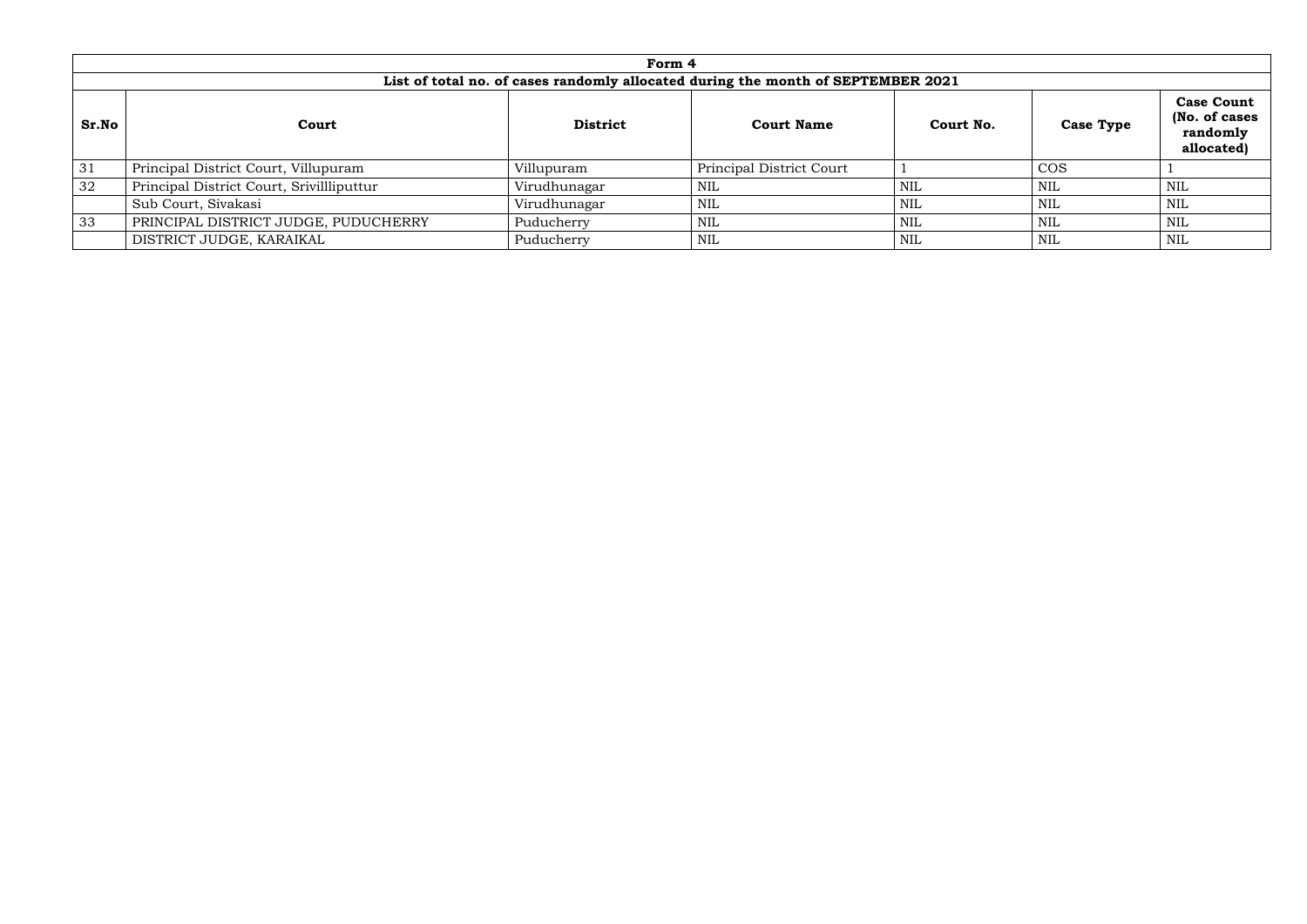|                  |                          |                 |             | Form 5                                                                                                                                                                                                                                                                                                                                                                        |                                                                                            |                             |                                                     |
|------------------|--------------------------|-----------------|-------------|-------------------------------------------------------------------------------------------------------------------------------------------------------------------------------------------------------------------------------------------------------------------------------------------------------------------------------------------------------------------------------|--------------------------------------------------------------------------------------------|-----------------------------|-----------------------------------------------------|
|                  |                          |                 |             | List of cases in which Case Management Hearing was held during the month of SEPTEMBER 2021                                                                                                                                                                                                                                                                                    |                                                                                            |                             |                                                     |
| Sr.<br><b>No</b> | Court                    | <b>District</b> | Case No.    | <b>Petitioner Name Vs. Respondent Name</b>                                                                                                                                                                                                                                                                                                                                    | <b>Advocate</b>                                                                            | Date of<br>Registratio<br>n | <b>Date of Case</b><br><b>Management</b><br>Hearing |
|                  | Principal District Court | Ariyalur        | NIL         | <b>NIL</b>                                                                                                                                                                                                                                                                                                                                                                    | <b>NIL</b>                                                                                 | NIL                         | <b>NIL</b>                                          |
| $\overline{2}$   | Principal Judge's Court  | Chennai         | $\cos 3/21$ | The CSB Bank Ltd, No.32, First Main Road, Olympic<br>Colony, Padi, Chennai -600 050 Rep by its Authorised<br>Officer----Plaintiff vs1. M. Nedunchezhian and 2 others.---<br>Defendant                                                                                                                                                                                         | K. Rajasekaran                                                                             | 12.02.2021                  | 29.10.2021                                          |
|                  | Principal Judge's Court  | Chennai         | $\cos 1/21$ | M/s. Para Enterprised Pvt Limited, No.7th Floor, Tamarai<br>Tech Park, No.16-20A (SP) Developed Plots, Jawaharlal<br>Nehru Road, Guindy Industrial Estate, Guindy, Chennai.<br>represented herein by its Authorized Signtory Mr.<br>Pradeepsankar--Plaintiff-vs-A.R. Dairy Food Private<br>Limited, No.10/5C, Madurai Road, Begampur Post,<br>Dindigul - 624 002--- Defendant | M/s. M.S. Associates R.<br>Sathish Kumar                                                   | 25.03.2021                  | 26.10.2021                                          |
|                  | Principal Judge's Court  | Chennai         | $\cos 4/20$ | M/s. CLN Cinemas, Rep. by its Proprietor, Mr. Praveen<br>Prasad, No.15/8, Dhanappa Mudalai Street, Madurai-<br>625 001. Plaintiff -VS-1. M/s. JSK Film Corporation, Rep.<br>by Authorized signatory, JSK. Satish Kumar 2. Qube<br>Cinema Technologies, 42, Dr. Ranga Road,<br>Bhaskarapuram, Mylapore, Chennai - 600 004.<br>Defendant                                        | M/s. V.P. Raman M.S.<br>Seshadri                                                           | 26.08.2020                  | 23.10.2021                                          |
|                  | Principal Judge's Court  | Chennai         | COS 8/20    | M/s. Agrocrops Exim Limited, Rep. by its Sales Manager,<br>Mr. A. Prabakaran, No.45, Armenian Street, SM Plaza,<br>Room No.1, 1 <sup>st</sup> Floor, Chennai - 600 001. --- Plaintiff -VS-<br>M/s. Royal Sundaram General Insurance Co. Limited,<br>Sundaram Towers, No.46, Whites Road, Royapettah,<br>Chennai - 600 014. --- Defendant                                      | S. Vasudevan (Plaintiff)                                                                   | 05.12.2020                  | 29.10.2021                                          |
|                  | Principal Judge's Court  | Chennai         | $\cos 4/21$ | M/s. Times Chartering Pvt Ltd. Haryana, Represented by<br>its Line Manager, Mr. Yogesh Ramesh Abhichandani<br>Plaintiff-vs-M/s. Pink Rose Cargo Pvt Ltd, Chennai<br>Represented by its Chairman & Managing Director & 6<br>Others Defendants                                                                                                                                  | Mr. K.M. Anand Mr.<br>Bijai Sundar (D1 and<br>D2) Mr. Mukund Rao<br>$(D3 \text{ and } D4)$ | 08.03.2021                  | 10.11.2021                                          |
|                  | Principal Judge's Court  | Chennai         | $\cos 5/21$ | TVS Dynamic Global Freight Services Limited, Rep. by its<br>Authorised Signatory Mr. D. K. Kumar  Plaintiff-vs-Sri<br>Sivasakthi Auto Ancillaries Madras Private Limited<br>Represented by its Directors, Chennai and 3 others<br>Defendants                                                                                                                                  | V. Sankaranarayanan                                                                        | 30.03.2021                  | 08.10.2021                                          |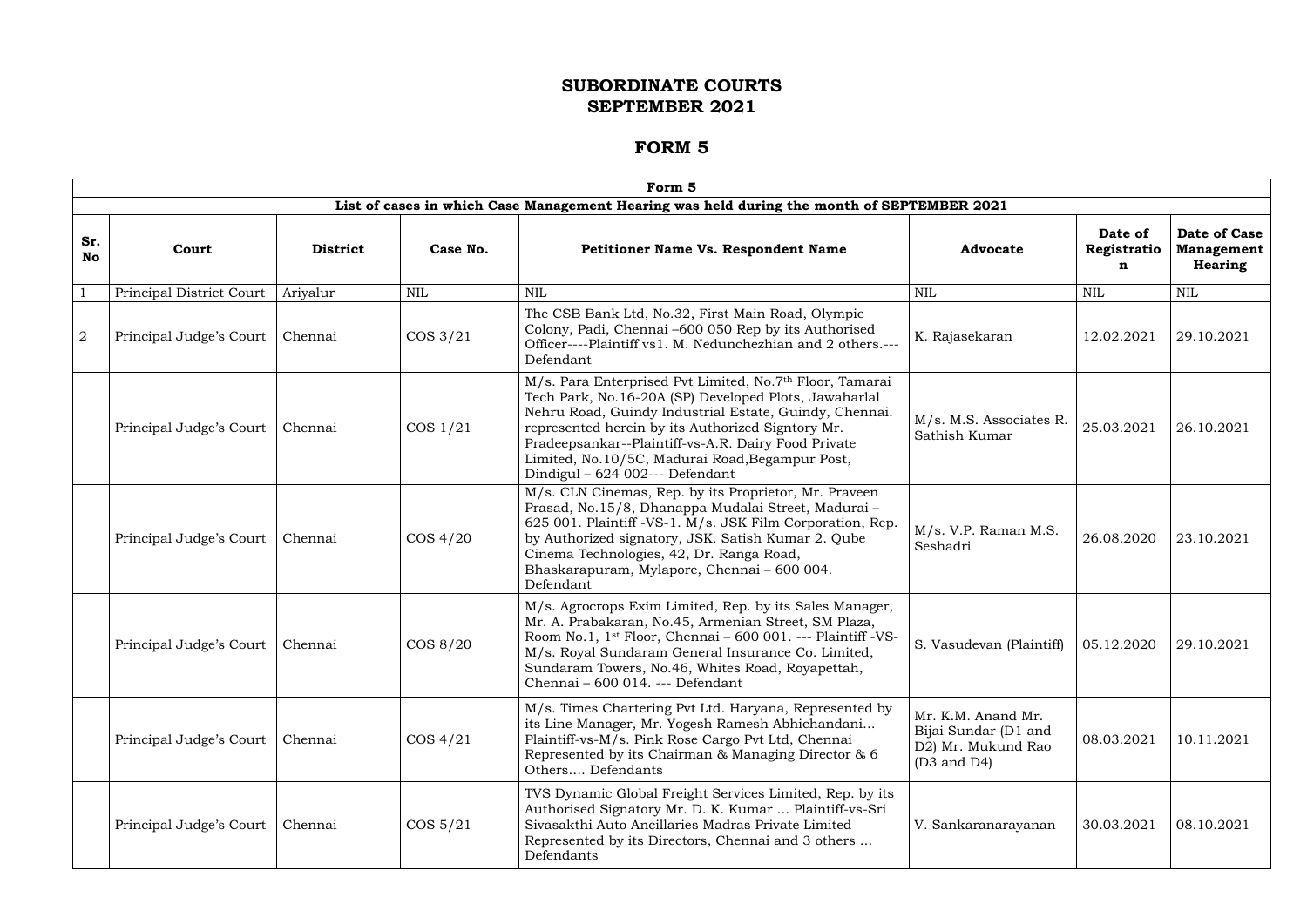|                  | Form 5                  |                 |             |                                                                                                                                                                                                                                                                                                                                                                                                                                                                                                                           |                                                                    |                             |                                              |  |  |  |  |  |
|------------------|-------------------------|-----------------|-------------|---------------------------------------------------------------------------------------------------------------------------------------------------------------------------------------------------------------------------------------------------------------------------------------------------------------------------------------------------------------------------------------------------------------------------------------------------------------------------------------------------------------------------|--------------------------------------------------------------------|-----------------------------|----------------------------------------------|--|--|--|--|--|
|                  |                         |                 |             | List of cases in which Case Management Hearing was held during the month of SEPTEMBER 2021                                                                                                                                                                                                                                                                                                                                                                                                                                |                                                                    |                             |                                              |  |  |  |  |  |
| Sr.<br><b>No</b> | Court                   | <b>District</b> | Case No.    | <b>Petitioner Name Vs. Respondent Name</b>                                                                                                                                                                                                                                                                                                                                                                                                                                                                                | <b>Advocate</b>                                                    | Date of<br>Registratio<br>n | Date of Case<br><b>Management</b><br>Hearing |  |  |  |  |  |
|                  | Principal Judge's Court | Chennai         | $\cos 6/21$ | Tractors and Farm Equipment Ltd., Plaintiff Karuna<br>Auto Sale and Service, Karuna Devi, Sanjay Gupta<br>Defendants                                                                                                                                                                                                                                                                                                                                                                                                      | S.Ramasubramaniam<br>and Associate                                 | 08.04.2021                  | 28.10.2021                                   |  |  |  |  |  |
|                  | Principal Judge's Court | Chennai         | $\cos 7/21$ | Simpson and Co.Ltd., . Plaintiff S.S.Prabhu  Defendant                                                                                                                                                                                                                                                                                                                                                                                                                                                                    | S.Ramasubramaniam<br>and Associate                                 | 08.04.2021                  | 08.10.2021                                   |  |  |  |  |  |
|                  | Principal Judge's Court | Chennai         | $\cos 9/21$ | M/s. AHL Freight India Pvt Ltd., Rep. by its Credit<br>Controller, Mr.M.Lokesh Plaintiff -vs- M/s.TAW Exports<br>Pvt. Ltd., Rep. by its Managing Director, Mr.T.Faizan<br>Ahmed Defendant                                                                                                                                                                                                                                                                                                                                 | M/s V.J.Arul Raj<br>M.Kirubaharan<br>B.Nirmala K.Backiaraj         | 23.07.2021                  | 28.10.2021                                   |  |  |  |  |  |
|                  | Principal Judge's Court | Chennai         | COS 10/21   | Indian Bank, Thirumullaivoyal Branch, Rep.by its Chief<br>Manager, No.61, Chennai - Tiruvallur High Road,<br>Thirumullaivoyal, Chennai - 62 Plaintiff -vs-1.<br>C.Lakshmi, 2. M.Penchalai Defendants                                                                                                                                                                                                                                                                                                                      | S.Saravana Prakash                                                 | 26.07.2021                  | 25.10.2021                                   |  |  |  |  |  |
|                  | Principal Judge's Court | Chennai         | COS 11/21   | M/s Hellman Worldwide Logistics India Private Limte, Ist<br>floor, Infotech Centre, 14/2, Old Gurgaon Delhi Road,<br>Udyog Vihar, Gurgaon - 122016, Haryana, India. Also<br>having a Regional office at, New No.12, Old No.20,<br>Raghaviah Road, T.Nagar, Chennai- 600017, TamilNadu,<br>India. Rep.by its Authorized Signatory Mr.P.Suresh<br>Babu Plaintiff -vs- M/s.Yound India Films, 1-F,<br>Lakshmi Bavan, No.432 (Old No.609) Mount Road,<br>Thousand Lights West, Thousand Lights, Chennai -<br>600006 Defendant | M/s<br>P.Giridharan, Dominic<br>S.David,<br>S.Santhosh, H.Sidharth | 13.08.2021                  | 08.10.2021                                   |  |  |  |  |  |
|                  | Principal Judge's Court | Chennai         | COS 12/21   | M/s. CRM Refratech Private Limited, N Block - 153/22,<br>Second floor, Lotus colony, Anna Nagar East, Chennai -<br>600102. Rep. by its Director Mr.T.Rajendran Plaintiff -<br>vs- M/s.Bharat Heavy Electricals Limited, Central<br>Foundry Forge Plant Haridwar, Uttarakhand-249403.<br>Rep. by its Director Defendant                                                                                                                                                                                                    | M/s S.Vasudevan,<br>K.Krishnaswamy, R.Vetr<br>ivel, M. Deepthadevi | 25.08.2021                  | 21.10.2021                                   |  |  |  |  |  |
|                  | Principal Judge's Court | Chennai         | COS 13/21   | M/s Sun-X Concrete India Pvt. Ltd., Rep. by its<br>Authorised Signatory, Mr.M.Magesh, Ramaniyam Ocean<br>Isha, No.11, Old Mahabalipuram Road, Okkiyam,<br>Thoraipakkam, Chennai - 600 096.  Plaintiff - Vs- M/s<br>Noah Infrastructures, Rep.by its Partner, Mr.Cibi Jacob,<br>Having office at No.20, Perinbaraj Complex, Natesan<br>street, T.Nagar, Chennai – 600 017. And 2 others<br>Defendants                                                                                                                      | Revathi<br>Manivannan, Joseph<br>Nihal Ravel, P.V. Bajaji          | 06.09.2021                  | 21.10.2021                                   |  |  |  |  |  |
|                  | Principal Judge's Court | Chennai         | COS 14/21   | M/s Sun-X Concrete India Pvt. Ltd., Rep. by its<br>Authorised Signatory, Mr.M.Magesh, Ramaniyam Ocean<br>Isha, No.11, Old Mahabalipuram Road, Okkiyam,<br>Thoraipakkam, Chennai – 600 096.  Plaintiff -vs -M/s<br>Sameera Estates Private Limited, Rep. by its Managing<br>Director, Mr.Murugesan, Having Office at, H28C/1988,<br>1st Floor, 12th Main road, H Block, Anna Nagar, Chennai,<br>TamilNadu - 600 040.  Defendant                                                                                            | Revathi<br>Manivannan, Joseph<br>Nihal Ravel, P.V. Bajaji          | 06.09.2021                  | 21.10.2021                                   |  |  |  |  |  |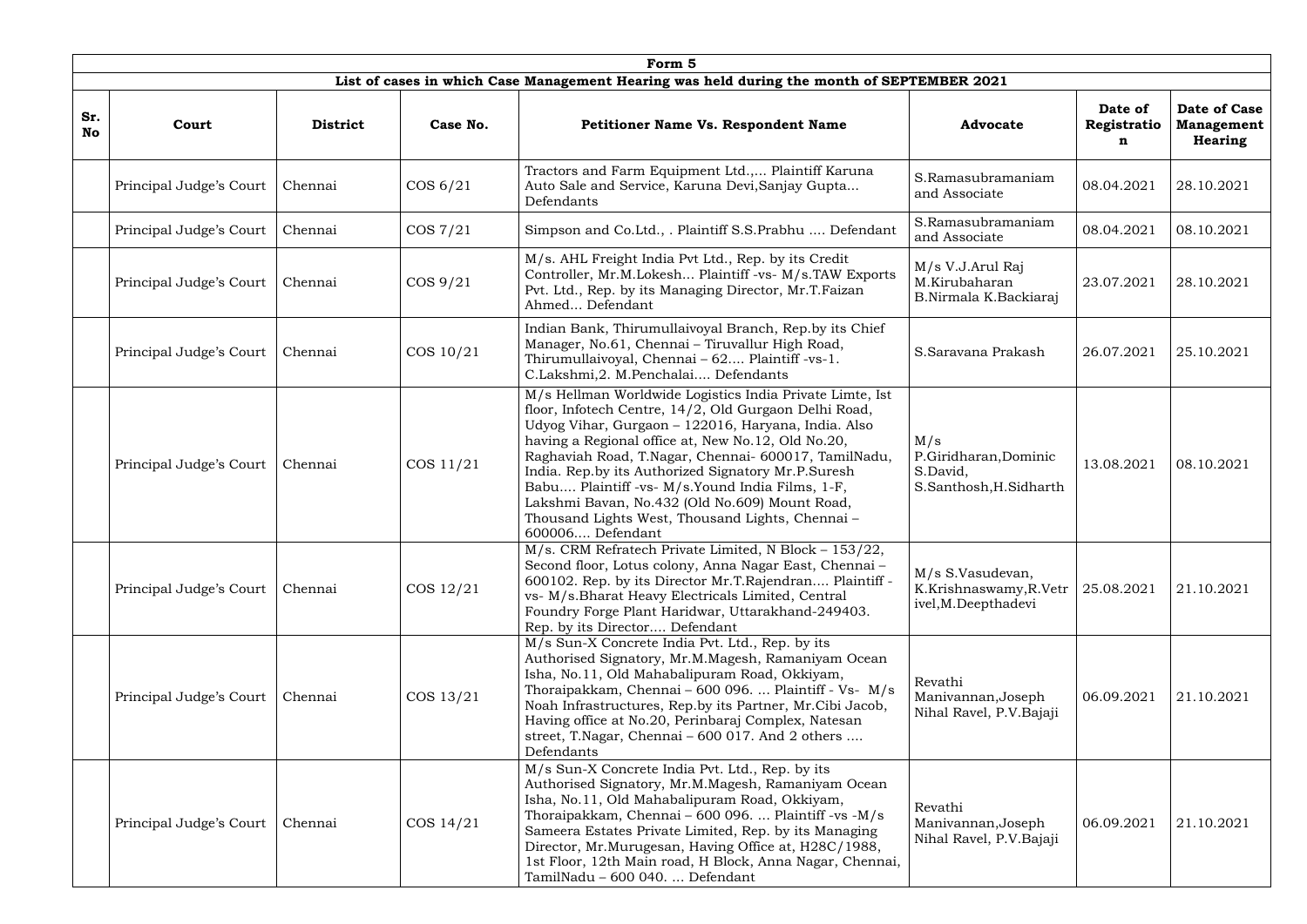|                  | Form 5                               |                 |            |                                                                                                                                                                                                                                                                                                                                                                                                                                                                               |                                                                              |                             |                                              |  |  |  |  |  |
|------------------|--------------------------------------|-----------------|------------|-------------------------------------------------------------------------------------------------------------------------------------------------------------------------------------------------------------------------------------------------------------------------------------------------------------------------------------------------------------------------------------------------------------------------------------------------------------------------------|------------------------------------------------------------------------------|-----------------------------|----------------------------------------------|--|--|--|--|--|
|                  |                                      |                 |            | List of cases in which Case Management Hearing was held during the month of SEPTEMBER 2021                                                                                                                                                                                                                                                                                                                                                                                    |                                                                              |                             |                                              |  |  |  |  |  |
| Sr.<br><b>No</b> | Court                                | <b>District</b> | Case No.   | <b>Petitioner Name Vs. Respondent Name</b>                                                                                                                                                                                                                                                                                                                                                                                                                                    | <b>Advocate</b>                                                              | Date of<br>Registratio<br>n | Date of Case<br><b>Management</b><br>Hearing |  |  |  |  |  |
|                  | Principal Judge's Court              | Chennai         | COS 15/21  | Shifa-Khan-E-Saiyedna Yusuf, A Charitable Trust having<br>address at Zamplipole, Najampuram, Sidhpur, Gujarat -<br>384151. Rep. by its Authorised Signatory, Mr.Mohammed<br>Yusuf Madraswala, 12/13, Perianna Maistry Street, 2nd<br>floor, Parry; SCorner, George Town.  Plaintiff -vs- M/s<br>Palace Lodge, Rep. by its Partners, Mr. George Kuriakose &<br>Mr.Joseph Kuriakose, No.69, Egmore High Road, Near F-2<br>Police station, Chennai - 600008.  Defendant          | M/s T.Sai Krishnan,<br>R.Saravanan, K.Kumara<br>guru, S. Janani.             | 07.09.2021                  | 20.10.2021                                   |  |  |  |  |  |
|                  | Principal Judge's Court              | Chennai         | COS 16/21  | Southern Health Foods Private Ltd., Rep. by its Chief<br>Financial Officer, Mr.Suresh Ramamoorthy, No.129, Z<br>Block (Plot No.1160), 6th Avenue, Anna Nagar, Chennai -<br>40.  Plaintiff -vs- M/s M.I. Enterpricses, Rep. by its<br>Managing Partner Mr.Shajakan, AP 52, L Block, 5th<br>Street, 12th Main Road, Anna Nagar (West), Chennai - 40.<br>Presently at: No.2/3, Masilamani Nagar, 2nd street,<br>Kanniamman Nagar Main Road, Vanagaram, Chennai - 95<br>Defendant | $M/s$ K.Ashok<br>Kumar, K. Ganesan, N. Vi<br>swanathan                       | 20.09.2021                  | 20.10.2021                                   |  |  |  |  |  |
|                  | Principal Judge's Court              | Chennai         | COS 17/21  | M/s Thangam Traders, Represented by its Prop. Kannan,<br>No.1, Sudharsan Nagar, Thirumullaivoyal, Chennai-<br>600052.  Plaintiff -vs- Mrs.S.Dhivya, Proprietor, M/s<br>S.D.Homes, Old No.60, New No.16, Senthil Andavar<br>street, Dhanalakshmi Colony, Saligramam, Chennai-<br>600093  Defendant                                                                                                                                                                             | K.Venkatesan, P.Vijay                                                        | 22.09.2021                  | 22.10.2021                                   |  |  |  |  |  |
|                  | Principal Judge's Court              | Chennai         | COS 18/21  | Fibox India Private Limited, Gat No.147, All & III, Chakan<br>Telegaon Road, Near Rinder Automation, A/P Mahalunge<br>Taluka - Khed, Dist - Pune, Maharashtra, Rep. by its<br>Authorized Signatory, Mr. Viren Shah Plaintiff -vs-<br>Geesys Technologies (India) Private Limited, Old No.33A,<br>New No.19/12, Alandur Road, Near Gas Godown,<br>Saidapet, Chennai - 600015. TamilNadu, India And 2<br>others  Defendant                                                      | M/s Deepika<br>Murali, Karthik<br>Sundaram, Anusha<br>Peri, Pavan K. Gandhi. | 27.09.2021                  | 25.10.2021                                   |  |  |  |  |  |
|                  | Principal Judge's Court              | Chennai         | COS 19/21  | M/s Radha Industries Private Limited, Rep.by its<br>Authorised signatory, Mr. Yashpal Sharma, No. 18/39,<br>Sembudoss street, Chennai - 600 001.  Plaintiff -vs-<br>M/s Varun Eximp Pvt. Ltd., Rep. by its Director,<br>Mr. Ritesh Rai, No. 6/13, North Avenue, Kesava Perumal<br>puram, Chennai - 600028. And 7 others  Defendant                                                                                                                                            | M/s AAV Partners                                                             | 28.09.2021                  | 26.10.2021                                   |  |  |  |  |  |
| 3                | Prl. District Court,<br>CBE.         | Coimbatore      | <b>NIL</b> | NIL                                                                                                                                                                                                                                                                                                                                                                                                                                                                           | NIL                                                                          | <b>NIL</b>                  | NIL                                          |  |  |  |  |  |
|                  | I Addl.District Court,<br><b>CBE</b> | Coimbatore      | <b>NIL</b> | <b>NIL</b>                                                                                                                                                                                                                                                                                                                                                                                                                                                                    | NIL                                                                          | NIL                         | NIL                                          |  |  |  |  |  |
|                  | III Addl. Dist. Court,<br><b>CBE</b> | Coimbatore      | NIL        | <b>NIL</b>                                                                                                                                                                                                                                                                                                                                                                                                                                                                    | NIL                                                                          | NIL                         | NIL                                          |  |  |  |  |  |
|                  | IV Addl. Dist. Court,<br><b>CBE</b>  | Coimbatore      | NIL        | NIL                                                                                                                                                                                                                                                                                                                                                                                                                                                                           | NIL                                                                          | NIL                         | NIL                                          |  |  |  |  |  |
|                  | V Addl. Dist. Court,<br>CBE          | Coimbatore      | NIL        | NIL                                                                                                                                                                                                                                                                                                                                                                                                                                                                           | <b>NIL</b>                                                                   | $\rm NIL$                   | NIL                                          |  |  |  |  |  |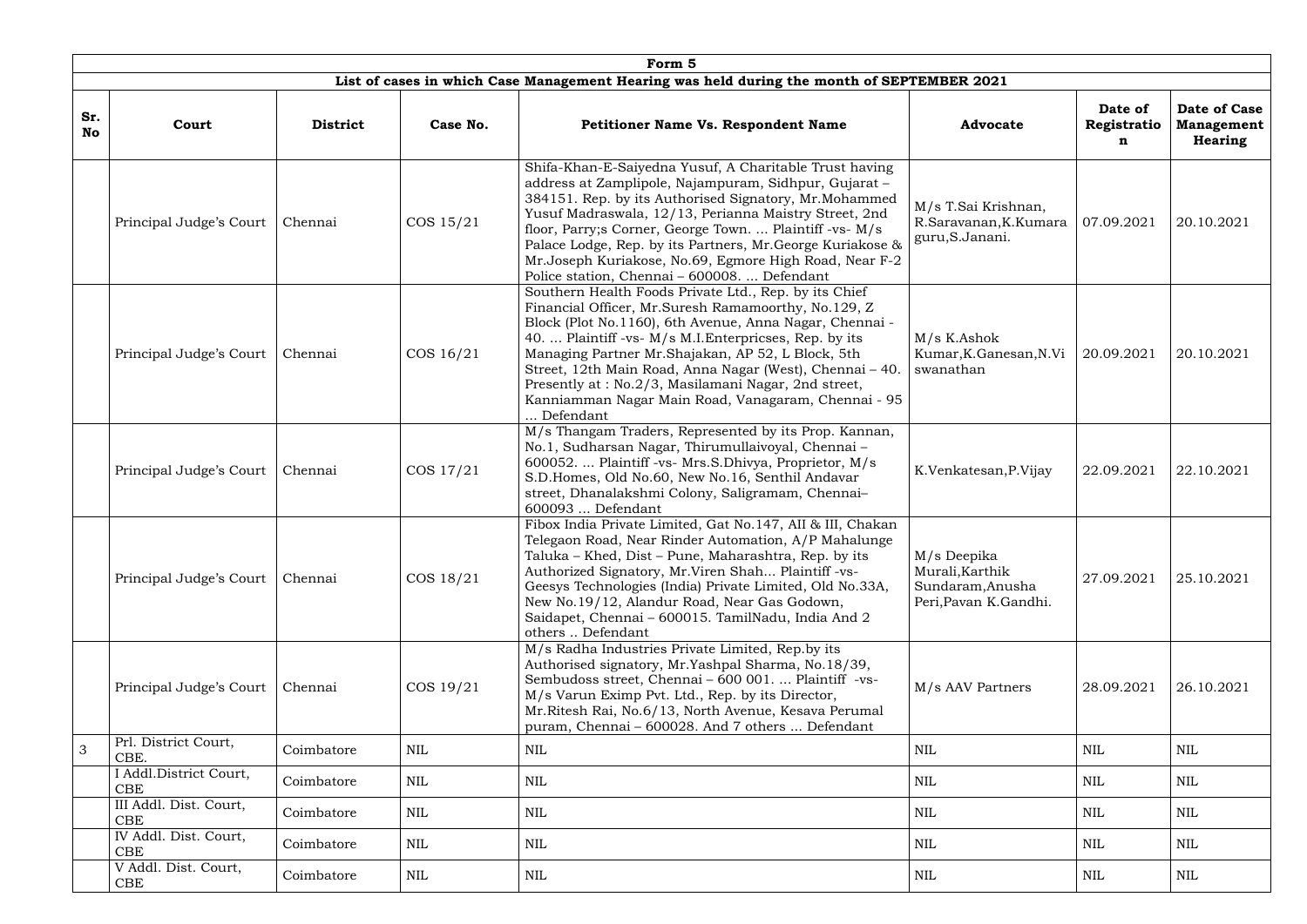|                  | Form 5                                                 |                 |                      |                                                                                                       |                             |                             |                                                            |  |  |  |  |  |
|------------------|--------------------------------------------------------|-----------------|----------------------|-------------------------------------------------------------------------------------------------------|-----------------------------|-----------------------------|------------------------------------------------------------|--|--|--|--|--|
|                  |                                                        |                 |                      | List of cases in which Case Management Hearing was held during the month of SEPTEMBER 2021            |                             |                             |                                                            |  |  |  |  |  |
| Sr.<br><b>No</b> | Court                                                  | <b>District</b> | Case No.             | <b>Petitioner Name Vs. Respondent Name</b>                                                            | <b>Advocate</b>             | Date of<br>Registratio<br>n | <b>Date of Case</b><br><b>Management</b><br><b>Hearing</b> |  |  |  |  |  |
|                  | PSJ Court, CBE                                         | Coimbatore      | $\mbox{NIL}$         | <b>NIL</b>                                                                                            | <b>NIL</b>                  | <b>NIL</b>                  | <b>NIL</b>                                                 |  |  |  |  |  |
|                  | I ASJ Court, CBE                                       | Coimbatore      | <b>NIL</b>           | <b>NIL</b>                                                                                            | <b>NIL</b>                  | <b>NIL</b>                  | <b>NIL</b>                                                 |  |  |  |  |  |
|                  | II ASJ Court, CBE                                      | Coimbatore      | $\mbox{NIL}$         | NIL                                                                                                   | <b>NIL</b>                  | $\mbox{NIL}$                | <b>NIL</b>                                                 |  |  |  |  |  |
|                  | III ASJ Court, CBE                                     | Coimbatore      | $\mbox{NIL}$         | NIL                                                                                                   | <b>NIL</b>                  | <b>NIL</b>                  | <b>NIL</b>                                                 |  |  |  |  |  |
|                  | Sub Court, Pollachi                                    | Coimbatore      | $\mbox{NIL}$         | <b>NIL</b>                                                                                            | <b>NIL</b>                  | <b>NIL</b>                  | <b>NIL</b>                                                 |  |  |  |  |  |
| $\overline{4}$   | Principal District and<br>Sessions Court,<br>Cuddalore | Cuddalore       | COS 1/2019           | Shree Kumarasamy poly Chem Rep by its GM, M.Arul<br>selvam<br>vs Vibrant Laminate pvt. Ltd and others | P.Baskar                    | 25.11.2019                  | 06.09.2021                                                 |  |  |  |  |  |
|                  | Principal District and<br>Sessions Court,<br>Cuddalore | Cuddalore       | COS 2/2019           | SPDS .Kumar vs D.Karthikeyan                                                                          | P.Baskar                    | 12.12.2019                  | 02.09.2021,<br>14.09.2021,<br>16.09.2021,<br>20.09.2021    |  |  |  |  |  |
|                  | Principal District and<br>Sessions Court,<br>Cuddalore | Cuddalore       | COS 1/2020           | Kumarasamy Industries vs M/S Ether Coating and<br>Engineers pvt. Ltd and others                       | P.Baskar                    | 22.01.2020                  | 20.09.2021,<br>28.09.2021                                  |  |  |  |  |  |
|                  | Principal District and<br>Sessions Court,<br>Cuddalore | Cuddalore       | COS 2/2020           | Kavitha karthik Rep by Manager M.Arul selvam vs<br>M/S Ether cooling and Eng pvt and others           | P.Baskar                    | 04.02.2020                  | 01.09.2021                                                 |  |  |  |  |  |
|                  | Principal District and<br>Sessions Court,<br>Cuddalore | Cuddalore       | COS 3/2020           | M/S Harini traders vs Skyline Impex                                                                   | P.Baskar                    | 23.09.2020                  | 13.09.2021,<br>29.09.2021                                  |  |  |  |  |  |
|                  | Principal District and<br>Sessions Court,<br>Cuddalore | Cuddalore       | COS 4/2020           | S.P.D.S.Kumaresh vs Lakshmi                                                                           | P.Baskar                    | 02.11.2020                  | 02.09.2021                                                 |  |  |  |  |  |
|                  | Principal District and<br>Sessions Court,<br>Cuddalore | Cuddalore       | COS 1/2021           | Venkatesan S/o Kothendum Vs Kalyana sundaram S/o<br>Kuppusamy                                         | P.Baskar                    | 05.01.2021                  | 04.09.2021,<br>17.09.2021                                  |  |  |  |  |  |
|                  | Principal District and<br>Sessions Court,<br>Cuddalore | Cuddalore       | COS 2/2021           | Pappathi w/o Ramamoorthy and 3 others<br>Vs N.G.P.Kalaiyarasan S/o Pazhanivel                         | P.Baskar                    | 16.02.2021                  | 06.09.2021,<br>13.09.2021                                  |  |  |  |  |  |
|                  | All other Courts                                       | Cuddalore       | $\mbox{NIL}$         | $\text{NIL}$                                                                                          | $\mbox{NIL}$                | $\mbox{NIL}$                | <b>NIL</b>                                                 |  |  |  |  |  |
| $\overline{5}$   | Principal District Court,<br>Dharmapuri.               | Dharmapuri      | $\mbox{NIL}$         | NIL                                                                                                   | NIL                         | <b>NIL</b>                  | NIL                                                        |  |  |  |  |  |
| 6                | Principal District Court,<br>Dindigul.                 | Dindigul.       | AROP.No.<br>103/2018 | Muthappa Goundar<br>Vs<br>District Collector, Dindigul.                                               | S.Harihara<br>Ramachandiran | 05.10.2018                  | 30.11.2021                                                 |  |  |  |  |  |
|                  | Principal District Court,<br>Dindigul.                 | Dindigul.       | AROP.No.<br>111/2018 | Shanthi<br><b>Vs</b><br>District Collector, Dindigul.                                                 | S.Harihara<br>Ramachandiran | 30.10.2018                  | 30.11.2021                                                 |  |  |  |  |  |
|                  | Principal District Court,<br>Dindigul.                 | Dindigul.       | AROP.No.<br>129/2018 | <b>Vs</b><br>Mani and 2 others<br>District Collector, Dindigul.                                       | M.Ramalingam                | 12.12.2018                  | 30.11.2021                                                 |  |  |  |  |  |
|                  | Principal District Court,<br>Dindigul.                 | Dindigul.       | AROP.No.<br>136/2018 | Vs<br>Arayammal<br>District Collector, Dindigul.                                                      | S.Harihara<br>Ramachandiran | 21.12.2018                  | 30.11.2021                                                 |  |  |  |  |  |
|                  | Principal District Court,<br>Dindigul.                 | Dindigul.       | AROP.No.<br>137/2018 | Vs<br>Thangavel<br>District Collector, Dindigul.                                                      | S.Harihara<br>Ramachandiran | 21.12.2018                  | 30.11.2021                                                 |  |  |  |  |  |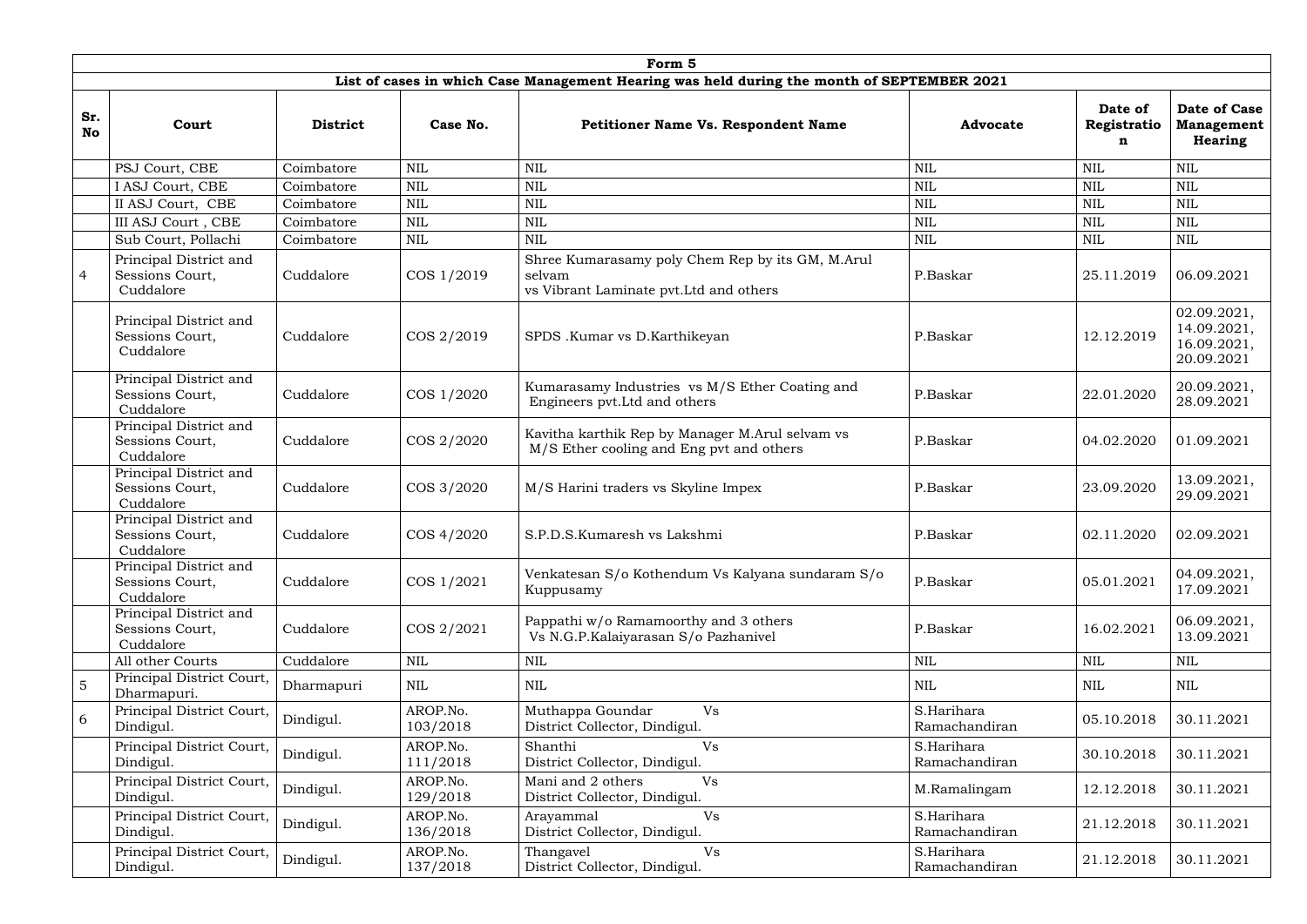|           | Form 5                                 |                 |                      |                                                                                                           |                             |                             |                                                     |  |  |  |  |  |
|-----------|----------------------------------------|-----------------|----------------------|-----------------------------------------------------------------------------------------------------------|-----------------------------|-----------------------------|-----------------------------------------------------|--|--|--|--|--|
|           |                                        |                 |                      | List of cases in which Case Management Hearing was held during the month of SEPTEMBER 2021                |                             |                             |                                                     |  |  |  |  |  |
| Sr.<br>No | Court                                  | <b>District</b> | Case No.             | <b>Petitioner Name Vs. Respondent Name</b>                                                                | <b>Advocate</b>             | Date of<br>Registratio<br>n | <b>Date of Case</b><br><b>Management</b><br>Hearing |  |  |  |  |  |
|           | Principal District Court,<br>Dindigul. | Dindigul.       | AROP.No.<br>138/2018 | Vs<br>Shanmugavel<br>District Collector, Dindigul.                                                        | V.Arumugam                  | 21.12.2018                  | 30.11.2021                                          |  |  |  |  |  |
|           | Principal District Court,<br>Dindigul. | Dindigul.       | AROP.No.<br>99/2019  | Palanichamy<br>Vs<br>District Collector, Dindigul.                                                        | V.Palanichamy               | 18.07.2019                  | 30.11.2021                                          |  |  |  |  |  |
|           | Principal District Court,<br>Dindigul. | Dindigul.       | AROP.No.<br>109/2019 | Thangavel<br>Vs<br>District Collector, Dindigul.                                                          | S.Harihara<br>Ramachandiran | 19.08.2019                  | 30.11.2021                                          |  |  |  |  |  |
|           | Principal District Court,<br>Dindigul. | Dindigul.       | AROP.No.<br>110/2019 | Nachimuthu<br>Vs<br>District Collector, Dindigul.                                                         | S.Harihara<br>Ramachandiran | 19.08.2019                  | 30.11.2021                                          |  |  |  |  |  |
|           | Principal District Court,<br>Dindigul. | Dindigul.       | AROP.No.<br>46/2020  | Thirumalaichamy<br>Vs<br>District Collector, Dindigul.                                                    | P.Mahendiran                | 06.07.2020                  | 30.11.2021                                          |  |  |  |  |  |
|           | Principal District Court,<br>Dindigul. | Dindigul.       | AROP.No.<br>47/2020  | Vs<br>Karuppusamy<br>District Collector, Dindigul.                                                        | P.Mahendiran                | 06.07.2020                  | 30.11.2021                                          |  |  |  |  |  |
|           | Principal District Court,<br>Dindigul. | Dindigul.       | AROP.No.<br>48/2020  | Vs<br>Murugesan<br>District Collector, Dindigul.                                                          | P.Mahendiran                | 06.07.2020                  | 30.11.2021                                          |  |  |  |  |  |
|           | Principal District Court,<br>Dindigul. | Dindigul.       | AROP.No.<br>55/2020  | Vs<br>Sabapathi<br>District Collector, Dindigul.                                                          | P.Mahendiran                | 14.08.2020                  | 30.11.2021                                          |  |  |  |  |  |
|           | Principal District Court,<br>Dindigul. | Dindigul.       | AROP.No.<br>56/2020  | Selvaraj<br>Vs<br>District Collector, Dindigul.                                                           | P.Mahendiran                | 14.08.2020                  | 30.11.2021                                          |  |  |  |  |  |
|           | Principal District Court,<br>Dindigul. | Dindigul.       | AROP.No.<br>41/2021  | <b>Vs</b><br>Deepa Alankar<br>DRO, Madurai.                                                               | P.Pandiyarajan              | 17.02.2021                  | 30.11.2021                                          |  |  |  |  |  |
|           | Principal District Court,<br>Dindigul. | Dindigul.       | AROP.No.<br>100/2021 | Vs<br>Sudhakar Vijayanand<br>District Collector, Dindigul                                                 | P.Mahendiran                | 12.08.2021                  | 18.11.2021                                          |  |  |  |  |  |
|           | Principal District Court,<br>Dindigul. | Dindigul.       | AROP.No.<br>122/2021 | Ramraj<br>Vs<br>District Collector                                                                        | S.Harihara<br>Ramachandiran | 30.09.2021                  | 10.12.2021                                          |  |  |  |  |  |
|           | Principal District Court,<br>Dindigul. | Dindigul.       | 0. S.49/2015         | Vs<br>Samiyappa Gounter<br>The Superintendent engineer $\&$ 2 others                                      | S.M.Loganathan              | 07.07.2015                  | 08.10.2021                                          |  |  |  |  |  |
|           | Principal District Court,<br>Dindigul. | Dindigul.       | 0. S. 50 / 2015      | Samiyappa Gounter<br>Vs<br>The Superintendent engineer & 2 others                                         | S.M.Loganathan              | 16.02.2015                  | 08.10.2021                                          |  |  |  |  |  |
|           | Principal District Court,<br>Dindigul. | Dindigul.       | 0. S. 58 / 2018      | Fathima Beevi<br>Vs<br>M/s Sura Leathers                                                                  | S.Krishnakumar              | 09.03.2018                  | 07.10.2021                                          |  |  |  |  |  |
|           | Principal District Court,<br>Dindigul. | Dindigul.       | 0. S. 73/2018        | Vs<br>Saleem Raja<br>M/s Sura Leathers                                                                    | S.Krishnakumar              | 09.04.2018                  | 07.10.2021                                          |  |  |  |  |  |
|           | Principal District Court,<br>Dindigul. | Dindigul.       | 0. S. 247 / 2018     | Hindu Nadar Uravin Murai & Others<br>Vs The Commissioner Hindu Religious Charitable<br>endoment, Chennai. | P.S.Nirmalkumar             | 20.12.2018                  | 22.10.2021                                          |  |  |  |  |  |
|           | Principal District Court,<br>Dindigul. | Dindigul.       | 0. S. 86 / 2020      | M/s. Sivaraj Spinning Mills Pvt., Ltd.,<br>Vs<br>M/s Sri Dhanalakshmi Enterprises                         | T.Manikandan                | 02.07.2020                  | 27.10.2021                                          |  |  |  |  |  |
|           | Principal District Court,<br>Dindigul. | Dindigul.       | O.S. 131/2020        | Canara Bank Batlagundu Branch Vs<br>1.Selvameena<br>2. Thangapandian                                      | S.Krishnakumar              | 18.08.2020                  | 21.10.2021                                          |  |  |  |  |  |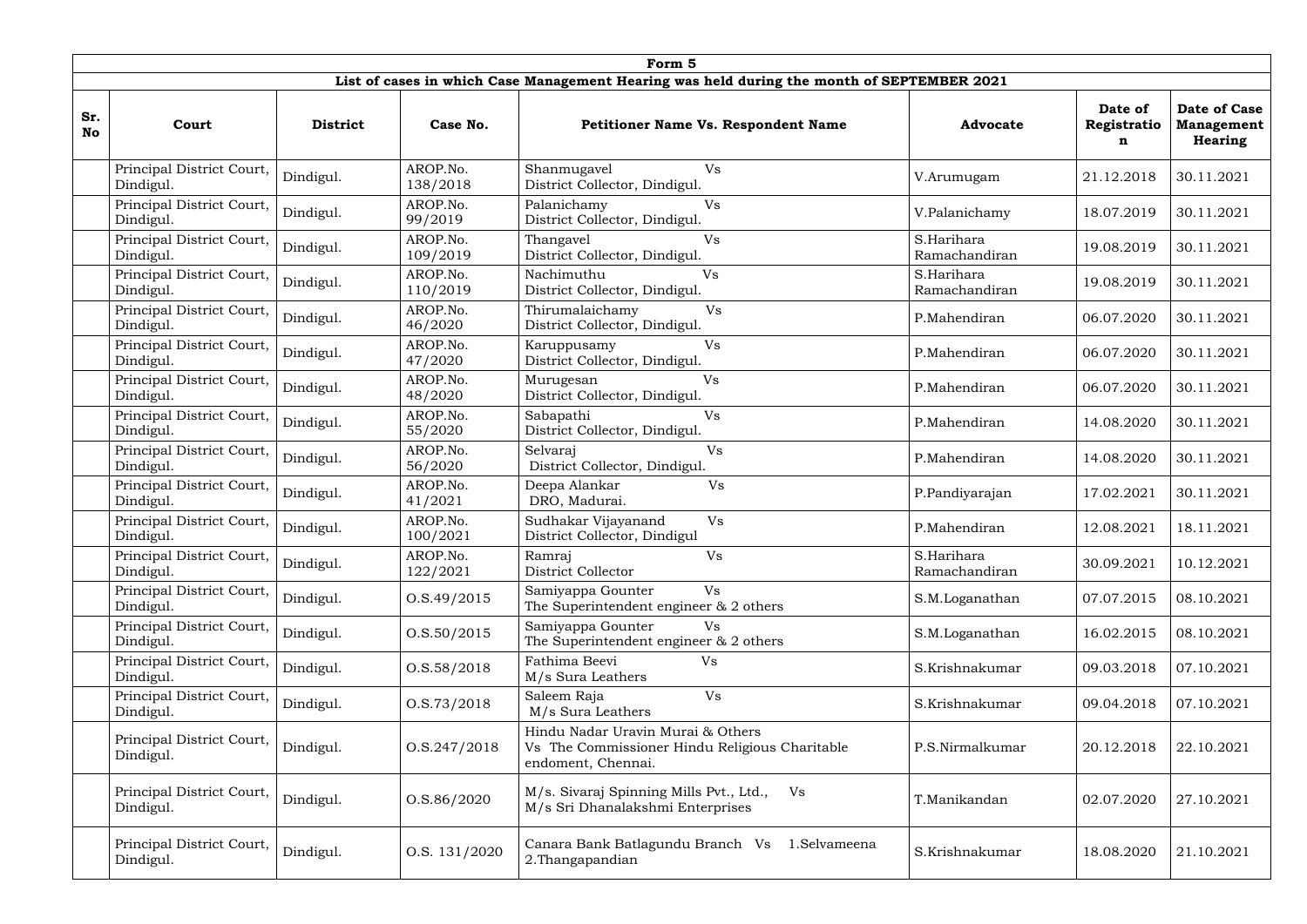|                  | Form 5                                 |                 |                  |                                                                                                  |                           |                             |                                                     |  |  |  |  |  |
|------------------|----------------------------------------|-----------------|------------------|--------------------------------------------------------------------------------------------------|---------------------------|-----------------------------|-----------------------------------------------------|--|--|--|--|--|
|                  |                                        |                 |                  | List of cases in which Case Management Hearing was held during the month of SEPTEMBER 2021       |                           |                             |                                                     |  |  |  |  |  |
| Sr.<br><b>No</b> | Court                                  | <b>District</b> | Case No.         | <b>Petitioner Name Vs. Respondent Name</b>                                                       | <b>Advocate</b>           | Date of<br>Registratio<br>n | <b>Date of Case</b><br><b>Management</b><br>Hearing |  |  |  |  |  |
|                  | Principal District Court,<br>Dindigul. | Dindigul.       | O.S. 139/2020    | Canara Bank Batlagundu Branch<br>Vs Muneeswarar<br>Sirpi magaleer self help group                | S.Krishnakumar            | 25.08.2020                  | 25.10.2021                                          |  |  |  |  |  |
|                  | Principal District Court,<br>Dindigul. | Dindigul.       | O.S. 156/2020    | Canara Bank SME Branch Dindigul Vs 1. Chiristy<br>2.Jayarani                                     | V.S.Gandhimathi<br>Nathan | 08.09.2020                  | 25.10.2021                                          |  |  |  |  |  |
|                  | Principal District Court,<br>Dindigul. | Dindigul.       | O.S. 159/2020    | Canara Bank Batlagundu Branch Vs 1.Raman @<br>GopalaKrishnan<br>2.Ravi                           | S.Krishnakumar            | 08.09.2020                  | 26.10.2021                                          |  |  |  |  |  |
|                  | Principal District Court,<br>Dindigul. | Dindigul.       | 0. S. 161 / 2020 | Canara Bank, Nehrugi Nagar Branch, Dindigul<br>Vs Lourdhu Boss                                   | V.S.Gandhimathi<br>Nathan | 08.09.2020                  | 28.10.2021                                          |  |  |  |  |  |
|                  | Principal District Court,<br>Dindigul. | Dindigul.       | 0. S. 181 / 2020 | Canara Bank, Batlagundu Branch<br>Vs Pitchaimani<br>@another                                     | S.Krishnakumar            | 17.09.2020                  | 01.11.2021                                          |  |  |  |  |  |
|                  | Principal District Court,<br>Dindigul. | Dindigul.       | O.S. 196/2020    | Canara Bank, Batlagundu Branch Vs Ashok Kumar and<br>another                                     | N.Arumugam                | 28.09.2020                  | 22.10.2021                                          |  |  |  |  |  |
|                  | Principal District Court,<br>Dindigul. | Dindigul.       | O.S.197/2020     | Canara Bank, Batlagundu Branch<br>Vs Hithayathullah<br>and another                               | S.Krishnakumar            | 28.09.2020                  | 27.10.2021                                          |  |  |  |  |  |
|                  | Principal District Court,<br>Dindigul. | Dindigul.       | 0. S. 199 / 2020 | Bank of India<br>Vs M.Karthick Kumar                                                             | A.S.Radha Krishnan        | 01.10.2020                  | 22.10.2021                                          |  |  |  |  |  |
|                  | Principal District Court,<br>Dindigul. | Dindigul.       | 0. S. 201 / 2020 | Selvam and another<br>Canara Bank Vs                                                             | S.Krishnakumar            | 01.10.2020                  | 16.10.2021                                          |  |  |  |  |  |
|                  | Principal District Court,<br>Dindigul. | Dindigul.       | 0. S. 203 / 2020 | Canara Bank Vs Vijaya                                                                            | S.Krishnakumar            | 01.10.2020                  | 28.10.2021                                          |  |  |  |  |  |
|                  | Principal District Court,<br>Dindigul. | Dindigul.       | 0. S. 205 / 2020 | Canara Bank Vs Ramakrishnan and another                                                          | S.Krishnakumar            | 01.10.2020                  | 26.10.2021                                          |  |  |  |  |  |
|                  | Principal District Court,<br>Dindigul. | Dindigul.       | O.S.206/2020     | Canara Bank<br>Vs Sathik Batcha and another                                                      | S.Krishnakumar            | 05.10.2020                  | 21.10.2021                                          |  |  |  |  |  |
|                  | Principal District Court,<br>Dindigul. | Dindigul.       | 0. S. 207 / 2020 | Canara Bank Vs Kumaresan and another                                                             | S.Krishnakumar            | 05.10.2020                  | 01.11.2021                                          |  |  |  |  |  |
|                  | Principal District Court,<br>Dindigul. | Dindigul.       | O.S.208/2020     | Canara Bank Vs Vaigai Magalir Self Help Group through<br>its president Tmt.B.Thangam and another | S.Krishnakumar            | 05.10.2020                  | 25.10.2021                                          |  |  |  |  |  |
|                  | Principal District Court,<br>Dindigul. | Dindigul.       | O.S.209/2020     | Indian Bank Vs Rainbow Aangal self help group through<br>its Animator T.Chandrasekar and another | V.S.Gandhi<br>Mathinathan | 05.10.2020                  | 22.11.2021                                          |  |  |  |  |  |
|                  | Principal District Court,<br>Dindigul. | Dindigul.       | 0. S.211/2020    | Indian Overseas Bank Vs M/s.Amman Agri clinic<br>represented through its proprietor I.Singadurai | D.C.Centhil               | 06.10.2020                  | 06.10.2021                                          |  |  |  |  |  |
|                  | Principal District Court,<br>Dindigul. | Dindigul.       | 0. S.214/2020    | Canara Bank Vs Syed Abuthaheer and another                                                       | S.Krishnakumar            | 07.10.2020                  | 18.11.2021                                          |  |  |  |  |  |
|                  | Principal District Court,<br>Dindigul. | Dindigul.       | 0. S.217/2020    | Canara Bank Vs<br>Kavitha and another                                                            | S.Krishnakumar            | 07.10.2020                  | 25.10.2021                                          |  |  |  |  |  |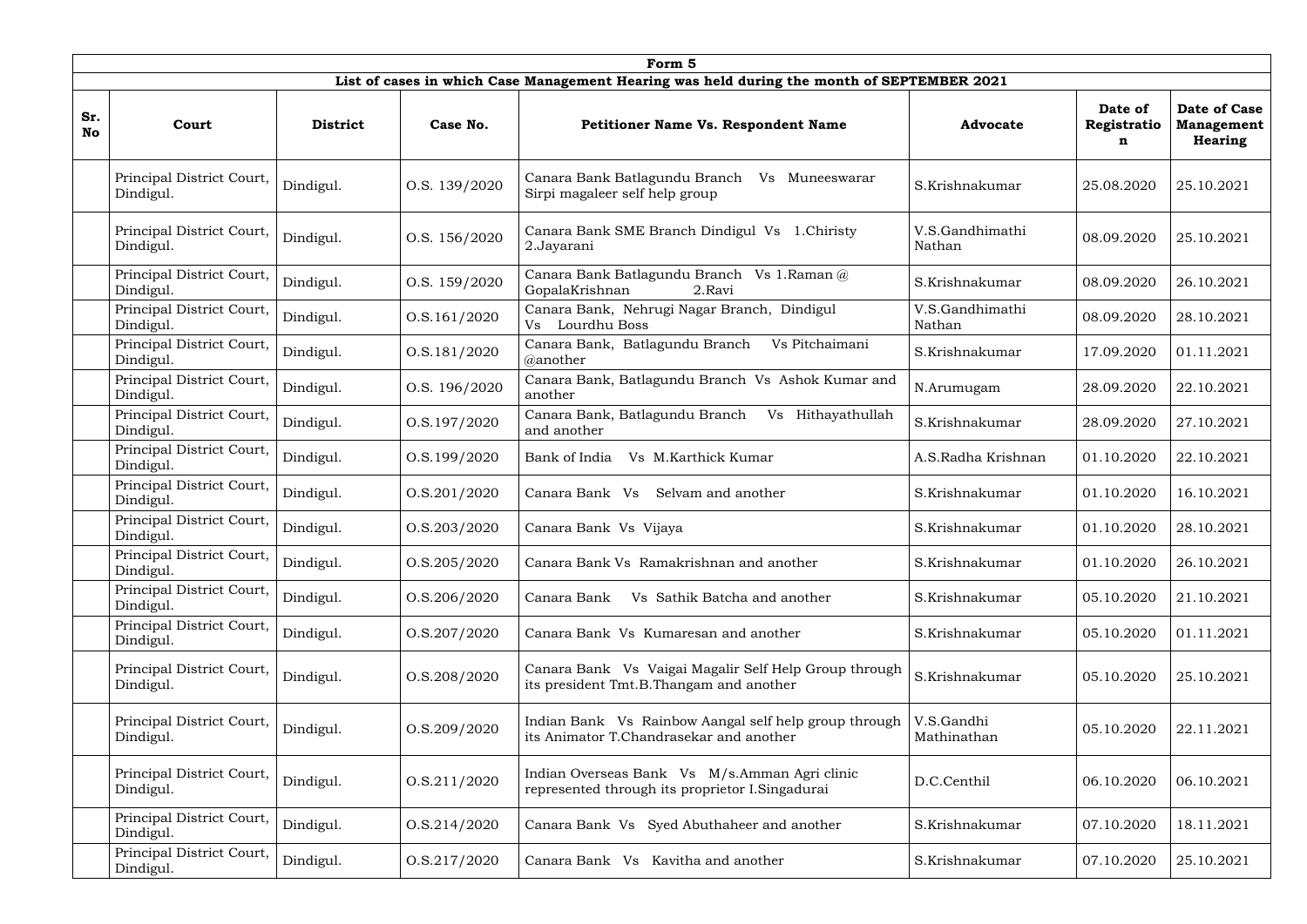|                  | Form 5                                 |                 |                  |                                                                                                                                                                                       |                           |                             |                                                     |  |  |  |  |  |
|------------------|----------------------------------------|-----------------|------------------|---------------------------------------------------------------------------------------------------------------------------------------------------------------------------------------|---------------------------|-----------------------------|-----------------------------------------------------|--|--|--|--|--|
|                  |                                        |                 |                  | List of cases in which Case Management Hearing was held during the month of SEPTEMBER 2021                                                                                            |                           |                             |                                                     |  |  |  |  |  |
| Sr.<br><b>No</b> | Court                                  | <b>District</b> | Case No.         | Petitioner Name Vs. Respondent Name                                                                                                                                                   | <b>Advocate</b>           | Date of<br>Registratio<br>n | <b>Date of Case</b><br><b>Management</b><br>Hearing |  |  |  |  |  |
|                  | Principal District Court,<br>Dindigul. | Dindigul.       | 0. S.219/2020    | Canara Bank Vs M/s.S.P. Grawals represented by its<br>proprietor P.Ashokkumar and another                                                                                             | S.Krishnakumar            | 07.10.2020                  | 25.10.2021                                          |  |  |  |  |  |
|                  | Principal District Court,<br>Dindigul. | Dindigul.       | 0. S. 221 / 2020 | Canara Bank<br>E.Poonkothai and another<br>V <sub>S</sub>                                                                                                                             | S.Krishnakumar            | 07.10.2020                  | 01.11.2021                                          |  |  |  |  |  |
|                  | Principal District Court,<br>Dindigul. | Dindigul.       | 0. S. 222 / 2020 | Canara Bank Vs Kavimalar Magalir Mandram<br>Represented by its Animator R.Muthulakshmi and<br>another                                                                                 | S.Krishnakumar            | 07.10.2020                  | 11.11.2021                                          |  |  |  |  |  |
|                  | Principal District Court,<br>Dindigul. | Dindigul.       | 0. S. 225 / 2020 | State Bank of Indian<br>Vs N.Gobikrishnan                                                                                                                                             | G.Ilampooranan            | 08.10.2020                  | 09.11.2021                                          |  |  |  |  |  |
|                  | Principal District Court,<br>Dindigul. | Dindigul.       | 0. S. 227 / 2020 | Canara Bank Vs Arockia Ananda Kulandaisamy                                                                                                                                            | S.Krishnakumar            | 08.10.2020                  | 02.11.2021                                          |  |  |  |  |  |
|                  | Principal District Court,<br>Dindigul. | Dindigul.       | 0. S. 231 / 2020 | Canara Bank Vs Sakthi Mariyamman Magalir Sangam<br>through its President Jeyanthi and another                                                                                         | S.Krishnakumar            | 13.10.2020                  | 28.10.2021                                          |  |  |  |  |  |
|                  | Principal District Court,<br>Dindigul. | Dindigul.       | O.S.238/2020     | Indian Overseas Bank Vs G, Ganesan and another                                                                                                                                        | S.Krishnakumar            | 15.10.2020                  | 11.11.2021                                          |  |  |  |  |  |
|                  | Principal District Court,<br>Dindigul. | Dindigul.       | O.S 247/2020     | Canara Bank, Batlagundu Branch<br>Vs Amaladevi<br>@another                                                                                                                            | S.Krishnakumar            | 02.11.2020                  | 11.11.2021                                          |  |  |  |  |  |
|                  | Principal District Court,<br>Dindigul. | Dindigul.       | O.S 248/2020     | Canara Bank, Batlagundu Branch<br>Vs Sakayaraj<br>@another                                                                                                                            | S.Krishnakumar            | 02.11.2020                  | 07.10.2021                                          |  |  |  |  |  |
|                  | Principal District Court,<br>Dindigul. | Dindigul.       | O.S 249/2020     | Indian Overses Bank, Dindigul Branch Vs<br>Ramanathan @another                                                                                                                        | S.Krishnakumar            | 03.11.2020                  | 10.11.2021                                          |  |  |  |  |  |
|                  | Principal District Court,<br>Dindigul. | Dindigul.       | O.S 251/2020     | Canara Bank, Batlagundu Branch<br>Vs Amutha                                                                                                                                           | S.Krishnakumar            | 05.11.2020                  | 10.12.2021                                          |  |  |  |  |  |
|                  | Principal District Court,<br>Dindigul. | Dindigul.       | O.S 256/2020     | Union Bank, Meddupatti Branch<br>Vs Ayyappan                                                                                                                                          | A.S.Radha Krishnan        | 06.11.2020                  | 22.10.2021                                          |  |  |  |  |  |
|                  | Principal District Court,<br>Dindigul. | Dindigul.       | O.S 259/2020     | Canara Bank, Batlagundu Branch<br>Vs Amutha                                                                                                                                           | V.S.Gandhi<br>Mathinathan | 07.11.2020                  | 28.10.2021                                          |  |  |  |  |  |
|                  | Principal District Court,<br>Dindigul. | Dindigul.       | O.S 277/2020     | M/s.Malayaan integrated Builders, Partnership firm<br>throrugh its Partner A.M.Arumugam<br>Institute of<br>Vs<br>Management Technology, Hyderabad through its<br>President and others | N.Sivakumar               | 19.11.2020                  | 27.10.2021                                          |  |  |  |  |  |
|                  | Principal District Court,<br>Dindigul. | Dindigul.       | O.S 286/2020     | Canara Bank, Batlagundu Branch<br>Meenakshi<br>Vs<br>Sripi Self Help Group                                                                                                            | S.Krishnakumar            | 20.11.2020                  | 05.10.2021                                          |  |  |  |  |  |
|                  | Principal District Court,<br>Dindigul. | Dindigul.       | O.S 292/2020     | Canara Bank, Dindigul Branch<br>Selvi @another<br>Vs                                                                                                                                  | D.C.Centhil               | 21.11.2020                  | 25.10.2021                                          |  |  |  |  |  |
|                  | Principal District Court,<br>Dindigul. | Dindigul.       | O.S 297/2020     | State Bank of India, Nilakottai Branch<br>Vs Mariyappan                                                                                                                               | G.Ilampooranan            | 23.11.2020                  | 02.11.2021                                          |  |  |  |  |  |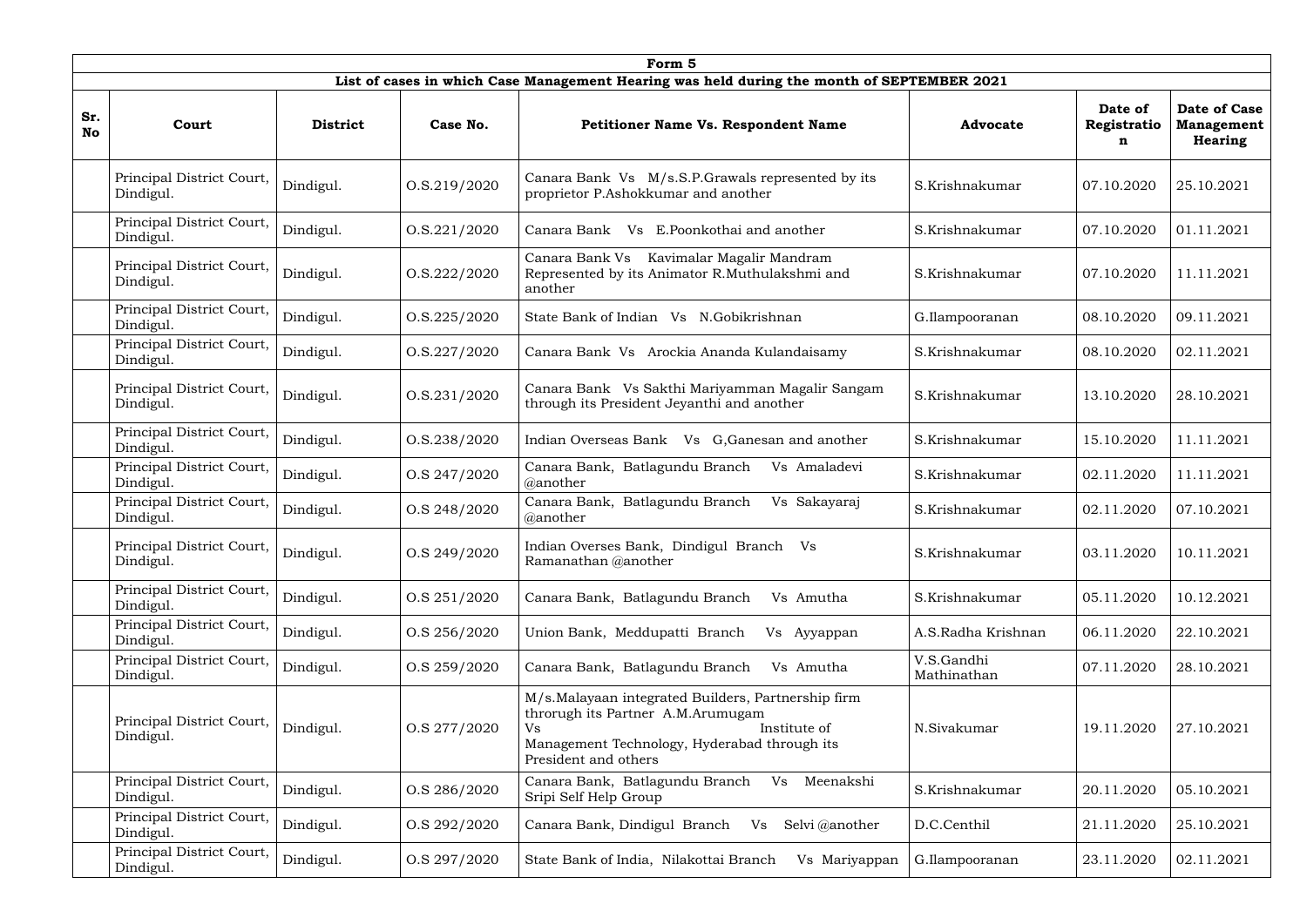|                  | Form 5                                 |                 |               |                                                                                                                                |                           |                             |                                                     |  |  |  |  |
|------------------|----------------------------------------|-----------------|---------------|--------------------------------------------------------------------------------------------------------------------------------|---------------------------|-----------------------------|-----------------------------------------------------|--|--|--|--|
|                  |                                        |                 |               | List of cases in which Case Management Hearing was held during the month of SEPTEMBER 2021                                     |                           |                             |                                                     |  |  |  |  |
| Sr.<br><b>No</b> | Court                                  | <b>District</b> | Case No.      | <b>Petitioner Name Vs. Respondent Name</b>                                                                                     | <b>Advocate</b>           | Date of<br>Registratio<br>n | Date of Case<br><b>Management</b><br><b>Hearing</b> |  |  |  |  |
|                  | Principal District Court,<br>Dindigul. | Dindigul.       | O.S 298/2020  | State Bank of India, Nilakottai Branch<br>Vs Saravanan                                                                         | G.Ilampooranan            | 23.11.2020                  | 15.11.2021                                          |  |  |  |  |
|                  | Principal District Court,<br>Dindigul. | Dindigul.       | O.S 301/2020  | Canara Bank, Batlagundu Branch<br>Vs M/s Anitha<br>Textiles through its Proprietor Ramesh, Ahamed Tajeeen<br>and others        | S.Krishnakumar            | 23.11.2020                  | 02.11.2021                                          |  |  |  |  |
|                  | Principal District Court,<br>Dindigul. | Dindigul.       | O.S 300/2020  | Canara Bank, Batlagundu Branch<br>Vs M/s Anitha<br>Textiles through its Proprietor Ramesh, Ahamed Tajeeen<br>and others        | S.Krishnakumar            | 23.11.2020                  | 26.10.2021                                          |  |  |  |  |
|                  | Principal District Court,<br>Dindigul. | Dindigul.       | O.S 328/2020  | Canara Bank Main Branch Vs Karthikeyan                                                                                         | G.Ilampooranan            | 14.12.2020                  | 11.11.2021                                          |  |  |  |  |
|                  | Principal District Court,<br>Dindigul. | Dindigul.       | O.S 329/2020  | Canara Bank Main Branch Vs<br>Murugesan                                                                                        | G.Ilampooranan            | 14.12.2020                  | 10.11.2021                                          |  |  |  |  |
|                  | Principal District Court,<br>Dindigul. | Dindigul.       | O.S 337/2020  | Canara Bank Batlagundu Branch<br>Vs Niraimathi<br>Magalir Mandram through its President Selvi and another                      | S.Krishnakumar            | 16.12.2020                  | 06.10.2021                                          |  |  |  |  |
|                  | Principal District Court,<br>Dindigul. | Dindigul.       | O.S 338/2020  | Canara Bank Batlagundu Branch<br>Vs Sigaram Magalir<br>Mandram through its President Palaniyammali and<br>another              | S.Krishnakumar            | 16.12.2020                  | 27.10.2021                                          |  |  |  |  |
|                  | Principal District Court,<br>Dindigul. | Dindigul.       | O.S 347/2020  | Canara Bank Sendurai Branch<br>Vs Sankaran and<br>another                                                                      | V.S.Gandhi<br>Mathinathan | 22.12.2020                  | 10.11.2021                                          |  |  |  |  |
|                  | Principal District Court,<br>Dindigul. | Dindigul.       | O.S 351/2020  | Canara Bank Sendurai Branch<br>Karthikeyan and<br>Vs<br>another                                                                | V.S.Gandhi<br>Mathinathan | 23.12.2020                  | 10.11.2021                                          |  |  |  |  |
|                  | Principal District Court,<br>Dindigul. | Dindigul.       | O.S 12/2021   | Canara Bank K.Keeranur Branch<br><b>Vs</b><br>Murugesan and<br>another                                                         | A.Devendran               | 07.01.2021                  | 11.11.2021                                          |  |  |  |  |
|                  | Principal District Court,<br>Dindigul. | Dindigul.       | O.S 25/2021   | Canara Bank Kottanatham Branch<br>Vs Periyasamy                                                                                | S.Krishnakumar            | 11.01.2021                  | 04.10.2021                                          |  |  |  |  |
|                  | Principal District Court,<br>Dindigul. | Dindigul.       | O.S 57/2021   | Vagai Leather Corporation representative through<br>Managing Partner Mani. Vs Mahamadhu Ebragim $(a)$<br><b>Bullet Ebragim</b> | N.T.R.Vijay Kumar         | 05.02.2021                  | 28.10.2021                                          |  |  |  |  |
|                  | Principal District Court,<br>Dindigul. | Dindigul.       | O.S 71/2021   | UCO Bank, Dindigul Branch<br>Asaraf Ali and<br>Vs<br>another                                                                   | S.M.Loganathan            | 24.02.2021                  | 07.10.2021                                          |  |  |  |  |
|                  | Principal District Court,<br>Dindigul. | Dindigul.       | O.S. 100/2021 | Canara Bank Batlagundu Branch<br>Deivanayaki and<br>V <sub>S</sub><br>another                                                  | S.Krishnakumar            | 26.03.2021                  | 11.11.2021                                          |  |  |  |  |
|                  | Principal District Court,<br>Dindigul. | Dindigul.       | O.S. 101/2021 | Canara Bank Batlagundu Branch<br>Vs Asanullah                                                                                  | S.Krishnakumar            | 26.03.2021                  | 07.10.2021                                          |  |  |  |  |
|                  | Principal District Court,<br>Dindigul. | Dindigul.       | O.S. 103/2021 | Canara Bank Batlagundu Branch<br>Vs Akbar and another                                                                          | S.Krishnakumar            | 26.03.2021                  | 27.10.2021                                          |  |  |  |  |
|                  | Principal District Court,<br>Dindigul. | Dindigul.       | O.S. 112/2021 | Canara Bank Batlagundu Branch Vs Sathuragiri<br>Traders Represented thorugh Rathinagiri and 2 others.                          | S.Krishnakumar            | 07.04.2021                  | 01.11.2021                                          |  |  |  |  |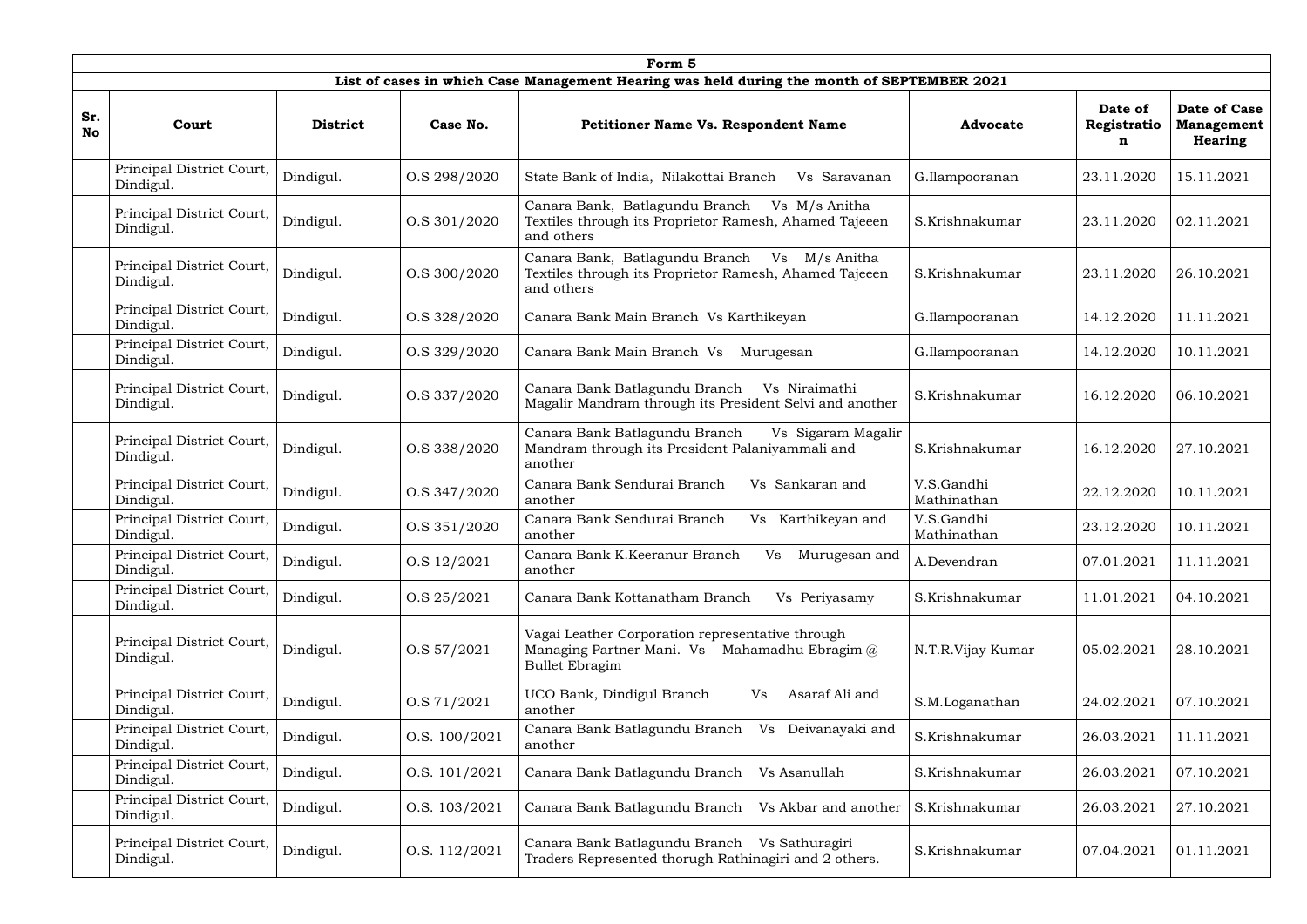|                  | Form 5                                 |                 |               |                                                                                                                           |                           |                             |                                                            |  |  |  |  |
|------------------|----------------------------------------|-----------------|---------------|---------------------------------------------------------------------------------------------------------------------------|---------------------------|-----------------------------|------------------------------------------------------------|--|--|--|--|
|                  |                                        |                 |               | List of cases in which Case Management Hearing was held during the month of SEPTEMBER 2021                                |                           |                             |                                                            |  |  |  |  |
| Sr.<br><b>No</b> | Court                                  | <b>District</b> | Case No.      | <b>Petitioner Name Vs. Respondent Name</b>                                                                                | <b>Advocate</b>           | Date of<br>Registratio<br>n | <b>Date of Case</b><br><b>Management</b><br><b>Hearing</b> |  |  |  |  |
|                  | Principal District Court,<br>Dindigul. | Dindigul.       | O.S. 113/2021 | Canara Bank Thadicoumb Branch Vs<br>Chandran                                                                              | S.Krishnakumar            | 07.04.2021                  | 27.10.2021                                                 |  |  |  |  |
|                  | Principal District Court,<br>Dindigul. | Dindigul.       | O.S. 127/2021 | Gopalakrishnan<br>Kumarasen<br>Vs                                                                                         | P.Velumani                | 09.04.2021                  | 27.10.2021                                                 |  |  |  |  |
|                  | Principal District Court,<br>Dindigul. | Dindigul.       | O.S. 130/2021 | Canara Bank Paganatham Branch VS Karthikeyan                                                                              | G.Ilampooranan            | 20.04.2021                  | 02.11.2021                                                 |  |  |  |  |
|                  | Principal District Court,<br>Dindigul. | Dindigul.       | O.S. 131/2021 | Canara Bank Paganatham Branch VS<br>P.Navaneethakrishnan                                                                  | G.Ilampooranan            | 20.04.2021                  | 02.11.2021                                                 |  |  |  |  |
|                  | Principal District Court,<br>Dindigul. | Dindigul.       | O.S. 132/2021 | Canara Bank Paganatham Branch VS S.Seenivasan                                                                             | G.Ilampooranan            | 20.04.2021                  | 02.11.2021                                                 |  |  |  |  |
|                  | Principal District Court,<br>Dindigul. | Dindigul.       | O.S. 135/2021 | Canara Bank Chinnalapatti Branch Vs Mathan Traders<br>represented through Kavitha                                         | S.Krishnakumar            | 21.04.2021                  | 27.10.2021                                                 |  |  |  |  |
|                  | Principal District Court,<br>Dindigul. | Dindigul.       | O.S. 136/2021 | State Bank of India, Kanakkanpatty Branch<br>Vs<br>Vigneswara Pandian                                                     | S.Krishnakumar            | 22.04.2021                  | 23.11.2021                                                 |  |  |  |  |
|                  | Principal District Court,<br>Dindigul. | Dindigul.       | O.S. 163/2021 | Canara Bank, Shanarpatti Branch<br>Vs Sri Devi<br>Women Joint Liability Group Represented through<br>Pottiyammal          | G.Ilampooranan            | 06.07.2021                  | 10.11.2021                                                 |  |  |  |  |
|                  | Principal District Court,<br>Dindigul. | Dindigul.       | O.S. 164/2021 | Canara Bank, Shanarpatti Branch Vs<br>Iswryam<br>Women Joint Liability Group Represented through<br>Manimegalai.          | G.Ilampooranan            | 06.07.2021                  | 08.10.2021                                                 |  |  |  |  |
|                  | Principal District Court,<br>Dindigul. | Dindigul.       | O.S. 169/2021 | Canara Bank Main Branch, Dindigul Vs SS Garments<br>through the Proprietor KKS Abdul Nazeer                               | G.Ilampooranan            | 09.07.2021                  | 25.10.2021                                                 |  |  |  |  |
|                  | Principal District Court,<br>Dindigul. | Dindigul.       | O.S. 170/2021 | Canara Bank Main Branch, Dindigul Vs SS Garments<br>through the Proprietor KKS Abdul Nazeer                               | G.Ilampooranan            | 09.07.2021                  | 25.10.2021                                                 |  |  |  |  |
|                  | Principal District Court,<br>Dindigul. | Dindigul.       | O.S. 171/2021 | Canara Bank Sendurai Branch Vs<br>Murugan and<br>another                                                                  | V.S.Gandhi<br>Mathinathan | 12.07.2021                  | 08.12.2021                                                 |  |  |  |  |
|                  | Principal District Court,<br>Dindigul. | Dindigul.       | O.S. 172/2021 | Canara Bank Sendurai Branch Vs Lingeswari                                                                                 | V.S.Gandhi<br>Mathinathan | 12.07.2021                  | 11.11.2021                                                 |  |  |  |  |
|                  | Principal District Court,<br>Dindigul. | Dindigul.       | O.S. 174/2021 | Canara Bank Vedasandur Branch<br>Govindarajan<br>Vs                                                                       | S.Krishnakumar            | 13.07.2021                  | 22.10.2021                                                 |  |  |  |  |
|                  | Principal District Court,<br>Dindigul. | Dindigul.       | O.S. 176/2021 | Bank of Baroda Vs<br>M/s.Get Adict, a partnership<br>firm, represented by its Managing partner V.Nandakumar<br>and others | A.S.Radha Krishnan        | 14.07.2021                  | 01.11.2021                                                 |  |  |  |  |
|                  | Principal District Court,<br>Dindigul. | Dindigul.       | O.S. 179/2021 | City Union Bank Natham Branch Vs Nasar and another                                                                        | A.Jahangeer               | 16.07.2021                  | 22.11.2021                                                 |  |  |  |  |
|                  | Principal District Court,<br>Dindigul. | Dindigul.       | O.S. 202/2021 | Canara Bank Nehrugi Nagar Branch<br>Vs Thangavelu<br>and another                                                          | V.S.Gandhi<br>Mathinathan | 28.07.2021                  | 04.10.2021                                                 |  |  |  |  |
|                  | Principal District Court,<br>Dindigul. | Dindigul.       | O.S. 205/2021 | Canara Bank Batlagundu Branch Vs<br>Raja and another                                                                      | N.Arumugam                | 28.07.2021                  | 25.10.2021                                                 |  |  |  |  |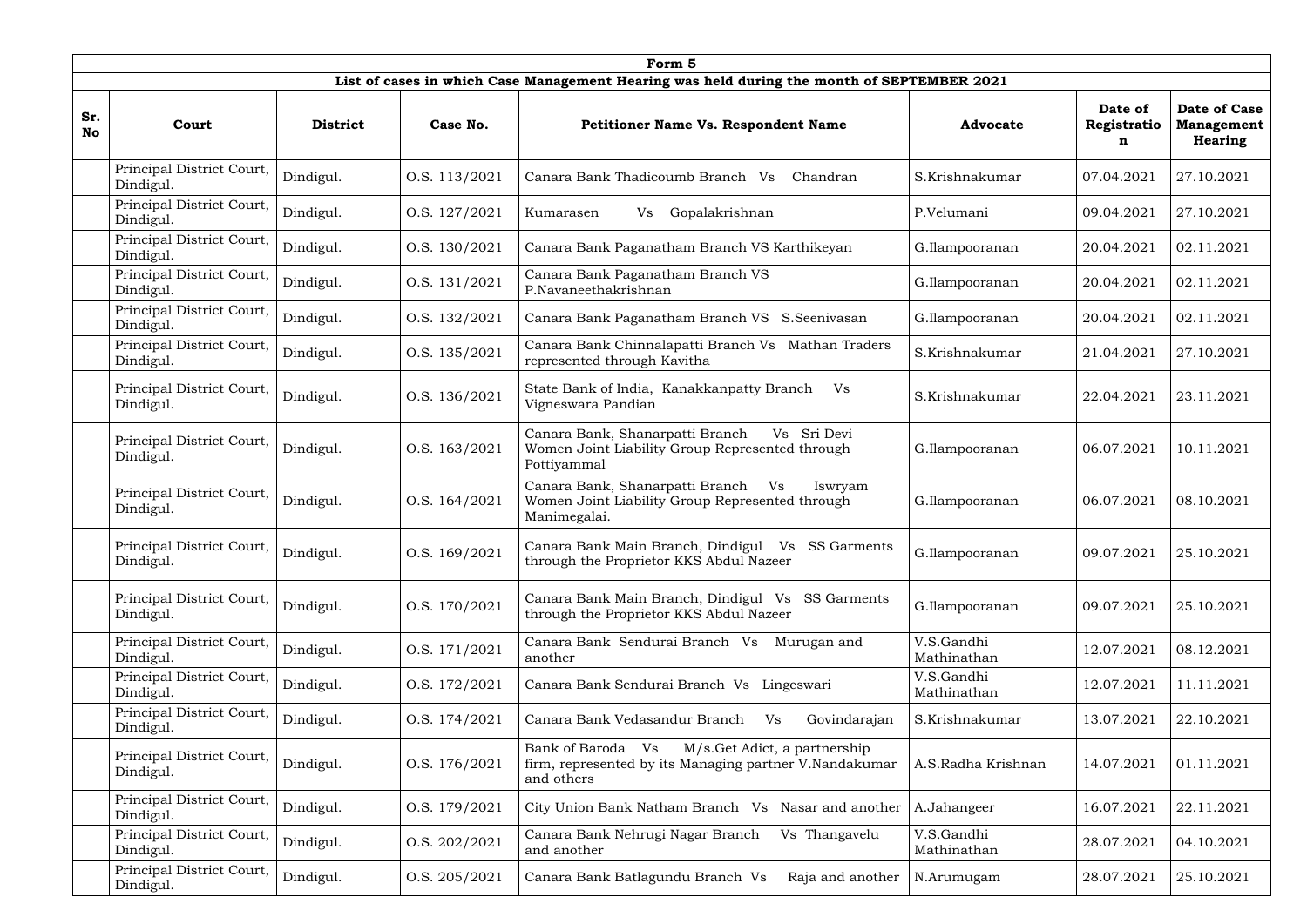|                | Form 5                                    |                 |               |                                                                                                                                                                           |                    |                             |                                                     |  |  |  |  |  |
|----------------|-------------------------------------------|-----------------|---------------|---------------------------------------------------------------------------------------------------------------------------------------------------------------------------|--------------------|-----------------------------|-----------------------------------------------------|--|--|--|--|--|
|                |                                           |                 |               | List of cases in which Case Management Hearing was held during the month of SEPTEMBER 2021                                                                                |                    |                             |                                                     |  |  |  |  |  |
| Sr.<br>No      | Court                                     | <b>District</b> | Case No.      | <b>Petitioner Name Vs. Respondent Name</b>                                                                                                                                | <b>Advocate</b>    | Date of<br>Registratio<br>n | <b>Date of Case</b><br><b>Management</b><br>Hearing |  |  |  |  |  |
|                | Principal District Court,<br>Dindigul.    | Dindigul.       | O.S. 209/2021 | Vs<br>Indian Overseas Bank, Pudhuchathiram Branch<br>Paulraj                                                                                                              | G.Ilampooranan     | 02.08.2021                  | 02.11.2021                                          |  |  |  |  |  |
|                | Principal District Court,<br>Dindigul.    | Dindigul.       | O.S. 239/2021 | Canara Bank Vedasandur Branch Vs<br>Pushpalatha                                                                                                                           | S.Krishnamurthy    | 19.08.2021                  | 27.10.2021                                          |  |  |  |  |  |
|                | Principal District Court,<br>Dindigul.    | Dindigul.       | O.S. 240/2021 | Canara Bank Vedasandur Branch<br>Vs Mahalakshmi<br>Andavan                                                                                                                | S.Krishnamurthy    | 19.08.2021                  | 10.11.2021                                          |  |  |  |  |  |
|                | Principal District Court,<br>Dindigul.    | Dindigul.       | O.S. 241/2021 | Canara Bank Vedasandur Branch Vs Mahalakshmi                                                                                                                              | S.Krishnamurthy    | 19.08.2021                  | 10.11.2021                                          |  |  |  |  |  |
|                | Principal District Court,<br>Dindigul.    | Dindigul.       | O.S. 242/2021 | Canara Bank Vedasandur Branch<br>Vs Sowdeeswari<br>Palanichamy                                                                                                            | S.Krishnamurthy    | 19.08.2021                  | 11.11.2021                                          |  |  |  |  |  |
|                | Principal District Court,<br>Dindigul.    | Dindigul.       | O.S. 243/2021 | Canara Bank, Thummalapatty Branch<br>Vs<br>Michealjoseph                                                                                                                  | S.Krishnamurthy    | 19.08.2021                  | 11.11.2021                                          |  |  |  |  |  |
|                | Principal District Court,<br>Dindigul.    | Dindigul.       | O.S. 244/2021 | Canara Bank Vedasandur Branch<br>Rajeswari<br>Vs                                                                                                                          | S.Krishnamurthy    | 19.08.2021                  | 11.11.2021                                          |  |  |  |  |  |
|                | Principal District Court,<br>Dindigul.    | Dindigul.       | O.S. 245/2021 | Pushpalatha<br>Canara Bank Vedasandur Branch Vs                                                                                                                           | S.Krishnamurthy    | 19.08.2021                  | 12.11.2021                                          |  |  |  |  |  |
|                | Principal District Court,<br>Dindigul.    | Dindigul.       | O.S. 246/2021 | Canara Bank Vedasandur Branch Vs<br>Rajeswari                                                                                                                             | S.Krishnamurthy    | 19.08.2021                  | 12.11.2021                                          |  |  |  |  |  |
|                | Principal District Court,<br>Dindigul.    | Dindigul.       | O.S. 252/2021 | Union Bank of India, V. Mettupatti Branch Vs<br>Palanisamy and another                                                                                                    | A.S.Radha Krishnan | 25.08.2020                  | 22.11.2021                                          |  |  |  |  |  |
|                | Principal District Court,<br>Dindigul.    | Dindigul.       | O.S. 259/2021 | Canara Bank Gandhigram Branch VS Jeyaram                                                                                                                                  | D.C.Centhil        | 01.09.2021                  | 18.11.2021                                          |  |  |  |  |  |
|                | Principal District Court,<br>Dindigul.    | Dindigul.       | O.S. 260/2021 | Canara Bank Gandhigram Branch VS Asalai                                                                                                                                   | D.C.Centhil        | 01.09.2021                  | 10.12.2021                                          |  |  |  |  |  |
|                | Principal District Court,<br>Dindigul.    | Dindigul.       | O.S. 275/2021 | Ashok timbers rep. By its Proprietor K.Devji Patel Vs<br>M/s. Evergreen Entire Packaging, Rep. By its Propritor<br>Alexces                                                | R.D.Ganesan        | 07.09.2021                  | 21.10.2021                                          |  |  |  |  |  |
|                | Principal District Court,<br>Dindigul.    | Dindigul.       | O.S. 293/2021 | Sree Bagyalashmi Spintex through rep. By the Managing<br>Director, Chandrasekaran<br>Vs Sri Sivamuruga<br>Textiles through rep by the Managigng Director<br>Goplakrishnan | N.T.R.Vijay Kumar  | 23.09.2021                  | 08.11.2021                                          |  |  |  |  |  |
| $\overline{7}$ | Principal District Court,<br>Erode        | Erode           | $\mbox{NIL}$  | <b>NIL</b>                                                                                                                                                                | <b>NIL</b>         | NIL                         | <b>NIL</b>                                          |  |  |  |  |  |
| 8              | Principal District<br>Court, Chengalpattu | Kancheepuram    | <b>NIL</b>    | NIL                                                                                                                                                                       | NIL                | NIL                         | <b>NIL</b>                                          |  |  |  |  |  |
| 9              | Principal District Court,<br>Nagercoil    | Kanniyakumari   | $\mbox{NIL}$  | NIL                                                                                                                                                                       | NIL                | NIL                         | NIL                                                 |  |  |  |  |  |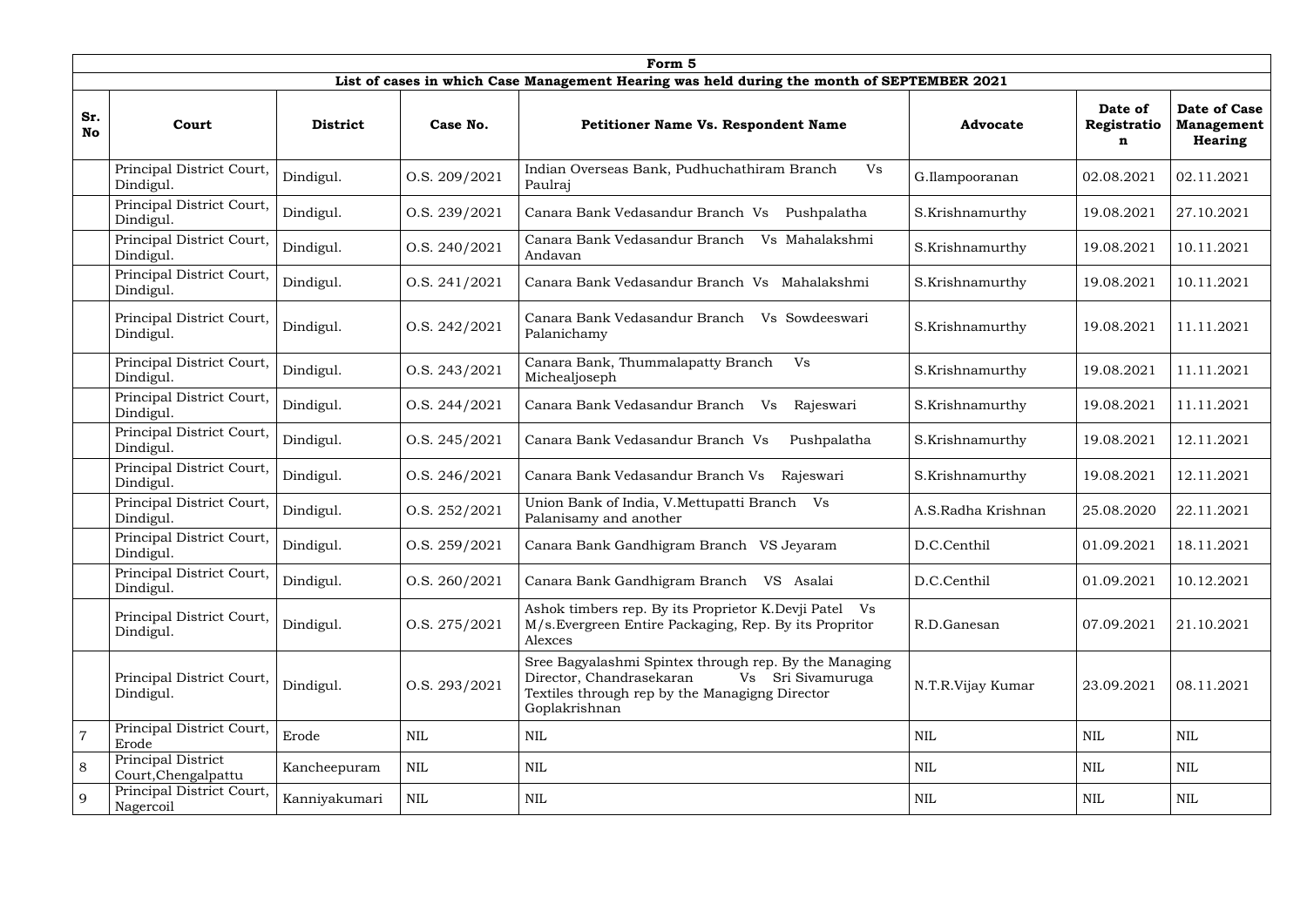|                  | Form 5                                           |                 |              |                                                                                                                                                                                                                                                                                                                                                                                                                                     |                                     |                             |                                                     |  |  |  |  |  |
|------------------|--------------------------------------------------|-----------------|--------------|-------------------------------------------------------------------------------------------------------------------------------------------------------------------------------------------------------------------------------------------------------------------------------------------------------------------------------------------------------------------------------------------------------------------------------------|-------------------------------------|-----------------------------|-----------------------------------------------------|--|--|--|--|--|
|                  |                                                  |                 |              | List of cases in which Case Management Hearing was held during the month of SEPTEMBER 2021                                                                                                                                                                                                                                                                                                                                          |                                     |                             |                                                     |  |  |  |  |  |
| Sr.<br><b>No</b> | Court                                            | <b>District</b> | Case No.     | <b>Petitioner Name Vs. Respondent Name</b>                                                                                                                                                                                                                                                                                                                                                                                          | <b>Advocate</b>                     | Date of<br>Registratio<br>n | Date of Case<br><b>Management</b><br><b>Hearing</b> |  |  |  |  |  |
| 10               | Principal District Court,<br>Karur               | Karur           | 03/2018      | Alaska Export USA Inc., Illinois, United State of America,<br>rep. by its Vice President, Dr. Veerasikku Bommiasamy,<br>Illinois.<br>Plaintiff Vs "1. M/s. Alaska Exports, rep. by its<br>Managing partner, Karur.<br>2. J.M.Ramalingam<br>3. S.Thirunavakarasu<br>Defendants"                                                                                                                                                      | N.Thirumoorthy/E.K.K<br>umaresan    | 10.10.2018                  | 06.09.2021<br>15.09.2021<br>29.09.2021              |  |  |  |  |  |
|                  | Principal District Court,<br>Karur               | Karur           | 01/2019      | M/s. Master Linens INC., a partnership firm, represented<br>by Manager cum Power of Attorney M.Kumaravel<br>Plaintiff Vs M/s. SANECO SAS., a Limited Liablity<br>Company by shares, incorporated under the laws of<br>France, rep by its General Director, Mr.Benoit Dalle and<br>President Ms.Alix Pollet  Defendant                                                                                                               | K.Suresh/N.Kumaresan   $27.04.2019$ |                             | 21.09.2021                                          |  |  |  |  |  |
|                  | Principal District Court,<br>Karur               | Karur           | 01/2020      | Thirunavukarasu<br>Proprietor M/s. Best Blue metals, Aravakurichi<br>Plaintiff Vs "Ponnusamy, Proprietor M/s. MSP Readymix<br>Concrete, Namakkal.<br>Defendant"                                                                                                                                                                                                                                                                     | K.Ramesh/A.Prabakara<br>n           | 22.01.2020                  | 17.09.2021<br>24.09.2021                            |  |  |  |  |  |
|                  | Principal District Court,<br>Karur               | Karur           | 03/2020      | M/s. Pon Vinayaga Blue Metals, rep. by its partner<br>Ponnusamy, S/o Subbarayan, having business office at<br>S.F. No. 434/4, Karudaiyampalayam Village and post,<br>Aravakurichi Taluk, Karur District.  Plaintiff<br>Vs Ponnusamy S\o. Marappa Gounder, Proprietor of<br>M/s. MSP Readymix Concrete, No. 85-J, MSP Building<br>Salem Road, Namakkal. Defendant                                                                    | K.Ramesh                            | 26.11.2020                  | 02.09.2021<br>13.09.2021<br>24.09.2021              |  |  |  |  |  |
|                  | Principal District Court,<br>Karur               | Karur           | 01/2021      | Tamil Nadu Newsprint and Papers Ltd., a Public Limited<br>Co., having its Registered Office at 67, Mount Road<br>Guindy, Chennai and having its Factory at Kagithapuram,<br>Pugalur Taluk, Karur District, Rep. by its Authorised<br>Signatory. Plaintiff P.Jeganathan, S/o. Periyasamy,<br>Proprietor M/s SPM Traders having office at No.8,<br>Murugan Towers, R.S.Road, Velayuthampalayam, Pugalur<br>Tk., Karur Dt.,  Defendant | K.Subramanian                       | 28.04.2021                  | 16.09.2021                                          |  |  |  |  |  |
| 11               | Principal District Court,<br>Krishnagiri         | Krishnagiri     | NIL          | NIL                                                                                                                                                                                                                                                                                                                                                                                                                                 | NIL                                 | NIL                         | NIL                                                 |  |  |  |  |  |
|                  | <b>Additional District</b><br>Court, Krishnagiri | Krishnagiri     | NIL          | <b>NIL</b>                                                                                                                                                                                                                                                                                                                                                                                                                          | NIL                                 | NIL                         | NIL                                                 |  |  |  |  |  |
|                  | <b>Additional District</b><br>Court, Hosur.      | Krishnagiri     | NIL          | NIL                                                                                                                                                                                                                                                                                                                                                                                                                                 | $\mbox{NIL}$                        | <b>NIL</b>                  | <b>NIL</b>                                          |  |  |  |  |  |
| 12               | Prl. Dist. & Sessions                            | Madurai         | $\mbox{NIL}$ | NIL                                                                                                                                                                                                                                                                                                                                                                                                                                 | NIL                                 | NIL                         | <b>NIL</b>                                          |  |  |  |  |  |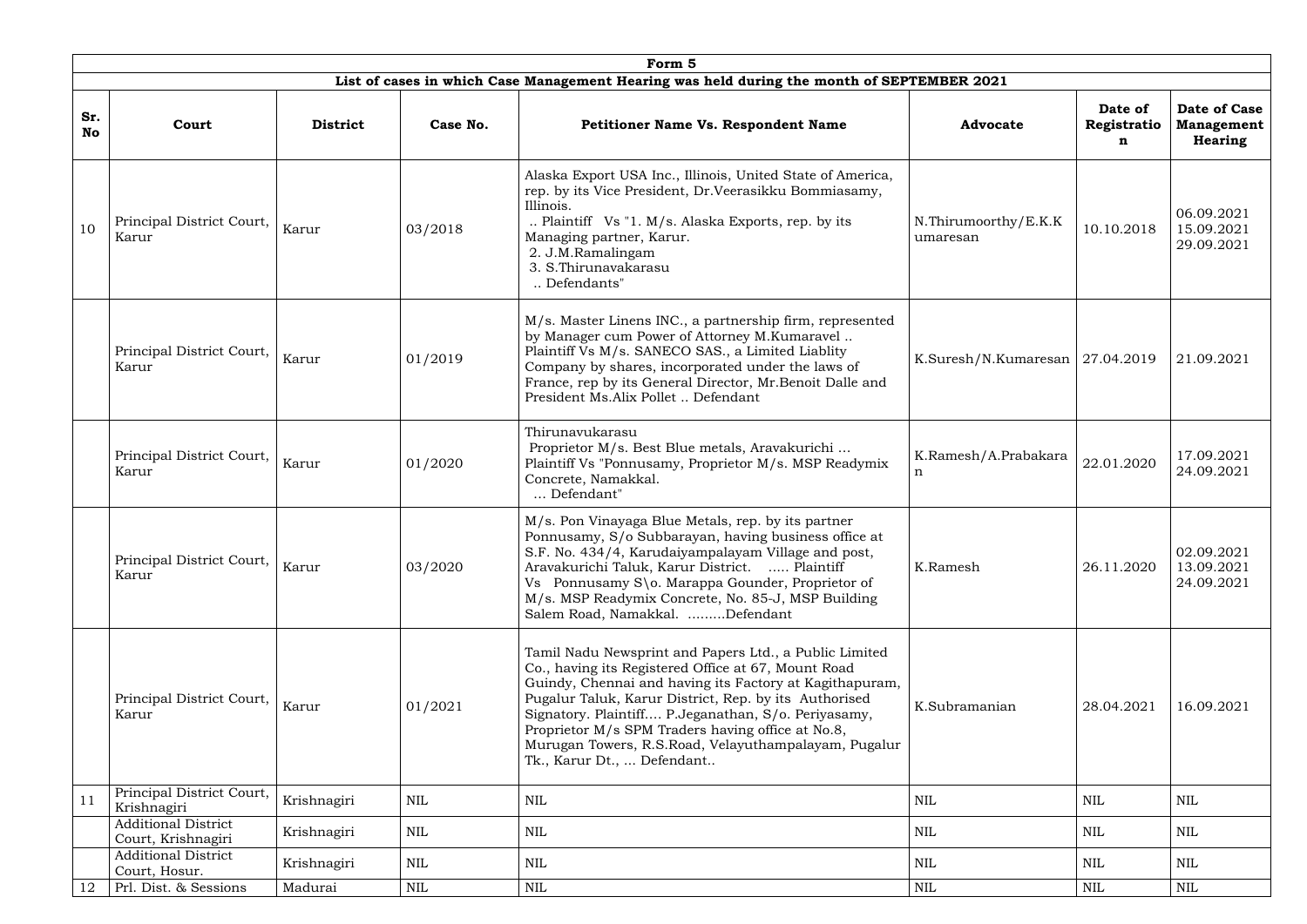|           | Form 5                                                                                     |                 |                |                                                                                                                                 |                                          |                             |                                                     |  |  |  |  |
|-----------|--------------------------------------------------------------------------------------------|-----------------|----------------|---------------------------------------------------------------------------------------------------------------------------------|------------------------------------------|-----------------------------|-----------------------------------------------------|--|--|--|--|
|           | List of cases in which Case Management Hearing was held during the month of SEPTEMBER 2021 |                 |                |                                                                                                                                 |                                          |                             |                                                     |  |  |  |  |
| Sr.<br>No | Court                                                                                      | <b>District</b> | Case No.       | <b>Petitioner Name Vs. Respondent Name</b>                                                                                      | <b>Advocate</b>                          | Date of<br>Registratio<br>n | Date of Case<br><b>Management</b><br><b>Hearing</b> |  |  |  |  |
|           | Court                                                                                      |                 |                |                                                                                                                                 |                                          |                             |                                                     |  |  |  |  |
|           | I Addl. Dist. & Sessions<br>Court                                                          | Madurai         | $\mbox{NIL}$   | <b>NIL</b>                                                                                                                      | <b>NIL</b>                               | <b>NIL</b>                  | <b>NIL</b>                                          |  |  |  |  |
|           | I Addl. Sub Court                                                                          | Madurai         | <b>NIL</b>     | <b>NIL</b>                                                                                                                      | <b>NIL</b>                               | <b>NIL</b>                  | $\mbox{NIL}$                                        |  |  |  |  |
|           | II Addl. Sub Court                                                                         | Madurai         | <b>NIL</b>     | $\mbox{NIL}$                                                                                                                    | <b>NIL</b>                               | <b>NIL</b>                  | $\mbox{NIL}$                                        |  |  |  |  |
| 13        | District Court,<br>Nagapattinam                                                            | Nagapattinam    | <b>NIL</b>     | <b>NIL</b>                                                                                                                      | NIL                                      | NIL                         | <b>NIL</b>                                          |  |  |  |  |
|           | Fast Track Mahila<br>Court, Nagapattinam.                                                  | Nagapattinam    | <b>NIL</b>     | <b>NIL</b>                                                                                                                      | <b>NIL</b>                               | NIL                         | <b>NIL</b>                                          |  |  |  |  |
|           | <b>Additional District</b><br>Court, Mayiladuthurai.                                       | Nagapattinam    | $\mbox{NIL}$   | <b>NIL</b>                                                                                                                      | <b>NIL</b>                               | <b>NIL</b>                  | <b>NIL</b>                                          |  |  |  |  |
|           | Sub<br>Court, Nagapattinam.                                                                | Nagapattinam    | <b>NIL</b>     | <b>NIL</b>                                                                                                                      | NIL                                      | NIL                         | <b>NIL</b>                                          |  |  |  |  |
|           | Principal Sub Court,<br>Mayiladuthurai.                                                    | Nagapattinam    | $\mbox{NIL}$   | <b>NIL</b>                                                                                                                      | <b>NIL</b>                               | <b>NIL</b>                  | $\mbox{NIL}$                                        |  |  |  |  |
|           | Additional Sub Court,<br>Mayiladuthurai.                                                   | Nagapattinam    | <b>NIL</b>     | NIL                                                                                                                             | NIL                                      | NIL                         | <b>NIL</b>                                          |  |  |  |  |
|           | The Principal District<br>Judge                                                            | Nagapattinam    | $\mbox{NIL}$   | <b>NIL</b>                                                                                                                      | <b>NIL</b>                               | NIL                         | <b>NIL</b>                                          |  |  |  |  |
| 14        | The Principal District<br>Judge                                                            | Namakkal        | COS/23/2020    | Syndicate bank Pallipalayam Branch Vs JKavinkumar                                                                               | Shanmugham.S.A(P),                       | 19-08-2019                  | 01-09-2021                                          |  |  |  |  |
|           | The Principal District<br>Judge                                                            | Namakkal        | COS/24/2020    | Indian over seas bank Vs KRKala                                                                                                 | Shanmugham.S.A(P),<br>Udhaya kumar.K(R), | 19-08-2019                  | 01-09-2021                                          |  |  |  |  |
|           | The Principal District<br>Judge                                                            | Namakkal        | COS/39/2020    | Subramani Vs RSR Feeds by its Managing Partner<br>Duraisamy and 5 others                                                        | Shanmugam.K(P),                          | $08-01-2020$ 01-09-2021     |                                                     |  |  |  |  |
|           | The Principal District<br>Judge                                                            | Namakkal        | COS/50/2020    | Hain Feeds by its Owner MSenthilkumar by power Agent<br>PSellamuthu Vs Rajagopal                                                | Shanmugam.K(P),                          | 07-07-2020                  | 01-09-2021                                          |  |  |  |  |
|           | The Principal District<br>Judge                                                            | Namakkal        | COS/23/2020    | Syndicate bank Pallipalayam Branch Vs JKavinkumar                                                                               | Shanmugham.S.A(P),                       | 19-08-2019                  | 02-09-2021                                          |  |  |  |  |
|           | The Principal District<br>Judge                                                            | Namakkal        | COS/43/2020    | M/sGlobalvet Enterprises by its Owner RGeetharanjani Vs<br>KMS Poultry Farm Latha @ Krishnalatha                                | Suresh Kumar.P(P),                       | 05-02-2020                  | 02-09-2021                                          |  |  |  |  |
|           | The Principal District<br>Judge                                                            | Namakkal        | $\cos/3/2020$  | SSV Feeds rep by its Managing Partner Vs Mani Poultry<br>Farm rep by its Proprietor SMMani and another                          | Raghu.T.V(P),                            | 19-06-2018                  | 03-09-2021                                          |  |  |  |  |
|           | The Principal District<br>Judge                                                            | Namakkal        | COS/12/2020    | Mahindra Feeds and Foods by its partner Palanisamy Vs<br>Selvaraj                                                               | Shanmugam.K(P),                          | 02-03-2019                  | 03-09-2021                                          |  |  |  |  |
|           | The Principal District<br>Judge                                                            | Namakkal        | $\cos/15/2020$ | Saranya Spinning Mills Pvt Ltd rep by Technical Director<br>Ashokkumar Vs Om sakthi Textiles rep by Properitor<br>Arthanarisamy | Shanmugam.K(P),<br>Arthanari.K(R),       | 21-03-2019                  | 03-09-2021                                          |  |  |  |  |
|           | The Principal District<br>Judge                                                            | Namakkal        | COS/20/2020    | Sri Lakshmi Finance by its Partner PKrishnamoorthi Vs<br>PElango and another                                                    | Krishnamoorthy.T.V(P),                   | 30-04-2019                  | 03-09-2021                                          |  |  |  |  |
|           | The Principal District<br>Judge                                                            | Namakkal        | COS/27/2020    | NPA Foods and Feeds by its Managing Partner Velusamy<br>Vs Kandasamy                                                            | Shanmugam.K(P),<br>Johnedwin.F(R),       | 21-08-2019                  | 03-09-2021                                          |  |  |  |  |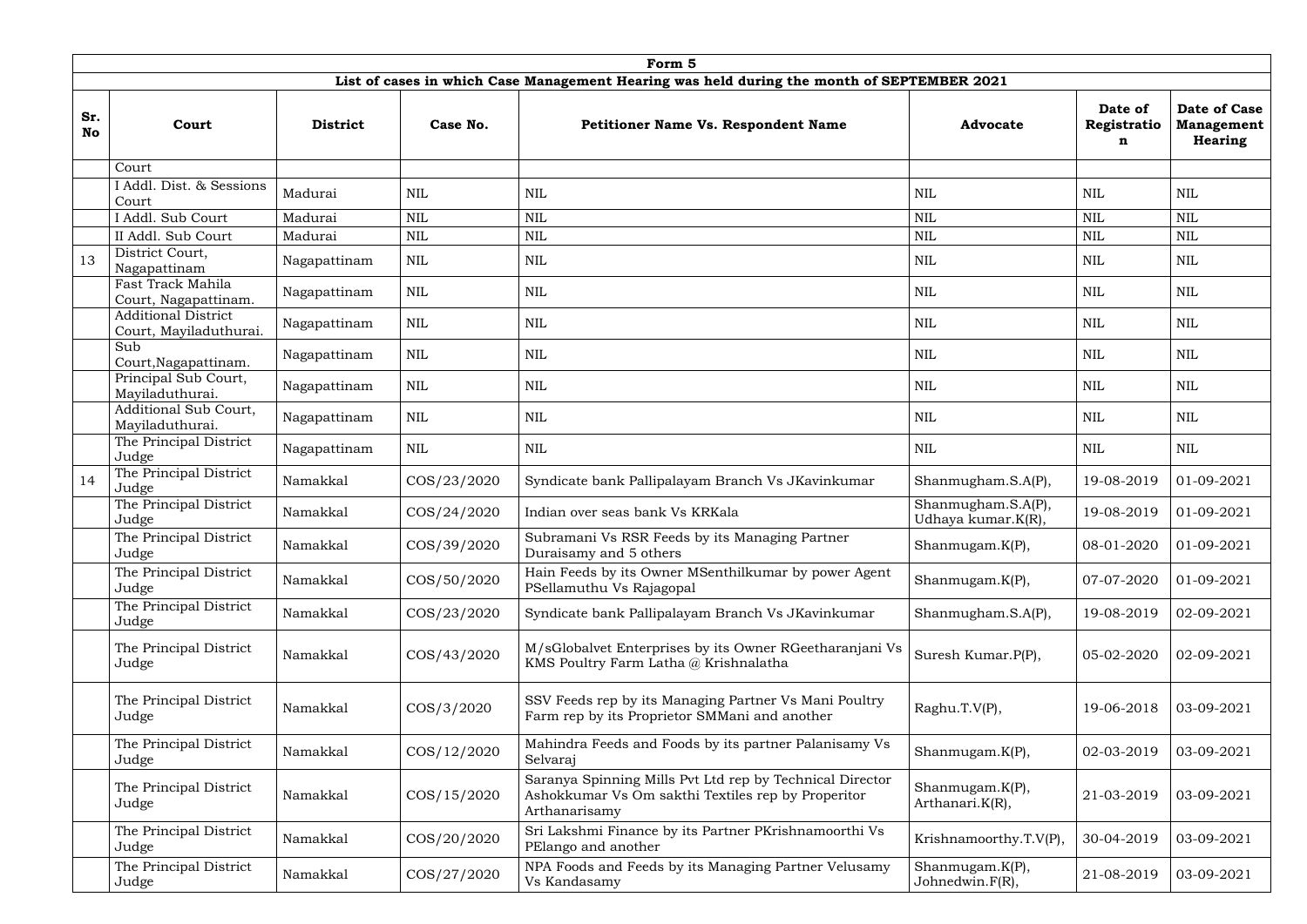|                  | Form 5                          |                 |             |                                                                                                                                                                                          |                                      |                             |                                                     |  |  |  |  |  |
|------------------|---------------------------------|-----------------|-------------|------------------------------------------------------------------------------------------------------------------------------------------------------------------------------------------|--------------------------------------|-----------------------------|-----------------------------------------------------|--|--|--|--|--|
|                  |                                 |                 |             | List of cases in which Case Management Hearing was held during the month of SEPTEMBER 2021                                                                                               |                                      |                             |                                                     |  |  |  |  |  |
| Sr.<br><b>No</b> | Court                           | <b>District</b> | Case No.    | <b>Petitioner Name Vs. Respondent Name</b>                                                                                                                                               | <b>Advocate</b>                      | Date of<br>Registratio<br>n | <b>Date of Case</b><br><b>Management</b><br>Hearing |  |  |  |  |  |
|                  | The Principal District<br>Judge | Namakkal        | COS/28/2020 | Syndicate bank NPudupatti Branch Rep by its Branch<br>Manager Vs PIllaiyaraj and another                                                                                                 | Anbazhagan.P(P),                     | 10-09-2019                  | 03-09-2021                                          |  |  |  |  |  |
|                  | The Principal District<br>Judge | Namakkal        | COS/51/2020 | M/sLogical Agri Business India Private Limited rep by its<br>Managing Director Vs M/sSri Lakshmi Narasimha Poultry<br>Farm Pvt ltdrep by its Managing Director MrKalidindi and<br>4 othe | Shanmugam.K(P),                      | 29-07-2020                  | 03-09-2021                                          |  |  |  |  |  |
|                  | The Principal District<br>Judge | Namakkal        | COS/58/2020 | Hari Feeds by its Owner M.Senthilkumar Vs R.V.S.Poultry<br>Farm by owner Velappan                                                                                                        | Shanmugam.K(P),<br>Raghu.T.V(R),     | 08-10-2020                  | 03-09-2021                                          |  |  |  |  |  |
|                  | The Principal District<br>Judge | Namakkal        | COS/59/2020 | Harin Feeds by Manager M.Senthilkumar Vs Krishnaveni<br>Poultry Farm by its Manager Periasamy                                                                                            | Shanmugam.K(P),<br>Krishnan.P(R),    | 30-09-2020                  | 03-09-2021                                          |  |  |  |  |  |
|                  | The Principal District<br>Judge | Namakkal        | COS 67/2020 | M/sHMTextiles Private Ltd rep by its Director MrKishore<br>MSethia Vs M/sJaihind Spinning Mills Ltd rep by its<br>Director PMRamakrishnan and another                                    | Ramasamy.R(P),                       | 14-12-2020                  | 03-09-2021                                          |  |  |  |  |  |
|                  | The Principal District<br>Judge | Namakkal        | COS16/2021  | Vishnu Sudha Textiles rep by its Sole Prop TSudha rep by<br>her power Agent SNatesan Vs Hystan Spinning Mills<br>chennai PLtd and 2 others                                               | Dakshinamoorthy.L(P),                | 16-06-2021                  | 06-09-2021                                          |  |  |  |  |  |
|                  | The Principal District<br>Judge | Namakkal        | COS/35/2020 | M/S Palls Association by Owner Radhakrishnan Vs KMS<br>Poultary Parm rep by its Latha @ Krishnalatha                                                                                     | SureshKumar.P(P),                    | 03-01-2020                  | 07-09-2021                                          |  |  |  |  |  |
|                  | The Principal District<br>Judge | Namakkal        | COS 67/2020 | M/sHMTextiles Private Ltd rep by its Director MrKishore<br>MSethia Vs M/sJaihind Spinning Mills Ltd rep by its<br>Director PMRamakrishnan and another                                    | Ramasamy.R(P),                       | 14-12-2020                  | 08-09-2021                                          |  |  |  |  |  |
|                  | The Principal District<br>Judge | Namakkal        | COS/7/2020  | NPA Foods and feeds by rep Patner of Velusamy Vs<br>Maruthappan                                                                                                                          | Rajasekaran.T(P),                    | 19-12-2018                  | 09-09-2021                                          |  |  |  |  |  |
|                  | The Principal District<br>Judge | Namakkal        | COS 1/2021  | Royal Pipes and Tubes, Tiruchengode Through its<br>proprietor S.Subramaniyam Vs N.Velusamy                                                                                               | P.M.Gunasekaran                      | 03-02-2021                  | 09-09-2021                                          |  |  |  |  |  |
|                  | The Principal District<br>Judge | Namakkal        | COS 18/2021 | Harin Feeds by its propreitor MSenthilkumar by Power<br>Agent Sellamuthu Vs VKumaravel                                                                                                   | Shanmugam.K(P),                      | 03-07-2021                  | 09-09-2021                                          |  |  |  |  |  |
|                  | The Principal District<br>Judge | Namakkal        | COS/20/2020 | Sri Lakshmi Finance by its Partner PKrishnamoorthi Vs<br>PElango and another                                                                                                             | Krishnamoorthy.T.V(P),               | 30-04-2019                  | 13-09-2021                                          |  |  |  |  |  |
|                  | The Principal District<br>Judge | Namakkal        | COS 8/2021  | Union Bank of India rep by its Power of attorney agent<br>and Branch Mamanger Vs JMFurniture and 2 others                                                                                | Madhanmohan.A(P),                    | 29-03-2021                  | 13-09-2021                                          |  |  |  |  |  |
|                  | The Principal District<br>Judge | Namakkal        | COS 9/2021  | Muthu poultary Egency by rep Managing partner<br>thiyagarajan power Egent Tamilselvan Vs Ganesan<br>poultary Form prop. Palaniappan                                                      | Shanmugam. $K(P)$ ,                  | 07.04.2021                  | 13-09-2021                                          |  |  |  |  |  |
|                  | The Principal District<br>Judge | Namakkal        | COS 21/2021 | Sri Hindu Accounting (a joint venture) is owned by its<br>managing partner Chandramouliswaran Vs<br>Balasubramaniyan                                                                     | T.V.Krishnamoorthy (P)               | 10-08-2021                  | 13-09-2021                                          |  |  |  |  |  |
|                  | The Principal District<br>Judge | Namakkal        | COS/36/2020 | Harin Feeds by its Owner MSenthilkumar Vs Chinnusamy                                                                                                                                     | Shanmugam.K(P),<br>Tamilselvan.R(R), | 07-01-2020                  | 14-09-2021                                          |  |  |  |  |  |
|                  | The Principal District<br>Judge | Namakkal        | COS/38/2020 | Selvaraj Vs United India Insurance company Ltd by its<br>branch manager                                                                                                                  | Shanmugam.K(P),                      | 07-01-2020                  | 14-09-2021                                          |  |  |  |  |  |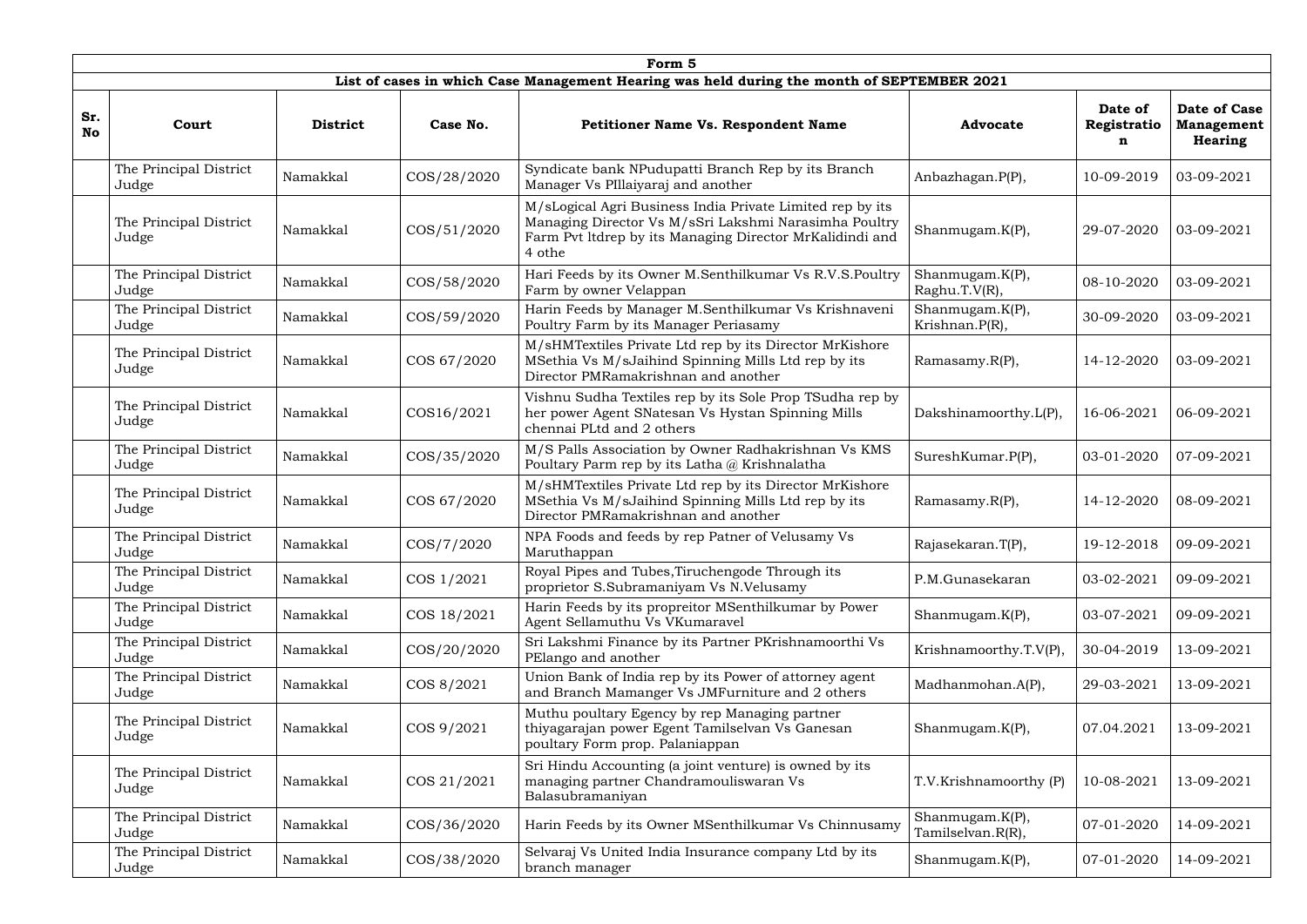|                  | Form 5                          |                 |                 |                                                                                                                               |                                            |                             |                                                            |  |  |  |  |
|------------------|---------------------------------|-----------------|-----------------|-------------------------------------------------------------------------------------------------------------------------------|--------------------------------------------|-----------------------------|------------------------------------------------------------|--|--|--|--|
|                  |                                 |                 |                 | List of cases in which Case Management Hearing was held during the month of SEPTEMBER 2021                                    |                                            |                             |                                                            |  |  |  |  |
| Sr.<br><b>No</b> | Court                           | <b>District</b> | Case No.        | <b>Petitioner Name Vs. Respondent Name</b>                                                                                    | <b>Advocate</b>                            | Date of<br>Registratio<br>n | <b>Date of Case</b><br><b>Management</b><br><b>Hearing</b> |  |  |  |  |
|                  | The Principal District<br>Judge | Namakkal        | COS 11/2021     | Ganagathara Fianance by its Managing Director<br>NPrabakaran Vs RBalasubramanian and another                                  | T.V.Krishnamoorthy (P)                     | 07-05-2021                  | 14-09-2021                                                 |  |  |  |  |
|                  | The Principal District<br>Judge | Namakkal        | COS 18/2021     | Harin Feeds by its propreitor MSenthilkumar by Power<br>Agent Sellamuthu Vs VKumaravel                                        | Shanmugam.K(P),                            | 03-07-2021                  | 14-09-2021                                                 |  |  |  |  |
|                  | The Principal District<br>Judge | Namakkal        | COS 22/2021     | The Karur Vysya Bank Ltd by PKottamangalam Branch by<br>its Branch Manager Vs MVadivel and another                            | Anbazhagan.P(P),                           | 10-08-2021                  | 14-09-2021                                                 |  |  |  |  |
|                  | The Principal District<br>Judge | Namakkal        | COS/23/2020     | Syndicate bank Pallipalayam Branch Vs JKavinkumar                                                                             | Shanmugham.S.A(P),                         | 19-08-2019                  | 15-09-2021                                                 |  |  |  |  |
|                  | The Principal District<br>Judge | Namakkal        | COS 1/2021      | Royal Pipes and Tubes, Tiruchengode Through its<br>proprietor S.Subramaniyam Vs N.Velusamy                                    | P.M.Gunasekaran                            | 03-02-2021                  | 15-09-2021                                                 |  |  |  |  |
|                  | The Principal District<br>Judge | Namakkal        | COS 10/2021     | Muthu poultary Egency by rep Managing partner<br>thiyagarajan power Egent Tamilselvan Vs Ramesh<br>poultary Form prop. Ramesh | Shanmugam. $K(P)$ ,                        | 19.04.2021                  | 15-09-2021                                                 |  |  |  |  |
|                  | The Principal District<br>Judge | Namakkal        | $\cos(24/2020)$ | Indian over seas bank Vs KRKala                                                                                               | Shanmugham.S.A(P),<br>Udhaya kumar.K(R),   | 19-08-2019                  | 16-09-2021                                                 |  |  |  |  |
|                  | The Principal District<br>Judge | Namakkal        | COS/29/2020     | Syndicate bank NPudupatti Brach REp by its Branch<br>Manager Vs VMMadhuranthagai and another                                  | Anbazhagan.P(P),                           | 10-09-2019                  | 16-09-2021                                                 |  |  |  |  |
|                  | The Principal District<br>Judge | Namakkal        | COS 60/2020     | Mahindra Feeds and Foods By its Managing Partner<br>Palanisamy by Power Agent                                                 | K.Shanmugam                                | 30-11-2020                  | 17-09-2021                                                 |  |  |  |  |
|                  | The Principal District<br>Judge | Namakkal        | COS/40/2020     | M/sVictory Spinning Private Ltd by its Director<br>TBalachandran Vs M/sRitham Fibrarics and another                           | Paraneedharan.C(P),<br>Palanisamy. K.K(R), | 21-01-2020                  | 20-09-2021                                                 |  |  |  |  |
|                  | The Principal District<br>Judge | Namakkal        | COS/41/2020     | M/sVadivel Textiles rep by its Prop PVadivel Vs M/sSri<br>Vaari Fabrics rep by its prop SSelvan                               | Gunasekaran.P.M(P),                        | 29-01-2020                  | 20-09-2021                                                 |  |  |  |  |
|                  | The Principal District<br>Judge | Namakkal        | COS/44/2020     | Sri Sivaganga Capitals by its Managing Partner KGanesan<br>Vs BVijayasarathi and 2 others                                     | Chinnusamy.R(P),                           | 12-03-2020                  | 20-09-2021                                                 |  |  |  |  |
|                  | The Principal District<br>Judge | Namakkal        | COS 62/2020     | Harin Feeds by its owner M.Senthilkukmar Vs Thulasi<br>Poultry Farm by its owner Arul                                         | K.Shanmugam                                | 30-11-2020                  | 21-09-2021                                                 |  |  |  |  |
|                  | The Principal District<br>Judge | Namakkal        | COS 6/2021      | Kalai Traders by its Owner RRamakandhan Vs Gugan<br>feets and Pouldry pvt ltd by its Manager                                  | Shanmugam.K(P),                            | 22-03-2021                  | 21-09-2021                                                 |  |  |  |  |
|                  | The Principal District<br>Judge | Namakkal        | COS 17/2021     | Sri Balamurugan Feeds by its Managing Partner<br>Muthusamy Vs Thangavel and another                                           | Shanmugam.K(P),                            | 23-06-2021                  | 21-09-2021                                                 |  |  |  |  |
|                  | The Principal District<br>Judge | Namakkal        | $\cos/6/2020$   | PePe Feeds by its Managing Partner PTamilarasan Vs<br>Perianna gounder and 8 others                                           | Shanmugam.K(P),                            | 18-12-2018                  | 22-09-2021                                                 |  |  |  |  |
|                  | The Principal District<br>Judge | Namakkal        | COS 68/2020     | Muthu Poultry Agencies by its Managing Partner<br>Thiyagarajan by Power Agent Thamilselvan Vs Palanisamy                      | Shanmugam.K(P),                            | 17-12-2020                  | 22-09-2021                                                 |  |  |  |  |
|                  | The Principal District<br>Judge | Namakkal        | COS 5/2021      | Muthu Poultry Agencies by its Managing Partner<br>Thiyagarajan by Power Agent Tamilselvan Vs Tamilselvi                       | Shanmugam. $K(P)$ ,                        | 22-03-2021                  | 23-09-2021                                                 |  |  |  |  |
|                  | The Principal District<br>Judge | Namakkal        | COS 8/2021      | Union Bank of India rep by its Power of attorney agent<br>and Branch Mamanger Vs JMFurniture and 2 others                     | Madhanmohan.A(P),                          | 29-03-2021                  | 23-09-2021                                                 |  |  |  |  |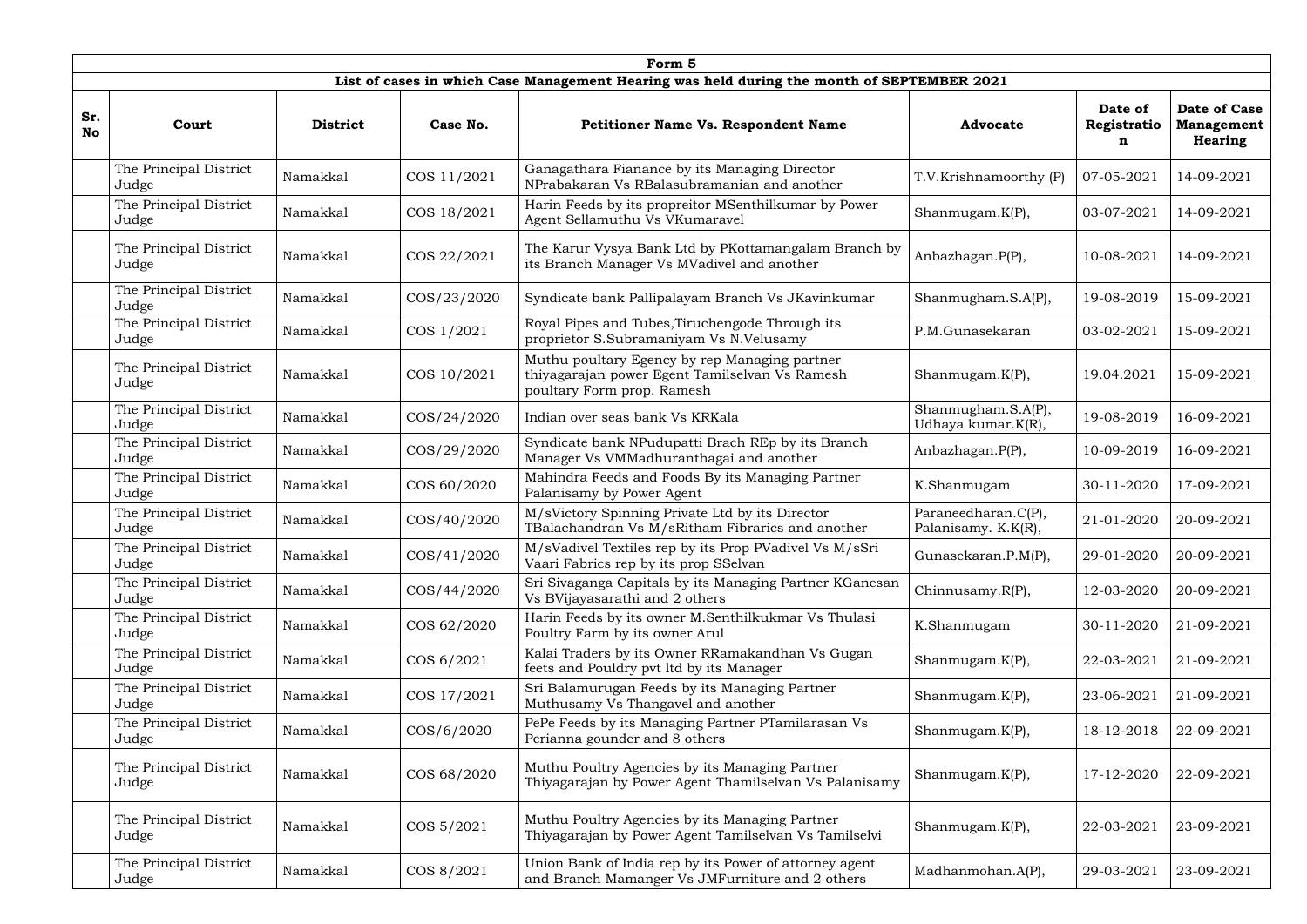|                  | Form 5                                        |                 |               |                                                                                                            |                                         |                             |                                                            |  |  |  |  |  |
|------------------|-----------------------------------------------|-----------------|---------------|------------------------------------------------------------------------------------------------------------|-----------------------------------------|-----------------------------|------------------------------------------------------------|--|--|--|--|--|
|                  |                                               |                 |               | List of cases in which Case Management Hearing was held during the month of SEPTEMBER 2021                 |                                         |                             |                                                            |  |  |  |  |  |
| Sr.<br><b>No</b> | Court                                         | <b>District</b> | Case No.      | Petitioner Name Vs. Respondent Name                                                                        | <b>Advocate</b>                         | Date of<br>Registratio<br>n | <b>Date of Case</b><br><b>Management</b><br><b>Hearing</b> |  |  |  |  |  |
|                  | The Principal District<br>Judge               | Namakkal        | COS 23/2021   | Muthu Poultary Egency rep by its Proceeding officer<br>Thiyagarajan by power Egent Tamilselvan Vs Selvaraj | Shanmugam. $K(P)$ ,                     | 23-08-2021                  | 23-09-2021                                                 |  |  |  |  |  |
|                  | The Principal District<br>Judge               | Namakkal        | COS/56/2020   | Muthu Poultry Agencies by its Managing Partner<br>Thiyagarajan by power agent Tamilselvan Vs Kannan        | Shanmugam. $K(P)$ ,                     | 16-10-2020                  | 24-09-2021                                                 |  |  |  |  |  |
|                  | The Principal District<br>Judge               | Namakkal        | COS/37/2020   | Harin Feeds by its owner MSenthilkumar Vs Sengottuvel                                                      | Shanmugam. $K(P)$ ,<br>Kannan. $C(R)$ , | 07-01-2020                  | 27-09-2021                                                 |  |  |  |  |  |
|                  | The Principal District<br>Judge               | Namakkal        | COS/48/2020   | Dhanlaxmi Bank ltd Vs Arun and another                                                                     | Anbazhagan.P(P),                        | 17-06-2020                  | 27-09-2021                                                 |  |  |  |  |  |
|                  | The Principal District<br>Judge               | Namakkal        | COS/49/2020   | Mahendran Feeds Foods by its managing director<br>Palanisamy Power Egent Mohan Vs Poongodi                 | Shanmugam.K(P),                         | 29-06-2020                  | 27-09-2021                                                 |  |  |  |  |  |
|                  | The Principal District<br>Judge               | Namakkal        | COS 1/2021    | Royal Pipes and Tubes, Tiruchengode Through its<br>proprietor S.Subramaniyam Vs N.Velusamy                 | P.M.Gunasekaran                         | 03-02-2021                  | 27-09-2021                                                 |  |  |  |  |  |
|                  | The Principal District<br>Judge               | Namakkal        | COS 18/2021   | Harin Feeds by its propreitor MSenthilkumar by Power<br>Agent Sellamuthu Vs VKumaravel                     | Shanmugam.K(P),                         | 03-07-2021                  | 27-09-2021                                                 |  |  |  |  |  |
|                  | The Principal District<br>Judge               | Namakkal        | COS/20/2020   | Sri Lakshmi Finance by its Partner PKrishnamoorthi Vs<br>PElango and another                               | Krishnamoorthy.T.V(P),                  | 30-04-2019                  | 28-09-2021                                                 |  |  |  |  |  |
|                  | The Principal District<br>Judge               | Namakkal        | COS/34/2020   | Mahendira Feeds and Foods by its Managing Director<br>Palanisamy Vs Nallaiyan                              | Shanmugam.K(P),                         | 02-01-2020                  | 28-09-2021                                                 |  |  |  |  |  |
|                  | The Principal District<br>Judge               | Namakkal        | COS 61/2020   | Harin Feeds by its Manager M.Senthilkumar Vs<br>K.B.S.Poultry Farm by its Manager Poopathi                 | K.Shanmugam                             | 30-11-2020                  | 28-09-2021                                                 |  |  |  |  |  |
|                  | The Principal District<br>Judge               | Namakkal        | COS 63/2020   | Harin Feeds by its Owner M.Senthilkumar Vs Jeyavel                                                         | K.Shanmugam                             | 30-11-2020                  | 28-09-2021                                                 |  |  |  |  |  |
|                  | The Principal District<br>Judge               | Namakkal        | COS19/2021    | Kanagathara Finance by its Managing Partner by its<br>DNatarajan Vs GLoganathan and another                | Raghu.T.V(P),                           | 06-07-2021                  | 28-09-2021                                                 |  |  |  |  |  |
|                  | The Principal District<br>Judge               | Namakkal        | COS 2/2021    | Subashri Feeds by its Owner Umamaheshwari by power<br>Agent Yuvaraj and another Vs Sakthivel               | K.Shanmugam                             | 16-02-2021                  | 29-09-2021                                                 |  |  |  |  |  |
|                  | The Principal District<br>Judge               | Namakkal        | COS 3/2021    | Subashree Feeds by its Owner Umamaheshwari by power<br>Agent Yuvaraj Vs Sakthivel                          | K.Shanmugam                             | 16-02-2021                  | 29-09-2021                                                 |  |  |  |  |  |
|                  | The Principal District<br>Judge               | Namakkal        | COS 8/2021    | Union Bank of India rep by its Power of attorney agent<br>and Branch Mamanger Vs JMFurniture and 2 others  | Madhanmohan.A(P),                       | 29-03-2021                  | 29-09-2021                                                 |  |  |  |  |  |
|                  | The Principal District<br>Judge               | Namakkal        | $\cos/6/2020$ | PePe Feeds by its Managing Partner PTamilarasan Vs<br>Perianna gounder and 8 others                        | Shanmugam.K(P),                         | 18-12-2018                  | 30-09-2021                                                 |  |  |  |  |  |
| 15               | District Court<br>Udhagamandalam,<br>Nilgiris | Nilgiris        | <b>NIL</b>    | <b>NIL</b>                                                                                                 | <b>NIL</b>                              | NIL                         | <b>NIL</b>                                                 |  |  |  |  |  |
| 16               | Principal District Court                      | Perambalur      | <b>NIL</b>    | <b>NIL</b>                                                                                                 | <b>NIL</b>                              | $\textsc{nil}$              | <b>NIL</b>                                                 |  |  |  |  |  |
|                  | Mahila Court                                  | Perambalur      | $\text{NIL}$  | <b>NIL</b>                                                                                                 | <b>NIL</b>                              | <b>NIL</b>                  | <b>NIL</b>                                                 |  |  |  |  |  |
|                  | Sub Court                                     | Perambalur      | $\mbox{NIL}$  | NIL                                                                                                        | <b>NIL</b>                              | NIL                         | NIL                                                        |  |  |  |  |  |
| 17               | The Principal District<br>Court               | Pudukkottai     | OS 71/18      | Subaithabegam Vs Balasubramanian                                                                           | M.Jeyanthan                             | 28.04.2018                  | 22.10.2021                                                 |  |  |  |  |  |
|                  | The Principal District<br>Court               | Pudukkottai     | OS 1/2020     | Allahabad Bank VS VKM Fiber Industry and others                                                            | D.Dhanapal                              | 02.01.2020                  | 1.10.2021                                                  |  |  |  |  |  |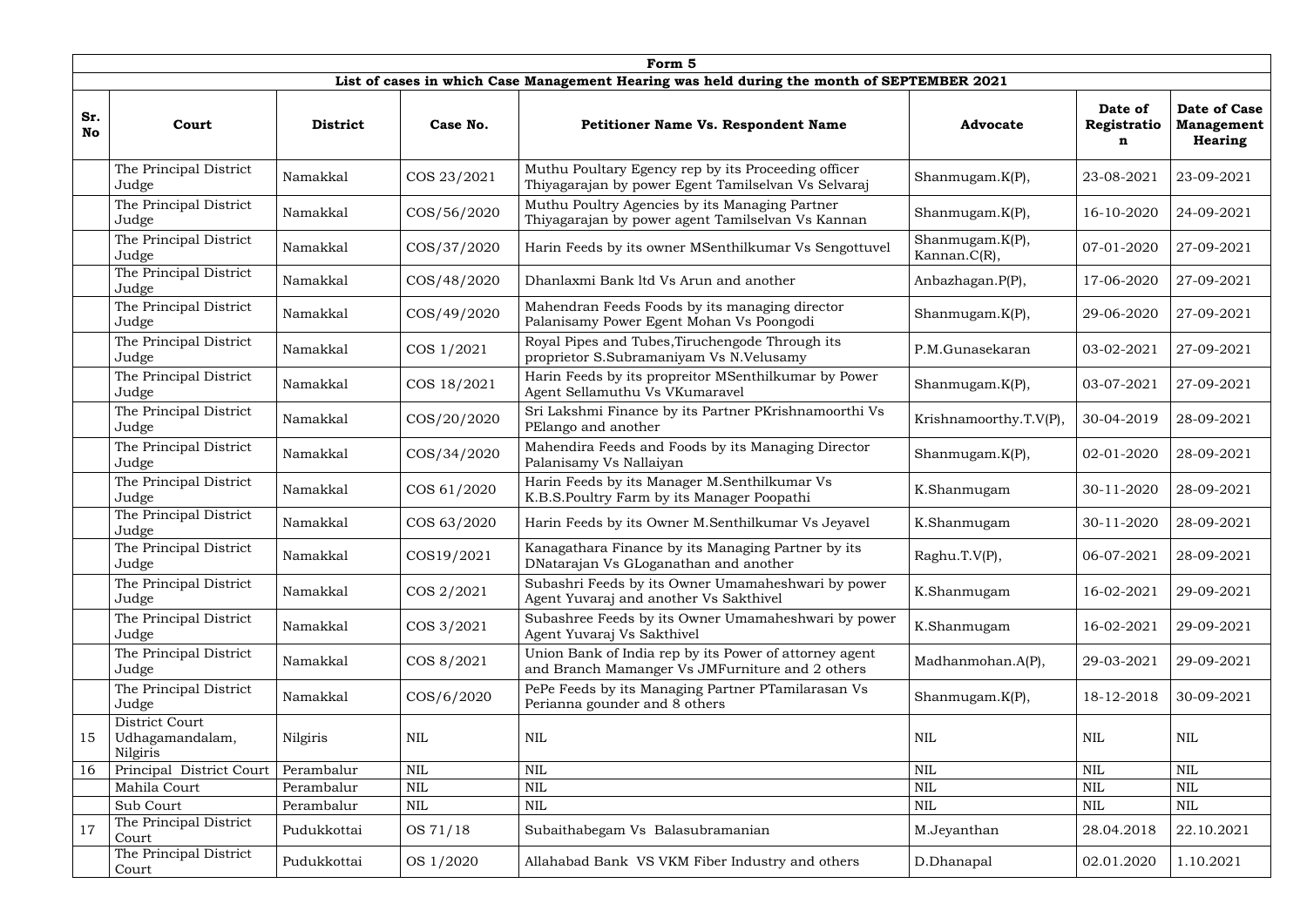|                  | Form 5                          |                 |             |                                                                                            |                               |                             |                                                            |  |  |  |  |
|------------------|---------------------------------|-----------------|-------------|--------------------------------------------------------------------------------------------|-------------------------------|-----------------------------|------------------------------------------------------------|--|--|--|--|
|                  |                                 |                 |             | List of cases in which Case Management Hearing was held during the month of SEPTEMBER 2021 |                               |                             |                                                            |  |  |  |  |
| Sr.<br><b>No</b> | Court                           | <b>District</b> | Case No.    | <b>Petitioner Name Vs. Respondent Name</b>                                                 | <b>Advocate</b>               | Date of<br>Registratio<br>n | <b>Date of Case</b><br><b>Management</b><br><b>Hearing</b> |  |  |  |  |
|                  | The Principal District<br>Court | Pudukkottai     | OS 5/21     | Canara Bank, Pudukkottai Branch Vs Tmt.T.Shanthi and<br>l another                          | S. Dhananjaya<br>Ramachandran | 21.1.2021                   | 07.10.2021                                                 |  |  |  |  |
|                  | The Principal District<br>Court | Pudukkottai     | OS 34/18    | S.Sultan Mohaiyadeen VS M.Mohammed Frook                                                   | G.Ramalingm                   | 22.06.2018                  | 07.10.2021                                                 |  |  |  |  |
|                  | The Principal District<br>Court | Pudukkottai     | OS 64/18    | i) Gulgarini ii) Abdul Rahman Vs Rahamath Nisa and 8<br>others                             | K.Anbazhahan                  | 07.09.2018                  | 29.10.2021                                                 |  |  |  |  |
|                  | The Principal District<br>Court | Pudukkottai     | OS 08/21    | Canara Bank Thirumayam<br>Vs Suresh                                                        | P.N.Satagopan                 | 1.2.2021                    | 07.09.2021                                                 |  |  |  |  |
|                  | The Principal District<br>Court | Pudukkottai     | OS 134/2019 | The Branch manager, Oriental Bank of Commerce Vs<br>K.Durairaj and four others             | V.Kasirajan                   | 18.12.2019                  | 22.10.2021                                                 |  |  |  |  |
|                  | The Principal District<br>Court | Pudukkottai     | OS 36/21    | Canara Bank Thirumayam<br>Vs U.Palanichamy                                                 | M.Veerappan                   | 1.03.2021                   | 04.10.2021                                                 |  |  |  |  |
|                  | The Principal District<br>Court | Pudukkottai     | OS 39/21    | Canara Bank Thirumayam<br>Vs S. Kannan                                                     | S. Dhananjaya<br>Ramachandran | 02.03.2021                  | 20.09.2021                                                 |  |  |  |  |
|                  | The Principal District<br>Court | Pudukkottai     | OS 40/21    | Canara Bank Thirumayam<br>Vs Rengasamy                                                     | S. Dhananjaya<br>Ramachandran | 02.03.2021                  | 07.10.2021                                                 |  |  |  |  |
|                  | The Principal District<br>Court | Pudukkottai     | OS 41/21    | Canara Bank Thirumayam<br>Vs Annadurai                                                     | S. Dhananjaya<br>Ramachandran | 02.03.2021                  | 06.10.2021                                                 |  |  |  |  |
|                  | The Principal District<br>Court | Pudukkottai     | OS 42/21    | Canara Bank Thirumayam<br>Vs Vasanthi                                                      | S. Dhananjaya<br>Ramachandran | 02.03.2021                  | 13.10.2021                                                 |  |  |  |  |
|                  | The Principal District<br>Court | Pudukkottai     | OS 43/21    | Canara Bank Thirumayam<br>Vs Karuppaiah                                                    | S. Dhananjaya<br>Ramachandran | 02.03.2021                  | 08.10.2021                                                 |  |  |  |  |
|                  | The Principal District<br>Court | Pudukkottai     | OS 44/21    | Canara Bank Thirumayam<br>Vs Sangili                                                       | S. Dhananjaya<br>Ramachandran | 02.03.2021                  | 04.10.2021                                                 |  |  |  |  |
|                  | The Principal District<br>Court | Pudukkottai     | OS 45/21    | UCO Bank VS Palanisamy and one another                                                     | S.M.Kumar                     | 02.03.2021                  | 04.10.2021                                                 |  |  |  |  |
|                  | The Principal District<br>Court | Pudukkottai     | OS 46/21    | SBI, Pudukkottai VS Pandiselvi                                                             | T.Kannadasan                  | 02.03.2021                  | 21.10.2021                                                 |  |  |  |  |
|                  | The Principal District<br>Court | Pudukkottai     | OS 47/21    | IOB Bank, Narthamalai VS Navaneethakrishan                                                 | Nangai G                      | 02.03.2021                  | 21.10.2021                                                 |  |  |  |  |
|                  | The Principal District<br>Court | Pudukkottai     | OS 48/21    | Canara Bank, Pudukkottai<br>Vs Muthu Rangiyar                                              | S. Dhananjaya<br>Ramachandran | 02.03.2021                  | 21.10.2021                                                 |  |  |  |  |
|                  | The Principal District<br>Court | Pudukkottai     | OS 37/21    | Canara Bank Thirumayam<br>Vs K.Chellaiah                                                   | M.Veerappan                   | 1.03.2021                   | 22.10.2021                                                 |  |  |  |  |
|                  | The Principal District<br>Court | Pudukkottai     | OS 77/21    | Canara Bank Thirumayam<br>Vs M.Murugaiah                                                   | M.Veerappan                   | 05.04.2021                  | 22.10.2021                                                 |  |  |  |  |
|                  | The Principal District<br>Court | Pudukkottai     | OS 78/21    | Canara Bank Thirumayam<br>Vs S.Thirunavukarasu                                             | M.Veerappan                   | 05.04.2021                  | 10.11.2021                                                 |  |  |  |  |
|                  | The Principal District<br>Court | Pudukkottai     | OS 79/21    | SBI, Alangudi Vs Mathiyalagan and 1 another                                                | S.Selva Vinayagam             | 05.04.2021                  | 24.11.2021                                                 |  |  |  |  |
|                  | The Principal District<br>Court | Pudukkottai     | OS 80/21    | Canara Bank Thirumayam<br>Vs P. Athmanathan                                                | M.Veerappan                   | 05.04.2021                  | 24.11.2021                                                 |  |  |  |  |
|                  | The Principal District<br>Court | Pudukkottai     | OS 81/21    | SBI, Avoor Vs Ramesh                                                                       | Solai.Muthaih                 | 05.04.2021                  | 29.10.2021                                                 |  |  |  |  |
|                  | The Principal District<br>Court | Pudukkottai     | OS 82/21    | Canara Bank Thirumayam<br>Vs S.Saranya                                                     | S. Dhananjaya<br>Ramachandran | 05.04.2021                  | 29.10.2021                                                 |  |  |  |  |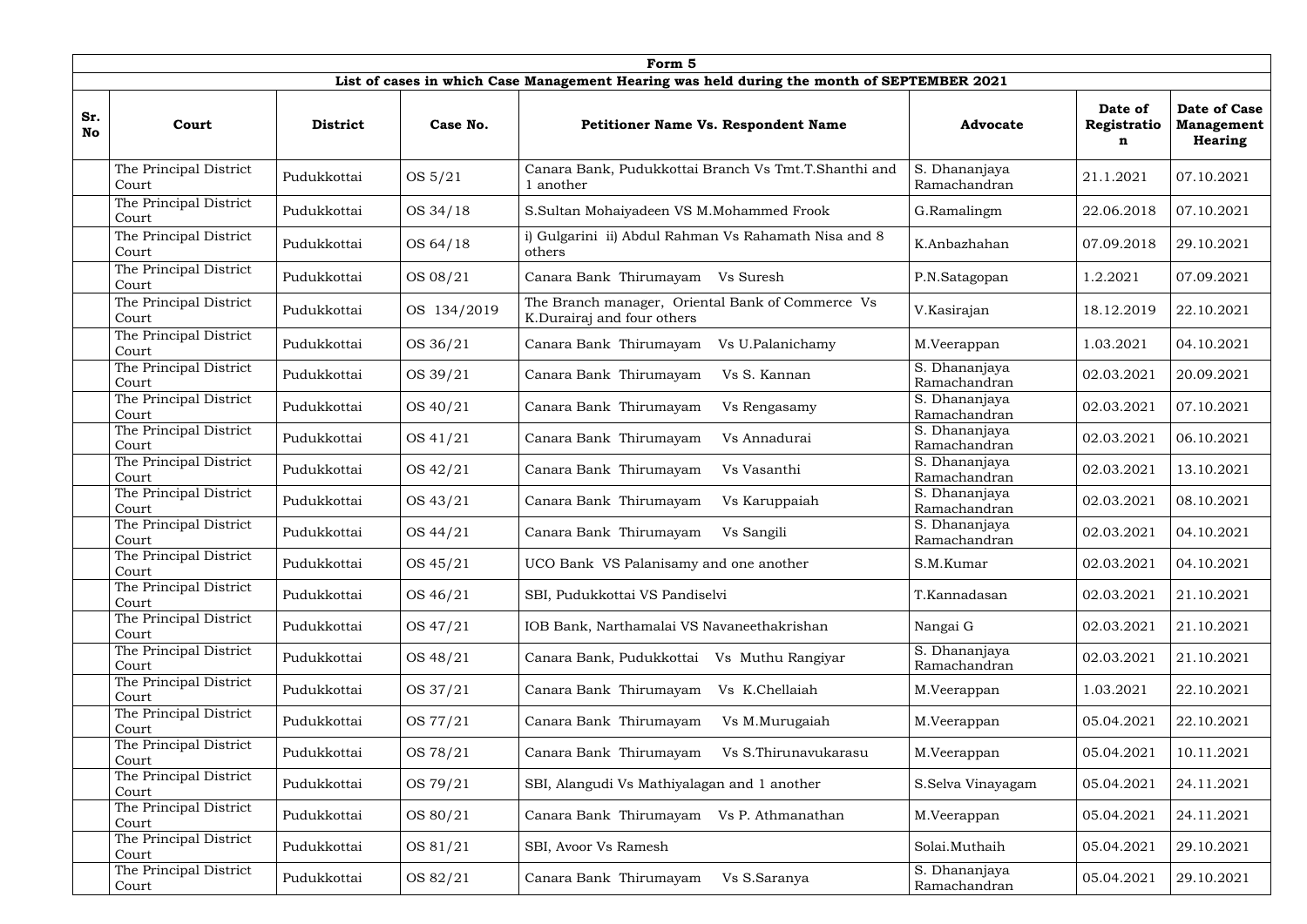|           | Form 5                          |                 |           |                                                                                            |                               |                             |                                                            |  |  |  |  |
|-----------|---------------------------------|-----------------|-----------|--------------------------------------------------------------------------------------------|-------------------------------|-----------------------------|------------------------------------------------------------|--|--|--|--|
|           |                                 |                 |           | List of cases in which Case Management Hearing was held during the month of SEPTEMBER 2021 |                               |                             |                                                            |  |  |  |  |
| Sr.<br>No | Court                           | <b>District</b> | Case No.  | <b>Petitioner Name Vs. Respondent Name</b>                                                 | <b>Advocate</b>               | Date of<br>Registratio<br>n | <b>Date of Case</b><br><b>Management</b><br><b>Hearing</b> |  |  |  |  |
|           | The Principal District<br>Court | Pudukkottai     | OS 83/21  | Canara Bank Thirumayam<br>Vs S.Arockia Sekar                                               | M.Veerappan                   | 05.04.2021                  | 29.09.2021                                                 |  |  |  |  |
|           | The Principal District<br>Court | Pudukkottai     | OS 84/21  | SBI, Pudukkottai Branch Vs D.Muralidharan                                                  | S.Selva Vinayagam             | 05.04.2021                  | 08.10.2021                                                 |  |  |  |  |
|           | The Principal District<br>Court | Pudukkottai     | OS 85/21  | Canara Bank Thirumayam<br>Vs S.Pandimathi                                                  | S. Dhananjaya<br>Ramachandran | 05.04.2021                  | 08.10.2021                                                 |  |  |  |  |
|           | The Principal District<br>Court | Pudukkottai     | OS 86/21  | Canara Bank Thirumayam<br>Vs A.Murugesan                                                   | S. Dhananjaya<br>Ramachandran | 05.04.2021                  | 08.10.2021                                                 |  |  |  |  |
|           | The Principal District<br>Court | Pudukkottai     | OS 87/21  | Canara Bank Thirumayam<br>Vs V.Ravi                                                        | S. Dhananjaya<br>Ramachandran | 05.04.2021                  | 08.10.2021                                                 |  |  |  |  |
|           | The Principal District<br>Court | Pudukkottai     | OS 88/21  | Canara Bank Thirumayam<br>Vs V.Velu                                                        | S. Dhananjaya<br>Ramachandran | 05.04.2021                  | 08.10.2021                                                 |  |  |  |  |
|           | The Principal District<br>Court | Pudukkottai     | OS 90/21  | Canara Bank Thirumayam<br>Vs R.M.Subramanian                                               | S. Dhananjaya<br>Ramachandran | 05.04.2021                  | 07.10.2021                                                 |  |  |  |  |
|           | The Principal District<br>Court | Pudukkottai     | OS 91/21  | Canara Bank Thirumayam<br>VS Sivakumar                                                     | S. Dhananjaya<br>Ramachandran | 05.04.2021                  | 07.10.2021                                                 |  |  |  |  |
|           | The Principal District<br>Court | Pudukkottai     | OS 92/21  | Canara Bank Thirumayam<br>Vs D.Stephanraj                                                  | S. Dhananjaya<br>Ramachandran | 05.04.2021                  | 07.10.2021                                                 |  |  |  |  |
|           | The Principal District<br>Court | Pudukkottai     | OS 93/21  | Canara Bank Thirumayam<br>Vs Saravanan                                                     | S. Dhananjaya<br>Ramachandran | 08.04.2021                  | 23.10.2021                                                 |  |  |  |  |
|           | The Principal District<br>Court | Pudukkottai     | OS 94/21  | Canara Bank Thirumayam<br>Vs Sivakumar                                                     | S. Dhananjaya<br>Ramachandran | 08.04.2021                  | 23.10.2021                                                 |  |  |  |  |
|           | The Principal District<br>Court | Pudukkottai     | OS 95/21  | canara Bank Thirumayam<br>Vs Adaikappan                                                    | S. Dhananjaya<br>Ramachandran | 08.04.2021                  | 23.10.2021                                                 |  |  |  |  |
|           | The Principal District<br>Court | Pudukkottai     | OS 96/21  | Vs M.Chinnaiah<br>Canara Bank Thirumayam                                                   | S. Dhananjaya<br>Ramachandran | 08.04.2021                  | 04.10.2021                                                 |  |  |  |  |
|           | The Principal District<br>Court | Pudukkottai     | OS 97/21  | Canara Bank Thirumayam<br>Vs Ganesan                                                       | S. Dhananjaya<br>Ramachandran | 08.04.2021                  | 04.10.2021                                                 |  |  |  |  |
|           | The Principal District<br>Court | Pudukkottai     | OS 98/21  | Canara Bank Thirumayam<br>Vs Subramanian                                                   | S. Dhananjaya<br>Ramachandran | 08.04.2021                  | 23.10.2021                                                 |  |  |  |  |
|           | The Principal District<br>Court | Pudukkottai     | OS 99/21  | Canara Bank Thirumayam<br>VS Ravikumar                                                     | S. Dhananjaya<br>Ramachandran | 08.04.2021                  | 23.10.2021                                                 |  |  |  |  |
|           | The Principal District<br>Court | Pudukkottai     | OS 100/21 | <b>UCO Bank VS Datchanamurthy</b>                                                          | S.M.Kumar                     | 08.04.2021                  | 05.10.2021                                                 |  |  |  |  |
|           | The Principal District<br>Court | Pudukkottai     | OS 101/21 | Canara Bank Thirumayam<br>Vs Francis Xavier                                                | S. Dhananjaya<br>Ramachandran | 09.04.2021                  | 05.10.2021                                                 |  |  |  |  |
|           | The Principal District<br>Court | Pudukkottai     | OS 103/21 | Bank of India VS Moorthy                                                                   | Gunasekaran                   | 09.04.2021                  | 08.10.2021                                                 |  |  |  |  |
|           | The Principal District<br>Court | Pudukkottai     | OS 104/21 | UCO Bank VS A.S.Dhanasamy and 3 others                                                     | S.M.Kumar                     | 09.04.2021                  | 08.10.2021                                                 |  |  |  |  |
|           | The Principal District<br>Court | Pudukkottai     | OS 105/21 | Canara Bank, Pudukkottai Branch, VS J.Ezhil Arasu                                          | S. Dhananjaya<br>Ramachandran | 09.04.2021                  | 08.10.2021                                                 |  |  |  |  |
|           | The Principal District<br>Court | Pudukkottai     | OS 106/21 | Canara Bank, Pudukkottai Branch, VS Lakshmi Pria                                           | S. Dhananjaya<br>Ramachandran | 09.04.2021                  | 08.10.2021                                                 |  |  |  |  |
|           | The Principal District<br>Court | Pudukkottai     | OS 107/21 | Tamilnadu Mercantile Bank Ltd, Rep by Branch Manager<br>VS U.Rashya Begum                  | S. Dhananjaya<br>Ramachandran | 09.04.2021                  | 08.10.2021                                                 |  |  |  |  |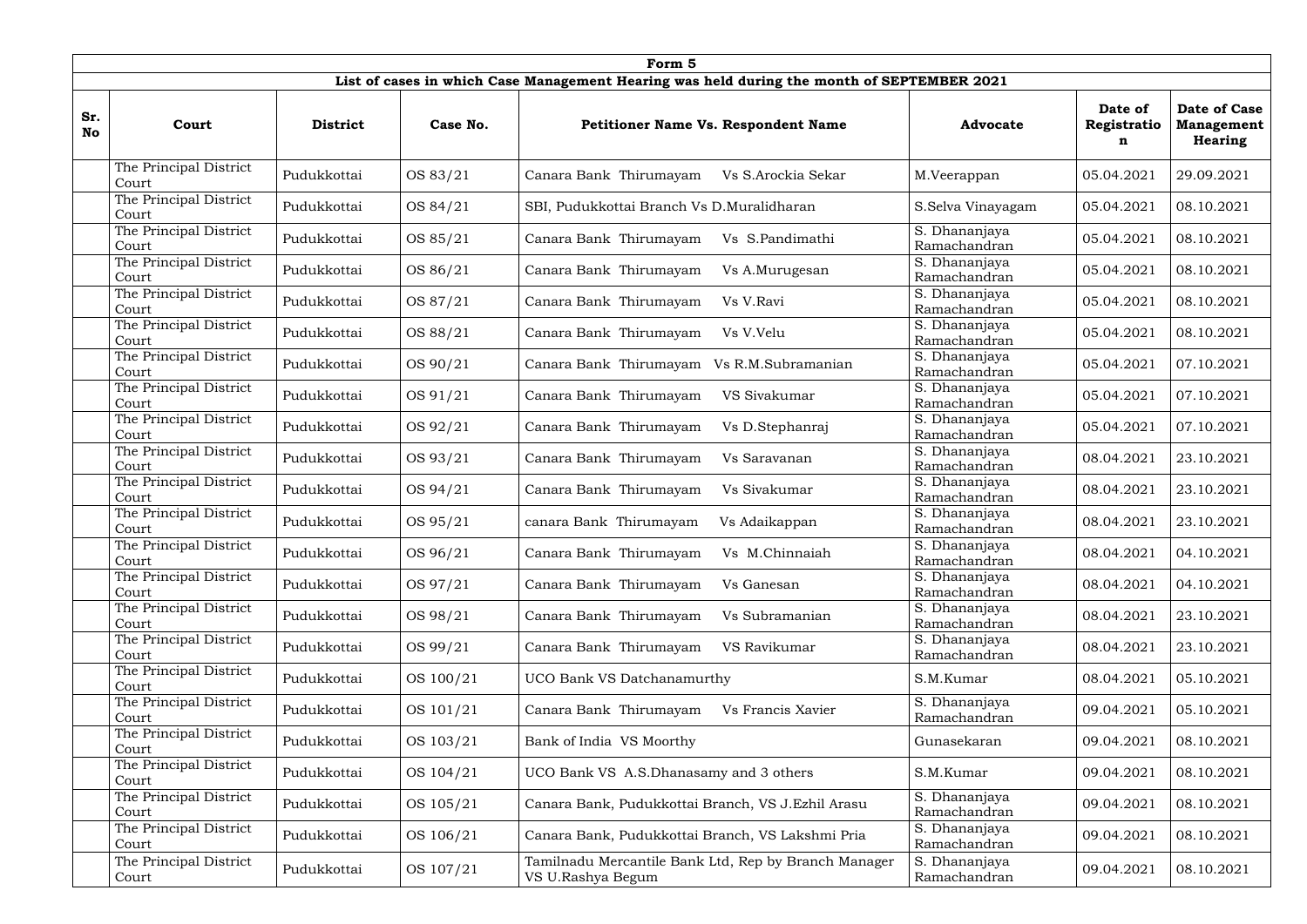|                  | Form 5<br>List of cases in which Case Management Hearing was held during the month of SEPTEMBER 2021 |                 |             |                                                                                         |                               |                             |                                                            |  |  |  |  |  |
|------------------|------------------------------------------------------------------------------------------------------|-----------------|-------------|-----------------------------------------------------------------------------------------|-------------------------------|-----------------------------|------------------------------------------------------------|--|--|--|--|--|
| Sr.<br><b>No</b> | Court                                                                                                | <b>District</b> | Case No.    | <b>Petitioner Name Vs. Respondent Name</b>                                              | <b>Advocate</b>               | Date of<br>Registratio<br>n | <b>Date of Case</b><br><b>Management</b><br><b>Hearing</b> |  |  |  |  |  |
|                  | The Principal District<br>Court                                                                      | Pudukkottai     | OS 108/21   | Tamilnadu Mercantile Bank Ltd, Rep by Branch Manager<br>VS R.Mohammed Azarudeen         | S. Dhananjaya<br>Ramachandran | 09.04.2021                  | 04.10.2021                                                 |  |  |  |  |  |
|                  | The Principal District<br>Court                                                                      | Pudukkottai     | OS 109/21   | Syndicate Bank, Pudukkottai Branch VS TT Kannan                                         | S.Aravind                     | 09.04.2021                  | 05.10.2021                                                 |  |  |  |  |  |
|                  | The Principal District<br>Court                                                                      | Pudukkottai     | OS 110/21   | Syndicate Bank, Pudukkottai Branch VS Vanitha                                           | S.Aravind                     | 09.04.2021                  | 20.10.2021                                                 |  |  |  |  |  |
|                  | The Principal District<br>Court                                                                      | Pudukkottai     | OS 111/21   | Tamilnadu Mercantile Bank Ltd, Rep by Branch Manager<br>VS Preethi                      | S. Dhananjaya<br>Ramachandran | 09.04.2021                  | 20.10.2021                                                 |  |  |  |  |  |
|                  | The Principal District<br>Court                                                                      | Pudukkottai     | OS 112/21   | Canara Bank VS Sengutuvan                                                               | S. Dhananjaya<br>Ramachandran | 09.04.2021                  | 20.10.2021                                                 |  |  |  |  |  |
|                  | The Principal District<br>Court                                                                      | Pudukkottai     | OS 113/21   | Canara Bank VS Babu                                                                     | S. Dhananjaya<br>Ramachandran | 09.04.2021                  | 29.10.2021                                                 |  |  |  |  |  |
|                  | The Principal District<br>Court                                                                      | Pudukkottai     | OS 114/21   | Canara Bank VS S.Subramanian                                                            | S. Dhananjaya<br>Ramachandran | 09.04.2021                  | 29.10.2021                                                 |  |  |  |  |  |
|                  | The Principal District<br>Court                                                                      | Pudukkottai     | OS 115/21   | Canara Bank VS S.Palanivelu                                                             | S. Dhananjaya<br>Ramachandran | 09.04.2021                  | 07.10.2021                                                 |  |  |  |  |  |
|                  | The Principal District<br>Court                                                                      | Pudukkottai     | OS 116/21   | Canara Bank VS C.Ravi                                                                   | S. Dhananjaya<br>Ramachandran | 09.04.2021                  | 02.11.2021                                                 |  |  |  |  |  |
|                  | The Principal District<br>Court                                                                      | Pudukkottai     | OS 117/21   | Canara Bank VS M.Murugesan                                                              | S. Dhananjaya<br>Ramachandran | 09.04.2021                  | 08.11.2021                                                 |  |  |  |  |  |
|                  | The Principal District<br>Court                                                                      | Pudukkottai     | OS 118/21   | Canara Bank VS Arumugam                                                                 | S. Dhananjaya<br>Ramachandran | 09.04.2021                  | 08.11.2021                                                 |  |  |  |  |  |
|                  | The Principal District<br>Court                                                                      | Pudukkottai     | OS 5/2021   | canara Bank VS Shanthi and 1 another                                                    | S. Dhananjaya<br>Ramachandran | 01.01.2021                  | 07.10.2021                                                 |  |  |  |  |  |
|                  | The Principal District<br>Court                                                                      | Pudukkottai     | OS 8/2021   | Canara Bank VS Suresh                                                                   | P.N.Satagopan                 | 27.01.2021                  | 26.10.2021                                                 |  |  |  |  |  |
|                  | The Principal District<br>Court                                                                      | Pudukkottai     | OS 46/2009  | 1) M/s.Raja and Co., and others VS Pudukkottai<br>Municipality, Rep by its Commissioner | Gnanaraj                      | 25.02.2021                  | 21.10.2021                                                 |  |  |  |  |  |
|                  | The Principal District<br>Court                                                                      | Pudukkottai     | OS 50/2021  | canara Bank VS Ruban                                                                    | S. Dhananjaya<br>Ramachandran | 03.03.2021                  | 28.10.2021                                                 |  |  |  |  |  |
|                  | The Principal District<br>Court                                                                      | Pudukkottai     | OS 51/2021  | Canara Bank VS P.Ravichandran                                                           | S. Dhananjaya<br>Ramachandran | 03.03.2021                  | 08.10.2021                                                 |  |  |  |  |  |
|                  | The Principal District<br>Court                                                                      | Pudukkottai     | OS 52/2021  | Union Bank of India VS M/S Ridha Food Products by it<br>owner                           | K.Narayanan                   | 03.03.2021                  | 08.10.2021                                                 |  |  |  |  |  |
|                  | The Principal District<br>Court                                                                      | Pudukkottai     | OS 53/2021  | Canara Bank VS Mariyappan                                                               | Kannadhasan T                 | 03.03.2021                  | 06.10.2021                                                 |  |  |  |  |  |
|                  | The Principal District<br>Court                                                                      | Pudukkottai     | OS 54/2021  | Canara Bank VS Raman                                                                    | Kannadhasan T                 | 03.03.2021                  | 30.11.2021                                                 |  |  |  |  |  |
|                  | The Principal District<br>Court                                                                      | Pudukkottai     | OS 63/2021  | Canara Bank VS Vadivel                                                                  | S. Dhananjaya<br>Ramachandran | 16.03.2021                  | 08.10.2021                                                 |  |  |  |  |  |
|                  | The Principal District<br>Court                                                                      | Pudukkottai     | OS 119/2021 | canara Bank VS Madhavan                                                                 | Kannadhasan T                 | 09.04.2021                  | 06.10.2021                                                 |  |  |  |  |  |
|                  | The Principal District<br>Court                                                                      | Pudukkottai     | OS 120/2021 | canara Bank VS M.Mohammed Ajmal                                                         | Aravind S                     | 09.04.2021                  | 24.10.2021                                                 |  |  |  |  |  |
|                  | The Principal District<br>Court                                                                      | Pudukkottai     | OS 175/2021 | The Branch Manager, TamilNad Mercantile Bank Ltd., VS<br>Kamaraj                        | S. Dhananjaya<br>Ramachandran | 08.09.2021                  | 22.10.2021                                                 |  |  |  |  |  |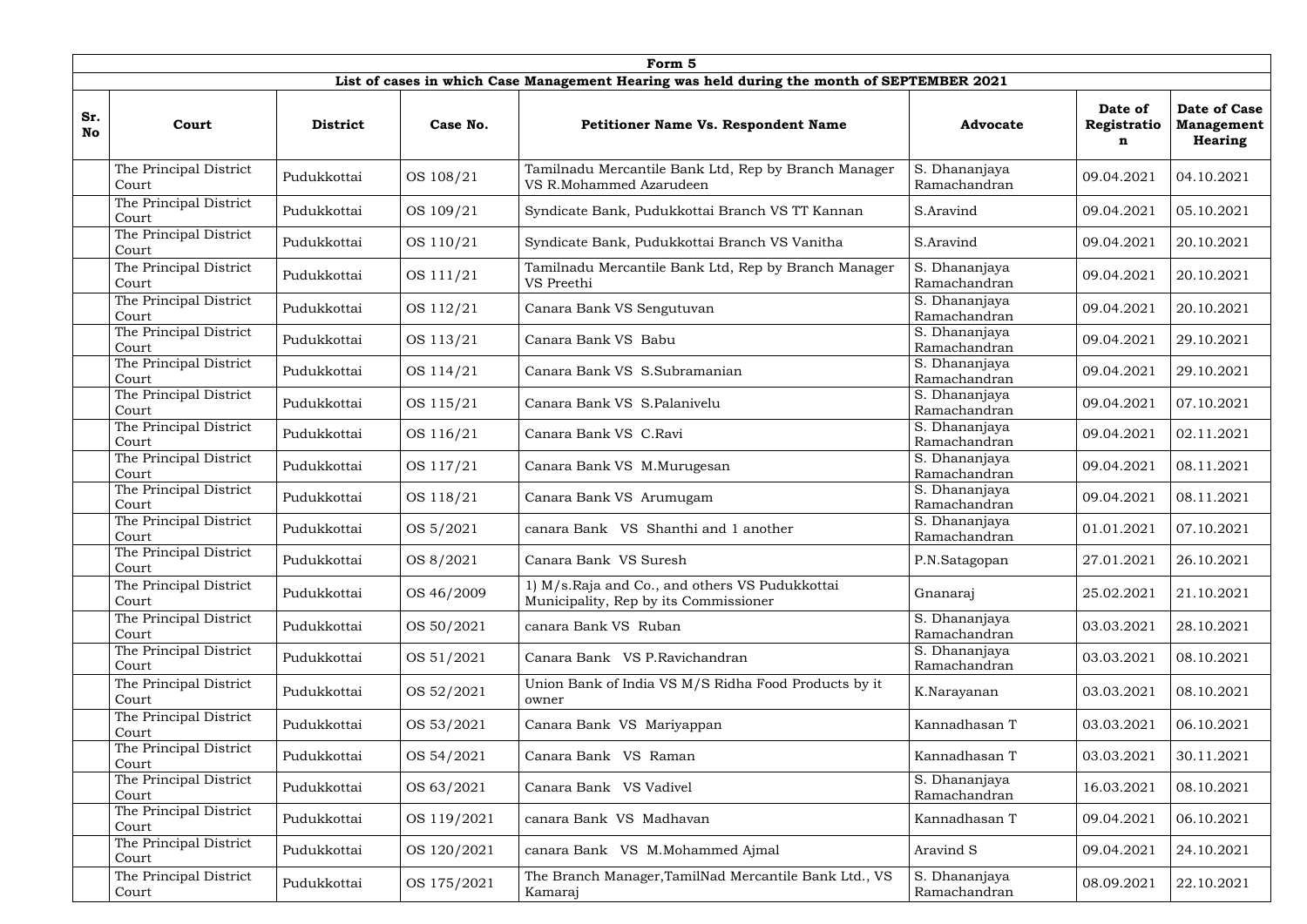|                  | Form 5                                                 |                    |              |                                                                                                                                                                                                                                                                                                              |                                           |                             |                                              |  |  |  |  |
|------------------|--------------------------------------------------------|--------------------|--------------|--------------------------------------------------------------------------------------------------------------------------------------------------------------------------------------------------------------------------------------------------------------------------------------------------------------|-------------------------------------------|-----------------------------|----------------------------------------------|--|--|--|--|
|                  |                                                        |                    |              | List of cases in which Case Management Hearing was held during the month of SEPTEMBER 2021                                                                                                                                                                                                                   |                                           |                             |                                              |  |  |  |  |
| Sr.<br><b>No</b> | Court                                                  | <b>District</b>    | Case No.     | <b>Petitioner Name Vs. Respondent Name</b>                                                                                                                                                                                                                                                                   | <b>Advocate</b>                           | Date of<br>Registratio<br>n | Date of Case<br><b>Management</b><br>Hearing |  |  |  |  |
| 18               | Principal District Court                               | Ramanathapura<br>m | $\mbox{NIL}$ | <b>NIL</b>                                                                                                                                                                                                                                                                                                   | <b>NIL</b>                                | <b>NIL</b>                  | <b>NIL</b>                                   |  |  |  |  |
| 19               | Principal District Court,<br>Salem                     | Salem              | <b>NIL</b>   | <b>NIL</b>                                                                                                                                                                                                                                                                                                   | <b>NIL</b>                                | <b>NIL</b>                  | NIL                                          |  |  |  |  |
| 20               | Principal District and<br><b>Sessions Court</b>        | Sivaganga          | <b>NIL</b>   | <b>NIL</b>                                                                                                                                                                                                                                                                                                   | NIL                                       | <b>NIL</b>                  | NIL                                          |  |  |  |  |
| 21               | Prl. District<br>Court, Thanjavur                      | Thanjavur          | $\mbox{NIL}$ | NIL                                                                                                                                                                                                                                                                                                          | $\mbox{NIL}$                              | $\mbox{NIL}$                | <b>NIL</b>                                   |  |  |  |  |
|                  | <b>III Additional District</b><br>Judge, Pattukkottai. | Thanjavur          | $\mbox{NIL}$ | NIL                                                                                                                                                                                                                                                                                                          | NIL                                       | NIL                         | NIL                                          |  |  |  |  |
| 22               | Principal District Court,<br>Theni                     | Theni              | 87/19        | Petitioner name: Shri Amsapriya Store (Through<br>Proprietor S. Sudhakar) Respondent Name: 1)<br>T.Gurusamy Nadar and Sons Maligai, Rep. by Managing<br>Partener G.Vijayakumar Babu and another 2) G.<br>Vijayakumar Babu                                                                                    | Amarnathbabau.R.N.S<br>Anburaj.A          | 13.11.2019                  | 06.09.2021<br>23.09.2021                     |  |  |  |  |
|                  | Principal District Court,<br>Theni                     | Theni              | 87/20        | Petitioner name: Theni Guru Krishna Textiles Mills (p)<br>Ltd, Rep. by its Managing Director T.K. Ponraj<br>Respondents name: 1) M/s. Vel Textile, Rep. by its<br>Managing Partner Kalai 2) Kalai 3) M/s Dharshin Fabriks,<br>Rep. by its Properitor Jeyapaul                                                | Guru.Rathakrishnan.G<br>/Pandiaraj.B      | 29.06.2020                  | 14.09.2021                                   |  |  |  |  |
|                  | Principal District Court, Theni<br>Theni               |                    | 59/18        | Petitioner name: Canara Bank, Bodinayakanur through<br>its Chief Manager, Kamarajar bazaar road,<br>Bodinayakanur Town, Theni. Respondents name:<br>M/s.Bismi Silk Cotton Reptd. by its proprietor<br>S.Abdulbari Address - No.22, Pudhur Middle street,<br>Pudhur, Bodinayakanur, Theni District.           | Sundararaj.SG /<br>A.M.Eawaramoorthy      | 19.09.2018                  | 01.09.2021<br>08.09.2021<br>21.09.2021       |  |  |  |  |
|                  | Principal District Court,<br>Theni                     | Theni              | 94/20        | Petitioner name: The Branch Manager, Tamilnadu<br>Mercantile Bank Ltd, Pannaipuram, Uthamapalayam,<br>Theni. Respondents name: 1) O. Magarajan and another<br>410, Manthaiamman Kovil St, Kamaya koundanpatti,<br>Uthamapalayam, Theni.<br>2) C.K. Murugan, 18/18A, Kalimettupatti,<br>Uthamapalayam, Theni. | Shyam.S.R /Kaliappan.P.G<br>and Diwakar.M | 08.07.2020                  | 16.09.2021                                   |  |  |  |  |
| 23               | Principal District Court,<br>Thoothukudi               | Thoothukudi        | $\mbox{NIL}$ | NIL                                                                                                                                                                                                                                                                                                          | <b>NIL</b>                                | NIL                         | NIL                                          |  |  |  |  |
| 24               | Principal District Court                               | Tiruchirappalli    | <b>NIL</b>   | <b>NIL</b>                                                                                                                                                                                                                                                                                                   | <b>NIL</b>                                | $\mbox{NIL}$                | <b>NIL</b>                                   |  |  |  |  |
| 25               | Principal District Court                               | Tirunelveli        | $\mbox{NIL}$ | NIL                                                                                                                                                                                                                                                                                                          | <b>NIL</b>                                | <b>NIL</b>                  | <b>NIL</b>                                   |  |  |  |  |
| 26               | Principal District Court,<br>Tiruppur                  | Tiruppur           | $\mbox{NIL}$ | NIL                                                                                                                                                                                                                                                                                                          | <b>NIL</b>                                | <b>NIL</b>                  | NIL                                          |  |  |  |  |
|                  | <b>I</b> Additional District<br>Court, Tiruppur        | Tiruppur           | <b>NIL</b>   | NIL                                                                                                                                                                                                                                                                                                          | <b>NIL</b>                                | NIL                         | <b>NIL</b>                                   |  |  |  |  |
|                  | <b>II</b> Additional District                          | Tiruppur           | NIL          | <b>NIL</b>                                                                                                                                                                                                                                                                                                   | <b>NIL</b>                                | <b>NIL</b>                  | <b>NIL</b>                                   |  |  |  |  |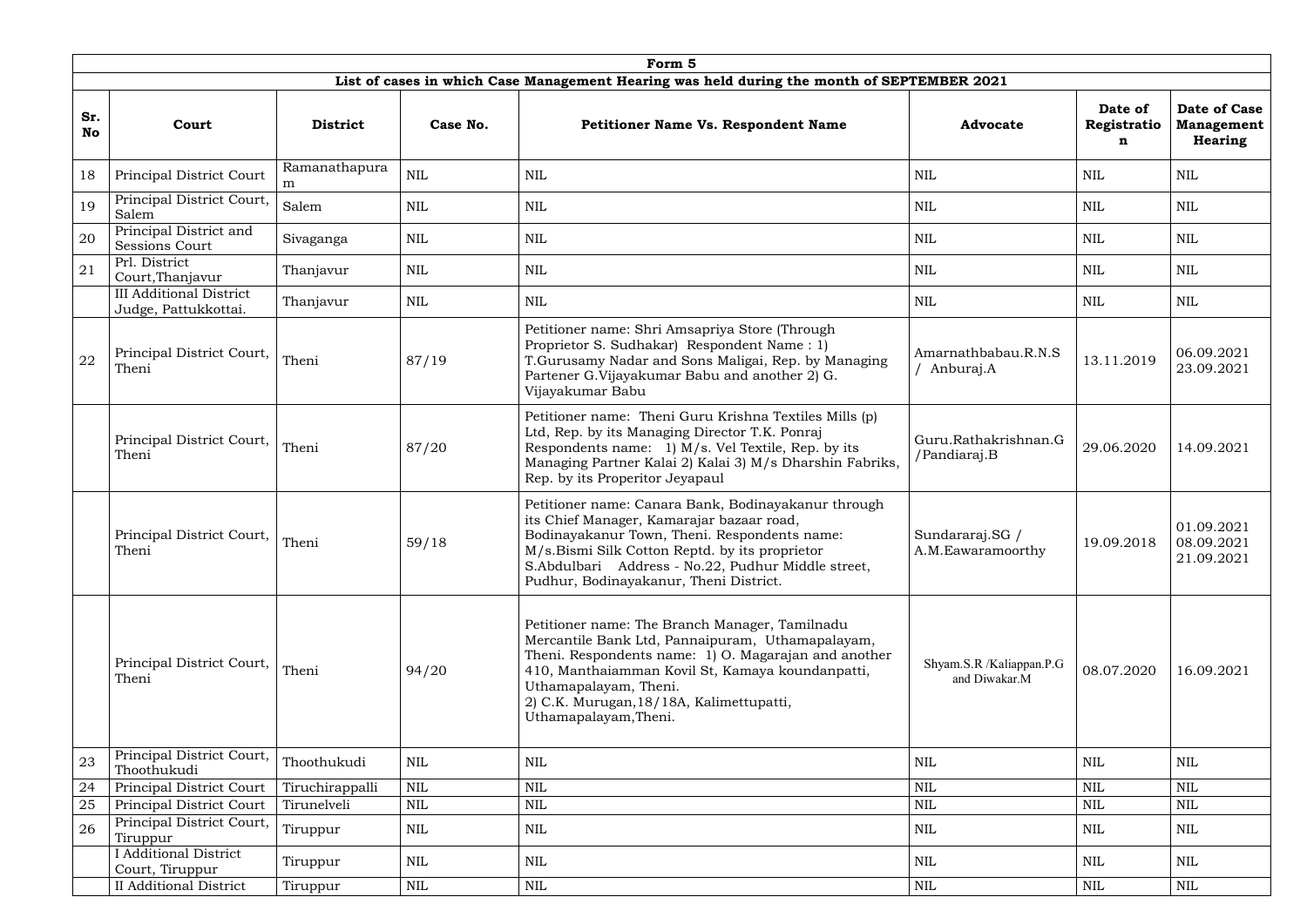|                  | Form 5                                                             |                 |              |                                                                                            |                                       |                             |                                              |  |  |  |
|------------------|--------------------------------------------------------------------|-----------------|--------------|--------------------------------------------------------------------------------------------|---------------------------------------|-----------------------------|----------------------------------------------|--|--|--|
|                  |                                                                    |                 |              | List of cases in which Case Management Hearing was held during the month of SEPTEMBER 2021 |                                       |                             |                                              |  |  |  |
| Sr.<br><b>No</b> | Court                                                              | <b>District</b> | Case No.     | <b>Petitioner Name Vs. Respondent Name</b>                                                 | <b>Advocate</b>                       | Date of<br>Registratio<br>n | Date of Case<br><b>Management</b><br>Hearing |  |  |  |
|                  | Court, Tiruppur                                                    |                 |              |                                                                                            |                                       |                             |                                              |  |  |  |
|                  | Principal Sub Court,<br>Tiruppur                                   | Tiruppur        | <b>NIL</b>   | <b>NIL</b>                                                                                 | NIL                                   | NIL                         | <b>NIL</b>                                   |  |  |  |
|                  | Additional Sub Court,<br>Tiruppur                                  | Tiruppur        | <b>NIL</b>   | <b>NIL</b>                                                                                 | <b>NIL</b>                            | <b>NIL</b>                  | <b>NIL</b>                                   |  |  |  |
|                  | Sub Court, Udumalpet                                               | Tiruppur        | $\mbox{NIL}$ | $\mbox{NIL}$                                                                               | $\mbox{NIL}$                          | $\mbox{NIL}$                | $\mbox{NIL}$                                 |  |  |  |
|                  | Sub Court, Avinashi                                                | Tiruppur        | $\mbox{NIL}$ | $\mbox{NIL}$                                                                               | $\mbox{NIL}$                          | $\text{NIL}$                | $\mbox{NIL}$                                 |  |  |  |
| 27               | Principal District Court,<br>Tiruvallur                            | Tiruvallur      | NIL          | NIL                                                                                        | NIL                                   | NIL                         | NIL                                          |  |  |  |
|                  | The I Additional District<br>and Sessions Court,<br>Tiruvallur.    | Tiruvallur      | <b>NIL</b>   | $\mbox{NIL}$                                                                               | NIL                                   | NIL                         | NIL                                          |  |  |  |
|                  | The II Additional<br>District and Sessions<br>Court, Poonamallee.  | Tiruvallur      | NIL          | <b>NIL</b>                                                                                 | NIL                                   | <b>NIL</b>                  | NIL                                          |  |  |  |
|                  | The III Additional<br>District and Sessions<br>Court, Poonamallee. | Tiruvallur      | <b>NIL</b>   | <b>NIL</b>                                                                                 | NIL                                   | <b>NIL</b>                  | <b>NIL</b>                                   |  |  |  |
|                  | The IV Additional<br>District and Sessions<br>Court, Ponneri.      | Tiruvallur      | <b>NIL</b>   | <b>NIL</b>                                                                                 | <b>NIL</b>                            | <b>NIL</b>                  | <b>NIL</b>                                   |  |  |  |
|                  | The Sub Court,<br>Tiruvallur.                                      | Tiruvallur      | <b>NIL</b>   | <b>NIL</b>                                                                                 | <b>NIL</b>                            | NIL                         | <b>NIL</b>                                   |  |  |  |
|                  | The Sub Court,<br>Poonamallee.                                     | Tiruvallur      | $\mbox{NIL}$ | <b>NIL</b>                                                                                 | <b>NIL</b>                            | NIL                         | $\mbox{NIL}$                                 |  |  |  |
|                  | The Sub Court,<br>Tiruttani.                                       | Tiruvallur      | <b>NIL</b>   | <b>NIL</b>                                                                                 | NIL                                   | <b>NIL</b>                  | NIL                                          |  |  |  |
| 28               | Principal District Court,<br>Tiruvannamalai                        | Tiruvannamalai  | $\mbox{NIL}$ | <b>NIL</b>                                                                                 | <b>NIL</b>                            | <b>NIL</b>                  | <b>NIL</b>                                   |  |  |  |
| 29               | Principal District Court                                           | Tiruvarur       | $\mbox{NIL}$ | <b>NIL</b>                                                                                 | $\mbox{NIL}$                          | $\mbox{NIL}$                | $\mbox{NIL}$                                 |  |  |  |
| 30               | Principal District Court,<br>Vellore                               | Vellore         | $\mbox{NIL}$ | <b>NIL</b>                                                                                 | NIL                                   | NIL                         | NIL                                          |  |  |  |
|                  | <b>II</b> Additional District<br>Court, Ranipet                    | Vellore         | $\mbox{NIL}$ | <b>NIL</b>                                                                                 | <b>NIL</b>                            | <b>NIL</b>                  | NIL                                          |  |  |  |
| 31               | Principal District Court,<br>Villupuram                            | Villupuram      | COS.1/2021   | Branch Manager, Union Bank of India Vs R.P.<br>Paramasivam                                 | M.Jegan                               | 23.09.2021                  | 22.10.2021                                   |  |  |  |
| 32               | Principal District Court,<br>Srivillliputtur                       | Virudhunagar    | $\mbox{NIL}$ | <b>NIL</b>                                                                                 | $\mbox{NIL}$                          | NIL                         | NIL                                          |  |  |  |
|                  | Sub Court, Sivakasi                                                | Virudhunagar    | <b>NIL</b>   | <b>NIL</b>                                                                                 | $\mbox{NIL}$                          | <b>NIL</b>                  | <b>NIL</b>                                   |  |  |  |
| 33               | PRINCIPAL DISTRICT<br>JUDGE, PUDUCHERRY                            | Puducherry      | O.S.134/2019 | M/s. Grace Infrastructure P. Ltd<br><b>Vs</b><br>M/s. Ultramax Hydrojet Pvt. Limited       | Mr. Rajaprakash Vs<br>Sendhil Narayan | 21.06.2019                  | 06.09.2021<br>27.09.2021                     |  |  |  |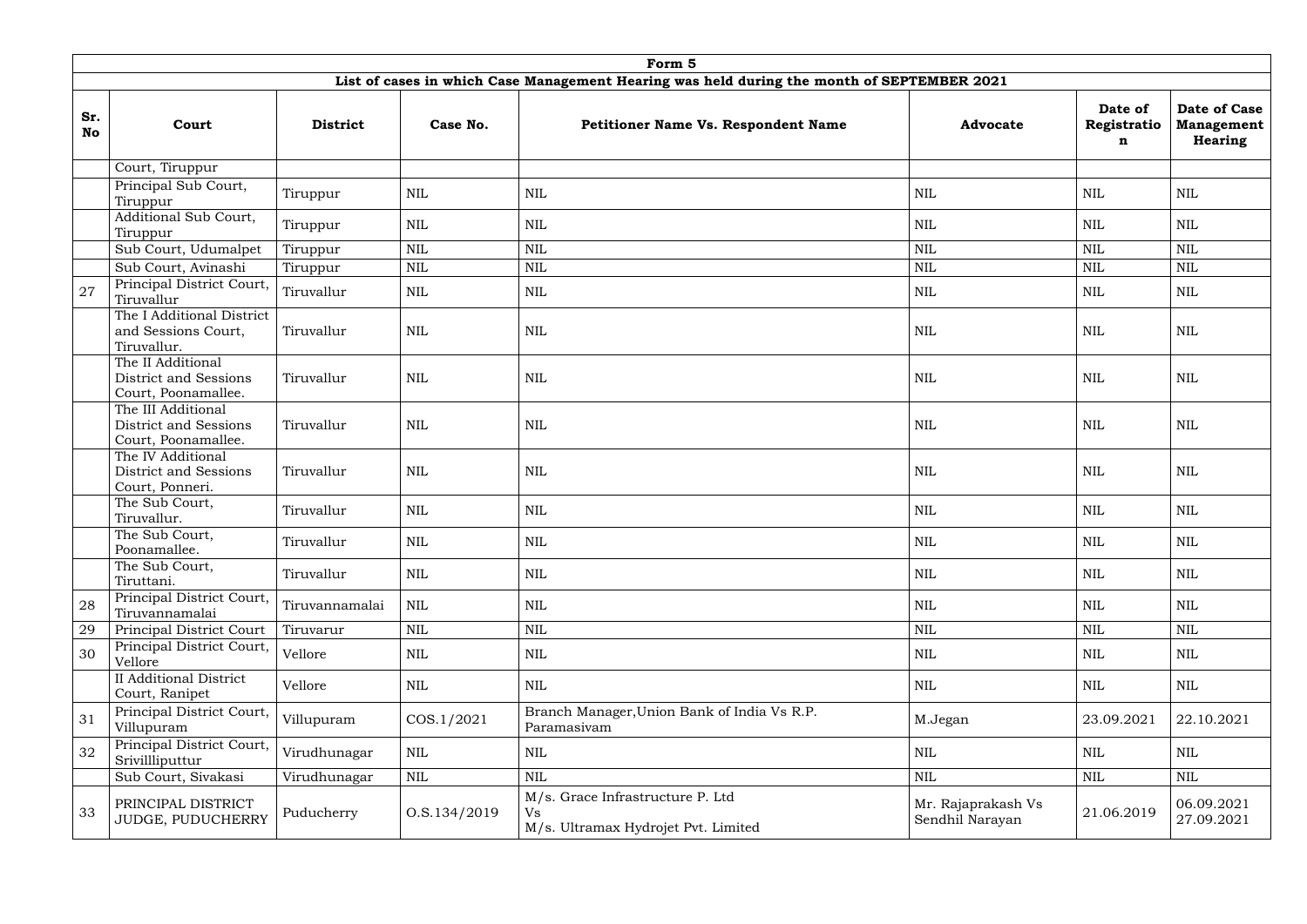|                  | Form 5                                  |                 |                   |                                                                                                                                                                                                                                                                                      |                                                 |                             |                                              |  |  |  |
|------------------|-----------------------------------------|-----------------|-------------------|--------------------------------------------------------------------------------------------------------------------------------------------------------------------------------------------------------------------------------------------------------------------------------------|-------------------------------------------------|-----------------------------|----------------------------------------------|--|--|--|
|                  |                                         |                 |                   | List of cases in which Case Management Hearing was held during the month of SEPTEMBER 2021                                                                                                                                                                                           |                                                 |                             |                                              |  |  |  |
| Sr.<br><b>No</b> | Court                                   | <b>District</b> | Case No.          | Petitioner Name Vs. Respondent Name                                                                                                                                                                                                                                                  | <b>Advocate</b>                                 | Date of<br>Registratio<br>n | Date of Case<br><b>Management</b><br>Hearing |  |  |  |
|                  | PRINCIPAL DISTRICT<br>JUDGE, PUDUCHERRY | Puducherry      | 0. S. 83 / 2020   | M/s. Prashanth Properties Pvt. Ltd., Rep. by its M.D.,<br>Premraja<br>Vs<br>1) Om Ganeshaya Food and Beverages Pvt. Ltd., Rep. by<br>its Director, Sumit Shital<br>2) Shreem Food and Beverages rp by Partner Mrs.<br>Shreedevi Chandrasekaran                                       | Mr. L. Sathish<br><b>Vs</b><br>Mr. P. Natarajan | 08.07.2020                  | 07.09.2021<br>08.09.2021<br>22.09.2021       |  |  |  |
|                  | PRINCIPAL DISTRICT<br>JUDGE, PUDUCHERRY | Puducherry      | 0. S. 168 / 2020  | Rahul Industires rep. by its Proprietrix, M. Jeyashree<br>Vs<br>Fidelity Contracts and Services Pvt. Ltd., rep. by its Vice<br>President, Prasad                                                                                                                                     | Mr.K. Ranganathan                               | 24.11.2020                  | 09.09.20211<br>15.09.2021<br>27.09.2021      |  |  |  |
|                  | PRINCIPAL DISTRICT<br>JUDGE, PUDUCHERRY | Puducherry      | 0. S. 171/2020    | 1) Subetha Begum rep by its power of attorney<br>Karthikvijayraj<br>2) Zareen Bagum rep by Power of Attorney Karthik<br>Vijayaraj<br>Vs<br>1) Bashereya Bevi<br>2) Haji Ali<br>3) Mohammed Zahir<br>4) Mouhamad Saly<br>5) Mohamad Shahul Hameed<br>6) Shamshia                      | Mr.P. Jesus Moris Ravi                          | 04.12.2020                  | 07.09.2021                                   |  |  |  |
|                  | PRINCIPAL DISTRICT<br>JUDGE, PUDUCHERRY | Puducherry      | C. O.S. 01/2021   | Murali<br>Vs<br>Jayanthi                                                                                                                                                                                                                                                             | Mr. Sasibalan                                   | 13.04.2021                  | 24.09.2021                                   |  |  |  |
|                  | PRINCIPAL DISTRICT<br>JUDGE, PUDUCHERRY | Puducherry      | C. O.S. 02 / 2021 | Rajaram<br>Vs<br>1. union of Indian rep. by union territory of Pondicherry.<br>2. The Director, Directorate of Health and family and<br>health services.<br>3. The Director, Directorate of accounts and Treassuries<br>Govt of puducherry.<br>4. Justice I.P. Vasisth, Judge retd., | Mr. G.R Thangarassou                            | 01.06.2021                  | 14.09.2021                                   |  |  |  |
|                  | PRINCIPAL DISTRICT<br>JUDGE, PUDUCHERRY | Puducherry      | C. O.S. 03/2021   | 1. Dharmalingam<br>2. Kothanayagi<br>3. Malathy<br>Vs<br>Tejas Network                                                                                                                                                                                                               | Mr. K.Palaniappan                               | 26.08.2021                  | 30.09.2021                                   |  |  |  |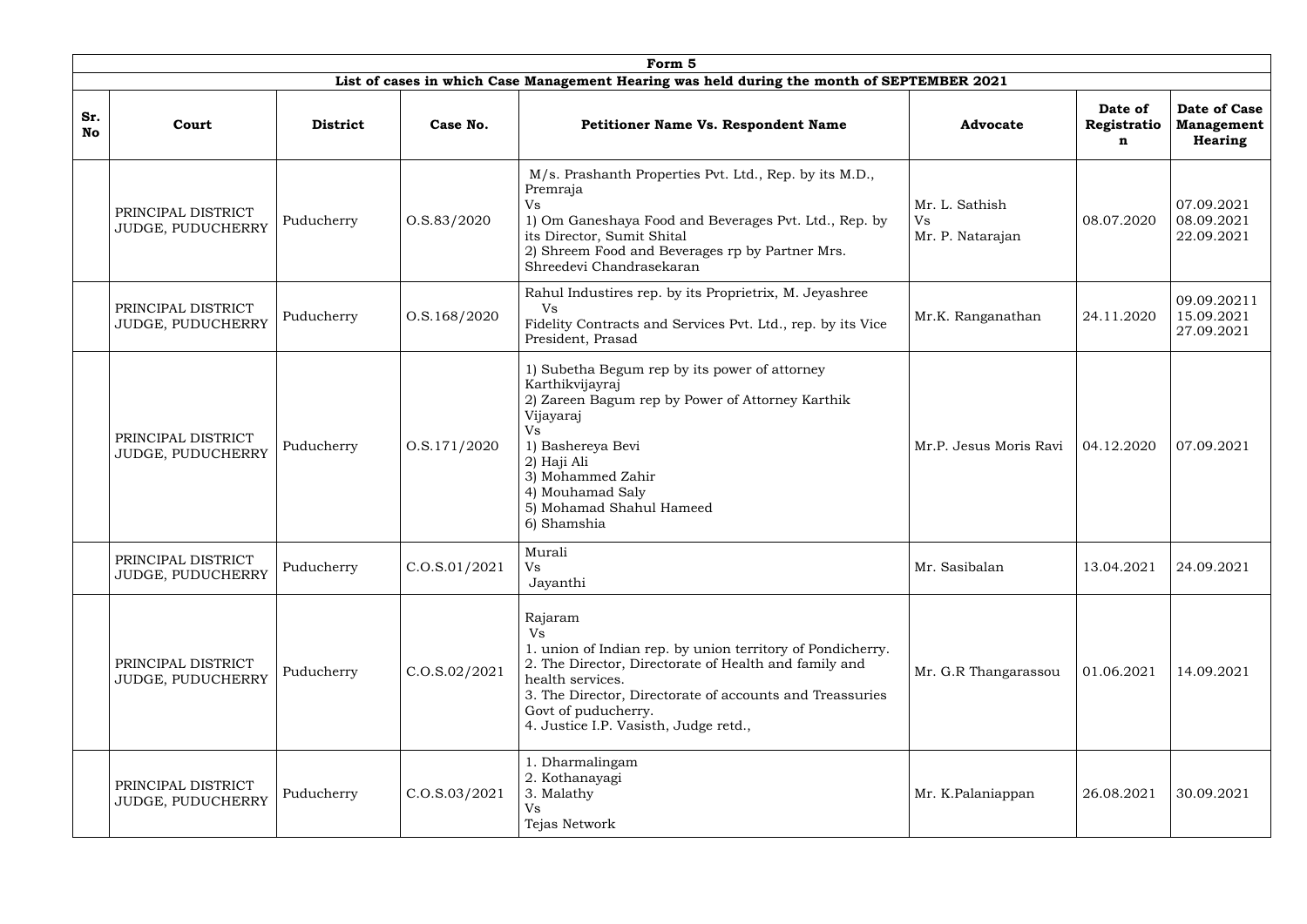|           | Form 5                                                |                 |                |                                                                                                                                                                                                                                                                                            |                                                     |                  |                                        |  |  |  |
|-----------|-------------------------------------------------------|-----------------|----------------|--------------------------------------------------------------------------------------------------------------------------------------------------------------------------------------------------------------------------------------------------------------------------------------------|-----------------------------------------------------|------------------|----------------------------------------|--|--|--|
| Sr.       |                                                       |                 |                | List of cases in which Case Management Hearing was held during the month of SEPTEMBER 2021                                                                                                                                                                                                 |                                                     | Date of          | Date of Case                           |  |  |  |
| <b>No</b> | Court                                                 | <b>District</b> | Case No.       | <b>Petitioner Name Vs. Respondent Name</b>                                                                                                                                                                                                                                                 | <b>Advocate</b>                                     | Registratio<br>n | <b>Management</b><br><b>Hearing</b>    |  |  |  |
|           | PRINCIPAL DISTRICT<br>JUDGE, PUDUCHERRY               | Puducherry      | Ar.o.p.61/2016 | 1) Rajarajan<br>2) Gomathy Rajarajan<br>Vs<br>India Infoline Finance Ltd                                                                                                                                                                                                                   | Mr. D. Sukumar<br>Vs<br>Mr. R. Soupramanian         | 21.06.2016       | 24.09.2021                             |  |  |  |
|           | PRINCIPAL DISTRICT<br>Puducherry<br>JUDGE, PUDUCHERRY |                 | Ar.o.p.91/2016 | M/s. Pondicherry Port Ltd., Rep. by its Authorised<br>Vs<br>1) The Secretary (Port), Govt. of Puducherry<br>2) Justice D.P. Wadhwa, Judge Retd., Supreme Court of<br>India<br>3) Justice Doraiswamy Raju, Judge Retd., Supreme Court<br>of India<br>4) Justice I.P. Vasishth, Judge Retd., | Mr. Maruthupandian<br><b>Vs</b><br>Mr. Vinothkumar  | 20.10.2016       | 01.09.2021<br>21.09.2021               |  |  |  |
|           | PRINCIPAL DISTRICT<br>JUDGE, PUDUCHERRY               | Puducherry      | Ar.op.17/2017  | 1) Sethuraman<br>2) Vasantha<br>Vs<br>Indo Asia Finance Ltd., Chennai                                                                                                                                                                                                                      | Mr. K. Ravikumar<br><b>Vs</b><br>Mr. Savariram      | 27.02.2017       | 06.09.2021<br>20.09.2021               |  |  |  |
|           | PRINCIPAL DISTRICT<br>JUDGE, PUDUCHERRY               | Puducherry      | Ar.o.p.18/2017 | 1) Sethuraman<br>2) Vasantha<br>Vs<br>Indo Asia Finance Ltd., Chennai                                                                                                                                                                                                                      | Mr. K. Ravikumar<br><b>Vs</b><br>Mr. Savariram      | 27.02.2017       | 06.09.2021<br>20.09.2021               |  |  |  |
|           | PRINCIPAL DISTRICT<br>JUDGE, PUDUCHERRY               | Puducherry      | Ar.op.24/2018  | Rahman Settu<br>Vs<br>M/s. Challani Finance, Rep. by its Manager and<br>Powe of Attorney, Kannan<br>2) Basheer Ahamed                                                                                                                                                                      | Mr. Vee. Ganapathy<br><b>Vs</b><br>Mr.P. Luprakasam | 28.03.2018       | 06.09.2021                             |  |  |  |
|           | PRINCIPAL DISTRICT<br>JUDGE, PUDUCHERRY               | Puducherry      | Ar.O.P.38/2019 | The Executive Engineer, Buildings & Roads (South)<br>Division, PWD, Govt of Puducherry<br>Vs<br>M/s. P&C Projects Pvt. Ltd., Class-I Civil Contractor-PWD,<br>Rep by its Chairmanship S.P. Chinnasamy                                                                                      | Mr. G.P<br><b>Vs</b><br>Mr. D. Soundararajan        | 31.07.2019       | 07.09.2021<br>16.09.2021<br>30.09.2021 |  |  |  |
|           | PRINCIPAL DISTRICT<br>JUDGE, PUDUCHERRY               | Puducherry      | Ar.O.P.02/2020 | 1) The Chief Secretary to Govt., Govt. of Puducherry<br>2) The Secretary to Government (Tourisam),<br>3) The Director (Tourism), Department of Tourisam<br>4) The Managin Director, Puducherry Tourism<br>Development Corporation Ltd., Puducherry<br>Vs<br>C.K. Rajan                     | Mr.M. Nakkeeran<br>Vs<br>Mr. D. Soundararajan       | 04.02.2020       | 01.09.2021                             |  |  |  |
|           | PRINCIPAL DISTRICT<br>JUDGE, PUDUCHERRY               | Puducherry      | Ar.O.P.18/2021 | 1) Babu<br>2) Geetha<br>Vs<br>1) M/s. HDB Financial Services Ltd., Rep. by its M.D.,<br>Ramesh                                                                                                                                                                                             | Mr. A.<br>Latchoumicandane                          | 05.03.2021       | 27.09.2021                             |  |  |  |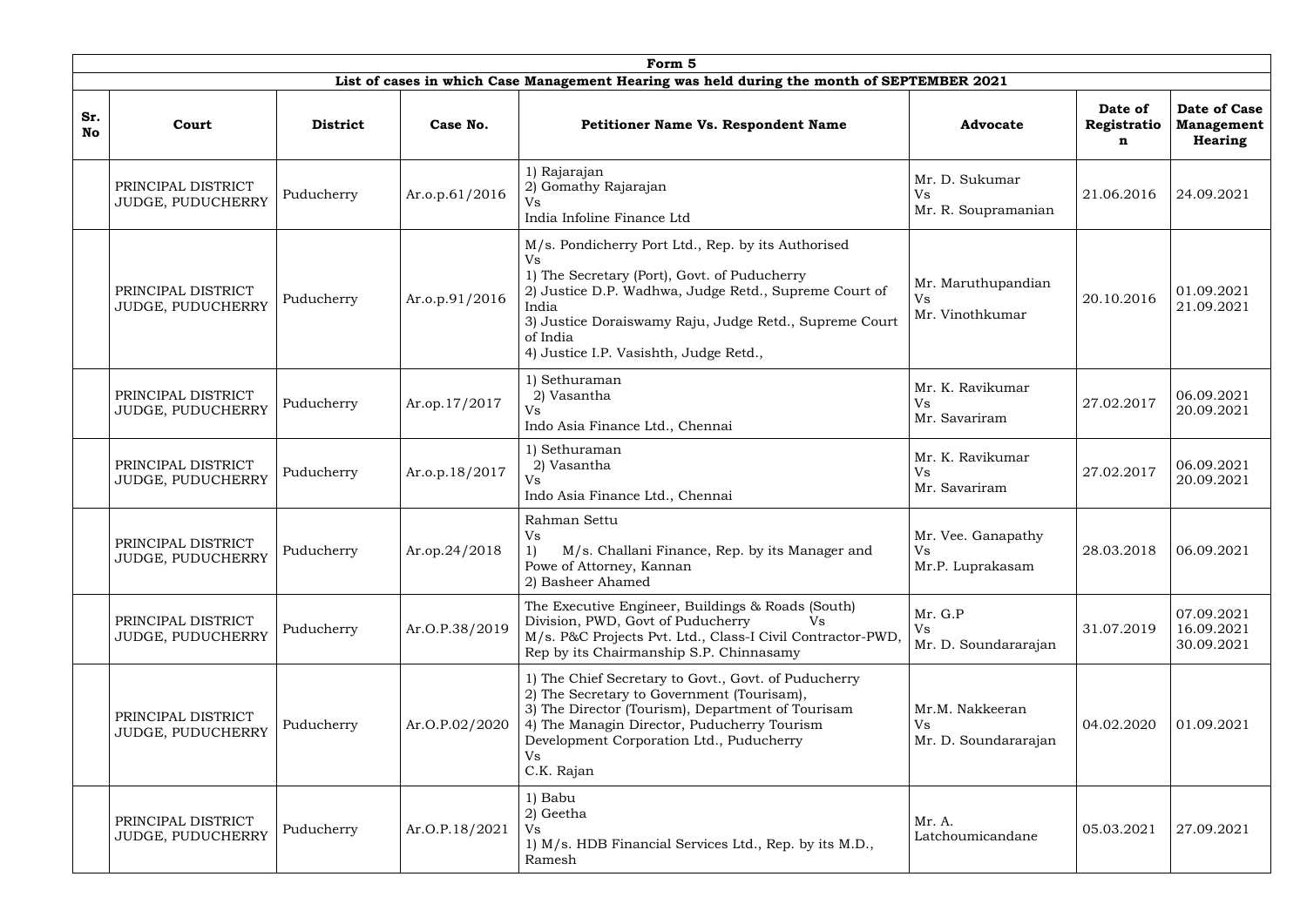|                  | Form 5                                                |                              |                |                                                                                                                |                            |                             |                                              |  |  |  |  |
|------------------|-------------------------------------------------------|------------------------------|----------------|----------------------------------------------------------------------------------------------------------------|----------------------------|-----------------------------|----------------------------------------------|--|--|--|--|
|                  |                                                       |                              |                | List of cases in which Case Management Hearing was held during the month of SEPTEMBER 2021                     |                            |                             |                                              |  |  |  |  |
| Sr.<br><b>No</b> | Court                                                 | <b>District</b>              | Case No.       | <b>Petitioner Name Vs. Respondent Name</b>                                                                     | <b>Advocate</b>            | Date of<br>Registratio<br>n | Date of Case<br>Management<br><b>Hearing</b> |  |  |  |  |
|                  | PRINCIPAL DISTRICT<br>JUDGE, PUDUCHERRY               | Puducherry<br>Ar.O.P.23/2021 |                | Raji<br>2. Maheswari<br>3. Subburayan<br>Vs<br>M/s. Equitas Small Finance Bank ltd.,                           | Mr. A.<br>Latchoumicandane | 12.03.2021                  | 13.09.2021<br>30.09.2021                     |  |  |  |  |
|                  | PRINCIPAL DISTRICT<br>Puducherry<br>JUDGE, PUDUCHERRY |                              | Ar.O.P.27/2021 | 1. Alavandhar<br>2. Rajalakshmi<br>Vs<br>M/s. Shriram Chits TN(P) ltd., Rep., by its Foreman<br>Murugesan      | Mr. R. Parveen Kumar       | 17.03.2021                  | 14.09.2021                                   |  |  |  |  |
|                  | PRINCIPAL DISTRICT<br>JUDGE, PUDUCHERRY               | Puducherry                   | Ar.O.P.28/2021 | 1. Alavandhar<br>2. Rajalakshmi<br>Vs<br>Dhanalakshmi Srinivasan., Rep., by its Foreman                        | Mr. R. Parveen Kumar       | 17.03.2021                  | 20.09.2021                                   |  |  |  |  |
|                  | PRINCIPAL DISTRICT<br>JUDGE, PUDUCHERRY               | Ar.O.P.29/2021<br>Puducherry |                | Rajalakshmi<br>Vs<br>Dhanalakshmi Srinivasan., Rep., by its Foreman                                            | Mr. R. Parveen Kumar       | 17.03.2021                  | 24.09.2021                                   |  |  |  |  |
|                  | PRINCIPAL DISTRICT<br>JUDGE, PUDUCHERRY               | Puducherry                   | Ar.O.P.40/2021 | 1. Santhi<br>2. Souganthy<br>3. Sundar<br>Vs<br>1. Arulazhy Muneeswaran<br>2. Balasaraswathy<br>3. Sreenivasan | Mr. A. Kanniappan          | 03.07.2021                  | 20.09.2021                                   |  |  |  |  |
|                  | PRINCIPAL DISTRICT<br>JUDGE, PUDUCHERRY               | Puducherry                   | Ar.O.P.43/2021 | 1. Vajoumony Djealatchoumy<br>2. Kirtivarma<br>Vs<br>Shriram City Union                                        | Mr. A.K. Anand             | 27.07.2021                  | 27.09.2021                                   |  |  |  |  |
|                  | DISTRICT JUDGE,<br><b>KARAIKAL</b>                    | Puducherry                   | ARBOP.2/2020   | K.Venkadesawaran<br>VS<br>Shriram City Union Finance Ltd.,                                                     | Thirumalvalavan            | 18.02.2020                  | 16.09.2021                                   |  |  |  |  |
|                  | DISTRICT JUDGE,<br><b>KARAIKAL</b>                    | Puducherry                   | ARBOP.3/2020   | Boopathy<br>VS<br>Shriram City Union Finance Ltd.,                                                             | Thirumalvalavan            | 18.02.2020                  | 16.09.2021                                   |  |  |  |  |
|                  | DISTRICT JUDGE,<br>KARAIKAL                           | Puducherry                   | ARBOP.4/2021   | Union of India rep by Chief Secretary<br>Vs<br>M/s Mani Electricals rep by its prop Subramanian                | AVJ.Selvamuthukumar<br>an  | 31.03.2021                  | 21.09.2021                                   |  |  |  |  |
|                  | DISTRICT JUDGE,<br>KARAIKAL                           | Puducherry                   | ARBOP.7/2021   | P.R.N. Thirumurugan<br>Vs<br>M/s. Shriram City Union Finance Ltd                                               | Habeed Mohamed             | 31.03.2021                  | 21.09.2021                                   |  |  |  |  |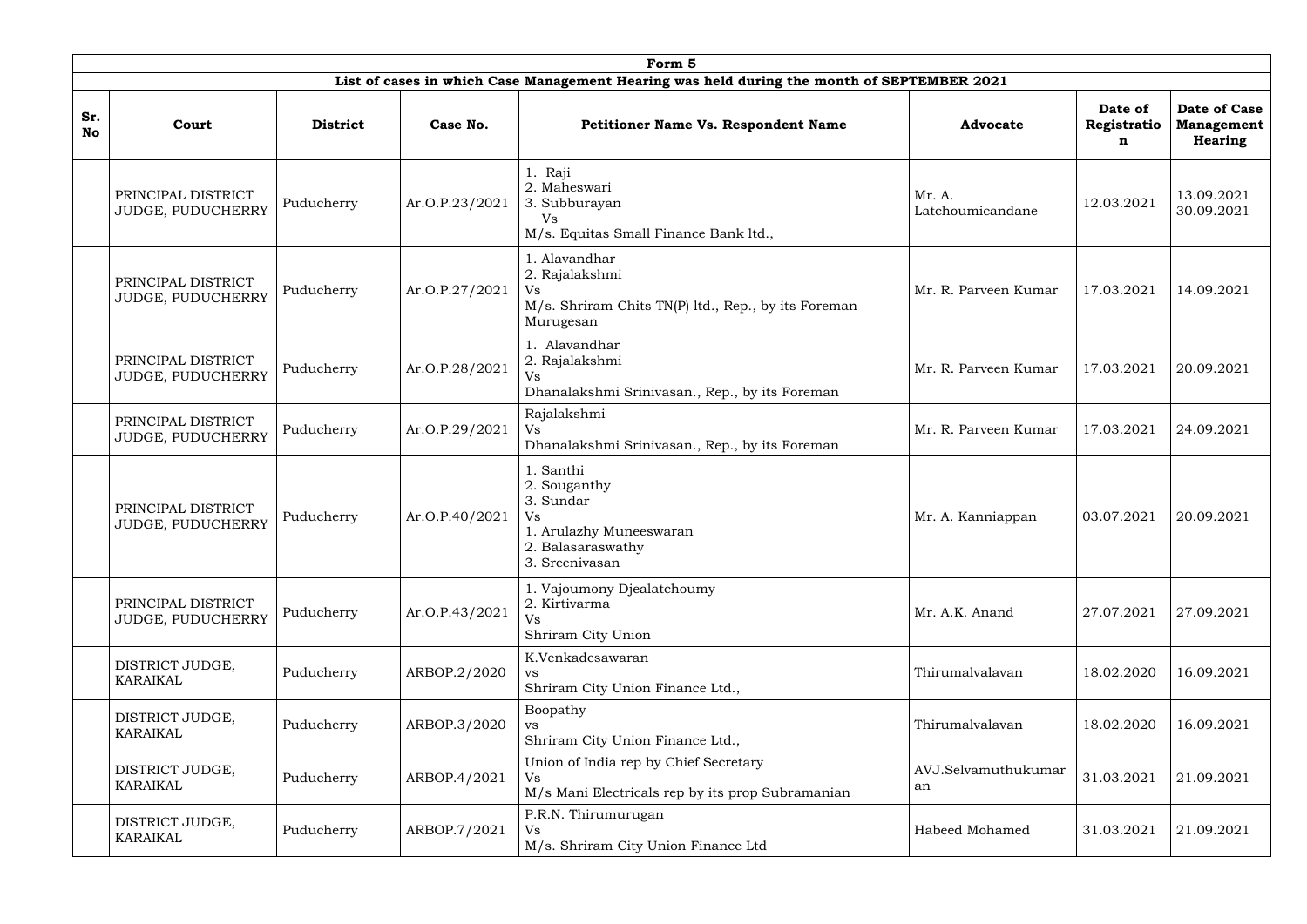|                  | Form 5                             |                 |            |                                                                                                                                                                |                   |                             |                                                     |  |  |  |
|------------------|------------------------------------|-----------------|------------|----------------------------------------------------------------------------------------------------------------------------------------------------------------|-------------------|-----------------------------|-----------------------------------------------------|--|--|--|
|                  |                                    |                 |            | List of cases in which Case Management Hearing was held during the month of SEPTEMBER 2021                                                                     |                   |                             |                                                     |  |  |  |
| Sr.<br><b>No</b> | Court                              | <b>District</b> | Case No.   | <b>Petitioner Name Vs. Respondent Name</b>                                                                                                                     | <b>Advocate</b>   | Date of<br>Registratio<br>n | <b>Date of Case</b><br><b>Management</b><br>Hearing |  |  |  |
|                  | DISTRICT JUDGE,<br>KARAIKAL        | Puducherry      | EP.61/2020 | Lakshmi Vilas Bank, Karaikal<br><b>VS</b><br>K.R.Kumaran                                                                                                       | A.Veerapandian    | 14.09.2020                  | 14.09.2021                                          |  |  |  |
|                  | DISTRICT JUDGE,<br>KARAIKAL        | Puducherry      | COS.1/21   | Union Bank of India Karaikal formerly corporation bank.<br>Karaikal rep by its Branch Manager<br><b>Vs</b><br>Karai Labs rep by its proprietor Shaik Ibrahim   | Habeed Mohamed    | 08.02.2021                  | 11.09.2021                                          |  |  |  |
|                  | DISTRICT JUDGE,<br>KARAIKAL        | Puducherry      | COS.3/21   | Mr. Deivassagayame Jonathan Francois<br>Vs<br>Bharathi                                                                                                         | M.Vaikunth        | 23.03.2021                  | 28.09.2021                                          |  |  |  |
|                  | DISTRICT JUDGE,<br>KARAIKAL        | Puducherry      | COS.4/21   | Sri Venkataramana Paper Mills Pvt Ltd rep by its Director<br>S. Kadarkarai<br><b>Vs</b><br>Oil and Natural Gas Corporation Ltd rep by Group<br>General Manager | R.Vetriselvan     | 31.03.2021                  | 24.09.2021                                          |  |  |  |
|                  | DISTRICT JUDGE,<br><b>KARAIKAL</b> | Puducherry      | COS.5/21   | Corporation Bank, Karaikal Rep. by its Branch Manager<br><b>Vs</b><br>Selvaganapathy                                                                           | Krishnavelu       | 14.07.2021                  | 28.09.2021                                          |  |  |  |
|                  | DISTRICT JUDGE,<br><b>KARAIKAL</b> | Puducherry      | COS.6/21   | corporation Bank, karaikal Rep by its Branch Manager Vs<br>M.Saroja                                                                                            | Krishnavelu       | 14.07.2021                  | 30.09.2021                                          |  |  |  |
|                  | DISTRICT JUDGE,<br>KARAIKAL        | Puducherry      | COS.7/21   | Tamil Nadu Mercantile Bank, karaikal Rep by its Branch<br>Manager<br>Vs<br>R. Louis Faster                                                                     | Krishnavelu       | 14.07.2021                  | 17.09.2021                                          |  |  |  |
|                  | DISTRICT JUDGE,<br>KARAIKAL        | Puducherry      | COS.8/21   | Canara Bank rep by its Branch Manager<br>Vs<br>M/s. SBK Builders rep by its Prop Bharathi                                                                      | S. Selvaganapathy | 06.08.2021                  | 16.09.2021                                          |  |  |  |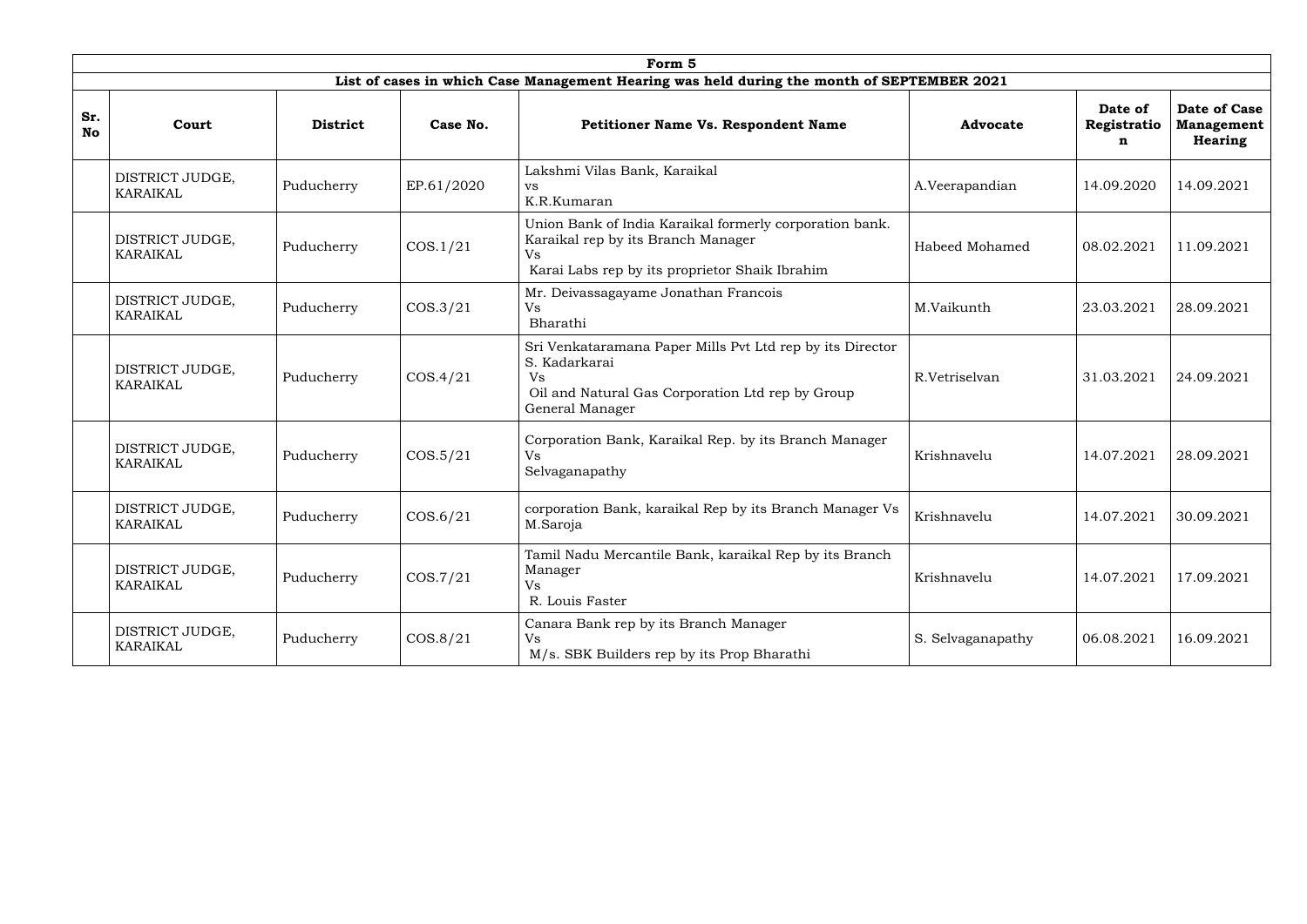|                      |                               |                 |                    |                                                                                                                                             |              | Form 6                                |                                                                                                                                   |                     |                      |                                                                 |                                       |                                                                                              |                           |
|----------------------|-------------------------------|-----------------|--------------------|---------------------------------------------------------------------------------------------------------------------------------------------|--------------|---------------------------------------|-----------------------------------------------------------------------------------------------------------------------------------|---------------------|----------------------|-----------------------------------------------------------------|---------------------------------------|----------------------------------------------------------------------------------------------|---------------------------|
|                      |                               |                 |                    | Contested commercial cases disposed during the month of SEPTEMBER 2021                                                                      |              |                                       |                                                                                                                                   |                     |                      |                                                                 |                                       |                                                                                              |                           |
| Sr.N<br>$\mathbf{o}$ | Court                         | <b>District</b> | Case No.           | <b>Petitioner Name Vs.</b><br><b>Respondent Name</b>                                                                                        | Advoc<br>ate | <b>Date</b><br>of<br>Regist<br>ration | Whether<br><b>Urgent Relief</b><br>was sought<br>and Pre-<br>Institution<br><b>Mediation</b><br>did not take<br>place<br>(Yes/No) | Date of<br>Decision | Days for<br>disposal | <b>Nature of</b><br><b>Disposal</b><br>(Conteste)<br>d/Settled) | Date of<br>executi<br>on of<br>decree | <b>Number</b><br>of days<br>for<br>executio<br>n of<br>decree<br>from<br>date of<br>decision | Act<br><b>Sectio</b><br>n |
| $\mathbf{1}$         | Principal District<br>Court   | Ariyalur        | <b>NIL</b>         | <b>NIL</b>                                                                                                                                  | <b>NIL</b>   | <b>NIL</b>                            | <b>NIL</b>                                                                                                                        | <b>NIL</b>          | <b>NIL</b>           | <b>NIL</b>                                                      | <b>NIL</b>                            | NIL                                                                                          | $\mbox{NIL}$              |
| $\overline{2}$       | Principal Judge's<br>Court    | Chennai         | <b>NIL</b>         | <b>NIL</b>                                                                                                                                  | $\mbox{NIL}$ | <b>NIL</b>                            | <b>NIL</b>                                                                                                                        | <b>NIL</b>          | <b>NIL</b>           | $\mbox{NIL}$                                                    | <b>NIL</b>                            | $\mbox{NIL}$                                                                                 | <b>NIL</b>                |
| 3                    | Prl. District<br>Court, CBE.  | Coimbatore      | COS.No.<br>69/2021 | Indian Overseas Bank<br>Vs Premier Enterprises                                                                                              |              | $11-08-$<br>2021                      |                                                                                                                                   | $14-09-$<br>2021    | 35 days              | (Settled<br>Out of<br>Court)                                    |                                       |                                                                                              |                           |
|                      | Prl. District<br>Court, CBE.  | Coimbatore      | COS.No.<br>70/2021 | Union Bank of India<br>Vs Gopalakrishna<br>Cycle Mart                                                                                       |              | $16-08-$<br>2021                      |                                                                                                                                   | $17-09-$<br>2021    | 23 days              | (Settled<br>Out of<br>Court)                                    |                                       |                                                                                              |                           |
|                      | Prl. District<br>Court, CBE.  | Coimbatore      | OS.No.<br>242/2020 | Union Bank of India<br>Vs G.Mohankumar                                                                                                      |              | $12 - 06 -$<br>2020                   |                                                                                                                                   | $30 - 09 -$<br>2021 | 476 days             | (Settled<br>Out of<br>Court)                                    |                                       |                                                                                              |                           |
|                      | I Addl.District<br>Court, CBE | Coimbatore      | $\mbox{NIL}$       | <b>NIL</b>                                                                                                                                  | $\mbox{NIL}$ | <b>NIL</b>                            | <b>NIL</b>                                                                                                                        | $\mbox{NIL}$        | $\text{NIL}$         | $\mbox{NIL}$                                                    | $\mbox{NIL}$                          | $\mbox{NIL}$                                                                                 | <b>NIL</b>                |
|                      | III Addl. Dist.<br>Court, CBE | Coimbatore      | <b>NIL</b>         | <b>NIL</b>                                                                                                                                  | <b>NIL</b>   | <b>NIL</b>                            | $\mbox{NIL}$                                                                                                                      | <b>NIL</b>          | NIL                  | <b>NIL</b>                                                      | <b>NIL</b>                            | <b>NIL</b>                                                                                   | <b>NIL</b>                |
|                      | IV Addl. Dist.<br>Court, CBE  | Coimbatore      | OS.No.<br>137/2017 | Messrs Arihant<br>Shelters India Ltd rep<br>Mohan<br>S.Koonani Vs Messrs<br>Roons Estates, rep by<br><b>Managing Partner</b><br>C.S.S.Rajah |              | $17-04-$<br>2017                      | $\mbox{NIL}$                                                                                                                      | $22 - 09 -$<br>2021 | 1619 days            | (Settled)<br>Out of<br>Court)                                   | NIL                                   | NIL                                                                                          | $\mbox{NIL}$              |
|                      | V Addl. Dist.<br>Court, CBE   | Coimbatore      | NIL                | NIL                                                                                                                                         | <b>NIL</b>   | NIL                                   | NIL                                                                                                                               | <b>NIL</b>          | $\mbox{NIL}$         | <b>NIL</b>                                                      | $\mbox{NIL}$                          | <b>NIL</b>                                                                                   | <b>NIL</b>                |
|                      | PSJ Court, CBE                | Coimbatore      | NIL                | <b>NIL</b>                                                                                                                                  | $\mbox{NIL}$ | <b>NIL</b>                            | <b>NIL</b>                                                                                                                        | <b>NIL</b>          | <b>NIL</b>           | <b>NIL</b>                                                      | <b>NIL</b>                            | <b>NIL</b>                                                                                   | $\mbox{NIL}$              |
|                      | I ASJ Court, CBE              | Coimbatore      | NIL                | NIL                                                                                                                                         | $\mbox{NIL}$ | $\mbox{NIL}$                          | NIL                                                                                                                               | NIL                 | <b>NIL</b>           | $\mbox{NIL}$                                                    | NIL                                   | NIL                                                                                          | $\mbox{NIL}$              |
|                      | II ASJ Court,<br>CBE          | Coimbatore      | NIL                | NIL                                                                                                                                         | $\mbox{NIL}$ | NIL                                   | NIL                                                                                                                               | NIL                 | $\mbox{NIL}$         | <b>NIL</b>                                                      | NIL                                   | NIL                                                                                          | <b>NIL</b>                |
|                      | III ASJ Court,                | Coimbatore      | $\mbox{NIL}$       | $\mbox{NIL}$                                                                                                                                | $\mbox{NIL}$ | $\mbox{NIL}$                          | NIL                                                                                                                               | $\mbox{NIL}$        | $\mbox{NIL}$         | $\mbox{NIL}$                                                    | $\mbox{NIL}$                          | $\mbox{NIL}$                                                                                 | $\mbox{NIL}$              |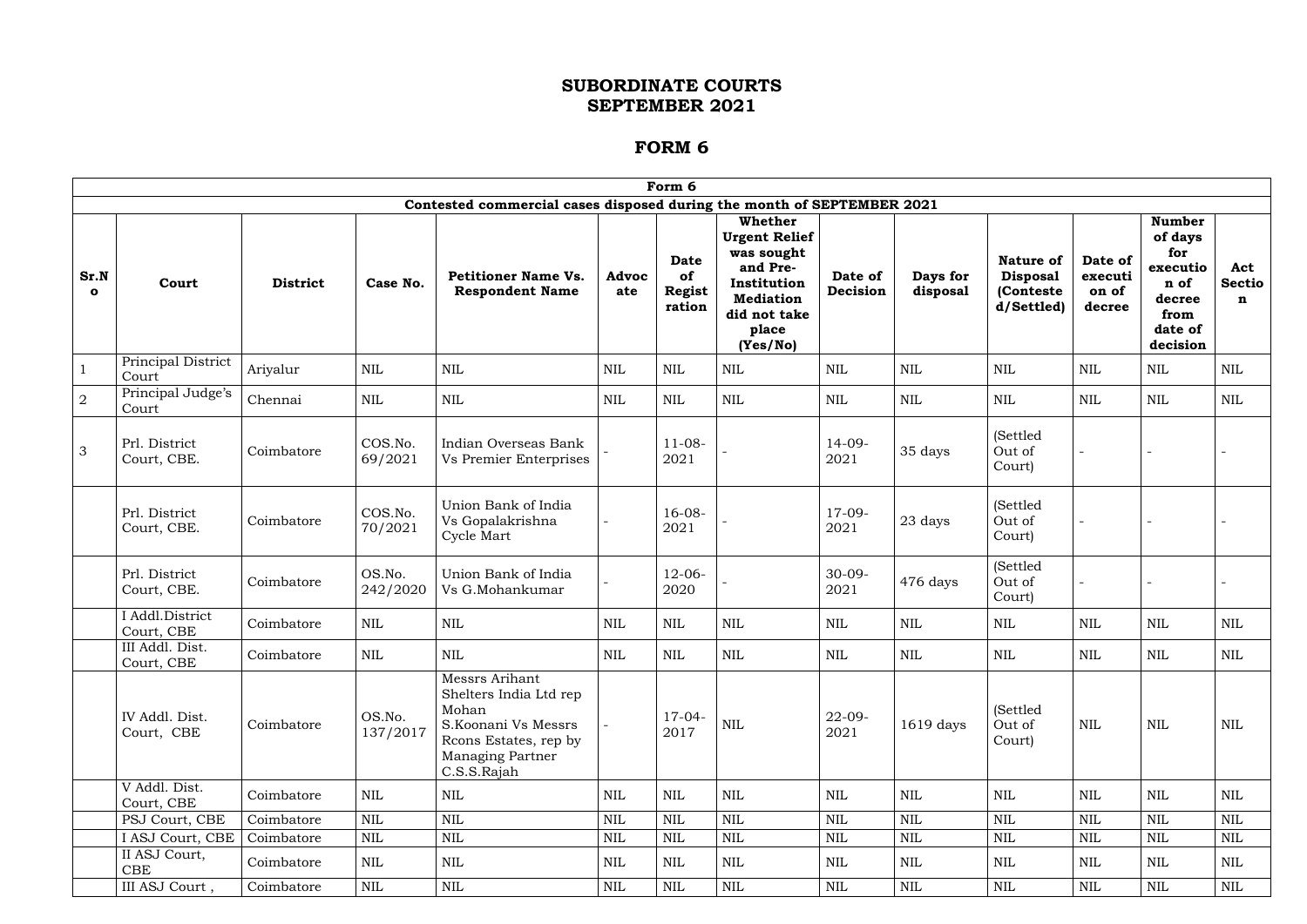|                      | Form 6                                                    |                 |                        |                                                                        |                       |                                       |                                                                                                                                          |                     |                      |                                                                |                                       |                                                                                              |                           |
|----------------------|-----------------------------------------------------------|-----------------|------------------------|------------------------------------------------------------------------|-----------------------|---------------------------------------|------------------------------------------------------------------------------------------------------------------------------------------|---------------------|----------------------|----------------------------------------------------------------|---------------------------------------|----------------------------------------------------------------------------------------------|---------------------------|
|                      |                                                           |                 |                        | Contested commercial cases disposed during the month of SEPTEMBER 2021 |                       |                                       |                                                                                                                                          |                     |                      |                                                                |                                       |                                                                                              |                           |
| Sr.N<br>$\mathbf{o}$ | Court                                                     | <b>District</b> | Case No.               | <b>Petitioner Name Vs.</b><br><b>Respondent Name</b>                   | <b>Advoc</b><br>ate   | Date<br>of<br><b>Regist</b><br>ration | <b>Whether</b><br><b>Urgent Relief</b><br>was sought<br>and Pre-<br>Institution<br><b>Mediation</b><br>did not take<br>place<br>(Yes/No) | Date of<br>Decision | Days for<br>disposal | <b>Nature of</b><br><b>Disposal</b><br>(Conteste<br>d/Settled) | Date of<br>executi<br>on of<br>decree | <b>Number</b><br>of days<br>for<br>executio<br>n of<br>decree<br>from<br>date of<br>decision | Act<br><b>Sectio</b><br>n |
|                      | <b>CBE</b>                                                |                 |                        |                                                                        |                       |                                       |                                                                                                                                          |                     |                      |                                                                |                                       |                                                                                              |                           |
|                      | IV ASJ Court,<br><b>CBE</b>                               | Coimbatore      | OS.<br>No.802/2<br>017 | IDBI Bank // VS//<br>Penial Dravels Rep.<br>By Megala and another      | Tr.<br>K.Seth<br>uram | $16-06-$<br>2017                      | $\mbox{NIL}$                                                                                                                             | $24 - 09 -$<br>2021 | 1560                 | (Settled<br>Out of<br>Court)                                   | <b>NIL</b>                            | <b>NIL</b>                                                                                   | <b>NIL</b>                |
|                      | Sub Court,<br>Pollachi                                    | Coimbatore      | NIL                    | <b>NIL</b>                                                             | <b>NIL</b>            | <b>NIL</b>                            | $\mbox{NIL}$                                                                                                                             | NIL                 | <b>NIL</b>           | $\mbox{NIL}$                                                   | <b>NIL</b>                            | <b>NIL</b>                                                                                   | <b>NIL</b>                |
| $\overline{4}$       | Principal District<br>and Sessions<br>Court,<br>Cuddalore | Cuddalore       | <b>NIL</b>             | $\mbox{NIL}$                                                           | $\mbox{NIL}$          | <b>NIL</b>                            | $\mbox{NIL}$                                                                                                                             | <b>NIL</b>          | <b>NIL</b>           | <b>NIL</b>                                                     | <b>NIL</b>                            | <b>NIL</b>                                                                                   | $\mbox{NIL}$              |
|                      | All other Courts                                          | Cuddalore       | <b>NIL</b>             | <b>NIL</b>                                                             | $\mbox{NIL}$          | <b>NIL</b>                            | <b>NIL</b>                                                                                                                               | <b>NIL</b>          | $\text{NIL}$         | <b>NIL</b>                                                     | $\mbox{NIL}$                          | $\mbox{NIL}$                                                                                 | <b>NIL</b>                |
| $\overline{5}$       | Principal District<br>Court,<br>Dharmapuri.               | Dharmapuri      | <b>NIL</b>             | <b>NIL</b>                                                             | $\mbox{NIL}$          | <b>NIL</b>                            | $\mbox{NIL}$                                                                                                                             | <b>NIL</b>          | $\text{NIL}$         | <b>NIL</b>                                                     | $\mbox{NIL}$                          | $\mbox{NIL}$                                                                                 | $\mbox{NIL}$              |
| 6                    | Principal District<br>Court, Dindigul.                    | Dindigul.       | NIL                    | $\mbox{NIL}$                                                           | $\mbox{NIL}$          | <b>NIL</b>                            | $\mbox{NIL}$                                                                                                                             | <b>NIL</b>          | $\text{NIL}$         | $\mbox{NIL}$                                                   | $\mbox{NIL}$                          | <b>NIL</b>                                                                                   | $\mbox{NIL}$              |
| $\overline{7}$       | Principal District<br>Court, Erode                        | Erode           | $\mbox{NIL}$           | <b>NIL</b>                                                             | <b>NIL</b>            | NIL                                   | $\mbox{NIL}$                                                                                                                             | <b>NIL</b>          | NIL                  | <b>NIL</b>                                                     | NIL                                   | <b>NIL</b>                                                                                   | <b>NIL</b>                |
| 8                    | Principal District<br>Court, Chengalpa<br>ttu             | Kancheepuram    | NIL                    | $\mbox{NIL}$                                                           | $\mbox{NIL}$          | $\mbox{NIL}$                          | $\mbox{NIL}$                                                                                                                             | $\mbox{NIL}$        | $\mbox{NIL}$         | <b>NIL</b>                                                     | $\mbox{NIL}$                          | NIL                                                                                          | $\mbox{NIL}$              |
| 9                    | Principal District<br>Court, Nagercoil                    | Kanniyakumari   | NIL                    | $\mbox{NIL}$                                                           | $\mbox{NIL}$          | $\rm NIL$                             | NIL                                                                                                                                      | $\mbox{NIL}$        | $\mbox{NIL}$         | $\mbox{NIL}$                                                   | <b>NIL</b>                            | NIL                                                                                          | NIL                       |
| 10                   | Principal District<br>Court, Karur                        | Karur           | NIL                    | $\mbox{NIL}$                                                           | $\mbox{NIL}$          | NIL                                   | $\mbox{NIL}$                                                                                                                             | $\mbox{NIL}$        | $\mbox{NIL}$         | $\mbox{NIL}$                                                   | $\mbox{NIL}$                          | NIL                                                                                          | NIL                       |
| 11                   | Principal District<br>Court,<br>Krishnagiri               | Krishnagiri     | NIL                    | NIL                                                                    | <b>NIL</b>            | <b>NIL</b>                            | <b>NIL</b>                                                                                                                               | NIL                 | <b>NIL</b>           | <b>NIL</b>                                                     | $\mbox{NIL}$                          | NIL                                                                                          | NIL                       |
|                      | Additional<br>District Court,<br>Krishnagiri              | Krishnagiri     | NIL                    | $\mbox{NIL}$                                                           | $\mbox{NIL}$          | $\mbox{NIL}$                          | $\mbox{NIL}$                                                                                                                             | $\mbox{NIL}$        | $\mbox{NIL}$         | $\mbox{NIL}$                                                   | $\mbox{NIL}$                          | NIL                                                                                          | NIL                       |
|                      | Additional<br>District Court,<br>Hosur.                   | Krishnagiri     | $\mbox{NIL}$           | $\mbox{NIL}$                                                           | $\mbox{NIL}$          | NIL                                   | $\mbox{NIL}$                                                                                                                             | $\mbox{NIL}$        | $\mbox{NIL}$         | $\mbox{NIL}$                                                   | $\mbox{NIL}$                          | NIL                                                                                          | NIL                       |
| 12                   | Prl. Dist. &<br>Sessions Court                            | Madurai         | $\mbox{NIL}$           | $\mbox{NIL}$                                                           | $\mbox{NIL}$          | NIL                                   | NIL                                                                                                                                      | $\mbox{NIL}$        | $\mbox{NIL}$         | $\mbox{NIL}$                                                   | $\mbox{NIL}$                          | $\mbox{NIL}$                                                                                 | NIL                       |
|                      | I Addl. Dist. &<br>Sessions Court                         | Madurai         | NIL                    | NIL                                                                    | NIL                   | <b>NIL</b>                            | NIL                                                                                                                                      | NIL                 | $\mbox{NIL}$         | NIL                                                            | <b>NIL</b>                            | NIL                                                                                          | <b>NIL</b>                |
|                      | I Addl. Sub Court                                         | Madurai         | $\mbox{NIL}$           | NIL                                                                    | $\mbox{NIL}$          | $\mbox{NIL}$                          | NIL                                                                                                                                      | $\mbox{NIL}$        | $\mbox{NIL}$         | $\mbox{NIL}$                                                   | $\mbox{NIL}$                          | $\mbox{NIL}$                                                                                 | $\mbox{NIL}$              |
|                      | II Addl. Sub<br>Court                                     | Madurai         | NIL                    | $\rm NIL$                                                              | NIL                   | NIL                                   | NIL                                                                                                                                      | $\mbox{NIL}$        | NIL                  | NIL                                                            | NIL                                   | NIL                                                                                          | <b>NIL</b>                |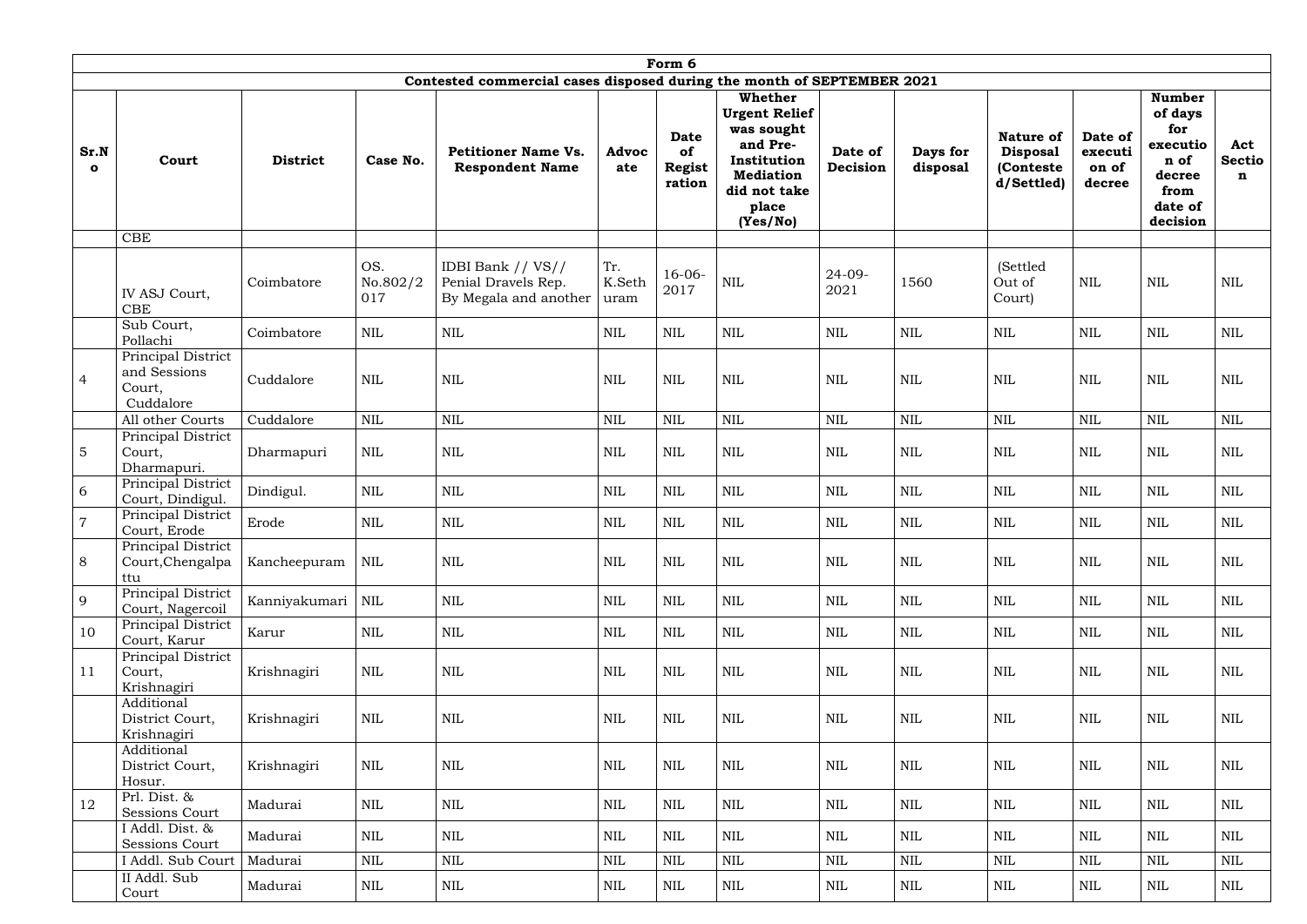|                      | Form 6                                             |                    |              |                                                                        |                     |                                       |                                                                                                                                          |                     |                      |                                                                |                                       |                                                                                              |                    |
|----------------------|----------------------------------------------------|--------------------|--------------|------------------------------------------------------------------------|---------------------|---------------------------------------|------------------------------------------------------------------------------------------------------------------------------------------|---------------------|----------------------|----------------------------------------------------------------|---------------------------------------|----------------------------------------------------------------------------------------------|--------------------|
|                      |                                                    |                    |              | Contested commercial cases disposed during the month of SEPTEMBER 2021 |                     |                                       |                                                                                                                                          |                     |                      |                                                                |                                       |                                                                                              |                    |
| Sr.N<br>$\mathbf{o}$ | Court                                              | <b>District</b>    | Case No.     | <b>Petitioner Name Vs.</b><br><b>Respondent Name</b>                   | <b>Advoc</b><br>ate | Date<br>of<br><b>Regist</b><br>ration | <b>Whether</b><br><b>Urgent Relief</b><br>was sought<br>and Pre-<br>Institution<br><b>Mediation</b><br>did not take<br>place<br>(Yes/No) | Date of<br>Decision | Days for<br>disposal | <b>Nature of</b><br><b>Disposal</b><br>(Conteste<br>d/Settled) | Date of<br>executi<br>on of<br>decree | <b>Number</b><br>of days<br>for<br>executio<br>n of<br>decree<br>from<br>date of<br>decision | Act<br>Sectio<br>n |
| 13                   | District Court,<br>Nagapattinam                    | Nagapattinam       | <b>NIL</b>   | <b>NIL</b>                                                             | <b>NIL</b>          | <b>NIL</b>                            | <b>NIL</b>                                                                                                                               | $\mbox{NIL}$        | <b>NIL</b>           | <b>NIL</b>                                                     | $\mbox{NIL}$                          | <b>NIL</b>                                                                                   | <b>NIL</b>         |
|                      | Fast Track<br>Mahila Court,<br>Nagapattinam.       | Nagapattinam       | $\text{NIL}$ | <b>NIL</b>                                                             | <b>NIL</b>          | <b>NIL</b>                            | $\mbox{NIL}$                                                                                                                             | <b>NIL</b>          | <b>NIL</b>           | <b>NIL</b>                                                     | $\text{NIL}$                          | <b>NIL</b>                                                                                   | $\mbox{NIL}$       |
|                      | Additional<br>District Court,<br>Mayiladuthurai.   | Nagapattinam       | $\mbox{NIL}$ | <b>NIL</b>                                                             | <b>NIL</b>          | <b>NIL</b>                            | $\mbox{NIL}$                                                                                                                             | <b>NIL</b>          | $\text{NIL}$         | <b>NIL</b>                                                     | <b>NIL</b>                            | <b>NIL</b>                                                                                   | $\mbox{NIL}$       |
|                      | Sub<br>Court, Nagapattin<br>am.                    | Nagapattinam       | <b>NIL</b>   | <b>NIL</b>                                                             | <b>NIL</b>          | NIL                                   | <b>NIL</b>                                                                                                                               | <b>NIL</b>          | NIL                  | <b>NIL</b>                                                     | <b>NIL</b>                            | NIL                                                                                          | <b>NIL</b>         |
|                      | Principal Sub<br>Court,<br>Mayiladuthurai.         | Nagapattinam       | <b>NIL</b>   | <b>NIL</b>                                                             | <b>NIL</b>          | <b>NIL</b>                            | $\mbox{NIL}$                                                                                                                             | <b>NIL</b>          | <b>NIL</b>           | <b>NIL</b>                                                     | <b>NIL</b>                            | <b>NIL</b>                                                                                   | <b>NIL</b>         |
|                      | <b>Additional Sub</b><br>Court,<br>Mayiladuthurai. | Nagapattinam       | <b>NIL</b>   | <b>NIL</b>                                                             | <b>NIL</b>          | <b>NIL</b>                            | NIL                                                                                                                                      | <b>NIL</b>          | $\text{NIL}$         | <b>NIL</b>                                                     | $\mbox{NIL}$                          | <b>NIL</b>                                                                                   | <b>NIL</b>         |
|                      | The Principal<br>District Judge                    | Nagapattinam       | <b>NIL</b>   | $\text{NIL}$                                                           | $\mbox{NIL}$        | <b>NIL</b>                            | <b>NIL</b>                                                                                                                               | <b>NIL</b>          | <b>NIL</b>           | $\mbox{NIL}$                                                   | $\mbox{NIL}$                          | <b>NIL</b>                                                                                   | $\mbox{NIL}$       |
| 14                   | The Principal<br>District Judge                    | Namakkal           | NIL          | <b>NIL</b>                                                             | <b>NIL</b>          | <b>NIL</b>                            | <b>NIL</b>                                                                                                                               | NIL                 | NIL                  | NIL                                                            | NIL                                   | NIL                                                                                          | <b>NIL</b>         |
| 15                   | District Court<br>Udhagamandala<br>m, Nilgiris     | Nilgiris           | NIL          | NIL                                                                    | NIL                 | <b>NIL</b>                            | NIL                                                                                                                                      | NIL                 | NIL                  | <b>NIL</b>                                                     | <b>NIL</b>                            | NIL                                                                                          | <b>NIL</b>         |
| 16                   | Principal District<br>Court                        | Perambalur         | $\mbox{NIL}$ | $\mbox{NIL}$                                                           | $\mbox{NIL}$        | $\mbox{NIL}$                          | NIL                                                                                                                                      | $\mbox{NIL}$        | $\mbox{NIL}$         | $\mbox{NIL}$                                                   | <b>NIL</b>                            | NIL                                                                                          | <b>NIL</b>         |
|                      | Mahila Court                                       | Perambalur         | $\mbox{NIL}$ | <b>NIL</b>                                                             | $\mbox{NIL}$        | $\mbox{NIL}$                          | $\mbox{NIL}$                                                                                                                             | $\mbox{NIL}$        | $\mbox{NIL}$         | $\text{NIL}$                                                   | $\mbox{NIL}$                          | $\mbox{NIL}$                                                                                 | $\mbox{NIL}$       |
|                      | Sub Court                                          | Perambalur         | $\mbox{NIL}$ | $\mbox{NIL}$                                                           | $\mbox{NIL}$        | $\mbox{NIL}$                          | NIL                                                                                                                                      | $\mbox{NIL}$        | $\mbox{NIL}$         | $\mbox{NIL}$                                                   | $\mbox{NIL}$                          | $\mbox{NIL}$                                                                                 | $\mbox{NIL}$       |
| 17                   | The Principal<br>District Court                    | Pudukkottai        | 76/21        | Canara Bank<br>Thirumayam<br>Vs<br>Arumugam                            | M.Veer<br>appan     | 05.04.<br>2021                        | No                                                                                                                                       | 01.09.20<br>21      | 22.09.2021           | Contested                                                      | 12.11.2<br>021                        | 15                                                                                           | O7R1               |
| 18                   | Principal District<br>Court                        | Ramanathapur<br>am | $\mbox{NIL}$ | NIL                                                                    | $\mbox{NIL}$        | $\mbox{NIL}$                          | NIL                                                                                                                                      | NIL                 | <b>NIL</b>           | <b>NIL</b>                                                     | $\mbox{NIL}$                          | NIL                                                                                          | <b>NIL</b>         |
| 19                   | Principal District<br>Court, Salem                 | Salem              | NIL          | NIL                                                                    | $\mbox{NIL}$        | <b>NIL</b>                            | NIL                                                                                                                                      | NIL                 | <b>NIL</b>           | NIL                                                            | NIL                                   | NIL                                                                                          | <b>NIL</b>         |
| 20                   | Principal District<br>and Sessions<br>Court        | Sivaganga          | NIL          | NIL                                                                    | <b>NIL</b>          | NIL                                   | NIL                                                                                                                                      | NIL                 | NIL                  | NIL                                                            | NIL                                   | NIL                                                                                          | NIL                |
| 21                   | Prl. District<br>Court, Thanjavur                  | Thanjavur          | NIL          | NIL                                                                    | $\mbox{NIL}$        | <b>NIL</b>                            | NIL                                                                                                                                      | NIL                 | <b>NIL</b>           | <b>NIL</b>                                                     | NIL                                   | NIL                                                                                          | NIL                |
|                      | <b>III</b> Additional<br>District Judge,           | Thanjavur          | $\mbox{NIL}$ | $\mbox{NIL}$                                                           | $\mbox{NIL}$        | NIL                                   | $\rm NIL$                                                                                                                                | $\mbox{NIL}$        | NIL                  | NIL                                                            | NIL                                   | NIL                                                                                          | <b>NIL</b>         |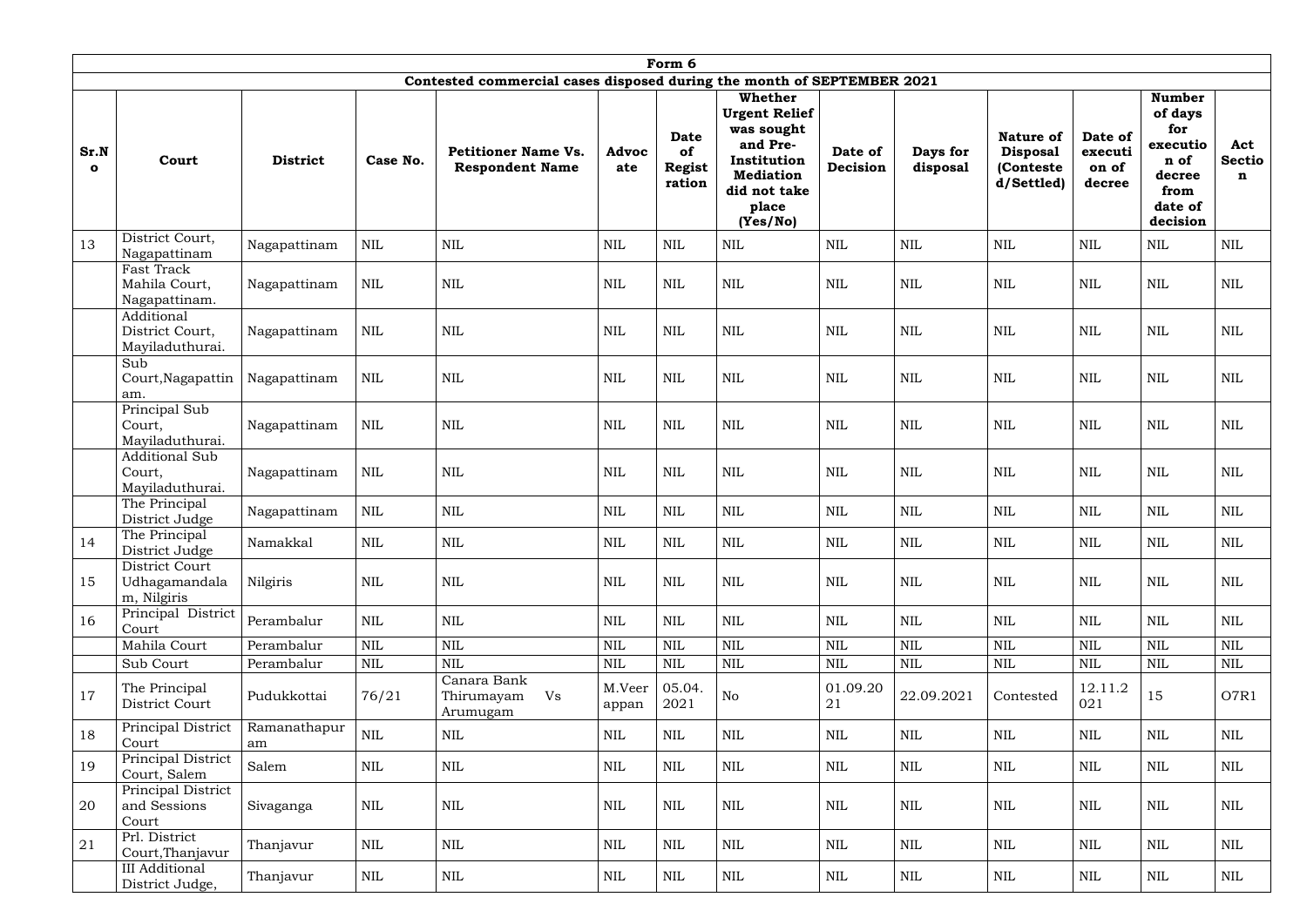|                      | Form 6                                                                |                 |              |                                                                        |                     |                                              |                                                                                                                                          |                     |                      |                                                                |                                       |                                                                                              |                                     |
|----------------------|-----------------------------------------------------------------------|-----------------|--------------|------------------------------------------------------------------------|---------------------|----------------------------------------------|------------------------------------------------------------------------------------------------------------------------------------------|---------------------|----------------------|----------------------------------------------------------------|---------------------------------------|----------------------------------------------------------------------------------------------|-------------------------------------|
|                      |                                                                       |                 |              | Contested commercial cases disposed during the month of SEPTEMBER 2021 |                     |                                              |                                                                                                                                          |                     |                      |                                                                |                                       |                                                                                              |                                     |
| Sr.N<br>$\mathbf{o}$ | Court                                                                 | <b>District</b> | Case No.     | <b>Petitioner Name Vs.</b><br><b>Respondent Name</b>                   | <b>Advoc</b><br>ate | <b>Date</b><br>of<br><b>Regist</b><br>ration | <b>Whether</b><br><b>Urgent Relief</b><br>was sought<br>and Pre-<br>Institution<br><b>Mediation</b><br>did not take<br>place<br>(Yes/No) | Date of<br>Decision | Days for<br>disposal | <b>Nature of</b><br><b>Disposal</b><br>(Conteste<br>d/Settled) | Date of<br>executi<br>on of<br>decree | <b>Number</b><br>of days<br>for<br>executio<br>n of<br>decree<br>from<br>date of<br>decision | Act<br><b>Sectio</b><br>$\mathbf n$ |
|                      | Pattukkottai.                                                         |                 |              |                                                                        |                     |                                              |                                                                                                                                          |                     |                      |                                                                |                                       |                                                                                              |                                     |
| 22                   | Principal District<br>Court, Theni                                    | Theni           | $\mbox{NIL}$ | <b>NIL</b>                                                             | <b>NIL</b>          | $\mbox{NIL}$                                 | $\mbox{NIL}$                                                                                                                             | <b>NIL</b>          | <b>NIL</b>           | $\mbox{NIL}$                                                   | <b>NIL</b>                            | <b>NIL</b>                                                                                   | $\mbox{NIL}$                        |
| 23                   | Principal District<br>Court,<br>Thoothukudi                           | Thoothukudi     | NIL          | NIL                                                                    | NIL                 | $\mbox{NIL}$                                 | <b>NIL</b>                                                                                                                               | <b>NIL</b>          | <b>NIL</b>           | <b>NIL</b>                                                     | <b>NIL</b>                            | <b>NIL</b>                                                                                   | <b>NIL</b>                          |
| 24                   | Principal District<br>Court                                           | Tiruchirappalli | NIL          | <b>NIL</b>                                                             | NIL                 | $\mbox{NIL}$                                 | $\mbox{NIL}$                                                                                                                             | NIL                 | <b>NIL</b>           | $\mbox{NIL}$                                                   | <b>NIL</b>                            | <b>NIL</b>                                                                                   | $\mbox{NIL}$                        |
| 25                   | Principal District<br>Court                                           | Tirunelveli     | $\mbox{NIL}$ | $\mbox{NIL}$                                                           | $\text{NIL}$        | $\mbox{NIL}$                                 | $\mbox{NIL}$                                                                                                                             | NIL                 | <b>NIL</b>           | $\mbox{NIL}$                                                   | <b>NIL</b>                            | $\mbox{NIL}$                                                                                 | $\mbox{NIL}$                        |
| 26                   | Principal District<br>Court, Tiruppur                                 | Tiruppur        | <b>NIL</b>   | NIL                                                                    | NIL                 | <b>NIL</b>                                   | <b>NIL</b>                                                                                                                               | NIL                 | NIL                  | <b>NIL</b>                                                     | NIL                                   | NIL                                                                                          | <b>NIL</b>                          |
|                      | I Additional<br>District Court,<br>Tiruppur                           | Tiruppur        | <b>NIL</b>   | NIL                                                                    | <b>NIL</b>          | $\mbox{NIL}$                                 | $\mbox{NIL}$                                                                                                                             | $\mbox{NIL}$        | <b>NIL</b>           | <b>NIL</b>                                                     | <b>NIL</b>                            | NIL                                                                                          | <b>NIL</b>                          |
|                      | II Additional<br>District Court,<br>Tiruppur                          | Tiruppur        | $\mbox{NIL}$ | <b>NIL</b>                                                             | <b>NIL</b>          | $\mbox{NIL}$                                 | <b>NIL</b>                                                                                                                               | <b>NIL</b>          | <b>NIL</b>           | <b>NIL</b>                                                     | <b>NIL</b>                            | <b>NIL</b>                                                                                   | <b>NIL</b>                          |
|                      | Principal Sub<br>Court, Tiruppur                                      | Tiruppur        | $\mbox{NIL}$ | <b>NIL</b>                                                             | NIL                 | $\mbox{NIL}$                                 | <b>NIL</b>                                                                                                                               | <b>NIL</b>          | <b>NIL</b>           | <b>NIL</b>                                                     | <b>NIL</b>                            | <b>NIL</b>                                                                                   | $\mbox{NIL}$                        |
|                      | <b>Additional Sub</b><br>Court, Tiruppur                              | Tiruppur        | $\mbox{NIL}$ | $\mbox{NIL}$                                                           | $\mbox{NIL}$        | NIL                                          | NIL                                                                                                                                      | $\mbox{NIL}$        | $\mbox{NIL}$         | $\mbox{NIL}$                                                   | $\mbox{NIL}$                          | NIL                                                                                          | <b>NIL</b>                          |
|                      | Sub Court,<br>Udumalpet                                               | Tiruppur        | NIL          | NIL                                                                    | <b>NIL</b>          | $\mbox{NIL}$                                 | $\mbox{NIL}$                                                                                                                             | $\mbox{NIL}$        | <b>NIL</b>           | <b>NIL</b>                                                     | $\mbox{NIL}$                          | NIL                                                                                          | <b>NIL</b>                          |
|                      | Sub Court,<br>Avinashi                                                | Tiruppur        | $\mbox{NIL}$ | $\mbox{NIL}$                                                           | $\mbox{NIL}$        | NIL                                          | NIL                                                                                                                                      | NIL                 | $\mbox{NIL}$         | $\mbox{NIL}$                                                   | $\mbox{NIL}$                          | NIL                                                                                          | <b>NIL</b>                          |
| 27                   | Principal District<br>Court, Tiruvallur                               | Tiruvallur      | NIL          | NIL                                                                    | NIL                 | NIL                                          | NIL                                                                                                                                      | NIL                 | NIL                  | NIL                                                            | NIL                                   | NIL                                                                                          | NIL                                 |
|                      | The I Additional<br>District and<br>Sessions Court,<br>Tiruvallur.    | Tiruvallur      | $\mbox{NIL}$ | NIL                                                                    | <b>NIL</b>          | NIL                                          | NIL                                                                                                                                      | NIL                 | $\mbox{NIL}$         | $\mbox{NIL}$                                                   | $\mbox{NIL}$                          | NIL                                                                                          | <b>NIL</b>                          |
|                      | The II Additional<br>District and<br>Sessions Court,<br>Poonamallee.  | Tiruvallur      | $\mbox{NIL}$ | $\mbox{NIL}$                                                           | <b>NIL</b>          | $\mbox{NIL}$                                 | <b>NIL</b>                                                                                                                               | $\mbox{NIL}$        | <b>NIL</b>           | $\mbox{NIL}$                                                   | NIL                                   | NIL                                                                                          | $\mbox{NIL}$                        |
|                      | The III Additional<br>District and<br>Sessions Court,<br>Poonamallee. | Tiruvallur      | $\mbox{NIL}$ | $\mbox{NIL}$                                                           | $\mbox{NIL}$        | NIL                                          | NIL                                                                                                                                      | NIL                 | <b>NIL</b>           | $\mbox{NIL}$                                                   | $\mbox{NIL}$                          | $\mbox{NIL}$                                                                                 | <b>NIL</b>                          |
|                      | The IV Additional<br>District and                                     | Tiruvallur      | NIL          | NIL                                                                    | $\mbox{NIL}$        | $\mbox{NIL}$                                 | NIL                                                                                                                                      | $\mbox{NIL}$        | $\mbox{NIL}$         | NIL                                                            | $\mbox{NIL}$                          | NIL                                                                                          | NIL                                 |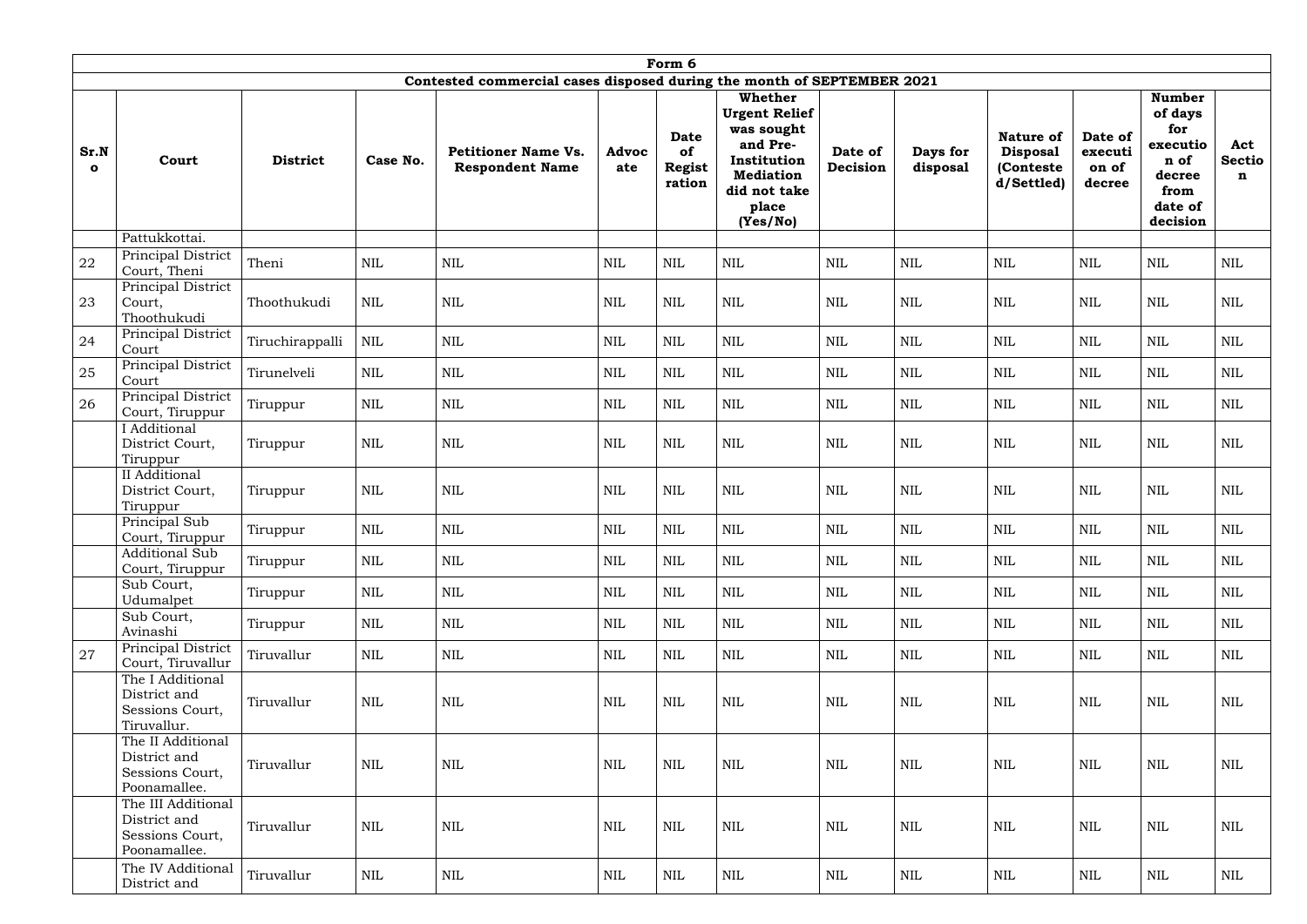|                     | Form 6                                                      |                 |              |                                                                        |              |                                              |                                                                                                                                          |                     |                      |                                                                |                                       |                                                                                              |                           |
|---------------------|-------------------------------------------------------------|-----------------|--------------|------------------------------------------------------------------------|--------------|----------------------------------------------|------------------------------------------------------------------------------------------------------------------------------------------|---------------------|----------------------|----------------------------------------------------------------|---------------------------------------|----------------------------------------------------------------------------------------------|---------------------------|
|                     |                                                             |                 |              | Contested commercial cases disposed during the month of SEPTEMBER 2021 |              |                                              |                                                                                                                                          |                     |                      |                                                                |                                       |                                                                                              |                           |
| Sr.N<br>$\mathbf o$ | Court                                                       | <b>District</b> | Case No.     | <b>Petitioner Name Vs.</b><br><b>Respondent Name</b>                   | Advoc<br>ate | <b>Date</b><br>of<br><b>Regist</b><br>ration | <b>Whether</b><br><b>Urgent Relief</b><br>was sought<br>and Pre-<br>Institution<br><b>Mediation</b><br>did not take<br>place<br>(Yes/No) | Date of<br>Decision | Days for<br>disposal | <b>Nature of</b><br><b>Disposal</b><br>(Conteste<br>d/Settled) | Date of<br>executi<br>on of<br>decree | <b>Number</b><br>of days<br>for<br>executio<br>n of<br>decree<br>from<br>date of<br>decision | Act<br><b>Sectio</b><br>n |
|                     | Sessions Court,<br>Ponneri.                                 |                 |              |                                                                        |              |                                              |                                                                                                                                          |                     |                      |                                                                |                                       |                                                                                              |                           |
|                     | The Sub Court,<br>Tiruvallur.                               | Tiruvallur      | <b>NIL</b>   | <b>NIL</b>                                                             | NIL          | $\mbox{NIL}$                                 | $\mbox{NIL}$                                                                                                                             | NIL                 | <b>NIL</b>           | $\mbox{NIL}$                                                   | <b>NIL</b>                            | <b>NIL</b>                                                                                   | $\mbox{NIL}$              |
|                     | The Sub Court,<br>Poonamallee.                              | Tiruvallur      | <b>NIL</b>   | <b>NIL</b>                                                             | <b>NIL</b>   | <b>NIL</b>                                   | <b>NIL</b>                                                                                                                               | NIL                 | <b>NIL</b>           | <b>NIL</b>                                                     | NIL                                   | <b>NIL</b>                                                                                   | $\mbox{NIL}$              |
|                     | The Sub Court,<br>Tiruttani.                                | Tiruvallur      | <b>NIL</b>   | <b>NIL</b>                                                             | <b>NIL</b>   | NIL                                          | <b>NIL</b>                                                                                                                               | NIL                 | NIL                  | <b>NIL</b>                                                     | NIL                                   | <b>NIL</b>                                                                                   | <b>NIL</b>                |
| 28                  | Principal District<br>Court,<br>Tiruvannamalai              | Tiruvannamalai  | NIL          | $\mbox{NIL}$                                                           | $\mbox{NIL}$ | $\mbox{NIL}$                                 | $\mbox{NIL}$                                                                                                                             | $\mbox{NIL}$        | <b>NIL</b>           | <b>NIL</b>                                                     | $\mbox{NIL}$                          | $\mbox{NIL}$                                                                                 | $\mbox{NIL}$              |
| 29                  | Principal District<br>Court                                 | Tiruvarur       | $\mbox{NIL}$ | <b>NIL</b>                                                             | <b>NIL</b>   | $\mbox{NIL}$                                 | $\mbox{NIL}$                                                                                                                             | $\mbox{NIL}$        | <b>NIL</b>           | <b>NIL</b>                                                     | <b>NIL</b>                            | <b>NIL</b>                                                                                   | $\mbox{NIL}$              |
| 30                  | Principal District<br>Court, Vellore                        | Vellore         | $\mbox{NIL}$ | <b>NIL</b>                                                             | $\mbox{NIL}$ | $\mbox{NIL}$                                 | $\mbox{NIL}$                                                                                                                             | $\mbox{NIL}$        | $\mbox{NIL}$         | $\mbox{NIL}$                                                   | $\mbox{NIL}$                          | $\mbox{NIL}$                                                                                 | $\mbox{NIL}$              |
|                     | II Additional<br>District Court,<br>Ranipet                 | Vellore         | $\mbox{NIL}$ | <b>NIL</b>                                                             | <b>NIL</b>   | $\mbox{NIL}$                                 | $\mbox{NIL}$                                                                                                                             | $\mbox{NIL}$        | <b>NIL</b>           | <b>NIL</b>                                                     | $\mbox{NIL}$                          | <b>NIL</b>                                                                                   | $\mbox{NIL}$              |
| 31                  | Principal District<br>Court,<br>Villupuram                  | Villupuram      | <b>NIL</b>   | NIL                                                                    | NIL          | NIL                                          | NIL                                                                                                                                      | <b>NIL</b>          | <b>NIL</b>           | <b>NIL</b>                                                     | <b>NIL</b>                            | NIL                                                                                          | NIL                       |
| 32                  | Principal District<br>Court,<br>Srivillliputtur             | Virudhunagar    | $\mbox{NIL}$ | NIL                                                                    | $\mbox{NIL}$ | NIL                                          | $\mbox{NIL}$                                                                                                                             | NIL                 | $\mbox{NIL}$         | $\mbox{NIL}$                                                   | NIL                                   | NIL                                                                                          | NIL                       |
|                     | Sub Court,<br>Sivakasi                                      | Virudhunagar    | NIL          | NIL                                                                    | $\mbox{NIL}$ | NIL                                          | <b>NIL</b>                                                                                                                               | NIL                 | $\mbox{NIL}$         | NIL                                                            | NIL                                   | NIL                                                                                          | NIL                       |
| 33                  | PRINCIPAL<br><b>DISTRICT</b><br>JUDGE,<br><b>PUDUCHERRY</b> | Puducherry      | NIL          | NIL                                                                    | $\mbox{NIL}$ | $\mbox{NIL}$                                 | $\mbox{NIL}$                                                                                                                             | $\mbox{NIL}$        | $\mbox{NIL}$         | $\mbox{NIL}$                                                   | NIL                                   | NIL                                                                                          | NIL                       |
|                     | <b>DISTRICT</b><br>JUDGE,<br>KARAIKAL                       | Puducherry      | NIL          | NIL                                                                    | $\mbox{NIL}$ | NIL                                          | $\mbox{NIL}$                                                                                                                             | NIL                 | $\mbox{NIL}$         | NIL                                                            | $\mbox{NIL}$                          | NIL                                                                                          | NIL                       |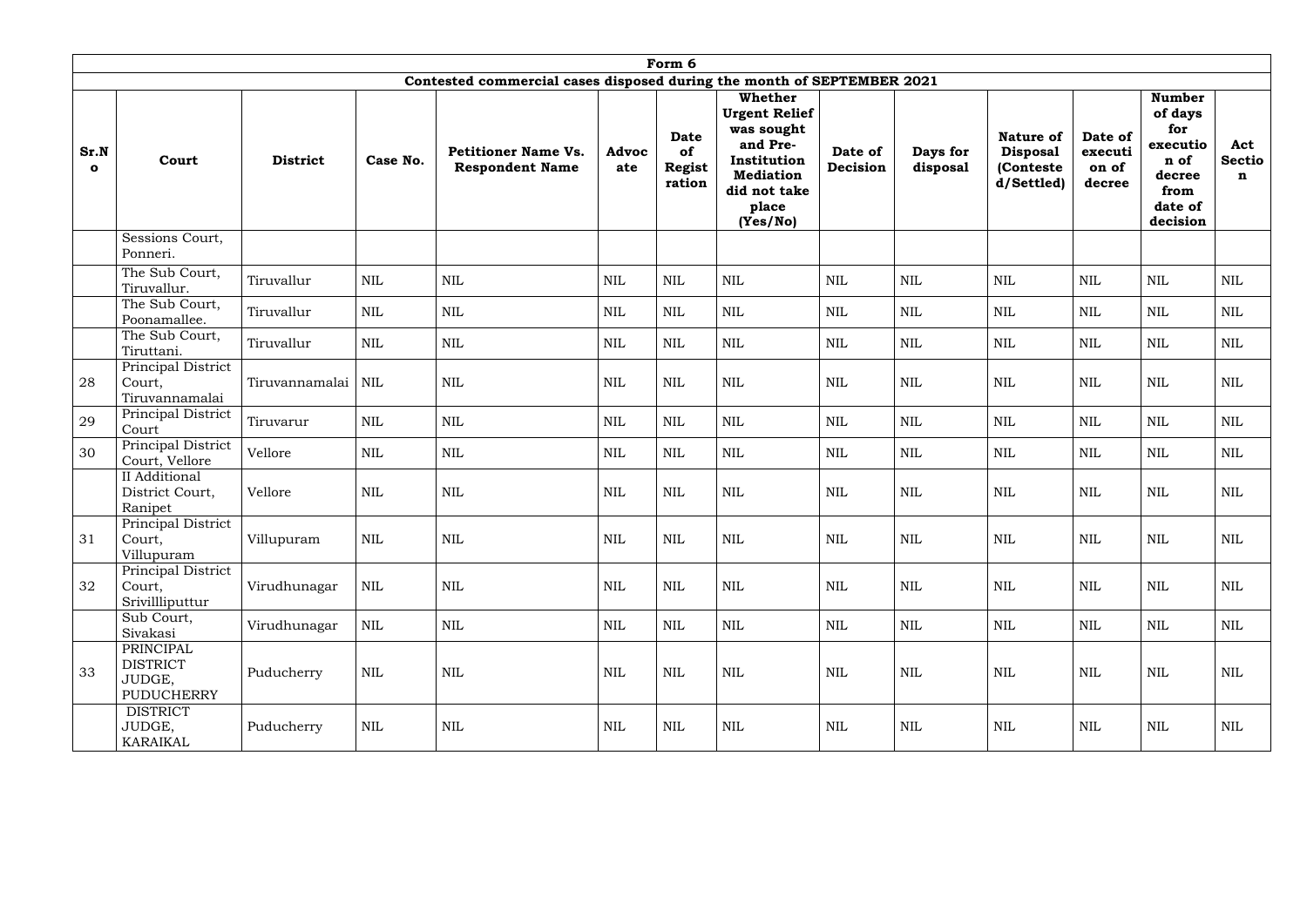#### **SUBORDINATE COURTS SEPTEMBER 2021 FORM 7**

|                |                                                  | Form 7                                                         |                                                                           |                                                                      |                                                                    |                                                                             |
|----------------|--------------------------------------------------|----------------------------------------------------------------|---------------------------------------------------------------------------|----------------------------------------------------------------------|--------------------------------------------------------------------|-----------------------------------------------------------------------------|
|                |                                                  | Summary of Commercial Cases during the month of SEPTEMBER 2021 |                                                                           |                                                                      |                                                                    |                                                                             |
| Sr.No          | Court                                            | <b>District</b>                                                | <b>Total number of</b><br>cases pending<br>on the 1st day<br>of the month | <b>Total number</b><br>of cases<br>instituted<br>during the<br>month | <b>Total number</b><br>of cases<br>disposed<br>during the<br>month | <b>Total</b><br>number of<br>cases<br>pending at<br>the end of<br>the month |
| $\mathbf{1}$   | Principal District Court                         | Ariyalur                                                       | $\overline{0}$                                                            | $\overline{0}$                                                       | $\overline{0}$                                                     | $\mathbf{0}$                                                                |
|                |                                                  | <b>Ariyalur Total</b>                                          | $\mathbf 0$                                                               | $\mathbf 0$                                                          | $\mathbf 0$                                                        | $\mathbf 0$                                                                 |
| $\overline{2}$ | Principal City Civil Court                       | Chennai                                                        | 13                                                                        | $\overline{7}$                                                       |                                                                    | 19                                                                          |
|                |                                                  | <b>Chennai Total</b>                                           | 13                                                                        | $\overline{7}$                                                       |                                                                    | 19                                                                          |
| $\mathfrak{Z}$ | Prl. District Court, CBE.                        | Coimbatore                                                     | 219                                                                       | 12                                                                   | 3                                                                  | 228                                                                         |
|                | I Addl. District Court, CBE                      | Coimbatore                                                     | 10                                                                        | $\Omega$                                                             | $\overline{0}$                                                     | 10                                                                          |
|                | III Addl. Dist. Court, CBE                       | Coimbatore                                                     | 23                                                                        | $\overline{0}$                                                       | $\overline{0}$                                                     | 23                                                                          |
|                | IV Addl. Dist. Court, CBE                        | Coimbatore                                                     | 31                                                                        | $\overline{0}$                                                       |                                                                    | 30                                                                          |
|                | V Addl. Dist. Court, CBE                         | Coimbatore                                                     | 34                                                                        | $\Omega$                                                             | $\overline{0}$                                                     | 34                                                                          |
|                | PSJ Court, CBE                                   | Coimbatore                                                     | 87                                                                        | 9                                                                    | $\overline{2}$                                                     | 94                                                                          |
|                | I ASJ Court, CBE                                 | Coimbatore                                                     | 122                                                                       | $\overline{5}$                                                       | $\overline{2}$                                                     | 125                                                                         |
|                | II ASJ Court, CBE                                | Coimbatore                                                     | 59                                                                        | 0                                                                    | $\overline{0}$                                                     | 59                                                                          |
|                | III ASJ Court, CBE                               | Coimbatore                                                     | 58                                                                        | $\Omega$                                                             | $\overline{2}$                                                     | 56                                                                          |
|                | IV ASJ Court, CBE                                | Coimbatore                                                     | 56                                                                        | $\Omega$                                                             |                                                                    | 55                                                                          |
|                | Sub Court, Pollachi                              | Coimbatore                                                     | 70                                                                        | $\overline{0}$                                                       | $\overline{0}$                                                     | 70                                                                          |
|                |                                                  | <b>Coimbatore Total</b>                                        | 769                                                                       | 26                                                                   | 11                                                                 | 784                                                                         |
| $\overline{4}$ | Principal District and Sessions Court, Cuddalore | Cuddalore                                                      | 8                                                                         | $\overline{O}$                                                       | $\mathbf{0}$                                                       | 8                                                                           |
|                |                                                  | <b>Cuddalore Total</b>                                         | 8                                                                         | $\mathbf 0$                                                          | $\mathbf 0$                                                        | 8                                                                           |
| $\overline{5}$ | Principal District Court, Dharmapuri.            | Dharmapuri                                                     | 5                                                                         | $\overline{0}$                                                       | $\overline{0}$                                                     | 5                                                                           |
|                | Additional District Court, Dharmapuri            | Dharmapuri*                                                    |                                                                           | $\overline{0}$                                                       | $\mathbf{0}$                                                       |                                                                             |
|                |                                                  | Dharmapuri Total                                               | 6                                                                         | $\mathbf 0$                                                          | $\mathbf 0$                                                        | 6                                                                           |
| 6              | Principal District Court, Dindigul.              | Dindigul                                                       | 104                                                                       | 6                                                                    | $\overline{2}$                                                     | 108                                                                         |
|                |                                                  | <b>Dindigul Total</b>                                          | 104                                                                       | 6                                                                    | $\overline{\mathbf{2}}$                                            | 108                                                                         |
| $\overline{7}$ | Principal District Court, Erode                  | Erode                                                          | 35                                                                        |                                                                      | $\theta$                                                           | 36                                                                          |
|                | I Additional District Court, Erode               | Erode                                                          |                                                                           | $\overline{0}$                                                       | $\overline{0}$                                                     |                                                                             |
|                | Principal Subordinate Court, Erode               | Erode                                                          | 22                                                                        | $\mathfrak{Z}$                                                       |                                                                    | 24                                                                          |
|                | I Additional Subordinate Court, Erode            | Erode                                                          | 22                                                                        |                                                                      | $\mathbf{0}$                                                       | 23                                                                          |
|                | II Additional Subordinate Court, Erode           | Erode                                                          | $\overline{4}$                                                            | $\overline{0}$                                                       | $\overline{0}$                                                     | $\overline{4}$                                                              |
|                | Principal District Munsif Court, Erode           | Erode                                                          | 12                                                                        |                                                                      |                                                                    | 12                                                                          |
|                | I Additional District Munsif Court, Erode        | Erode                                                          | $\overline{7}$                                                            | $\Omega$                                                             | $\overline{0}$                                                     |                                                                             |
|                |                                                  | <b>Erode Total</b>                                             | 103                                                                       | 6                                                                    | $\mathbf{2}$                                                       | 107                                                                         |
| 8              | Principal District Court, Chengalpattu           | Kancheepuram                                                   | 53                                                                        |                                                                      | $\mathbf{0}$                                                       | 54                                                                          |
|                |                                                  | <b>Kancheepuram Total</b>                                      | 53                                                                        |                                                                      | $\mathbf 0$                                                        | 54                                                                          |
| 9              | Principal District Court, Nagercoil              | Kanniyakumari                                                  | 51                                                                        | $\overline{5}$                                                       | $\mathbf{0}$                                                       | 56                                                                          |
|                |                                                  | Kanniyakumari Total                                            | 51                                                                        | 5                                                                    | $\mathbf 0$                                                        | 56                                                                          |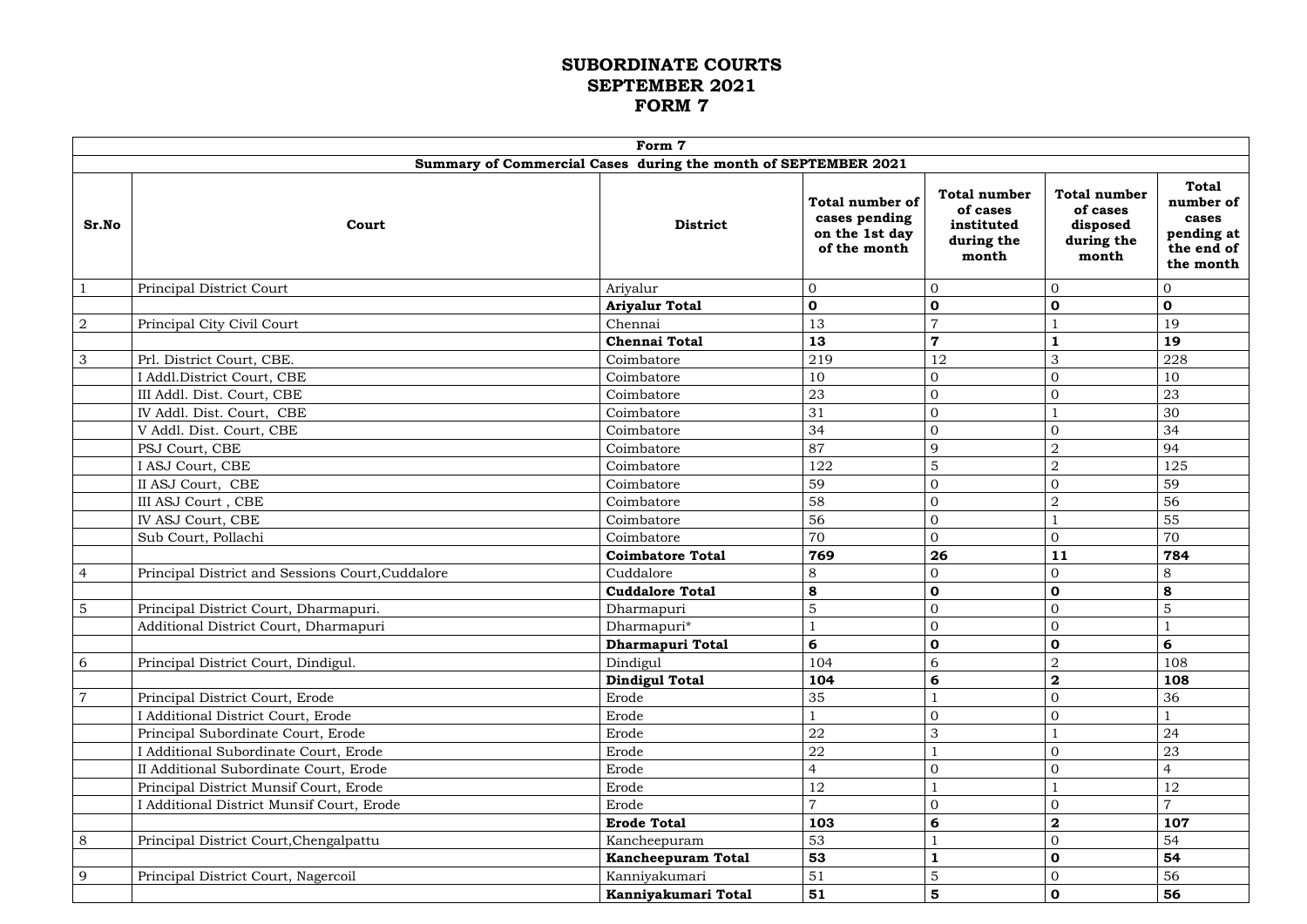|               |                                              | Form 7                                                         |                                                                           |                                                                      |                                                                    |                                                                             |
|---------------|----------------------------------------------|----------------------------------------------------------------|---------------------------------------------------------------------------|----------------------------------------------------------------------|--------------------------------------------------------------------|-----------------------------------------------------------------------------|
|               |                                              | Summary of Commercial Cases during the month of SEPTEMBER 2021 |                                                                           |                                                                      |                                                                    |                                                                             |
| Sr.No         | Court                                        | <b>District</b>                                                | <b>Total number of</b><br>cases pending<br>on the 1st day<br>of the month | <b>Total number</b><br>of cases<br>instituted<br>during the<br>month | <b>Total number</b><br>of cases<br>disposed<br>during the<br>month | <b>Total</b><br>number of<br>cases<br>pending at<br>the end of<br>the month |
| 10            | Principal District Court, Karur              | Karur                                                          | 5                                                                         |                                                                      | $\overline{0}$                                                     | 6                                                                           |
|               |                                              | <b>Karur Total</b>                                             | 5                                                                         | 1                                                                    | $\mathbf 0$                                                        | 6                                                                           |
| 11            | Principal District Court, Krishnagiri        | Krishnagiri                                                    | 3                                                                         | $\overline{2}$                                                       | $\mathbf{0}$                                                       | 5                                                                           |
|               | Additional District Court, Krishnagiri       | Krishnagiri                                                    |                                                                           | $\overline{0}$                                                       |                                                                    | $\overline{0}$                                                              |
|               | Additional District Court, Hosur.            | Krishnagiri                                                    | 38                                                                        | $\overline{0}$                                                       | $\overline{2}$                                                     | 36                                                                          |
|               |                                              | Krishnagiri Total                                              | 42                                                                        | $\boldsymbol{2}$                                                     | $\mathbf{3}$                                                       | 41                                                                          |
| 12            | Prl. Dist. & Sessions Court                  | Madurai                                                        | 82                                                                        | 7                                                                    |                                                                    | 88                                                                          |
|               | I Addl. Dist. & Sessions Court               | Madurai                                                        |                                                                           | $\overline{0}$                                                       | $\mathbf{0}$                                                       |                                                                             |
|               | I Addl. Sub Court                            | Madurai                                                        | 3                                                                         | $\Omega$                                                             |                                                                    | $\boldsymbol{2}$                                                            |
|               | II Addl. Sub Court                           | Madurai                                                        | $\overline{2}$                                                            | $\overline{0}$                                                       | $\mathbf{0}$                                                       | $\overline{2}$                                                              |
|               |                                              | <b>Madurai Total</b>                                           | 88                                                                        | $\overline{7}$                                                       | $\mathbf{2}$                                                       | 93                                                                          |
| 13            | Principal District Court                     | Nagapattinam                                                   | 0                                                                         | $\overline{0}$                                                       | $\mathbf{0}$                                                       | $\mathbf{0}$                                                                |
|               |                                              | <b>Nagapattinam Total</b>                                      | 0                                                                         | $\mathbf 0$                                                          | $\mathbf 0$                                                        | $\mathbf 0$                                                                 |
| 14            | The Principal District Judge                 | Namakkal                                                       | 72                                                                        | $\overline{0}$                                                       |                                                                    | 71                                                                          |
|               |                                              | <b>Namakkal Total</b>                                          | 72                                                                        | $\mathbf 0$                                                          |                                                                    | 71                                                                          |
| 15            | District Court Udhagamandalam, Nilgiris      | Nilgiris                                                       | $\overline{2}$                                                            | $\mathbf{0}$                                                         | $\mathbf{0}$                                                       | $\boldsymbol{2}$                                                            |
|               |                                              | <b>Nilgiris Total</b>                                          | $\overline{\mathbf{2}}$                                                   | $\mathbf 0$                                                          | $\mathbf 0$                                                        | $\mathbf{2}$                                                                |
| 16            | Principal District Court                     | Perambalur                                                     | 0                                                                         | $\mathbf{0}$                                                         | $\mathbf{0}$                                                       | $\overline{0}$                                                              |
|               |                                              | <b>Perambalur Total</b>                                        | 0                                                                         | $\mathbf 0$                                                          | $\mathbf 0$                                                        | $\mathbf 0$                                                                 |
| <sup>17</sup> | The Principal District Court                 | Pudukottai                                                     | 82                                                                        |                                                                      | $\mathfrak{Z}$                                                     | 80                                                                          |
|               |                                              | <b>Pudukottai Total</b>                                        | 82                                                                        | $\mathbf{1}$                                                         | $\mathbf{3}$                                                       | 80                                                                          |
| 18            | Principal District Court                     | Ramanathapuram                                                 | 2                                                                         | $\overline{0}$                                                       | $\overline{0}$                                                     | $\overline{2}$                                                              |
|               |                                              | <b>Ramanathapuram Total</b>                                    | $\mathbf{2}$                                                              | $\mathbf 0$                                                          | $\mathbf 0$                                                        | $\mathbf{2}$                                                                |
| 19            | Principal District Court, Salem              | Salem                                                          | 98                                                                        | 12                                                                   | 13                                                                 | 97                                                                          |
|               | Principal District and Sessions Court        | <b>Salem Total</b>                                             | 98                                                                        | 12<br>$\overline{0}$                                                 | 13<br>$\overline{0}$                                               | 97<br>$\mathbf{0}$                                                          |
| 20            |                                              | Sivaganga<br>Sivaganga Total                                   | 0<br>0                                                                    | $\mathbf 0$                                                          | $\mathbf 0$                                                        | $\mathbf 0$                                                                 |
| 21            | Prl. District Court, Thanjavur               | Thanjavur                                                      | 95                                                                        | 17                                                                   |                                                                    | 111                                                                         |
|               | III Additional District Judge, Pattukkottai. | Thanjavur                                                      | 2                                                                         | $\overline{0}$                                                       | $\overline{0}$                                                     | $\overline{2}$                                                              |
|               |                                              | <b>Thanjavur Total</b>                                         | 97                                                                        | 17                                                                   |                                                                    | 113                                                                         |
| 22            | Principal District Court, Theni              | Theni <sup>*</sup>                                             | 4                                                                         | $\overline{0}$                                                       | $\mathbf{0}$                                                       |                                                                             |
|               |                                              | <b>Theni Total</b>                                             | 4                                                                         | $\mathbf 0$                                                          | $\mathbf 0$                                                        | $\overline{\mathbf{4}}$                                                     |
| 23            | Principal District Court, Thoothukudi        | Thoothukudi                                                    | 44                                                                        | 4                                                                    | $\overline{0}$                                                     | 48                                                                          |
|               |                                              | Thoothukudi Total                                              | 44                                                                        | 4                                                                    | $\mathbf 0$                                                        | 48                                                                          |
| 24            | Principal District Court                     | Tiruchirappalli                                                | 25                                                                        | $\overline{0}$                                                       | $\mathbf{0}$                                                       | 25                                                                          |
|               | I Additional Sub Court, Trichy               | Tiruchirappalli                                                | 8                                                                         | $\overline{0}$                                                       | $\mathbf{0}$                                                       | $8\,$                                                                       |
|               | II Additional Sub Court, Trichy              | Tiruchirappalli                                                | 8                                                                         | $\mathbf{0}$                                                         | $\mathbf 0$                                                        | $8\,$                                                                       |
|               | IV Additional Sub Court, Trichy              | Tiruchirappalli                                                | $\overline{7}$                                                            | $\overline{0}$                                                       | $\overline{0}$                                                     | $\overline{7}$                                                              |
|               |                                              | Tiruchirappalli Total                                          | 48                                                                        | $\mathbf 0$                                                          | $\mathbf 0$                                                        | 48                                                                          |
|               |                                              |                                                                |                                                                           |                                                                      |                                                                    |                                                                             |